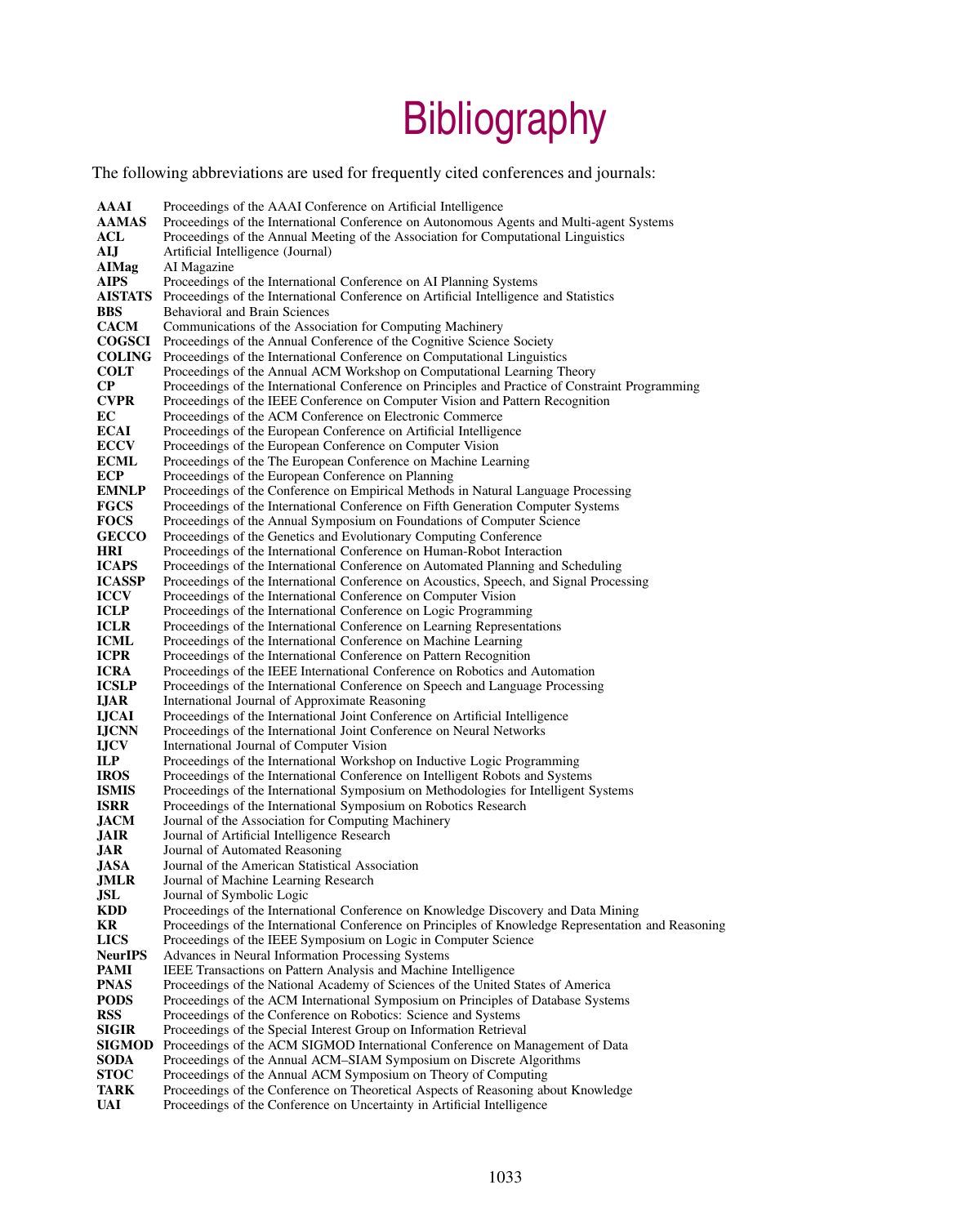Aaronson, S. (2014). My conversation with "Eugene Goostman," the chatbot that's all over the news for allegedly passing the Turing test. Shtetl-Optimized, www.scottaaronson.com/blog/?p=1858.

Aarts, E. and Lenstra, J. K. (2003). *Local Search in Combinatorial Optimization*. Princeton University Press.

Aarup, M., Arentoft, M. M., Parrod, Y., Stader, J., and Stokes, I. (1994). OPTIMUM-AIV: A knowledgebased planning and scheduling system for spacecraft AIV. In Fox, M. and Zweben, M. (Eds.), *Knowledge Based Scheduling*. Morgan Kaufmann.

Abbas, A. (2018). *Foundations of Multiattribute Utility*. Cambridge University Press.

Abbeel, P. and Ng, A. Y. (2004). Apprenticeship learning via inverse reinforcement learning. In *ICML-04*.

Abney, S., McAllester, D. A., and Pereira, F. (1999). Relating probabilistic grammars and automata. In *ACL-99*.

Abramson, B. (1987). *The expected-outcome model of two-player games*. Ph.D. thesis, Columbia University.

Abramson, B. (1990). Expected-outcome: A general model of static evaluation. *PAMI*, *12*, 182–193.

Abreu, D. and Rubinstein, A. (1988). The structure of Nash equilibrium in repeated games with finite automata. *Econometrica*, *56*, 1259–1281.

Achlioptas, D. (2009). Random satisfiability. In Biere, A., Heule, M., van Maaren, H., and Walsh, T. (Eds.), *Handbook of Satisfiability*. IOS Press.

Ackerman, E. and Guizzo, E. (2016). The next generation of Boston Dynamics' Atlas robot is quiet, robust, and tether free. *IEEE Spectrum*, *24*, 2016.

Ackerman, N., Freer, C., and Roy, D. (2013). On the computability of conditional probability. arXiv 1005.3014.

Ackley, D. H. and Littman, M. L. (1991). Interactions between learning and evolution. In Langton, C., Taylor, C., Farmer, J. D., and Rasmussen, S. (Eds.), *Artificial Life II*. Addison-Wesley.

Adida, B. and Birbeck, M. (2008). RDFa primer. Tech. rep., W3C.

Adolph, K. E., Kretch, K. S., and LoBue, V. (2014). Fear of heights in infants? *Current Directions in Psychological Science*, *23*, 60–66.

Agerbeck, C. and Hansen, M. O. (2008). A multiagent approach to solving *NP*-complete problems. Master's thesis, Technical Univ. of Denmark.

Aggarwal, G., Goel, A., and Motwani, R. (2006). Truthful auctions for pricing search keywords. In *EC-06*.

Agha, G. (1986). *ACTORS: A Model of Concurrent Computation in Distributed Systems*. MIT Press.

Agichtein, E. and Gravano, L. (2003). Querying text databases for efficient information extraction. In *Proc. IEEE Conference on Data Engineering*.

Agmon, S. (1954). The relaxation method for linear inequalities. *Canadian Journal of Mathematics*, *6*, 382–392.

Agostinelli, F., McAleer, S., Shmakov, A., and Baldi, P. (2019). Solving the Rubik's Cube with deep reinforcement learning and search. *Nature Machine Intelligence*, *1*, 356–363.

Agrawal, P., Nair, A. V., Abbeel, P., Malik, J., and Levine, S. (2017). Learning to poke by poking: Experiential learning of intuitive physics. In *NeurIPS 29*.

Agre, P. E. and Chapman, D. (1987). Pengi: an implementation of a theory of activity. In *IJCAI-87*.

Aizerman, M., Braverman, E., and Rozonoer, L. (1964). Theoretical foundations of the potential function method in pattern recognition learning. *Automa-tion and Remote Control*, *25*, 821–837. Akametalu, A. K., Fisac, J. F., Gillula, J. H., Kaynama, S., Zeilinger, M. N., and Tomlin, C. J. (2014). Reachability-based safe learning with Gaussian processes. In *53rd IEEE Conference on Decision and Control*.

Akgun, B., Cakmak, M., Jiang, K., and Thomaz, A. (2012). Keyframe-based learning from demonstration. *International Journal of Social Robotics*, *4*, 343–355.

Aldous, D. and Vazirani, U. (1994). "Go with the winners" algorithms. In *FOCS-94*.

Alemi, A. A., Chollet, F., Een, N., Irving, G., Szegedy, C., and Urban, J. (2017). DeepMath - Deep sequence models for premise selection. In *NeurIPS 29*.

Allais, M. (1953). Le comportment de l'homme rationnel devant la risque: critique des postulats et axiomes de l'école Américaine. Econometrica, 21, 503-546.

Allan, J., Harman, D., Kanoulas, E., Li, D., Van Gysel, C., and Vorhees, E. (2017). Trec 2017 common core track overview. In *Proc. TREC*.

Allen, J. F. (1983). Maintaining knowledge about temporal intervals. *CACM*, *26*, 832–843.

Allen, J. F. (1984). Towards a general theory of action and time. *AIJ*, *23*, 123–154.

Allen, J. F. (1991). Time and time again: The many ways to represent time. *Int. J. Intelligent Systems*, *6*, 341–355.

Allen, J. F., Hendler, J., and Tate, A. (Eds.). (1990). *Readings in Planning*. Morgan Kaufmann.

Allen, P. and Greaves, M. (2011). The singularity isn't near. *Technology review*, *12*, 7–8.

Allen-Zhu, Z., Li, Y., and Song, Z. (2018). A convergence theory for deep learning via overparameterization. arXiv:1811.03962.

Alterman, R. (1988). Adaptive planning. *Cognitive Science*, *12*, 393–422.

Amarel, S. (1967). An approach to heuristic problemsolving and theorem proving in the propositional calculus. In Hart, J. and Takasu, S. (Eds.), *Systems and Computer Science*. University of Toronto Press.

Amarel, S. (1968). On representations of problems of reasoning about actions. In Michie, D. (Ed.), *Machine Intelligence 3*, Vol. 3. Elsevier.

Amir, E. and Russell, S. J. (2003). Logical filtering. In *IJCAI-03*.

Amit, Y. and Geman, D. (1997). Shape quantization and recognition with randomized trees. *Neural Computation*, *9*, 1545–1588.

Amodei, D. and Hernandez, D. (2018). AI and compute. OpenAI blog, blog.openai.com/ai-and-compute/.

Amodei, D., Olah, C., Steinhardt, J., Christiano, P., Schulman, J., and Mané, D. (2016). Concrete problems in AI safety. arXiv:1606.06565.

Andersen, S. K., Olesen, K. G., Jensen, F. V., and Jensen, F. (1989). HUGIN—A shell for building Bayesian belief universes for expert systems. In *IJCAI-89*.

Anderson, J. R. (1980). *Cognitive Psychology and Its Implications*. W. H. Freeman.

Anderson, J. R. (1983). *The Architecture of Cognition*. Harvard University Press.

Anderson, K., Sturtevant, N. R., Holte, R. C., and Schaeffer, J. (2008). Coarse-to-fine search techniques. Tech. rep., University of Alberta.

Andoni, A. and Indyk, P. (2006). Near-optimal hashing algorithms for approximate nearest neighbor in high dimensions. In *FOCS-06*.

Andor, D., Alberti, C., Weiss, D., Severyn, A., Presta, A., Ganchev, K., Petrov, S., and Collins, M. (2016). Globally normalized transition-based neural networks. arXiv:1603.06042.

Andre, D., Friedman, N., and Parr, R. (1998). Generalized prioritized sweeping. In *NeurIPS 10*.

Andre, D. and Russell, S. J. (2002). State abstraction for programmable reinforcement learning agents. In *AAAI-02*.

Andreae, P. (1985). *Justified Generalisation: Learning Procedures from Examples*. Ph.D. thesis, MIT.

Andrieu, C., Doucet, A., and Holenstein, R. (2010). Particle Markov chain Monte Carlo methods. *J. Royal Statistical Society*, *72*, 269–342.

Andrychowicz, M., Baker, B., Chociej, M., Jozefowicz, R., McGrew, B., Pachocki, J., Petron, A., Plappert, M., Powell, G., Ray, A., *et al.* (2018a). Learning dexterous in-hand manipulation. arXiv:1808.00177.

Andrychowicz, M., Wolski, F., Ray, A., Schneider, J., Fong, R., Welinder, P., McGrew, B., Tobin, J., Abbeel, P., and Zaremba, W. (2018b). Hindsight experience replay. In *NeurIPS 30*.

Aneja, J., Deshpande, A., and Schwing, A. (2018). Convolutional image captioning. In *CVPR-18*.

Aoki, M. (1965). Optimal control of partially observable Markov systems. *J. Franklin Institute*, *280*, 367– 386.

Appel, K. and Haken, W. (1977). Every planar map is four colorable: Part I: Discharging. *Illinois J. Math.*, *21*, 429–490.

Appelt, D. (1999). Introduction to information extraction. *AI Communications*, *12*, 161–172.

Apt, K. R. (1999). The essence of constraint propagation. *Theoretical Computer Science*, *221*, 179–210.

Apt, K. R. (2003). *Principles of Constraint Programming*. Cambridge University Press.

Apté, C., Damerau, F., and Weiss, S. (1994). Automated learning of decision rules for text categorization. *ACM Transactions on Information Systems*, *12*, 233–251.

Arbuthnot, J. (1692). *Of the Laws of Chance*. Motte, London. Translation into English, with additions, of Huygens (1657).

Archibald, C., Altman, A., and Shoham, Y. (2009). Analysis of a winning computational billiards player. In *IJCAI-09*.

Arfaee, S. J., Zilles, S., and Holte, R. C. (2010). Bootstrap learning of heuristic functions. In *Third Annual Symposium on Combinatorial Search*.

Argall, B. D., Chernova, S., Veloso, M., and Browning, B. (2009). A survey of robot learning from demonstration. *Robotics and autonomous systems*, *57*, 469– 483.

Ariely, D. (2009). *Predictably Irrational* (Revised edition). Harper.

Arkin, R. (1998). *Behavior-Based Robotics*. MIT Press.

Arkin, R. (2015). The case for banning killer robots: Counterpoint. *CACM*, *58*.

Armando, A., Carbone, R., Compagna, L., Cuellar, J., and Tobarra, L. (2008). Formal analysis of SAML 2.0 web browser single sign-on: Breaking the SAMLbased single sign-on for Google apps. In *Proc. 6th ACM Workshop on Formal Methods in Security Engineering*.

Armstrong, S. and Levinstein, B. (2017). Low impact artificial intelligences. arXiv:1705.10720.

Arnauld, A. (1662). *La logique, ou l'art de penser*. Chez Charles Savreux, Paris.

Arora, N. S., Russell, S. J., and Sudderth, E. (2013). NET-VISA: Network processing vertically integrated seismic analysis. *Bull. Seism. Soc. Amer.*, *103*, 709– 729.

Arora, S. (1998). Polynomial time approximation schemes for Euclidean traveling salesman and other geometric problems. *JACM*, *45*, 753–782.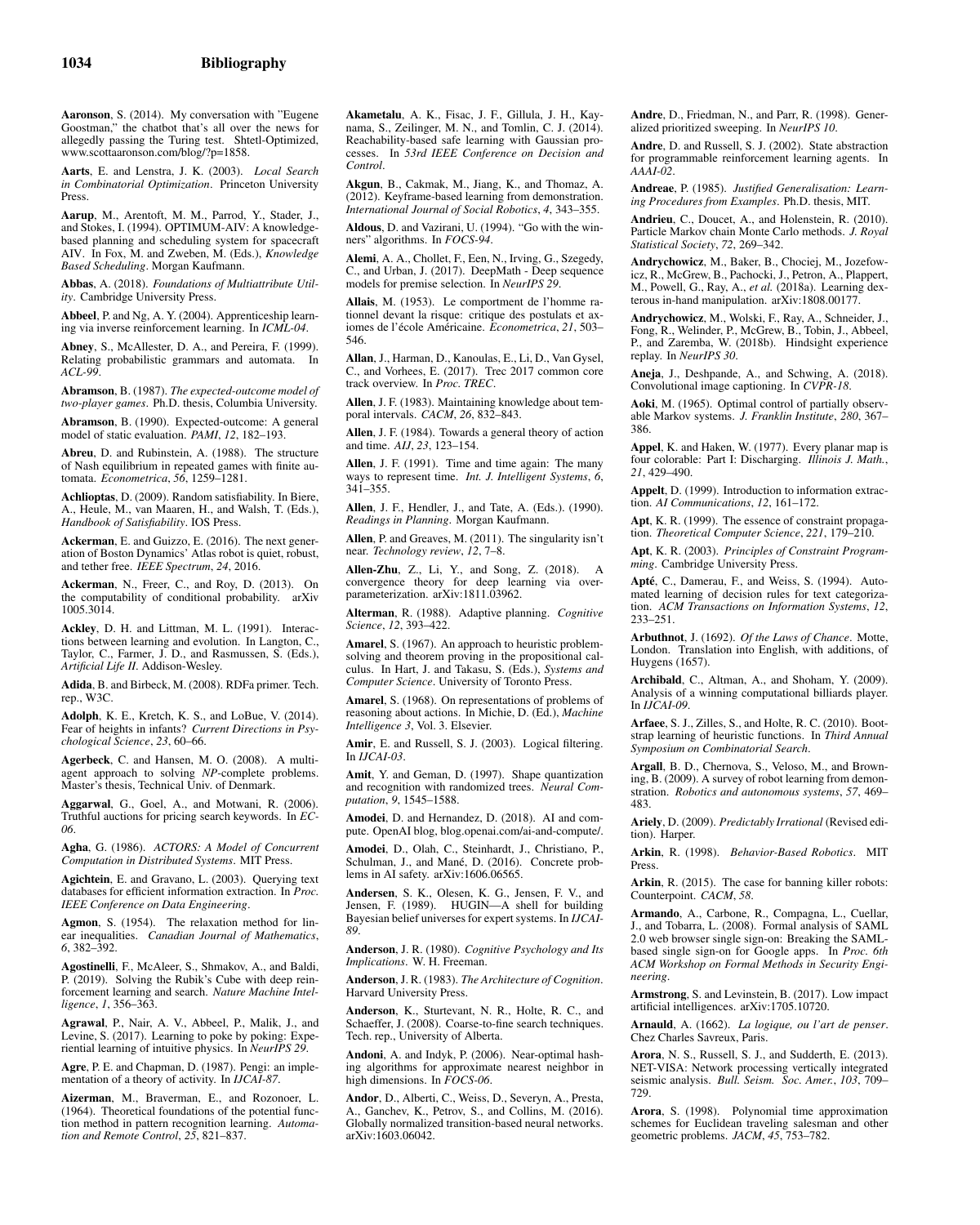Arpit, D., Jastrzebski, S., Ballas, N., Krueger, D., Bengio, E., Kanwal, M. S., Maharaj, T., Fischer, A., Courville, A., Bengio, Y., and Lacoste-Julien, S. (2017). A closer look at memorization in deep networks. arXiv:1706.05394.

Arrow, K. J. (1951). *Social Choice and Individual Values*. Wiley.

Arulampalam, M. S., Maskell, S., Gordon, N., and Clapp, T. (2002). A tutorial on particle filters for online nonlinear/non-Gaussian Bayesian tracking. *IEEE Transactions on Signal Processing*, *50*, 174–188.

Arulkumaran, K., Deisenroth, M. P., Brundage, M., and Bharath, A. A. (2017). Deep reinforcement learning: A brief survey. *IEEE Signal Processing Magazine*, *34*, 26–38.

Arunachalam, R. and Sadeh, N. M. (2005). The supply chain trading agent competition. *Electronic Commerce Research and Applications*, *Spring*, 66–84.

Ashby, W. R. (1940). Adaptiveness and equilibrium. *J. Mental Science*, *86*, 478–483.

Ashby, W. R. (1948). Design for a brain. *Electronic Engineering*, *December*, 379–383.

Ashby, W. R. (1952). *Design for a Brain*. Wiley.

Asimov, I. (1942). Runaround. *Astounding Science Fiction*, *March*.

Asimov, I. (1950). *I, Robot*. Doubleday.

Asimov, I. (1958). The feeling of power. *If: Worlds of Science Fiction*, *February*.

Astrom, K. J. (1965). Optimal control of Markov decision processes with incomplete state estimation. *J. Math. Anal. Applic.*, *10*, 174–205.

Atkeson, C. G., Moore, A. W., and Schaal, S. (1997). Locally weighted learning for control. In *Lazy learning*. Springer.

Audi, R. (Ed.). (1999). *The Cambridge Dictionary of Philosophy*. Cambridge University Press.

Auer, P., Cesa-Bianchi, N., and Fischer, P. (2002). Finite-time analysis of the multiarmed bandit problem. *Machine Learning*, *47*, 235–256.

Aumann, R. and Brandenburger, A. (1995). Epistemic conditions for nash equilibrium. *Econometrica*, *67*, 1161–1180.

Axelrod, R. (1985). *The Evolution of Cooperation*. Basic Books.

Ba, J. L., Kiros, J. R., and Hinton, G. E. (2016). Layer normalization. arXiv:1607.06450.

Baader, F., Calvanese, D., McGuinness, D., Nardi, D., and Patel-Schneider, P. (2007). *The Description Logic Handbook* (2nd edition). Cambridge University Press.

Baader, F. and Snyder, W. (2001). Unification theory. In Robinson, J. and Voronkov, A. (Eds.), *Handbook of Automated Reasoning*. Elsevier.

Bacchus, F. (1990). *Representing and Reasoning with Probabilistic Knowledge*. MIT Press.

Bacchus, F. and Grove, A. (1995). Graphical models for preference and utility. In *UAI-95*.

Bacchus, F. and Grove, A. (1996). Utility independence in a qualitative decision theory. In *KR-96*.

Bacchus, F., Grove, A., Halpern, J. Y., and Koller, D. (1992). From statistics to beliefs. In *AAAI-92*.

Bacchus, F. and van Beek, P. (1998). On the conversion between non-binary and binary constraint satisfaction problems. In *AAAI-98*.

Bacchus, F. and van Run, P. (1995). Dynamic variable ordering in CSPs. In *CP-95*.

Bacchus, F., Dalmao, S., and Pitassi, T. (2003). Value elimination: Bayesian inference via backtracking search. In *UAI-03*.

Bachmann, P. G. H. (1894). *Die analytische Zahlentheorie*. B. G. Teubner, Leipzig.

Backus, J. W. (1959). The syntax and semantics of the proposed international algebraic language of the Zurich ACM-GAMM conference. *Proc. Int'l Conf. on Information Processing*.

Bacon, F. (1609). *Wisdom of the Ancients*. Cassell and Company.

Baeza-Yates, R. and Ribeiro-Neto, B. (2011). *Modern Information Retrieval* (2nd edition). Addison-Wesley.

Bagdasaryan, E., Veit, A., Hua, Y., Estrin, D., and Shmatikov, V. (2018). How to backdoor federated learning. arXiv:1807.00459.

Bagnell, J. A. and Schneider, J. (2001). Autonomous helicopter control using reinforcement learning policy search methods. In *ICRA-01*.

Bahdanau, D., Cho, K., and Bengio, Y. (2015). Neural machine translation by jointly learning to align and translate. In *ICLR-15*.

Bahubalendruni, M. R. and Biswal, B. B. (2016). A review on assembly sequence generation and its automation. *Proc. Institution of Mechanical Engineers, Part C: Journal of Mechanical Engineering Science*, *230*, 824–838.

Bai, A. and Russell, S. J. (2017). Efficient reinforcement learning with hierarchies of machines by leveraging internal transitions. In *IJCAI-17*.

Bai, H., Cai, S., Ye, N., Hsu, D., and Lee, W. S. (2015). Intention-aware online POMDP planning for autonomous driving in a crowd. In *ICRA-15*.

Bajcsy, A., Losey, D. P., O'Malley, M. K., and Dragan, A. D. (2017). Learning robot objectives from physical human interaction. *Proceedings of Machine Learning Research*, *78*, 217–226.

Baker, C. L., Saxe, R., and Tenenbaum, J. B. (2009). Action understanding as inverse planning. *Cognition*, *113*, 329–349.

Baker, J. (1975). The Dragon system—An overview. *IEEE Transactions on Acoustics, Speech, and Signal Processing*, *23*, 24–29.

Baker, J. (1979). Trainable grammars for speech recognition. In *Speech Communication Papers for the 97th Meeting of the Acoustical Society of America*.

Baldi, P., Chauvin, Y., Hunkapiller, T., and McClure, M. (1994). Hidden Markov models of biological primary sequence information. *PNAS*, *91*, 1059–1063.

Baldwin, J. M. (1896). A new factor in evolution. *American Naturalist*, *30*, 441–451. Continued on pages 536–553.

Ballard, B. W. (1983). The \*-minimax search procedure for trees containing chance nodes. *AIJ*, *21*, 327– 350.

Baluja, S. (1997). Genetic algorithms and explicit search statistics. In *NeurIPS 9*.

Bancilhon, F., Maier, D., Sagiv, Y., and Ullman, J. D. (1986). Magic sets and other strange ways to implement logic programs. In *PODS-86*.

Banko, M. and Brill, E. (2001). Scaling to very very large corpora for natural language disambiguation. In *ACL-01*.

Banko, M., Brill, E., Dumais, S. T., and Lin, J. (2002). AskMSR: Question answering using the worldwide web. In *Proc. AAAI Spring Symposium on Mining Answers from Texts and Knowledge Bases*.

Banko, M., Cafarella, M. J., Soderland, S., Broadhead, M., and Etzioni, O. (2007). Open information extraction from the web. In *IJCAI-07*.

Banko, M. and Etzioni, O. (2008). The tradeoffs between open and traditional relation extraction. In *ACL-08*.

Bansal, K., Loos, S., Rabe, M. N., Szegedy, C., and Wilcox, S. (2019). HOList: An environment for machine learning of higher-order theorem proving (extended version). arXiv:1904.03241.

Bar-Hillel, Y. (1954). Indexical expressions. *Mind*, *63*, 359–379.

Bar-Shalom, Y. (Ed.). (1992). *Multitarget-Multisensor Tracking: Advanced Applications*. Artech House.

Bar-Shalom, Y. and Fortmann, T. E. (1988). *Tracking and Data Association*. Academic Press.

Bar-Shalom, Y., Li, X.-R., and Kirubarajan, T. (2001). *Estimation, Tracking and Navigation: Theory, Algorithms and Software*. Wiley.

Barber, D. (2012). *Bayesian Reasoning and Machine Learning*. Cambridge University Press.

Barr, A. and Feigenbaum, E. A. (Eds.). (1981). *The Handbook of Artificial Intelligence*, Vol. 1. HeurisTech Press and William Kaufmann.

Barreiro, J., Boyce, M., Do, M., Frank, J., Iatauro, M., Kichkaylo, T., Morris, P., Ong, J., Remolina, E., Smith, T., *et al.* (2012). EUROPA: A platform for AI planning, scheduling, constraint programming, and optimization. *4th International Competition on Knowledge Engineering for Planning and Scheduling (ICKEPS)*.

Barreno, M., Nelson, B., Joseph, A. D., and Tygar, J. D. (2010). The security of machine learning. *Machine Learning*, *81*, 121–148.

Barrett, S. and Stone, P. (2015). Cooperating with unknown teammates in complex domains: A robot soccer case study of ad hoc teamwork. In *AAAI-15*.

Barták, R., Salido, M. A., and Rossi, F. (2010). New trends in constraint satisfaction, planning, and scheduling: A survey. *The Knowledge Engineering Review*, *25*, 249–279.

Bartholdi, J. J., Tovey, C. A., and Trick, M. A. (1989). The computational difficulty of manipulating an election. *Social Choice and Welfare*, *6*, 227–241.

Barto, A. G., Bradtke, S. J., and Singh, S. (1995). Learning to act using real-time dynamic programming. *AIJ*, *73*, 81–138.

Barto, A. G., Sutton, R. S., and Brouwer, P. S. (1981). Associative search network: A reinforcement learning associative memory. *Biological Cybernetics*, *40*, 201– 211.

Barwise, J. and Etchemendy, J. (2002). *Language, Proof and Logic*. CSLI Press.

Baum, E., Boneh, D., and Garrett, C. (1995). On genetic algorithms. In *COLT-95*.

Baum, E. and Smith, W. D. (1997). A Bayesian approach to relevance in game playing. *AIJ*, *97*, 195– 242.

Baum, L. E. and Petrie, T. (1966). Statistical inference for probabilistic functions of finite state Markov chains. *Annals of Mathematical Statistics*, *41*, 1554– 1563.

Baxter, J. and Bartlett, P. (2000). Reinforcement learning in POMDPs via direct gradient ascent. In *ICML-00*.

Bayardo, R. J. and Agrawal, R. (2005). Data privacy through optimal k-anonymization. In *Proc. 21st Int'l Conf. on Data Engineering*.

Bayardo, R. J. and Miranker, D. P. (1994). An optimal backtrack algorithm for tree-structured constraint satisfaction problems. *AIJ*, *71*, 159–181.

Bayardo, R. J. and Schrag, R. C. (1997). Using CSP look-back techniques to solve real-world SAT instances. In *AAAI-97*.

Bayes, T. (1763). An essay towards solving a problem in the doctrine of chances. *Phil. Trans. Roy. Soc.*, *53*, 370–418.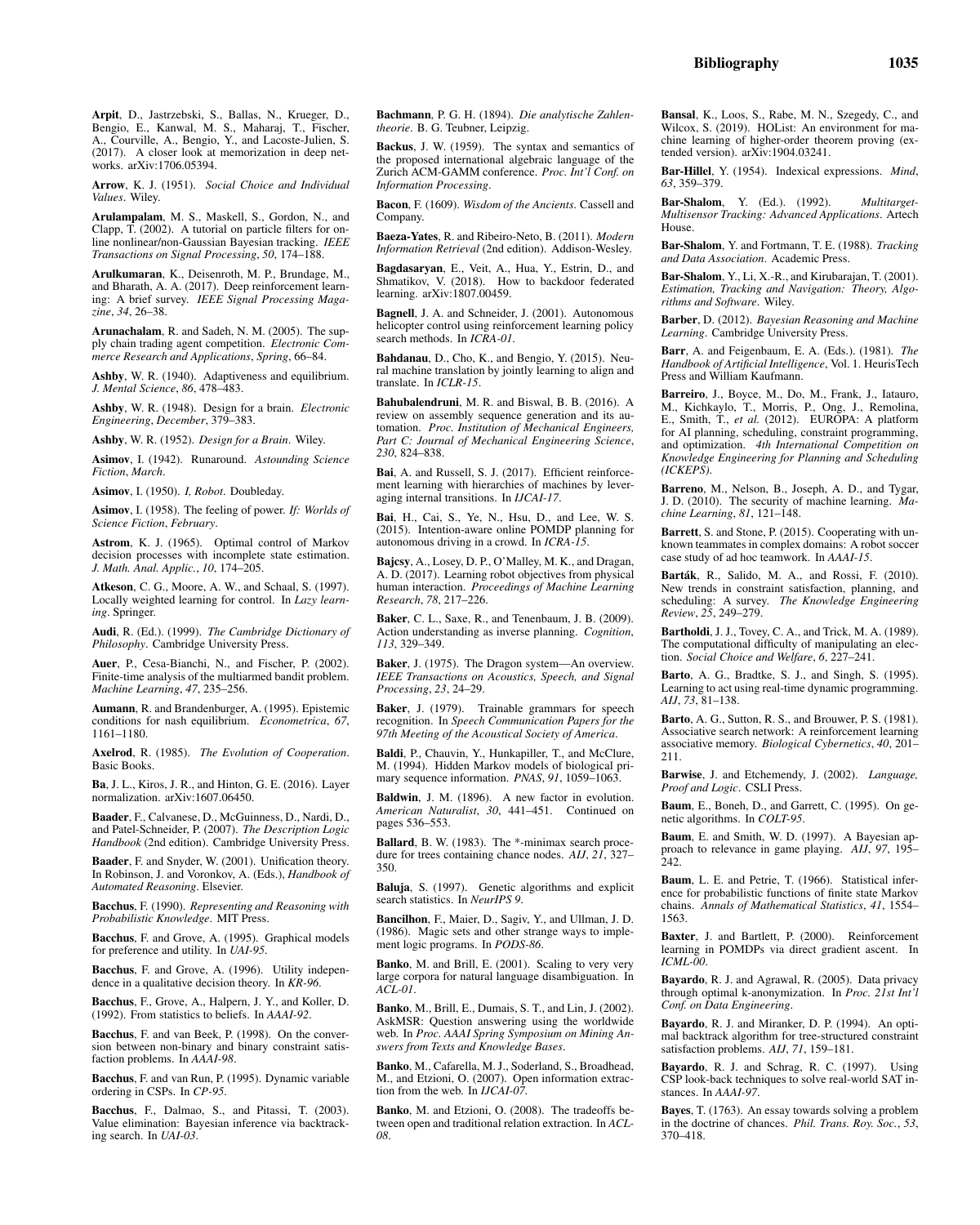Beal, J. and Winston, P. H. (2009). The new frontier of human-level artificial intelligence. *IEEE Intelligent Systems*, *24*, 21–23.

Beardon, A. F., Candeal, J. C., Herden, G., Induráin, E., and Mehta, G. B. (2002). The non-existence of a utility function and the structure of non-representable preference relations. *Journal of Mathematical Economics*, *37*, 17 – 38.

Beattie, C., Leibo, J. Z., Teplyashin, D., Ward, T., Wainwright, M., Küttler, H., Lefrancq, A., Green, S., Valdés, V., Sadik, A., Schrittwieser, J., Anderson, K., York, S., Cant, M., Cain, A., Bolton, A., Gaffney, S., King, H., Hassabis, D., Legg, S., and Petersen, S. (2016). DeepMind lab. arXiv:1612.03801.

Bechhofer, R. (1954). A single-sample multiple decision procedure for ranking means of normal populations with known variances. *Annals of Mathematical Statistics*, *25*, 16–39.

Beck, J. C., Feng, T. K., and Watson, J.-P. (2011). Combining constraint programming and local search for job-shop scheduling. *INFORMS Journal on Computing*, *23*, 1–14.

Beckert, B. and Posegga, J. (1995). Leantap: Lean, tableau-based deduction. *JAR*, *15*, 339–358.

Beeri, C., Fagin, R., Maier, D., and Yannakakis, M. (1983). On the desirability of acyclic database schemes. *JACM*, *30*, 479–513.

Bekey, G. (2008). *Robotics: State Of The Art And Future Challenges*. Imperial College Press.

Belkin, M., Hsu, D., Ma, S., and Mandal, S. (2019). Reconciling modern machine-learning practice and the classical bias–variance trade-off. *PNAS*, *116*, 15849– 15854.

Bell, C. and Tate, A. (1985). Using temporal constraints to restrict search in a planner. In *Proc. Third Alvey IKBS SIG Workshop*.

Bell, J. L. and Machover, M. (1977). *A Course in Mathematical Logic*. Elsevier.

Bellamy, E. (2003). *Looking Backward: 2000-1887*. Broadview Press.

Bellamy, R. K. E., Dey, K., Hind, M., Hoffman, S. C., Houde, S., Kannan, K., Lohia, P., Martino, J., Mehta, S., Mojsilovic, A., Nagar, S., Ramamurthy, K. N., Richards, J. T., Saha, D., Sattigeri, P., Singh, M., Varshney, K. R., and Zhang, Y. (2018). AI fairness 360: An extensible toolkit for detecting, understanding, and mitigating unwanted algorithmic bias. arXiv:1810.01943.

Bellemare, M. G., Naddaf, Y., Veness, J., and Bowling, M. (2013). The arcade learning environment: An evaluation platform for general agents. *JAIR*, *47*, 253– 279.

Bellman, R. E. (1952). On the theory of dynamic programming. *PNAS*, *38*, 716–719.

Bellman, R. E. (1958). On a routing problem. *Quarterly of Applied Mathematics*, *16*.

Bellman, R. E. (1961). *Adaptive Control Processes: A Guided Tour*. Princeton University Press.

Bellman, R. E. (1965). On the application of dynamic programming to the determination of optimal play in chess and checkers. *PNAS*, *53*, 244–246.

Bellman, R. E. (1984). *Eye of the Hurricane*. World Scientific.

Bellman, R. E. and Dreyfus, S. E. (1962). *Applied Dynamic Programming*. Princeton University Press.

Bellman, R. E. (1957). *Dynamic Programming*. Princeton University Press.

Ben-Tal, A. and Nemirovski, A. (2001). *Lectures on Modern Convex Optimization: Analysis, Algorithms, and Engineering Applications*. SIAM (Society for In-dustrial and Applied Mathematics).

Bengio, Y., Simard, P., and Frasconi, P. (1994). Learning long-term dependencies with gradient descent is difficult. *IEEE Transactions on Neural Networks*, *5*, 157–166.

Bengio, Y. and Bengio, S. (2001). Modeling highdimensional discrete data with multi-layer neural networks. In *NeurIPS 13*.

Bengio, Y., Ducharme, R., Vincent, P., and Jauvin, C. (2003). A neural probabilistic language model. *JMLR*, *3*, 1137–1155.

Bengio, Y. and LeCun, Y. (2007). Scaling learning algorithms towards AI. In Bottou, L., Chapelle, O., De-Coste, D., and Weston, J. (Eds.), *Large-Scale Kernel Machines*. MIT Press.

Benjamin, M. (2013). *Drone Warfare: Killing by Remote Control*. Verso Books.

Bentham, J. (1823). *Principles of Morals and Legislation*. Oxford University Press, Oxford. Original work published in 1789.

Benzmüller, C. and Paleo, B. W. (2013). Formalization, mechanization and automation of Gödel's proof of God's existence. arXiv:1308.4526.

Beresniak, A., Medina-Lara, A., Auray, J. P., De Wever, A., Praet, J.-C., Tarricone, R., Tor-bica, A., Dupont, D., Lamure, M., and Duru, G. (2015). Validation of the underlying assumptions of the quality-adjusted life-years outcome: Results from the ECHOUTCOME European project. *PharmacoEconomics*, *33*, 61–69.

Berger, J. O. (1985). *Statistical Decision Theory and Bayesian Analysis*. Springer Verlag.

Bergstra, J. and Bengio, Y. (2012). Random search for hyper-parameter optimization. *JMLR*, *13*, 281–305.

Berk, R., Heidari, H., Jabbari, S., Kearns, M., and Roth, A. (2017). Fairness in criminal justice risk assessments: The state of the art. arXiv:1703.09207.

Berkson, J. (1944). Application of the logistic function to bio-assay. *JASA*, *39*, 357–365.

Berleur, J. and Brunnstein, K. (2001). *Ethics of Computing: Codes, Spaces for Discussion and Law*. Chapman and Hall.

Berlin, K., Koren, S., Chin, C.-S., Drake, J. P., Landolin, J. M., and Phillippy, A. M. (2015). Assembling large genomes with single-molecule sequencing and locality-sensitive hashing. *Nature Biotechnology*, *33*, 623.

Berliner, H. J. (1979). The B<sup>\*</sup> tree search algorithm: A best-first proof procedure. *AIJ*, *12*, 23–40.

Berliner, H. J. (1980a). Backgammon computer program beats world champion. *AIJ*, *14*, 205–220.

Berliner, H. J. (1980b). Computer backgammon. *Scientific American*, *249*, 64–72.

Bermúdez-Chacón, R., Gonnet, G. H., and Smith, K. (2015). Automatic problem-specific hyperparameter optimization and model selection for supervised machine learning. Tech. rep., ETH Zurich.

Bernardo, J. M. and Smith, A. (1994). *Bayesian Theory*. Wiley.

Berners-Lee, T., Hendler, J., and Lassila, O. (2001). The semantic web. *Scientific American*, *284*, 34–43.

Bernoulli, D. (1738). Specimen theoriae novae de mensura sortis. *Proc. St. Petersburg Imperial Academy of Sciences*, *5*, 175–192.

Bernstein, P. L. (1996). *Against the Gods: The Remarkable Story of Risk*. Wiley.

Berrada, L., Zisserman, A., and Kumar, M. P. (2019). Training neural networks for and by interpolation. arXiv:1906.05661.

Berrou, C., Glavieux, A., and Thitimajshima, P. (1993). Near Shannon limit error control-correcting coding and decoding: Turbo-codes. 1. In *Proc. IEEE International Conference on Communications*.

Berry, D. A. and Fristedt, B. (1985). *Bandit Problems: Sequential Allocation of Experiments*. Chapman and Hall.

Bertele, U. and Brioschi, F. (1972). *Nonserial Dynamic Programming*. Academic Press.

Bertoli, P., Cimatti, A., and Roveri, M. (2001a). Heuristic search + symbolic model checking = efficient conformant planning. In *IJCAI-01*.

Bertoli, P., Cimatti, A., Roveri, M., and Traverso, P. (2001b). Planning in nondeterministic domains under partial observability via symbolic model checking. In *IJCAI-01*.

Bertot, Y., Casteran, P., Huet, G., and Paulin-Mohring, C. (2004). *Interactive Theorem Proving and Program Development*. Springer.

Bertsekas, D. (1987). *Dynamic Programming: Deterministic and Stochastic Models*. Prentice-Hall.

Bertsekas, D. and Tsitsiklis, J. N. (1996). *Neuro-Dynamic Programming*. Athena Scientific.

Bertsekas, D. and Tsitsiklis, J. N. (2008). *Introduction to Probability* (2nd edition). Athena Scientific.

Bertsekas, D. and Shreve, S. E. (2007). *Stochastic Optimal Control: The Discrete-Time Case*. Athena Scientific.

Bertsimas, D., Delarue, A., and Martin, S. (2019). Optimizing schools' start time and bus routes. *PNAS*, *116 13*, 5943–5948.

Bertsimas, D. and Dunn, J. (2017). Optimal classification trees. *Machine Learning*, *106*, 1039–1082.

Bessen, J. (2015). *Learning by Doing: The Real Connection between Innovation, Wages, and Wealth*. Yale University Press.

Bessière, C. (2006). Constraint propagation. In Rossi, F., van Beek, P., and Walsh, T. (Eds.), *Handbook of Constraint Programming*. Elsevier.

Beutel, A., Chen, J., Doshi, T., Qian, H., Woodruff, A., Luu, C., Kreitmann, P., Bischof, J., and Chi, E. H. (2019). Putting fairness principles into Putting fairness principles into practice: Challenges, metrics, and improvements. arXiv:1901.04562.

Bhar, R. and Hamori, S. (2004). *Hidden Markov Models: Applications to Financial Economics*. Springer.

Bibel, W. (1993). *Deduction: Automated Logic*. Academic Press.

Bien, J., Tibshirani, R., *et al.* (2011). Prototype selection for interpretable classification. *Annals of Applied Statistics*, *5*, 2403–2424.

Biere, A., Heule, M., van Maaren, H., and Walsh, T. (Eds.). (2009). *Handbook of Satisfiability*. IOS Press.

Bies, A., Mott, J., and Warner, C. (2015). English news text treebank: Penn treebank revised. Linguistic Data Consortium.

Billings, D., Burch, N., Davidson, A., Holte, R. C., Schaeffer, J., Schauenberg, T., and Szafron, D. (2003). Approximating game-theoretic optimal strategies for full-scale poker. In *IJCAI-03*.

Billingsley, P. (2012). *Probability and Measure* (4th edition). Wiley.

Binder, J., Koller, D., Russell, S. J., and Kanazawa, K. (1997a). Adaptive probabilistic networks with hidden variables. *Machine Learning*, *29*, 213–244.

Binder, J., Murphy, K., and Russell, S. J. (1997b). Space-efficient inference in dynamic probabilistic networks. In *IJCAI-97*.

Bingham, E., Chen, J., Jankowiak, M., Obermeyer, F., Pradhan, N., Karaletsos, T., Singh, R., Szerlip, P., Horsfall, P., and Goodman, N. D. (2019). Pyro: Deep universal probabilistic programming. *JMLR*, *20*, 1–26.

Binmore, K. (1982). *Essays on Foundations of Game Theory*. Pitman.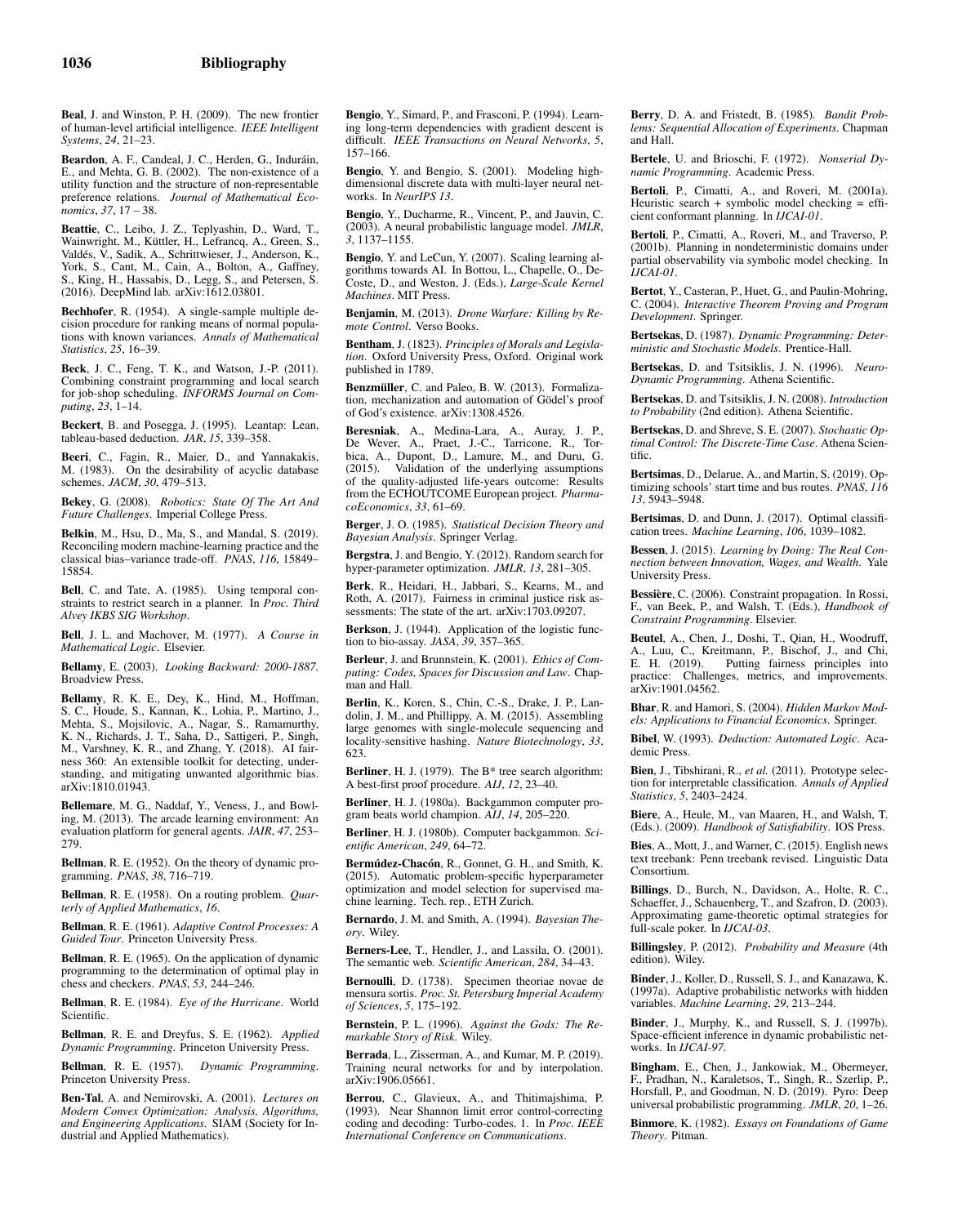Biran, O. and Cotton, C. (2017). Explanation and justification in machine learning: A survey. In *Proc. IJCAI-17 Workshop on Explainable AI*.

Bishop, C. M. (1995). *Neural Networks for Pattern Recognition*. Oxford University Press.

Bishop, C. M. (2007). *Pattern Recognition and Machine Learning*. Springer-Verlag.

Bisson, T. (1990). They're made out of meat. *Omni Magazine*.

Bistarelli, S., Montanari, U., and Rossi, F. (1997). Semiring-based constraint satisfaction and optimization. *JACM*, *44*, 201–236.

Bitner, J. R. and Reingold, E. M. (1975). Backtrack programming techniques. *CACM*, *18*, 651–656.

Bizer, C., Auer, S., Kobilarov, G., Lehmann, J., and Cyganiak, R. (2007). DBPedia – querying Wikipedia like a database. In *16th International Conference on World Wide Web*.

Blazewicz, J., Ecker, K., Pesch, E., Schmidt, G., and Weglarz, J. (2007). *Handbook on Scheduling: Models and Methods for Advanced Planning*. Springer-Verlag.

Blei, D. M., Ng, A. Y., and Jordan, M. I. (2002). Latent Dirichlet allocation. In *NeurIPS 14*.

Bliss, C. I. (1934). The method of probits. *Science*, *79*, 38–39.

Block, H. D., Knight, B., and Rosenblatt, F. (1962). Analysis of a four-layer series-coupled perceptron. *Rev. Modern Physics*, *34*, 275–282.

Block, N. (2009). Comparing the major theories of consciousness. In Gazzaniga, M. S. (Ed.), *The Cognitive Neurosciences*. MIT Press.

Blum, A. L. and Furst, M. (1997). Fast planning through planning graph analysis. *AIJ*, *90*, 281–300.

Blum, A. L. (1996). On-line algorithms in machine learning. In *Proc. Workshop on On-Line Algorithms, Dagstuhl*.

Blum, A. L., Hopcroft, J., and Kannan, R. (2020). *Foundations of Data Science*. Cambridge University Press.

Blum, A. L. and Mitchell, T. M. (1998). Combining labeled and unlabeled data with co-training. In *COLT-98*.

Blumer, A., Ehrenfeucht, A., Haussler, D., and Warmuth, M. (1989). Learnability and the Vapnik-Chervonenkis dimension. *JACM*, *36*, 929–965.

Bobrow, D. G. (1967). Natural language input for a computer problem solving system. In Minsky, M. L. (Ed.), *Semantic Information Processing*. MIT Press.

Bod, R. (2008). The data-oriented parsing approach: Theory and application. In *Computational Intelligence: A Compendium*. Springer-Verlag.

Bod, R., Scha, R., and Sima'an, K. (2003). *Data-Oriented Parsing*. CSLI Press.

Boddington, P. (2017). *Towards a Code of Ethics for Artificial Intelligence*. Springer-Verlag.

Boden, M. A. (Ed.). (1990). *The Philosophy of Artificial Intelligence*. Oxford University Press.

Bolognesi, A. and Ciancarini, P. (2003). Computer programming of kriegspiel endings: The case of KR vs. K. In *Advances in Computer Games 10*.

Bolton, R. J. and Hand, D. J. (2002). Statistical fraud detection: A review. *Statistical science*, *17*, 235–249.

Bonawitz, K., Ivanov, V., Kreuter, B., Marcedone, A., McMahan, H. B., Patel, S., Ramage, D., Segal, A., and Seth, K. (2017). Practical secure aggregation for privacy-preserving machine learning. In *Proc. ACM SIGSAC Conference on Computer and Communications Security*.

Bond, A. H. and Gasser, L. (Eds.). (1988). *Readings in Distributed Artificial Intelligence*. Morgan Kaufmann.

Bonet, B. (2002). An epsilon-optimal grid-based algorithm for partially observable Markov decision processes. In *ICML-02*.

Bonet, B. and Geffner, H. (1999). Planning as heuristic search: New results. In *ECP-99*.

Bonet, B. and Geffner, H. (2000). Planning with incomplete information as heuristic search in belief space. In *ICAPS-00*.

Bonet, B. and Geffner, H. (2005). An algorithm better than AO<sup>∗</sup> ? In *AAAI-05*.

Boole, G. (1847). *The Mathematical Analysis of Logic: Being an Essay towards a Calculus of Deductive Reasoning*. Macmillan, Barclay, and Macmillan.

Booth, T. L. (1969). Probabilistic representation of formal languages. In *IEEE Conference Record of the 1969 Tenth Annual Symposium on Switching and Automata Theory*.

Borel, E. (1921). La théorie du jeu et les équations intégrales à noyau symétrique. Comptes Rendus Heb*domadaires des S´eances de l'Acad´emie des Sciences*, *173*, 1304–1308.

Borenstein, J., Everett, B., and Feng, L. (1996). *Navigating Mobile Robots: Systems and Techniques*. A. K. Peters, Ltd.

Borenstein, J. and Koren., Y. (1991). The vector field histogram—Fast obstacle avoidance for mobile robots. *IEEE Transactions on Robotics and Automation*, *7*, 278–288.

Borgida, A., Brachman, R. J., McGuinness, D., and Alperin Resnick, L. (1989). CLASSIC: A structural data model for objects. *SIGMOD Record*, *18*, 58–67.

Boroditsky, L. (2003). Linguistic relativity. In Nadel, L. (Ed.), *Encyclopedia of Cognitive Science*. Macmillan.

Boser, B., Guyon, I., and Vapnik, V. N. (1992). A training algorithm for optimal margin classifiers. In *COLT-92*.

Bosse, M., Newman, P., Leonard, J., Soika, M., Feiten, W., and Teller, S. (2004). Simultaneous localization and map building in large-scale cyclic environments using the Atlas framework. *Int. J. Robotics Research*, *23*, 1113–1139.

Bostrom, N. (2005). A history of transhumanist thought. *Journal of Evolution and Technology*, *14*, 1– 25.

Bostrom, N. (2014). *Superintelligence: Paths, Dangers, Strategies*. Oxford University Press.

Bottou, L. and Bousquet, O. (2008). The tradeoffs of large scale learning. In *NeurIPS 20*.

Bottou, L., Curtis, F. E., and Nocedal, J. (2018). Optimization methods for large-scale machine learning. *SIAM Review*, *60*, 223–311.

Boué, L. (2019). Real numbers, data science and chaos: How to fit any dataset with a single parameter. arXiv:1904.12320.

Bousmalis, K., Irpan, A., Wohlhart, P., Bai, Y., Kelcey, M., Kalakrishnan, M., Downs, L., Ibarz, J., Pastor, P., Konolige, K., Levine, S., and Vanhoucke, V. (2017). Using simulation and domain adaptation to improve efficiency of deep robotic grasping. arXiv:1709.07857.

Boutilier, C. (2002). A POMDP formulation of preference elicitation problems. In *AAAI-02*.

Boutilier, C. and Brafman, R. I. (2001). Partial-order planning with concurrent interacting actions. *JAIR*, *14*, 105–136.

Boutilier, C., Dearden, R., and Goldszmidt, M. (2000). Stochastic dynamic programming with factored representations. *AIJ*, *121*, 49–107.

Boutilier, C., Reiter, R., and Price, B. (2001). Symbolic dynamic programming for first-order MDPs. In *IJCAI-01*.

Boutilier, C., Brafman, R. I., Domshlak, C., Hoos, H. H., and Poole, D. (2004). CP-nets: A tool for representing and reasoning with conditional ceteris paribus preference statements. *JAIR*, *21*, 135–191.

Boutilier, C., Friedman, N., Goldszmidt, M., and Koller, D. (1996). Context-specific independence in Bayesian networks. In *UAI-96*.

Bouzy, B. and Cazenave, T. (2001). Computer Go: An AI oriented survey. *AIJ*, *132*, 39–103.

Bowling, M., Burch, N., Johanson, M., and Tammelin, O. (2015). Heads-up limit hold'em poker is solved. *Science*, *347*, 145–149.

Bowling, M., Johanson, M., Burch, N., and Szafron, D. (2008). Strategy evaluation in extensive games with importance sampling. In *ICML-08*.

Bowman, S., Angeli, G., Potts, C., and Manning, C. (2015). A large annotated corpus for learning natural language inference. In *EMNLP-15*.

Box, G. E. P. (1957). Evolutionary operation: A method of increasing industrial productivity. *Applied Statistics*, *6*, 81–101.

Box, G. E. P., Jenkins, G., Reinsel, G., and Ljung, G. M. (2016). *Time Series Analysis: Forecasting and Control* (5th edition). Wiley.

Box, G. E. P. and Tiao, G. C. (1973). *Bayesian Inference in Statistical Analysis*. Addison-Wesley.

Boyan, J. A. and Moore, A. W. (1998). Learning evaluation functions for global optimization and Boolean satisfiability. In *AAAI-98*.

Boyd, S. and Vandenberghe, L. (2004). *Convex Optimization*. Cambridge University Press.

Boyen, X., Friedman, N., and Koller, D. (1999). Discovering the hidden structure of complex dynamic systems. In *UAI-99*.

Boyer, R. S. and Moore, J. S. (1979). *A Computational Logic*. Academic Press.

Boyer, R. S. and Moore, J. S. (1984). Proof checking the RSA public key encryption algorithm. *American Mathematical Monthly*, *91*, 181–189.

Brachman, R. J. (1979). On the epistemological status of semantic networks. In Findler, N. V. (Ed.), *Associative Networks: Representation and Use of Knowledge by Computers*. Academic Press.

Brachman, R. J. and Levesque, H. J. (Eds.). (1985). *Readings in Knowledge Representation*. Morgan Kaufmann.

Bradt, R. N., Johnson, S. M., and Karlin, S. (1956). On sequential designs for maximizing the sum of n observations. *Ann. Math. Statist.*, *27*, 1060–1074.

Brafman, O. and Brafman, R. (2009). *Sway: The Irresistible Pull of Irrational Behavior*. Broadway Business.

Brafman, R. I. and Domshlak, C. (2008). From one to many: Planning for loosely coupled multi-agent systems. In *ICAPS-08*.

Brafman, R. I. and Tennenholtz, M. (2000). A near optimal polynomial time algorithm for learning in certain classes of stochastic games. *AIJ*, *121*, 31–47.

Braitenberg, V. (1984). *Vehicles: Experiments in Synthetic Psychology*. MIT Press.

Brandt, F., Conitzer, V., Endriss, U., Lang, J., and Procaccia, A. D. (Eds.). (2016). *Handbook of Computational Social Choice*. Cambridge University Press.

Brants, T. (2000). TnT: A statistical part-of-speech tagger. In *Proc. Sixth Conference on Applied Natural Language Processing*.

Brants, T., Popat, A. C., Xu, P., Och, F. J., and Dean, J. (2007). Large language models in machine translation. In *EMNLP-CoNLL-07*.

Bratko, I. (2009). *Prolog Programming for Artificial Intelligence* (4th edition). Addison-Wesley.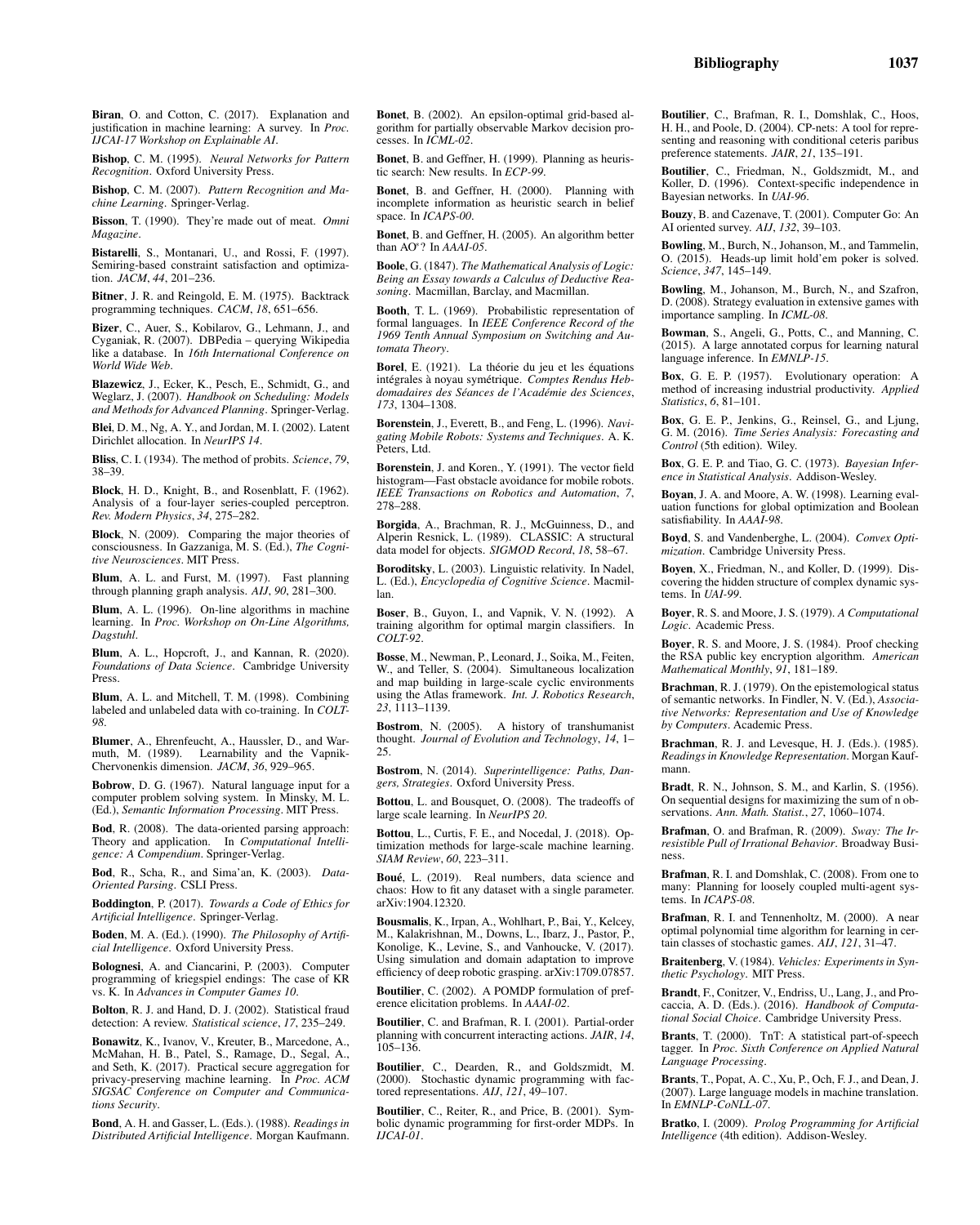Bratman, M. E. (1987). *Intention, Plans, and Practical Reason*. Harvard University Press.

Breck, E., Cai, S., Nielsen, E., Salib, M., and Sculley, D. (2016). What's your ML test score? A rubric for ML production systems. In *Proc. NIPS 2016 Workshop on Reliable Machine Learning in the Wild*.

Breese, J. S. (1992). Construction of belief and decision networks. *Computational Intelligence*, *8*, 624– 647.

Breese, J. S. and Heckerman, D. (1996). Decisiontheoretic troubleshooting: A framework for repair and experiment. In *UAI-96*.

Breiman, L., Friedman, J., Olshen, R. A., and Stone, C. J. (1984). *Classification and Regression Trees*. Wadsworth International Group.

Breiman, L. (2001). Random forests. *Machine Learning*, *45*(1), 5–32.

Brelaz, D. (1979). New methods to color the vertices of a graph. *CACM*, *22*, 251–256.

Brent, R. P. (1973). *Algorithms for Minimization without Derivatives*. Prentice-Hall.

Bresnan, J. (1982). *The Mental Representation of Grammatical Relations*. MIT Press.

Brewka, G., Dix, J., and Konolige, K. (1997). *Nononotonic Reasoning: An Overview*. Center for the Study of Language and Information (CSLI).

Brickley, D. and Guha, R. V. (2004). RDF vocabulary description language 1.0: RDF schema. Tech. rep., W3C.

Briggs, R. (1985). Knowledge representation in Sanskrit and artificial intelligence. *AIMag*, *6*, 32–39.

Brill, E. (1992). A simple rule-based part of speech tagger. In *Proc. Third Conference on Applied Natural Language Processing*.

Brin, D. (1998). *The Transparent Society*. Perseus.

Brin, S. and Page, L. (1998). The anatomy of a largescale hypertextual web search engine. In *Proc. Seventh World Wide Web Conference*.

Bringsjord, S. (2008). If I were judge. In Epstein, R., Roberts, G., and Beber, G. (Eds.), *Parsing the Turing Test*. Springer.

Broadbent, D. E. (1958). *Perception and Communication*. Pergamon.

Brockman, G., Cheung, V., Pettersson, L., Schneider, J., Schulman, J., Tang, J., and Zaremba, W. (2016). OpenAI gym. arXiv:1606.01540.

Brooks, R. A. (1986). A robust layered control system for a mobile robot. *IEEE J. of Robotics and Automation*, *2*, 14–23.

Brooks, R. A. (1989). Engineering approach to building complete, intelligent beings. *Proc. SPIE—the International Society for Optical Engineering*, *1002*, 618–625.

Brooks, R. A. (1991). Intelligence without represen-tation. *AIJ*, *47*, 139–159.

Brooks, R. A. and Lozano-Perez, T. (1985). A subdivision algorithm in configuration space for findpath with rotation. *IEEE Transactions on Systems, Man and Cybernetics*, *15*, 224–233.

Brooks, R. A. (2017). The seven deadly sins of AI predictions. *MIT Technology Review*, *Oct 6*.

Brooks, S., Gelman, A., Jones, G., and Meng, X.- L. (2011). *Handbook of Markov Chain Monte Carlo*. Chapman & Hall/CRC.

Brown, C., Finkelstein, L., and Purdom, P. (1988). Backtrack searching in the presence of symmetry. In Mora, T. (Ed.), *Applied Algebra, Algebraic Algorithms and Error-Correcting Codes*. Springer-Verlag.

Brown, K. C. (1974). A note on the apparent bias of net revenue estimates. *J. Finance*, *29*, 1215–1216.

Brown, N. and Sandholm, T. (2017). Libratus: The superhuman AI for no-limit poker. In *IJCAI-17*.

Brown, N. and Sandholm, T. (2019). Superhuman AI for multiplayer poker. *Science*, *365*, 885–890.

Brown, P. F., Cocke, J., Della Pietra, S. A., Della Pietra, V. J., Jelinek, F., Mercer, R. L., and Roossin, P. (1988). A statistical approach to language translation. In *COLING-88*.

Brown, P. F., Desouza, P. V., Mercer, R. L., Pietra, V. J. D., and Lai, J. C. (1992). Class-based n-gram models of natural language. *Computational linguistics*, *18*(4).

Browne, C., Powley, E. J., Whitehouse, D., Lucas, S. M., Cowling, P. I., Rohlfshagen, P., Tavener, S., Liebana, D. P., Samothrakis, S., and Colton, S. (2012). A survey of Monte Carlo tree search methods. *IEEE Transactions on Computational Intelligence and AI in Games*, *4*, 1–43.

Brownston, L., Farrell, R., Kant, E., and Martin, N. (1985). *Programming Expert Systems in OPS5: An Introduction to Rule-Based Programming*. Addison-Wesley.

Bruce, V., Green, P., and Georgeson, M. (2003). *Visual Perception: Physiology, Psychology and Ecology*. Routledge and Kegan Paul.

Brügmann, B. (1993). Monte Carlo Go. Tech. rep., Department of Physics, Syracuse University.

Bryce, D. and Kambhampati, S. (2007). A tutorial on planning graph-based reachability heuristics. *AIMag*, *Spring*, 47–83.

Bryce, D., Kambhampati, S., and Smith, D. E. (2006). Planning graph heuristics for belief space search. *JAIR*, *26*, 35–99.

Brynjolfsson, E. and McAfee, A. (2011). *Race Against the Machine*. Digital Frontier Press.

Brynjolfsson, E. and McAfee, A. (2014). *The Second Machine Age*. W. W. Norton.

Brynjolfsson, E., Rock, D., and Syverson, C. (2018). Artificial intelligence and the modern productivity paradox: A clash of expectations and statistics. In Agrawal, A., Gans, J., and Goldfarb, A. (Eds.), *The Economics of Artificial Intelligence: An Agenda*. University of Chicago Press.

Bryson, A. E. and Ho, Y.-C. (1969). *Applied Optimal Control*. Blaisdell.

Bryson, A. E. (1962). A gradient method for optimizing multi-stage allocation processes. In *Proc. of a Harvard Symposium on Digital Computers and Their Applications*.

Bryson, J. J. (2012). A role for consciousness in action selection. *International Journal of Machine Consciousness*, *4*, 471–482.

Bryson, J. J. and Winfield, A. (2017). Standardizing ethical design for artificial intelligence and autonomous systems. *Computer*, *50*, 116–119.

Buchanan, B. G., Mitchell, T. M., Smith, R. G., and Johnson, C. R. (1978). Models of learning systems. In *Encyclopedia of Computer Science and Technology*, Vol. 11. Dekker.

Buchanan, B. G. and Shortliffe, E. H. (Eds.). (1984). *Rule-Based Expert Systems: The MYCIN Experiments of the Stanford Heuristic Programming Project*. Addison-Wesley.

Buchanan, B. G., Sutherland, G. L., and Feigenbaum, E. A. (1969). Heuristic DENDRAL: A program for generating explanatory hypotheses in organic chemistry. In Meltzer, B., Michie, D., and Swann, M. (Eds.), *Machine Intelligence 4*. Edinburgh University Press.

Buck, C., Heafield, K., and Van Ooyen, B. (2014). Ngram counts and language models from the common crawl. In *Proc. International Conference on Language Resources and Evaluation*.

Buehler, M., Iagnemma, K., and Singh, S. (Eds.). (2006). *The 2005 DARPA Grand Challenge: The Great Robot Race*. Springer-Verlag.

Buffon, G. (1777). Essai d'arithmetique morale. Supplement to Histoire naturelle, vol. IV.

Bunt, H. C. (1985). The formal representation of (quasi-) continuous concepts. In Hobbs, J. R. and Moore, R. C. (Eds.), *Formal Theories of the Commonsense World*. Ablex.

Buolamwini, J. and Gebru, T. (2018). Gender shades: Intersectional accuracy disparities in commercial gender classification. In *Conference on Fairness, Accountability and Transparency*.

Burgard, W., Cremers, A. B., Fox, D., Hahnel, D., Lakemeyer, G., Schulz, D., Steiner, W., and Thrun, S. (1999). Experiences with an interactive museum tourguide robot. *AIJ*, *114*, 3–55.

Burkov, A. (2019). *The Hundred-Page Machine Learning Book*. Burkov.

Burns, E., Hatem, M., Leighton, M. J., and Ruml, W. (2012). Implementing fast heuristic search code. In *Symposium on Combinatorial Search*.

Buro, M. (1995). ProbCut: An effective selective extension of the alpha-beta algorithm. *J. International Computer Chess Association*, *18*, 71–76.

Buro, M. (2002). Improving heuristic mini-max search by supervised learning. *AIJ*, *134*, 85–99.

Burstein, J., Leacock, C., and Swartz, R. (2001). Automated evaluation of essays and short answers. In *Fifth International Computer Assisted Assessment Conference*.

Burton, R. (2009). *On Being Certain: Believing You Are Right Even When You're Not*. St. Martin's Griffin.

Buss, D. M. (2005). *Handbook of Evolutionary Psychology*. Wiley.

Butler, S. (1863). Darwin among the machines. *The Press (Christchurch, New Zealand)*, *June 13*.

Bylander, T. (1994). The computational complexity of propositional STRIPS planning. *AIJ*, *69*, 165–204.

Byrd, R. H., Lu, P., Nocedal, J., and Zhu, C. (1995). A limited memory algorithm for bound constrained optimization. *SIAM Journal on Scientific and Statistical Computing*, *16*, 1190–1208.

Cabeza, R. and Nyberg, L. (2001). Imaging cognition II: An empirical review of 275 PET and fMRI studies. *J. Cognitive Neuroscience*, *12*, 1–47.

Cafarella, M. J., Halevy, A., Zhang, Y., Wang, D. Z., and Wu, E. (2008). Webtables: Exploring the power of tables on the web. In *VLDB-08*.

Calvanese, D., Lenzerini, M., and Nardi, D. (1999). Unifying class-based representation formalisms. *JAIR*, *11*, 199–240.

Camacho, R. and Michie, D. (1995). Behavioral cloning: A correction. *AIMag*, *16*, 92.

Campbell, D. E. and Kelly, J. (2002). Impossibility theorems in the Arrovian framework. In Arrow, K. J., Sen, A. K., and Suzumura, K. (Eds.), *Handbook of Social Choice and Welfare Volume 1*. Elsevier Science.

Campbell, M. S., Hoane, A. J., and Hsu, F.-H. (2002). Deep Blue. *AIJ*, *134*, 57–83.

Cannings, C., Thompson, E., and Skolnick, M. H. (1978). Probability functions on complex pedigrees. *Advances in Applied Probability*, *10*, 26–61.

Canny, J. and Reif, J. (1987). New lower bound techniques for robot motion planning problems. In *FOCS-87*.

Canny, J. (1986). A computational approach to edge detection. *PAMI*, *8*, 679–698.

Canny, J. (1988). *The Complexity of Robot Motion Planning*. MIT Press.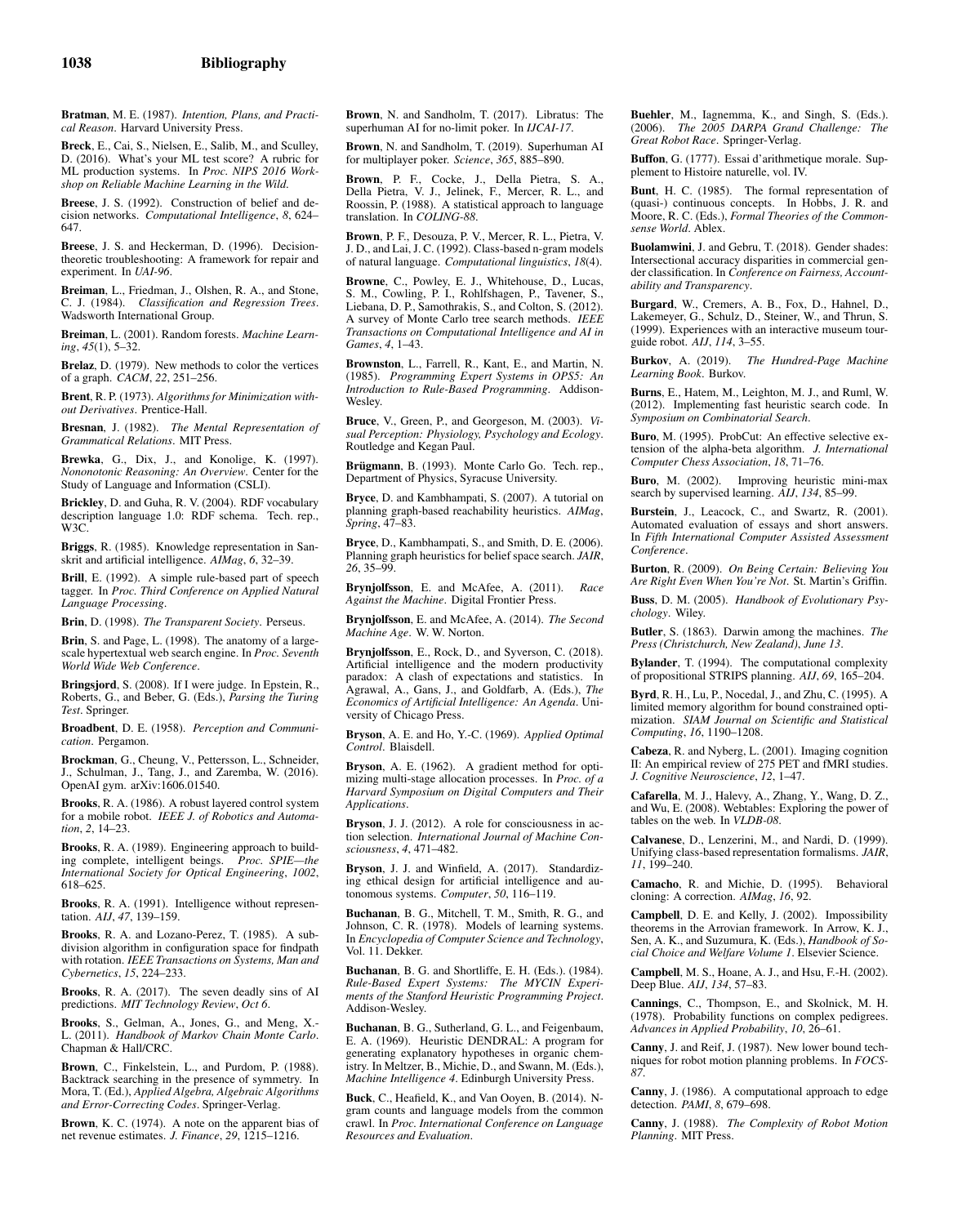Capen, E., Clapp, R., and Campbell, W. (1971). Competitive bidding in high-risk situations. *J. Petroleum Technology*, *23*, 641–653.

Carbonell, J. G. (1983). Derivational analogy and its role in problem solving. In *AAAI-83*.

Carbonell, J. G., Knoblock, C. A., and Minton, S. (1989). PRODIGY: An integrated architecture for planning and learning. Technical report, Computer Science Department, Carnegie-Mellon University.

Carbonnel, C. and Cooper, M. C. (2016). Tractability in constraint satisfaction problems: A survey. *Constraints*, *21*(2), 115–144.

Cardano, G. (1663). *Liber de ludo aleae*. Lyons.

Carlini, N., Athalye, A., Papernot, N., Brendel, W., Rauber, J., Tsipras, D., Goodfellow, I., Madry, A., and Kurakin, A. (2019). On evaluating adversarial robustness. arXiv:1902.06705.

Carnap, R. (1928). *Der logische Aufbau der Welt*. Weltkreis-verlag. Translated into English as The Logical Structure of the World (Carnap, 1967).

Carnap, R. (1948). On the application of inductive logic. *Philosophy and Phenomenological Research*, *8*, 133–148.

Carnap, R. (1950). *Logical Foundations of Probability*. University of Chicago Press.

Carpenter, B., Gelman, A., Hoffman, M., Lee, D., Goodrich, B., Betancourt, M., Brubaker, M., Guo, J., Li, P., and Riddell, A. (2017). Stan: A probabilistic programming language. *Journal of Statistical Software*, *76*, 1–32.

Carroll, S. (2007). *The Making of the Fittest: DNA and the Ultimate Forensic Record of Evolution*. Norton.

Casati, R. and Varzi, A. (1999). *Parts and Places: The Structures of Spatial Representation*. MIT Press.

Cassandra, A. R., Kaelbling, L. P., and Littman, M. L. (1994). Acting optimally in partially observable stochastic domains. In *AAAI-94*.

Cassandras, C. G. and Lygeros, J. (2006). *Stochastic Hybrid Systems*. CRC Press.

Castro, R., Coates, M., Liang, G., Nowak, R., and Yu, B. (2004). Network tomography: Recent developments. *Statistical Science*, *19*, 499–517.

Cauchy, A. (1847). Méthode générale pour la résolution des systèmes d'équations simultanées. *Comp. Rend. Sci. Paris*, *25*, 536–538.

Cesa-Bianchi, N. and Lugosi, G. (2006). *Prediction, Learning, and Games*. Cambridge University Press.

Chajewska, U., Koller, D., and Parr, R. (2000). Making rational decisions using adaptive utility elicitation. In *AAAI-00*.

Chakrabarti, P. P., Ghose, S., Acharya, A., and de Sarkar, S. C. (1989). Heuristic search in restricted memory. *AIJ*, *41*, 197–222.

Chalkiadakis, G., Elkind, E., and Wooldridge, M. (2011). *Computational Aspects of Cooperative Game Theory*. Morgan Kaufmann.

Chalmers, D. J. (1992). Subsymbolic computation and the Chinese room. In Dinsmore, J. (Ed.), *The symbolic and connectionist paradigms: Closing the gap*. Lawrence Erlbaum.

Chandola, V., Banerjee, A., and Kumar, V. (2009). Anomaly detection: A survey. *ACM Computing Surveys*, *41*.

Chandra, A. K. and Harel, D. (1980). Computable queries for relational data bases. *J. Computer and System Sciences*, *21*, 156–178.

Chang, C.-L. and Lee, R. C.-T. (1973). *Symbolic Logic and Mechanical Theorem Proving*. Academic Press.

Chang, H. S., Fu, M. C., Hu, J., and Marcus, S. I. (2005). An adaptive sampling algorithm for solving Markov decision processes. *Operations Research*, *53*, 126–139.

Chao, W.-L., Hu, H., and Sha, F. (2018). Being negative but constructively: Lessons learnt from creating better visual question answering datasets. In *ACL-18*.

Chapman, D. (1987). Planning for conjunctive goals. *AIJ*, *32*, 333–377.

Charniak, E. (1993). *Statistical Language Learning*. MIT Press.

Charniak, E. (1996). Tree-bank grammars. In *AAAI-96*.

Charniak, E. (1997). Statistical parsing with a context-free grammar and word statistics. In *AAAI-97*.

Charniak, E. and Goldman, R. (1992). A Bayesian model of plan recognition. *AIJ*, *64*, 53–79.

Charniak, E., Riesbeck, C., McDermott, D., and Meehan, J. (1987). *Artificial Intelligence Programming* (2nd edition). Lawrence Erlbaum.

Charniak, E. (1991). Bayesian networks without tears. *AIMag*, *12*, 50–63.

Charniak, E. (2018). *Introduction to Deep Learning*. MIT Press.

Chaslot, G., Bakkes, S., Szita, I., and Spronck, P. (2008). Monte-Carlo tree search: A new framework for game AI. In *Proc. Fourth Artificial Intelligence and Interactive Digital Entertainment Conference*.

Chater, N. and Oaksford, M. (Eds.). (2008). *The Probabilistic Mind: Prospects for Bayesian Cognitive Science*. Oxford University Press.

Chatfield, C. (1989). *The Analysis of Time Series: An Introduction* (4th edition). Chapman and Hall.

Chavira, M. and Darwiche, A. (2008). On probabilistic inference by weighted model counting. *AIJ*, *172*, 772–799.

Chawla, N. V., Bowyer, K. W., Hall, L. O., and Kegelmeyer, W. P. (2002). SMOTE: Synthetic minority over-sampling technique. *JAIR*, *16*, 321–357.

Cheeseman, P. (1985). In defense of probability. In *IJCAI-85*.

Cheeseman, P. (1988). An inquiry into computer understanding. *Computational Intelligence*, *4*, 58–66.

Cheeseman, P., Kanefsky, B., and Taylor, W. (1991). Where the really hard problems are. In *IJCAI-91*.

Cheeseman, P., Self, M., Kelly, J., and Stutz, J. (1988). Bayesian classification. In *AAAI-88*.

Cheeseman, P. and Stutz, J. (1996). Bayesian classification (AutoClass): Theory and results. In Fayyad, U., Piatesky-Shapiro, G., Smyth, P., and Uthurusamy, R. (Eds.), *Advances in Knowledge Discovery and Data Mining*. AAAI Press/MIT Press.

Chen, D. and Manning, C. (2014). A fast and accurate dependency parser using neural networks. In *EMNLP-14*.

Chen, J., Holte, R. C., Zilles, S., and Sturtevant, N. R. (2017). Front-to-end bidirectional heuristic search with near-optimal node expansions. *IJCAI-17*.

Chen, M. X., Firat, O., Bapna, A., Johnson, M., Macherey, W., Foster, G., Jones, L., Parmar, N., Schuster, M., Chen, Z., Wu, Y., and Hughes, M. (2018). The best of both worlds: Combining recent advances in neural machine translation. In *ACL-18*.

Chen, S. F. and Goodman, J. (1996). An empirical study of smoothing techniques for language modeling. In *ACL-96*.

Chen, T. and Guestrin, C. (2016). XGBoost: A scalable tree boosting system. In *KDD-16*.

Cheng, J. and Druzdzel, M. J. (2000). AIS-BN: An adaptive importance sampling algorithm for evidential reasoning in large Bayesian networks. *JAIR*, *13*, 155– 188.

Cheng, J., Greiner, R., Kelly, J., Bell, D. A., and Liu, W. (2002). Learning Bayesian networks from data: An information-theory based approach. *AIJ*, *137*, 43–90.

Chiu, C., Sainath, T., Wu, Y., Prabhavalkar, R., Nguyen, P., Chen, Z., Kannan, A., Weiss, R., Rao, K., Gonina, K., Jaitly, N., Li, B., Chorowski, J., and Bacchiani, M. (2017). State-of-the-art J., and Bacchiani, M.  $(2017)$ . speech recognition with sequence-to-sequence models. arXiv:1712.01769.

Chklovski, T. and Gil, Y. (2005). Improving the design of intelligent acquisition interfaces for collecting world knowledge from web contributors. In *Proc. Third International Conference on Knowledge Capture*.

Chollet, F. (2019). On the measure of intelligence. arXiv:1911.01547.

Chollet, F. (2017). *Deep Learning with Python*. Manning.

Chomsky, N. (1956). Three models for the description of language. *IRE Transactions on Information Theory*, *2*, 113–124.

Chomsky, N. (1957). *Syntactic Structures*. Mouton.

Choromanska, A., Henaff, M., Mathieu, M., Arous, G. B., and LeCun, Y. (2014). The loss surface of multilayer networks. arXiv:1412.0233.

Choset, H. (1996). *Sensor Based Motion Planning: The Hierarchical Generalized Voronoi Graph*. Ph.D. thesis, California Institute of Technology.

Choset, H., Hutchinson, S., Lynch, K., Kantor, G., Burgard, W., Kavraki, L., and Thrun, S. (2005). *Principles of Robot Motion: Theory, Algorithms, and Implementation*. MIT Press.

Chouldechova, A. (2017). Fair prediction with disparate impact: A study of bias in recidivism prediction instruments. *Big Data*, *5*, 153–163.

Chouldechova, A. and Roth, A. (2018). The frontiers of fairness in machine learning. arXiv:1810.08810.

Christian, B. (2011). *The Most Human Human*. Doubleday.

Christin, A., Rosenblat, A., and Boyd, D. (2015). Courts and predictive algorithms. *Data & Civil Rights*.

Chung, K. L. (1979). *Elementary Probability Theory with Stochastic Processes* (3rd edition). Springer-Verlag.

Church, A. (1936). A note on the Entscheidungsproblem. *JSL*, *1*, 40–41 and 101–102.

Church, A. (1956). *Introduction to Mathematical Logic*. Princeton University Press.

Church, K. (1988). A stochastic parts program and noun phrase parser for unrestricted texts. In *Proc. Second Conference on Applied Natural Language Processing*.

Church, K. and Patil, R. (1982). Coping with syntactic ambiguity or how to put the block in the box on the table. *Computational Linguistics*, *8*, 139–149.

Church, K. (2004). Speech and language processing: Can we use the past to predict the future. In *Proc. Conference on Text, Speech, and Dialogue*.

Church, K. and Gale, W. A. (1991). A comparison of the enhanced Good–Turing and deleted estimation methods for estimating probabilities of English bigrams. *Computer Speech and Language*, *5*, 19–54.

Church, K. and Hestness, J. (2019). A survey of 25 years of evaluation. *Natural Language Engineering*, *25*, 753–767.

Churchland, P. M. (2013). *Matter and Consciousness* (3rd edition). MIT Press.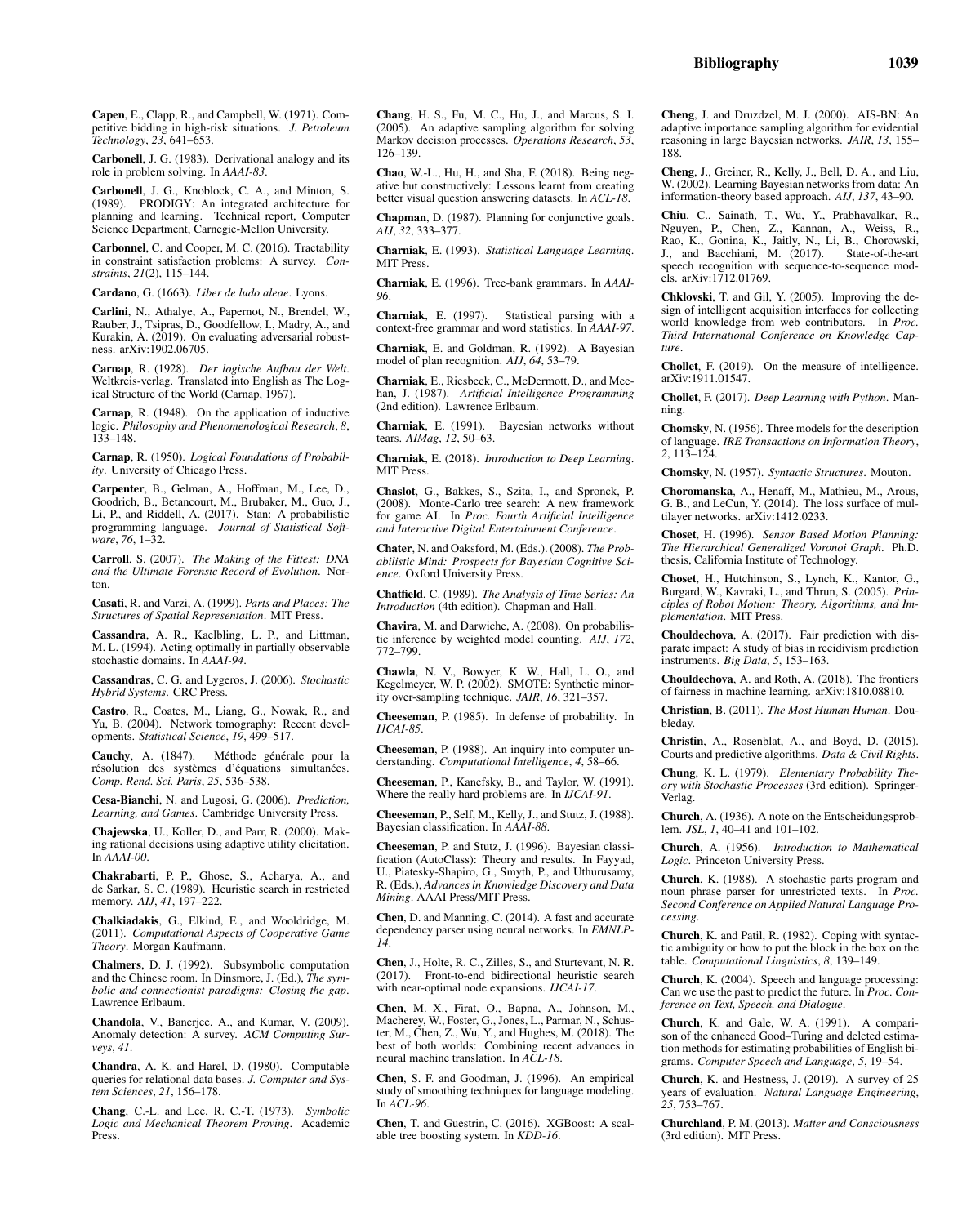Ciancarini, P. and Favini, G. P. (2010). Monte Carlo tree search in Kriegspiel. *AIJ*, *174*, 670–684.

Ciancarini, P. and Wooldridge, M. (2001). *Agent-Oriented Software Engineering*. Springer-Verlag.

Cimatti, A., Roveri, M., and Traverso, P. (1998). Automatic OBDD-based generation of universal plans in non-deterministic domains. In *AAAI-98*.

Claret, G., Rajamani, S. K., Nori, A. V., Gordon, A. D., and Borgström, J. (2013). Bayesian inference using data flow analysis. In *Proc. 9th Joint Meeting on Foundations of Software Engineering*.

Clark, A. (1998). *Being There: Putting Brain, Body, and World Together Again*. MIT Press.

Clark, A. (2015). *Surfing Uncertainty: Prediction, Action, and the Embodied Mind*. Oxford University Press.

Clark, K. L. (1978). Negation as failure. In Gallaire, H. and Minker, J. (Eds.), *Logic and Data Bases*. Plenum.

Clark, P., Cowhey, I., Etzioni, O., Khot, T., Sabharwal, A., Schoenick, C., and Tafjord, O. (2018). Think you have solved question answering? Try ARC, the AI2 reasoning challenge. arXiv:1803.05457.

Clark, P., Etzioni, O., Khot, T., Mishra, B. D., Richardson, K., *et al.* (2019). From 'F' to 'A' on the NY Regents science exams: An overview of the Aristo project. arXiv:1909.01958.

Clark, S. and Curran, J. R. (2004). Parsing the WSJ using CCG and log-linear models. In *ACL-04*.

Clarke, A. C. (1968). *2001: A Space Odyssey*. Signet.

Clarke, E. and Grumberg, O. (1987). Research on automatic verification of finite-state concurrent systems. *Annual Review of Computer Science*, *2*, 269–290.

Clearwater, S. H. (Ed.). (1996). *Market-Based Control*. World Scientific.

Clocksin, W. F. and Mellish, C. S. (2003). *Programming in Prolog* (5th edition). Springer-Verlag.

Clocksin, W. F. (2003). *Clause and Effect: Prolog Programming for the Working Programmer*. Springer.

Coase, R. H. (1960). The problem of social cost. *Journal of Law and Economics*, pp. 1–44.

Coates, A., Abbeel, P., and Ng, A. Y. (2009). Apprenticeship learning for helicopter control. *Association for Computing Machinery*, *52*(7).

Cobham, A. (1964). The intrinsic computational difficulty of functions. In *Proc. International Congress for Logic, Methodology, and Philosophy of Science*.

Cohen, P. R. (1995). *Empirical Methods for Artificial Intelligence*. MIT Press.

Cohen, P. R. and Levesque, H. J. (1990). Intention is choice with commitment. *AIJ*, *42*, 213–261.

Cohen, P. R., Morgan, J., and Pollack, M. E. (1990). *Intentions in Communication*. MIT Press.

Cohen, P. R. and Perrault, C. R. (1979). Elements of a plan-based theory of speech acts. *Cognitive Science*, *3*, 177–212.

Cohn, A. G., Bennett, B., Gooday, J. M., and Gotts, N. (1997). RCC: A calculus for region based qualitative spatial reasoning. *GeoInformatica*, *1*, 275–316.

Collin, Z., Dechter, R., and Katz, S. (1999). Selfstabilizing distributed constraint satisfaction. *Chicago J. of Theoretical Computer Science*, *1999*.

Collins, M. (1999). *Head-driven Statistical Models for Natural Language Processing*. Ph.D. thesis, University of Pennsylvania.

Collins, M. and Duffy, K. (2002). New ranking algorithms for parsing and tagging: Kernels over discrete structures, and the voted perceptron. In *ACL-02*.

Colmerauer, A. and Roussel, P. (1993). The birth of Prolog. *SIGPLAN Notices*, *28*, 37–52.

Colmerauer, A., Kanoui, H., Pasero, R., and Roussel, P. (1973). Un système de communication hommemachine en Français. Rapport, Groupe d'Intelligence Artificielle, Université d'Aix-Marseille II.

Condon, J. H. and Thompson, K. (1982). Belle chess hardware. In Clarke, M. R. B. (Ed.), *Advances in Computer Chess 3*. Pergamon.

Congdon, C. B., Huber, M., Kortenkamp, D., Bidlack, C., Cohen, C., Huffman, S., Koss, F., Raschke, U., and Weymouth, T. (1992). CARMEL versus Flakey: A comparison of two robots. Tech. rep., American Association for Artificial Intelligence.

Conlisk, J. (1989). Three variants on the Allais example. *American Economic Review*, *79*, 392–407.

Connell, J. (1989). *A Colony Architecture for an Artificial Creature*. Ph.D. thesis, Artificial Intelligence Laboratory, MIT.

Conway, D. and White, J. (2012). *Machine Learning for Hackers*. O'Reilly.

Cook, S. A. (1971). The complexity of theoremproving procedures. In *STOC-71*.

Cook, S. A. and Mitchell, D. (1997). Finding hard instances of the satisfiability problem: A survey. In Du, D., Gu, J., and Pardalos, P. (Eds.), *Satisfiability problems: Theory and applications*. American Mathematical Society.

Cooper, G. (1990). The computational complexity of probabilistic inference using Bayesian belief networks. *AIJ*, *42*, 393–405.

Cooper, G. and Herskovits, E. (1992). A Bayesian method for the induction of probabilistic networks from data. *Machine Learning*, *9*, 309–347.

Copeland, J. (1993). *Artificial Intelligence: A Philosophical Introduction*. Blackwell.

Corbett-Davies, S. and Goel, S. (2018). The measure and mismeasure of fairness: A critical review of fair machine learning. arXiv:1808.00023.

Corbett-Davies, S., Pierson, E., Feller, A., Goel, S., and Huq, A. (2017). Algorithmic decision making and the cost of fairness. arXiv:1701.08230.

Cormen, T. H., Leiserson, C. E., Rivest, R., and Stein, C. (2009). *Introduction to Algorithms* (3rd edition). MIT Press.

Cortes, C. and Vapnik, V. N. (1995). Support vector networks. *Machine Learning*, *20*, 273–297.

Cournot, A. (Ed.). (1838). *Recherches sur les principes math´ematiques de la th´eorie des richesses*. L. Hachette, Paris.

Cover, T. and Thomas, J. (2006). *Elements of Information Theory* (2nd edition). Wiley.

Cowan, J. D. and Sharp, D. H. (1988a). Neural nets. *Quarterly Reviews of Biophysics*, *21*, 365–427.

Cowan, J. D. and Sharp, D. H. (1988b). Neural nets and artificial intelligence. *Daedalus*, *117*, 85–121.

Cowell, R., Dawid, A. P., Lauritzen, S., and Spiegelhalter, D. J. (2002). *Probabilistic Networks and Expert Systems*. Springer.

Cox, I. (1993). A review of statistical data association techniques for motion correspondence. *IJCV*, *10*, 53–66.

Cox, I. and Hingorani, S. L. (1994). An efficient implementation and evaluation of Reid's multiple hypothesis tracking algorithm for visual tracking. In *ICPR-94*.

Cox, I. and Wilfong, G. T. (Eds.). (1990). *Autonomous Robot Vehicles*. Springer Verlag.

Cox, R. T. (1946). Probability, frequency, and reasonable expectation. *American Journal of Physics*, *14*, 1–13.

Craig, J. (1989). *Introduction to Robotics: Mechanics and Control (2nd edition)*. Addison-Wesley.

Craik, K. (1943). *The Nature of Explanation*. Cambridge University Press.

Cramton, P., Shoham, Y., and Steinberg, R. (Eds.). (2006). *Combinatorial Auctions*. MIT Press.

Craven, M., DiPasquo, D., Freitag, D., McCallum, A., Mitchell, T. M., Nigam, K., and Slattery, S. (2000). Learning to construct knowledge bases from the World Wide Web. *AIJ*, *118*, 69–113.

Crawford, J. M. and Auton, L. D. (1993). Experimental results on the crossover point in satisfiability problems. In *AAAI-93*.

Crick, F. (1999). The impact of molecular biology on neuroscience. *Phil. Trans. Roy. Soc., B*, *354*, 2021– 2025.

Crick, F. and Koch, C. (2003). A framework for consciousness. *Nature Neuroscience*, *6*, 119.

Crisan, D. and Doucet, A. (2002). A survey of convergence results on particle filtering methods for practitioners. *IEEE Trans. Signal Processing*, *50*, 736–746.

Cristianini, N. and Hahn, M. (2007). *Introduction to Computational Genomics: A Case Studies Approach*. Cambridge University Press.

Cristianini, N. and Schölkopf, B. (2002). Support vector machines and kernel methods: The new generation of learning machines. *AIMag*, *23*, 31–41.

Cristianini, N. and Shawe-Taylor, J. (2000). *An Introduction to Support Vector Machines and Other Kernel-Based Learning Methods*. Cambridge University Press.

Crockett, L. (1994). *The Turing Test and the Frame Problem: AI's Mistaken Understanding of Intelligence*. Ablex.

Croft, W. B., Metzler, D., and Strohman, T. (2010). *Search Engines: Information Retrieval in Practice*. Addison-Wesley.

Cross, S. E. and Walker, E. (1994). DART: Applying knowledge based planning and scheduling to crisis action planning. In Zweben, M. and Fox, M. S. (Eds.), *Intelligent Scheduling*. Morgan Kaufmann.

Cruse, A. (2011). *Meaning in Language: An Introduction to Semantics and Pragmatics*. Oxford University Press.

Culberson, J. and Schaeffer, J. (1996). Searching with pattern databases. In *Advances in Artificial Intelligence (Lecture Notes in Artificial Intelligence 1081)*. Springer-Verlag.

Culberson, J. and Schaeffer, J. (1998). Pattern databases. *Computational Intelligence*, *14*, 318–334.

Cummins, D. and Allen, C. (1998). *The Evolution of Mind*. Oxford University Press.

Cushing, W., Kambhampati, S., Mausam, and Weld, D. S. (2007). When is temporal planning *really* temporal? In *IJCAI-07*.

Cusumano-Towner, M. F., Saad, F., Lew, A. K., and Mansinghka, V. K. (2019). Gen: A general-purpose probabilistic programming system with programmable inference. In *PLDI-19*.

Cybenko, G. (1988). Continuous valued neural networks with two hidden layers are sufficient. Technical report, Department of Computer Science, Tufts University.

Cybenko, G. (1989). Approximation by superpositions of a sigmoidal function. *Mathematics of Controls, Signals, and Systems*, *2*, 303–314.

Cyert, R. and de Groot, M. (1979). Adaptive utility. In Allais, M. and Hagen, O. (Eds.), *Expected Utility Hypothesis and the Allais Paradox*. D. Reidel.

Dagan, I., Glickman, O., and Magnini, B. (2005). The PASCAL recognising textual entailment challenge. In *Machine Learning Challenges Workshop*.

Daganzo, C. (1979). *Multinomial Probit: The Theory and Its Application to Demand Forecasting*. Academic Press.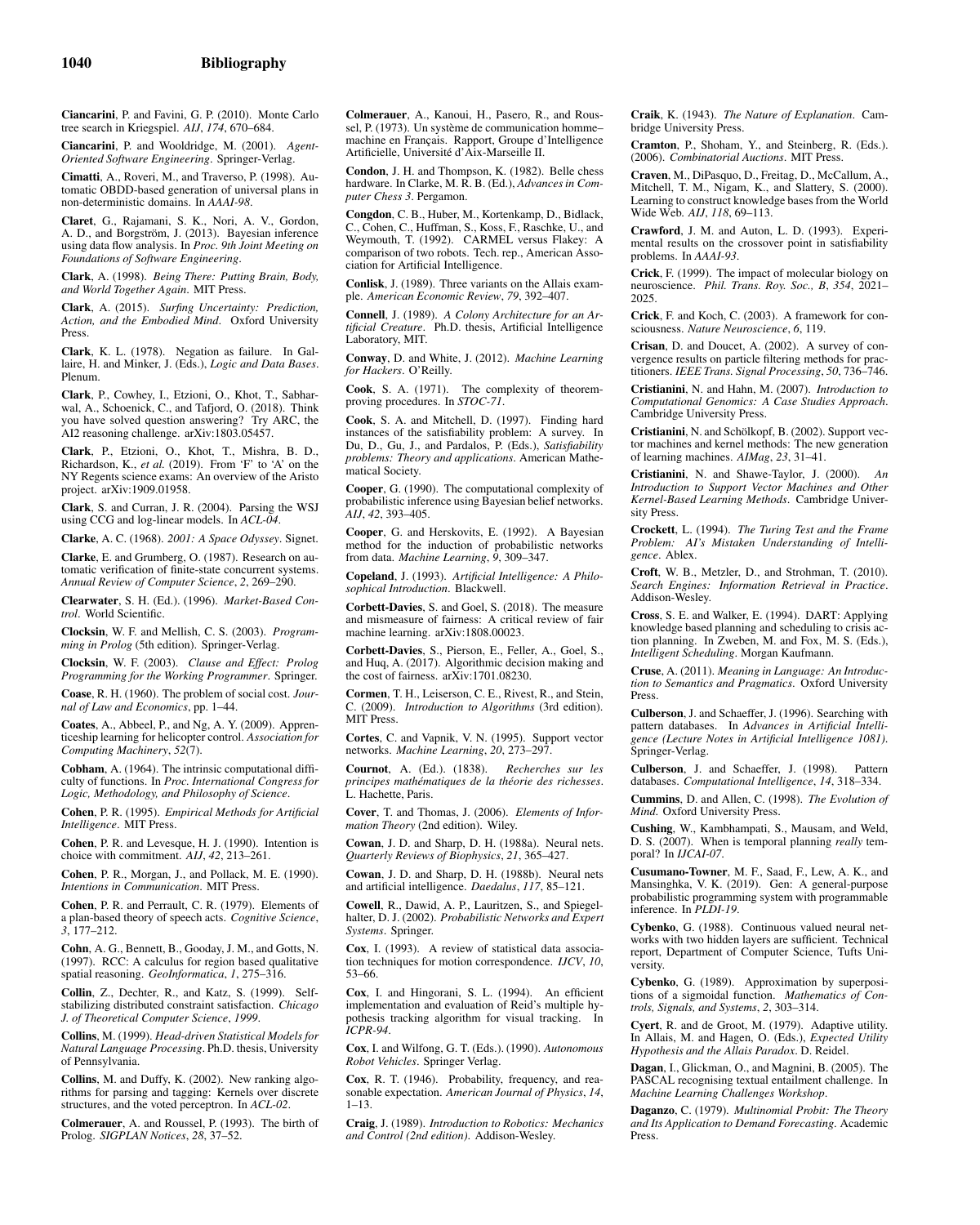Dagum, P. and Luby, M. (1997). An optimal approximation algorithm for Bayesian inference. *AIJ*, *93*, 1– 27.

Dai, A. M. and Le, Q. V. (2016). Semi-supervised sequence learning. In *NeurIPS 28*.

Dalal, N. and Triggs, B. (2005). Histograms of oriented gradients for human detection. In *CVPR-05*.

Dalvi, N. N., Ré, C., and Suciu, D. (2009). Probabilistic databases. *CACM*, *52*, 86–94.

Daly, R., Shen, Q., and Aitken, S. (2011). Learning Bayesian networks: Approaches and issues. *Knowledge Engineering Review*, *26*, 99–157.

Damasio, A. R. (1999). *The Feeling of What Happens: Body and Emotion in the Making of Consciousness*. Houghton Mifflin.

Danaher, J. and McArthur, N. (2017). *Robot Sex: Social and Ethical Implications*. MIT Press.

Dantzig, G. B. (1949). Programming of interdependent activities: II. Mathematical model. *Econometrica*, *17*, 200–211.

Darwiche, A. (2001). Recursive conditioning. *AIJ*, *126*, 5–41.

Darwiche, A. and Ginsberg, M. L. (1992). A symbolic generalization of probability theory. In *AAAI-92*.

Darwiche, A. (2009). *Modeling and reasoning with Bayesian networks*. Cambridge University Press.

Darwin, C. (1859). *On The Origin of Species by Means of Natural Selection*. J. Murray.

Dasgupta, P., Chakrabarti, P. P., and de Sarkar, S. C. (1994). Agent searching in a tree and the optimality of iterative deepening. *AIJ*, *71*, 195–208.

Dasgupta, P. and Maskin, E. (2008). On the robustness of majority rule. *Journal of the European Economic Association*, *6*, 949–973.

Dauphin, Y., Pascanu, R., Gulcehre, C., Cho, K., Ganguli, S., and Bengio, Y. (2015). Identifying and attacking the saddle point problem in high-dimensional non-convex optimization. In *NeurIPS 27*.

Davidson, D. (1980). *Essays on Actions and Events*. Oxford University Press.

Davidson, D. (1986). A nice derangement of epitaphs. *Philosophical Grounds of Rationality*, *4*, 157–174.

Davis, E. (1986). *Representing and Acquiring Geographic Knowledge*. Pitman and Morgan Kaufmann.

Davis, E. (1990). *Representations of Commonsense Knowledge*. Morgan Kaufmann.

Davis, E. (2005). Knowledge and communication: A first-order theory. *AIJ*, *166*, 81–140.

Davis, E. (2006). The expressivity of quantifying over regions. *J. Logic and Computation*, *16*, 891–916.

Davis, E. (2007). Physical reasoning. In van Harme-lan, F., Lifschitz, V., and Porter, B. (Eds.), *The Handbook of Knowledge Representation*. Elsevier.

Davis, E. (2008). Pouring liquids: A study in commonsense physical reasoning. *AIJ*, *172*.

Davis, E. (2017). Logical formalizations of commonsense reasoning: A survey. *JAIR*, *59*, 651–723.

Davis, E. and Morgenstern, L. (2004). Introduction: Progress in formal commonsense reasoning. *AIJ*, *153*,  $1 - 12$ .

Davis, E. and Morgenstern, L. (2005). A first-order theory of communication and multi-agent plans. *J. Logic and Computation*, *15*, 701–749.

Davis, M. (1957). A computer program for Presburger's algorithm. In *Proving Theorems (as Done by Man, Logician, or Machine)*. Proc. Summer Institute for Symbolic Logic. Second edition; publication date is 1960.

Davis, M., Logemann, G., and Loveland, D. (1962). A machine program for theorem-proving. *CACM*, *5*, 394–397.

Davis, M. and Putnam, H. (1960). A computing procedure for quantification theory. *JACM*, *7*, 201–215.

**Dayan**, P. (1992). The convergence of  $TD(\lambda)$  for general λ. *Machine Learning*, *8*, 341–362.

Dayan, P. and Abbott, L. F. (2001). *Theoretical Neuroscience: Computational and Mathematical Modeling of Neural Systems*. MIT Press.

Dayan, P. and Hinton, G. E. (1993). Feudal reinforcement learning. In *NeurIPS 5*.

Dayan, P. and Niv, Y. (2008). Reinforcement learning and the brain: The good, the bad and the ugly. *Current Opinion in Neurobiology*, *18*, 185–196.

de Condorcet, M. (1785). *Essay on the Application of Analysis to the Probability of Majority Decisions*. Imprimerie Royale.

de Dombal, F. T., Leaper, D. J., Horrocks, J. C., and Staniland, J. R. (1974). Human and computer-aided diagnosis of abdominal pain: Further report with emphasis on performance of clinicians. *British Medical Journal*, *1*, 376–380.

de Dombal, F. T., Staniland, J. R., and Clamp, S. E. (1981). Geographical variation in disease presentation. *Medical Decision Making*, *1*, 59–69.

de Farias, D. P. and Roy, B. V. (2003). The linear programming approach to approximate dynamic programming. *Operations Research*, *51*, 839–1016.

de Finetti, B. (1937). Le prévision: ses lois logiques, ses sources subjectives. *Ann. Inst. Poincaré*, 7, 1–68.

de Finetti, B. (1993). On the subjective meaning of probability. In Monari, P. and Cocchi, D. (Eds.), *Probabilita e Induzione*. Clueb.

de Freitas, J. F. G., Niranjan, M., and Gee, A. H. (2000). Sequential Monte Carlo methods to train neural network models. *Neural Computation*, *12*, 933– 953.

de Ghellinck, G. (1960). Les problèmes de décisions séquentielles. Cahiers du Centre d'Études de *Recherche Op´erationnelle*, *2*, 161–179.

de Kleer, J. (1975). Qualitative and quantitative knowledge in classical mechanics. Tech. rep., MIT Artificial Intelligence Laboratory.

de Kleer, J. (1989). A comparison of ATMS and CSP techniques. In *IJCAI-89*.

de Kleer, J. and Brown, J. S. (1985). A qualitative physics based on confluences. In Hobbs, J. R. and Moore, R. C. (Eds.), *Formal Theories of the Commonsense World*. Ablex.

de Marcken, C. (1996). *Unsupervised Language Acquisition*. Ph.D. thesis, MIT.

De Morgan, A. (1864). On the syllogism, No. IV, and on the logic of relations. *Transaction of the Cambridge Philosophical Society*, *X*, 331–358.

de Salvo Braz, R., Amir, E., and Roth, D. (2007). Lifted first-order probabilistic inference. In Getoor, L. and Taskar, B. (Eds.), *Introduction to Statistical Relational Learning*. MIT Press.

Deacon, T. W. (1997). *The Symbolic Species: The Coevolution of Language and the Brain*. W. W. Norton.

Deale, M., Yvanovich, M., Schnitzius, D., Kautz, D., Carpenter, M., Zweben, M., Davis, G., and Daun, B. (1994). The space shuttle ground processing scheduling system. In Zweben, M. and Fox, M. (Eds.), *Intelligent Scheduling*. Morgan Kaufmann.

Dean, J., Patterson, D. A., and Young, C. (2018). A new golden age in computer architecture: Empowering the machine-learning revolution. *IEEE Micro*, *38*, 21–29.

Dean, T., Basye, K., Chekaluk, R., and Hyun, S. (1990). Coping with uncertainty in a control system for navigation and exploration. In *AAAI-90*.

Dean, T. and Boddy, M. (1988). An analysis of timedependent planning. In *AAAI-88*.

Dean, T., Firby, R. J., and Miller, D. (1990). Hierarchical planning involving deadlines, travel time, and resources. *Computational Intelligence*, *6*, 381–398.

Dean, T., Kaelbling, L. P., Kirman, J., and Nicholson, A. (1993). Planning with deadlines in stochastic domains. In *AAAI-93*.

Dean, T. and Kanazawa, K. (1989a). A model for projection and action. In *IJCAI-89*.

Dean, T. and Kanazawa, K. (1989b). A model for reasoning about persistence and causation. *Computational Intelligence*, *5*, 142–150.

Dean, T. and Wellman, M. P. (1991). *Planning and Control*. Morgan Kaufmann.

Dearden, R., Friedman, N., and Andre, D. (1999). Model-based Bayesian exploration. In *UAI-99*.

Dearden, R., Friedman, N., and Russell, S. J. (1998). Bayesian Q-learning. In *AAAI-98*.

Debevec, P., Taylor, C., and Malik, J. (1996). Modeling and rendering architecture from photographs: A hybrid geometry- and image-based approach. In *Proc. 23rd Annual Conference on Computer Graphics (SIG-GRAPH)*.

Debreu, G. (1960). Topological methods in cardinal utility theory. In Arrow, K. J., Karlin, S., and Suppes, P. (Eds.), *Mathematical Methods in the Social Sciences, 1959*. Stanford University Press.

Dechter, A. and Dechter, R. (1987). Removing redundancies in constraint networks. In *AAAI-87*.

Dechter, R. (1990a). Enhancement schemes for constraint processing: Backjumping, learning and cutset decomposition. *AIJ*, *41*, 273–312.

Dechter, R. (1990b). On the expressiveness of networks with hidden variables. In *AAAI-90*.

Dechter, R. (1999). Bucket elimination: A unifying framework for reasoning. *AIJ*, *113*, 41–85.

Dechter, R. and Pearl, J. (1985). Generalized best-first search strategies and the optimality of A\*. *JACM*, *32*, 505–536.

Dechter, R. and Pearl, J. (1987). Network-based heuristics for constraint-satisfaction problems. *AIJ*, *34*, 1–38.

Dechter, R. and Pearl, J. (1989). Tree clustering for constraint networks. *AIJ*, *38*, 353–366.

Dechter, R. and Rish, I. (2003). Mini-buckets: A general scheme for bounded inference. *JACM*, *50*, 107– 153.

Dechter, R. (2003). *Constraint Processing*. Morgan Kaufmann.

Dechter, R. (2019). *Reasoning with Probabilistic and Deterministic Graphical Models: Exact Algorithms* (2nd edition). Morgan & Claypool.

Dechter, R. and Frost, D. (2002). Backjump-based backtracking for constraint satisfaction problems. *AIJ*, *136*, 147–188.

Dechter, R. and Mateescu, R. (2007). AND/OR search spaces for graphical models. *AIJ*, *171*, 73–106.

DeCoste, D. and Schölkopf, B. (2002). Training invariant support vector machines. *Machine Learning*, *46*, 161–190.

Dedekind, R. (1888). *Was sind und was sollen die Zahlen*. Braunschweig, Germany.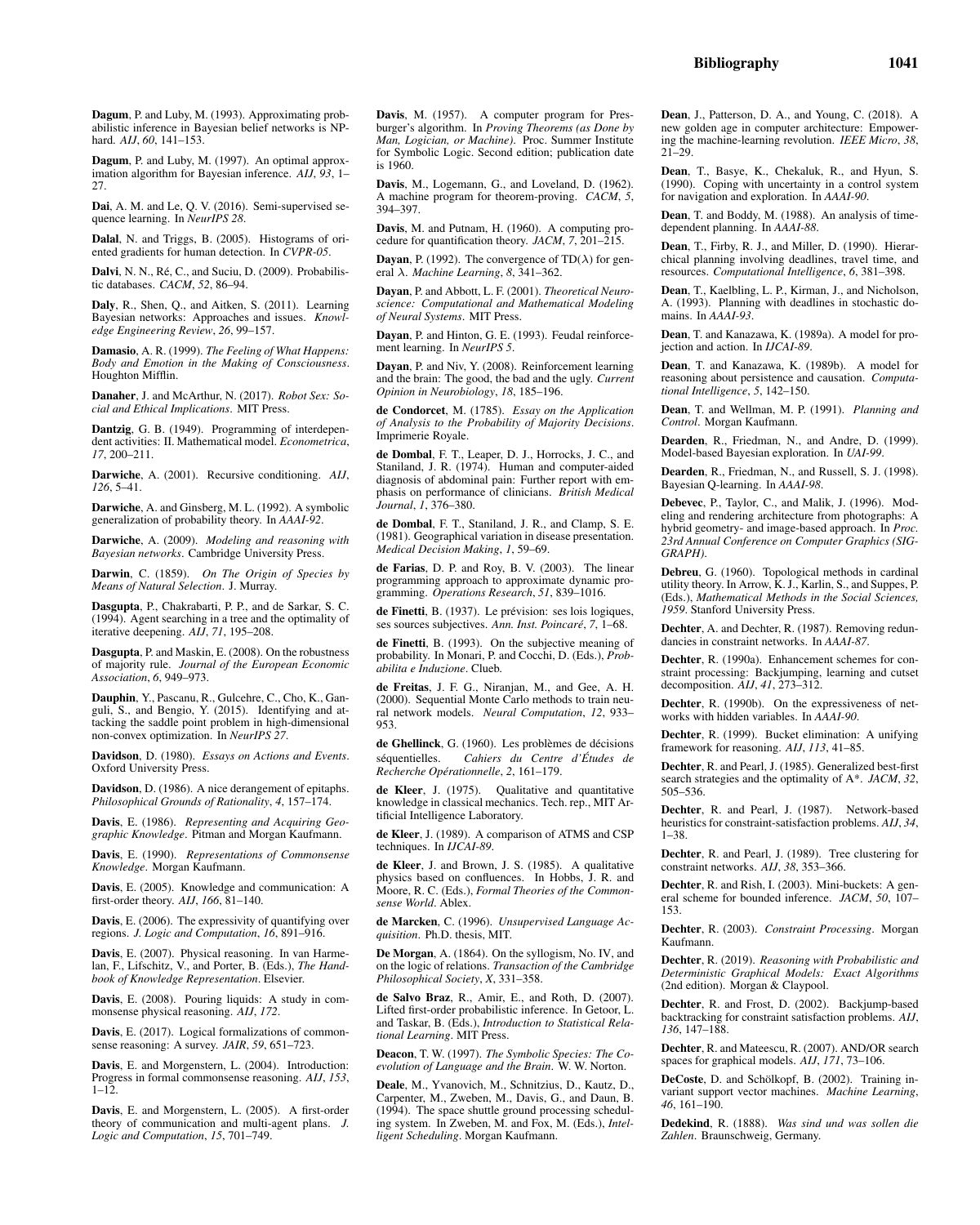Deerwester, S. C., Dumais, S. T., Landauer, T. K., Furnas, G. W., and Harshman, R. A. (1990). Indexing by latent semantic analysis. *J. American Society for Information Science*, *41*, 391–407.

DeGroot, M. H. (1970). *Optimal Statistical Decisions*. McGraw-Hill.

DeGroot, M. H. and Schervish, M. J. (2001). *Probability and Statistics* (3rd edition). Addison Wesley.

Dehaene, S. (2014). *Consciousness and the Brain: Deciphering How the Brain Codes Our Thoughts*. Penguin Books.

Del Moral, P., Doucet, A., and Jasra, A. (2006). Sequential Monte Carlo samplers. *J. Royal Statistical Society*, *68*, 411–436.

Del Moral, P. (2004). *Feynman–Kac Formulae, Genealogical and Interacting Particle Systems with Applications*. Springer-Verlag.

Delgrande, J. and Schaub, T. (2003). On the relation between Reiter's default logic and its (major) variants. In *Seventh European Conference on Symbolic and Quantitative Approaches to Reasoning with Uncertainty*.

Delling, D., Sanders, P., Schultes, D., and Wagner, D. (2009). Engineering route planning algorithms. In Lerner, J., Wagner, D., and Zweig, K. (Eds.), *Algorithmics, LNCS*. Springer-Verlag.

Dempster, A. P. (1968). A generalization of Bayesian inference. *J. Royal Statistical Society*, *30 (Series B)*, 205–247.

Dempster, A. P., Laird, N., and Rubin, D. (1977). Maximum likelihood from incomplete data via the EM algorithm. *J. Royal Statistical Society*, *39 (Series B)*, 1–38.

Denardo, E. V. (1967). Contraction mappings in the theory underlying dynamic programming. *SIAM Review*, *9*, 165–177.

Deng, J., Dong, W., Socher, R., Li, L.-J., Li, K., and Fei-Fei, L. (2009). Imagenet: A large-scale hierarchical image database. In *CVPR-09*.

Deng, L. (2016). Deep learning: From speech recognition to language and multimodal processing. *APSIPA Transactions on Signal and Information Processing*, *5*.

Deng, L., Yu, D., *et al.* (2014). Deep learning: Methods and applications. *Foundations and Trends in Signal Processing*, *7*, 197–387.

Deng, X. and Papadimitriou, C. H. (1990). Exploring an unknown graph. In *FOCS-90*.

Deng, X. and Papadimitriou, C. H. (1994). On the complexity of cooperative solution concepts. *Mathematics of Operations Research*, *19*, 257–266.

Denney, E., Fischer, B., and Schumann, J. (2006). An empirical evaluation of automated theorem provers in software certification. *Int. J. AI Tools*, *15*, 81–107.

D'Épenoux, F. (1963). A probabilistic production and inventory problem. *A probabilistic production and inventory problem*, *10*, 98–108.

Dervovic, D., Herbster, M., Mountney, P., Severini, S., Usher, N., and Wossnig, L. (2018). Quantum linear systems algorithms: A primer. arXiv:1802.08227.

Descartes, R. (1637). Discourse on method. In Cottingham, J., Stoothoff, R., and Murdoch, D. (Eds.), *The Philosophical Writings of Descartes*, Vol. I. Cambridge University Press, Cambridge.

Descotte, Y. and Latombe, J.-C. (1985). Making compromises among antagonist constraints in a planner. *AIJ*, *27*, 183–217.

Deshpande, I., Hu, Y.-T., Sun, R., Pyrros, A., Siddiqui, N., Koyejo, S., Zhao, Z., Forsyth, D., and Schwing, A. (2019). Max-sliced Wasserstein distance and its use for GANs. In *CVPR-19*.

Deutscher, G. (2010). *Through the Language Glass: Why the World Looks Different in Other Languages*. Metropolitan Books.

Devlin, J., Chang, M.-W., Lee, K., and Toutanova, K. (2018). Bert: Pre-training of deep bidi-Bert: Pre-training of deep bidirectional transformers for language understanding. arXiv:1810.04805.

Devlin, K. (2018). *Turned On: Science, Sex and Robots*. Bloomsbury.

Devroye, L. (1987). *A course in density estimation*. **Birkhauser** 

Dias, M. B., Zlot, R., Kalra, N., and Stentz, A. (2006). Market-based multirobot coordination: A survey and analysis. *Proc. IEEE*, *94*, 1257–1270.

Dickmanns, E. D. and Zapp, A. (1987). Autonomous high speed road vehicle guidance by computer vision. In *Automatic Control—World Congress, 1987: Selected Papers from the 10th Triennial World Congress of the International Federation of Automatic Control*.

Dietterich, T. (2000). Hierarchical reinforcement learning with the MAXQ value function decomposition. *JAIR*, *13*, 227–303.

Dijkstra, E. W. (1959). A note on two problems in connexion with graphs. *Numerische Mathematik*, *1*, 269–271.

Dijkstra, E. W. (1984). The threats to computing science. In *ACM South Central Regional Conference*.

Ding, Y., Sohn, J. H., Kawczynski, M. G., Trivedi, H., Harnish, R., Jenkins, N. W., Lituiev, D., Copeland, T. P., Aboian, M. S., Mari Aparici, C., *et al.* (2018). A deep learning model to predict a diagnosis of alzheimer disease by using 18F-FDG PET of the brain. *Radiology*, p. 180958.

Dinh, H., Russell, A., and Su, Y. (2007). On the value of good advice: The complexity of A\* with accurate heuristics. In *AAAI-07*.

Dissanayake, G., Newman, P., Clark, S., Durrant-Whyte, H., and Csorba, M. (2001). A solution to the simultaneous localisation and map building (SLAM) problem. *IEEE Transactions on Robotics and Automation*, *17*, 229–241.

Dittmer, S. and Jensen, F. (1997). Myopic value of information in influence diagrams. In *UAI-97*.

Do, M. and Kambhampati, S. (2003). Planning as constraint satisfaction: solving the planning graph by compiling it into CSP. *AIJ*, *132*, 151–182.

Do, M. B. and Kambhampati, S. (2001). Sapa: A domain-independent heuristic metric temporal planner. In *ECP-01*.

Doctorow, C. (2001). Metacrap: Putting the torch to seven straw-men of the meta-utopia. www.well.com/ doctorow/metacrap.htm.

Doctorow, C. and Stross, C. (2012). *The Rapture of the Nerds: A Tale of the Singularity, Posthumanity, and Awkward Social Situations*. Tor Books.

Dodd, L. (1988). The inside/outside algorithm: Grammatical inference applied to stochastic context-free grammars. Tech. rep., Royal Signals and Radar Establishment, Malvern.

Domingos, P. and Pazzani, M. (1997). On the optimality of the simple Bayesian classifier under zero–one loss. *Machine Learning*, *29*, 103–30.

Domingos, P. (2012). A few useful things to know about machine learning. *Commun. ACM*, *55*(10), 78– 87.

Domingos, P. (2015). *The Master Algorithm: How the Quest for the Ultimate Learning Machine Will Remake Our World*. Basic Books.

Dong, X., Gabrilovich, E., Heitz, G., Horn, W., Lao, N., Murphy, K., Strohmann, T., Sun, S., and Zhang, W. (2014). Knowledge vault: A web-scale approach to probabilistic knowledge fusion. In *KDD-14*.

Doorenbos, R. (1994). Combining left and right unlinking for matching a large number of learned rules. In *AAAI-94*.

Doran, J. and Michie, D. (1966). Experiments with the graph traverser program. *Proc. Roy. Soc.*, *294, Series A*, 235–259.

Dorf, R. C. and Bishop, R. H. (2004). *Modern Control Systems* (10th edition). Prentice-Hall.

Dorigo, M., Birattari, M., Blum, C., Clerc, M., Stützle, T., and Winfield, A. (2008). *Ant Colony Optimiza-tion and Swarm Intelligence: 6th International Conference, ANTS 2008, Brussels, Belgium, September 22- 24, 2008, Proceedings*, Vol. 5217. Springer-Verlag.

Doshi-Velez, F. and Kim, B. (2017). Towards a rigorous science of interpretable machine learning. arXiv:1702.08608.

Doucet, A. (1997). *Monte Carlo methods for Bayesian estimation of hidden Markov models: Application to* radiation signals. Ph.D. thesis, Université de Paris-Sud.

Doucet, A., de Freitas, J. F. G., and Gordon, N. (2001). *Sequential Monte Carlo Methods in Practice*. Springer-Verlag.

Doucet, A., de Freitas, J. F. G., Murphy, K., and Russell, S. J. (2000). Rao-Blackwellised particle filtering for dynamic Bayesian networks. In *UAI-00*.

Doucet, A. and Johansen, A. M. (2011). A tutorial on particle filtering and smoothing: Fifteen years later. In Crisan, D. and Rozovskii, B. (Eds.), *Oxford Handbook of Nonlinear Filtering*. Oxford.

Dowty, D., Wall, R., and Peters, S. (1991). *Introduction to Montague Semantics*. D. Reidel.

Doyle, J. (1979). A truth maintenance system. *AIJ*, *12*, 231–272.

Doyle, J. (1983). What is rational psychology? Toward a modern mental philosophy. *AIMag*, *4*, 50–53.

Drabble, B. (1990). Mission scheduling for spacecraft: Diaries of T-SCHED. In *Expert Planning Systems*. Institute of Electrical Engineers.

Dragan, A. D., Lee, K. C., and Srinivasa, S. (2013). Legibility and predictability of robot motion. In *HRI-13*.

Dredze, M., Crammer, K., and Pereira, F. (2008). Confidence-weighted linear classification. In *ICML-08*.

Dressel, J. and Farid, H. (2018). The accuracy, fairness, and limits of predicting recidivism. *Science Advances*, *4*, eaao5580.

Dreyfus, H. L. (1972). *What Computers Can't Do: A Critique of Artificial Reason*. Harper and Row.

Dreyfus, H. L. (1992). *What Computers Still Can't Do: A Critique of Artificial Reason*. MIT Press.

Dreyfus, H. L. and Dreyfus, S. E. (1986). *Mind over Machine: The Power of Human Intuition and Expertise in the Era of the Computer*. Blackwell.

Dreyfus, S. E. (1962). The numerical solution of variational problems. *J. Math. Anal. and Appl.*, *5*, 30–45.

Dreyfus, S. E. (1969). An appraisal of some shortestpaths algorithms. *Operations Research*, *17*, 395–412.

Dreyfus, S. E. (1990). Artificial neural networks, back propagation, and the Kelley–Bryson gradient procedure. *J. Guidance, Control, and Dynamics*, *13*, 926– 928.

Du, S. S., Lee, J. D., Li, H., Wang, L., and Zhai, X. (2018). Gradient descent finds global minima of deep neural networks. arXiv:1811.03804.

Dubois, D. and Prade, H. (1994). A survey of belief revision and updating rules in various uncertainty models. *Int. J. Intelligent Systems*, *9*, 61–100.

Duda, R. O. and Hart, P. E. (1973). *Pattern classification and scene analysis*. Wiley.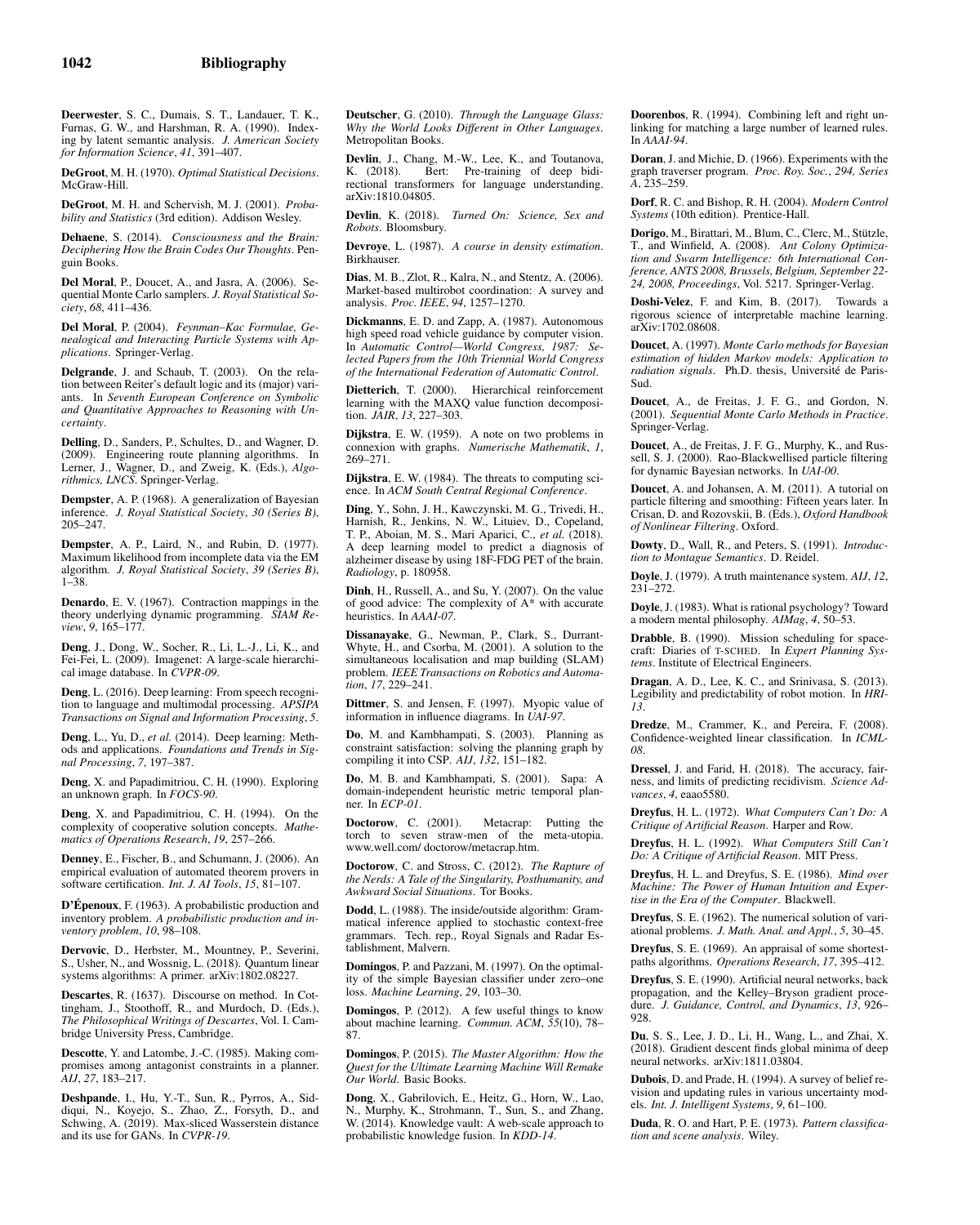Duda, R. O., Hart, P. E., and Stork, D. G. (2001). *Pattern Classification* (2nd edition). Wiley.

Dudek, G. and Jenkin, M. (2000). *Computational Principles of Mobile Robotics*. Cambridge University Press.

Duffy, D. (1991). *Principles of Automated Theorem Proving*. John Wiley & Sons.

Dunn, H. L. (1946). Record linkage". *Am. J. Public Health*, *36*, 1412–1416.

Durfee, E. H. and Lesser, V. R. (1989). Negotiating task decomposition and allocation using partial global planning. In Huhns, M. and Gasser, L. (Eds.), *Distributed AI*, Vol. 2. Morgan Kaufmann.

Durme, B. V. and Pasca, M. (2008). Finding cars, goddesses and enzymes: Parametrizable acquisition of labeled instances for open-domain information extraction. In *AAAI-08*.

Dwork, C. (2008). Differential privacy: A survey of results. In *International Conference on Theory and Applications of Models of Computation*.

Dwork, C., Hardt, M., Pitassi, T., Reingold, O., and Zemel, R. (2012). Fairness through awareness. In *Proc. 3rd innovations in theoretical computer science conference*.

Dwork, C., Roth, A., *et al.* (2014). The algorithmic foundations of differential privacy. *Foundations and Trends in Theoretical Computer Science*, *9*, 211–407.

Dyson, F. (2004). A meeting with Enrico Fermi. *Nature*, *427*, 297.

Dyson, G. (1998). *Darwin among the machines : the evolution of global intelligence*. Perseus Books.

Earley, J. (1970). An efficient context-free parsing algorithm. *CACM*, *13*, 94–102.

Ebendt, R. and Drechsler, R. (2009). Weighted A\* search–unifying view and application. *AIJ*, *173*, 1310– 1342.

Eckerle, J., Chen, J., Sturtevant, N. R., Zilles, S., and Holte, R. C. (2017). Sufficient conditions for node expansion in bidirectional heuristic search. In *ICAPS-17*.

Eckhouse, L., Lum, K., Conti-Cook, C., and Ciccolini, J. (2019). Layers of bias: A unified approach for understanding problems with risk assessment. *Criminal Justice and Behavior*, *46*, 185–209.

Edelkamp, S. (2009). Scaling search with symbolic pattern databases. In *Model Checking and Artificial Intelligence (MOCHART)*.

Edelkamp, S. and Schrödl, S. (2012). *Heuristic Search*. Morgan Kaufmann.

Edmonds, J. (1965). Paths, trees, and flowers. *Canadian J. of Mathematics*, *17*, 449–467.

Edwards, P. (Ed.). (1967). *The Encyclopedia of Philosophy*. Macmillan.

Eiter, T., Leone, N., Mateis, C., Pfeifer, G., and Scarcello, F. (1998). The KR system dlv: Progress report, comparisons and benchmarks. In *KR-98*.

Elio, R. (Ed.). (2002). *Common Sense, Reasoning, and Rationality*. Oxford University Press.

Elkan, C. (1997). Boosting and naive Bayesian learning. Tech. rep., Department of Computer Science and Engineering, University of California, San Diego.

Ellsberg, D. (1962). *Risk, Ambiguity, and Decision*. Ph.D. thesis, Harvard University.

Elman, J. L. (1990). Finding structure in time. *Cognitive Science*, *14*, 179–211.

Elman, J. L., Bates, E., Johnson, M., Karmiloff-Smith, A., Parisi, D., and Plunkett, K. (1997). *Rethinking Innateness*. MIT Press.

Elo, A. E. (1978). *The rating of chess players: Past and present*. Arco Publishing.

Elsken, T., Metzen, J. H., and Hutter, F. (2018). Neural architecture search: A survey. arXiv:1808.05377.

Empson, W. (1953). *Seven Types of Ambiguity*. New Directions.

Enderton, H. B. (1972). *A Mathematical Introduction to Logic*. Academic Press.

Engel, J., Resnick, C., Roberts, A., Dieleman, S., Norouzi, M., Eck, D., and Simonyan, K. (2017). Neural audio synthesis of musical notes with wavenet autoencoders. In *Proc. 34th International Conference on Machine Learning-Volume 70*.

Epstein, R., Roberts, G., and Beber, G. (Eds.). (2008). *Parsing the Turing test*. Springer.

Erdmann, M. A. and Mason, M. (1988). An exploration of sensorless manipulation. *IEEE Journal of Robotics and Automation*, *4*, 369–379.

Ernst, H. A. (1961). *MH-1, a Computer-Operated Mechanical Hand*. Ph.D. thesis, MIT.

Ernst, M., Millstein, T., and Weld, D. S. (1997). Automatic SAT-compilation of planning problems. In *IJCAI-97*.

Erol, K., Hendler, J., and Nau, D. S. (1994). HTN planning: Complexity and expressivity. In *AAAI-94*.

Erol, K., Hendler, J., and Nau, D. S. (1996). Complexity results for HTN planning. *AIJ*, *18*, 69–93.

Erol, Y., Li, L., Ramsundar, B., and Russell, S. J. (2013). The extended parameter filter. In *ICML-13*.

Erol, Y., Wu, Y., Li, L., and Russell, S. J. (2017). A nearly-black-box online algorithm for joint parameter and state estimation in temporal models. In *AAAI-17*.

Esteva, A., Kuprel, B., Novoa, R. A., Ko, J., Swetter, S. M., Blau, H. M., and Thrun, S. (2017). Dermatologist-level classification of skin cancer with deep neural networks. *Nature*, *542*, 115.

Etzioni, A. (2004). *From Empire to Community: A New Approach to International Relation*. Palgrave Macmillan.

Etzioni, A. and Etzioni, O. (2017a). Incorporating ethics into artificial intelligence. *The Journal of Ethics*, *21*, 403–418.

Etzioni, A. and Etzioni, O. (2017b). Should artificial intelligence be regulated? *Issues in Science and Technology*, *Summer*.

Etzioni, O. (1989). Tractable decision-analytic control. In *Proc. First International Conference on Knowledge Representation and Reasoning*.

Etzioni, O., Banko, M., Soderland, S., and Weld, D. S. (2008). Open information extraction from the web. *CACM*, *51*.

Etzioni, O., Hanks, S., Weld, D. S., Draper, D., Lesh, N., and Williamson, M. (1992). An approach to planning with incomplete information. In *KR-92*.

Etzioni, O., Banko, M., and Cafarella, M. J. (2006). Machine reading. In *AAAI-06*.

Etzioni, O., Cafarella, M. J., Downey, D., Popescu, A.-M., Shaked, T., Soderland, S., Weld, D. S., and Yates, A. (2005). Unsupervised named-entity extraction from the web: An experimental study. *AIJ*, *165*(1), 91–134.

Evans, T. G. (1968). A program for the solution of a class of geometric-analogy intelligence-test questions. In Minsky, M. L. (Ed.), *Semantic Information Processing*. MIT Press.

Fagin, R., Halpern, J. Y., Moses, Y., and Vardi, M. Y. (1995). *Reasoning about Knowledge*. MIT Press.

Fahlman, S. E. (1974). A planning system for robot construction tasks. *AIJ*, *5*, 1–49.

Faugeras, O. (1992). What can be seen in three dimensions with an uncalibrated stereo rig? In *ECCV*, Vol. 588 of *Lecture Notes in Computer Science*.

Faugeras, O., Luong, Q.-T., and Papadopoulo, T. (2001). *The Geometry of Multiple Images*. MIT Press.

Fawcett, T. and Provost, F. (1997). Adaptive fraud detection. *Data mining and knowledge discovery*, *1*, 291–316.

Fearing, R. S. and Hollerbach, J. M. (1985). Basic solid mechanics for tactile sensing. *Int. J. Robotics Research*, *4*, 40–54.

Featherstone, R. (1987). *Robot Dynamics Algorithms*. Kluwer Academic Publishers.

Feigenbaum, E. A. (1961). The simulation of verbal learning behavior. *Proc. Western Joint Computer Conference*, *19*, 121–131.

Feigenbaum, E. A., Buchanan, B. G., and Lederberg, J. (1971). On generality and problem solving: A case study using the DENDRAL program. In Meltzer, B. and Michie, D. (Eds.), *Machine Intelligence 6*. Edinburgh University Press.

Feldman, J. and Sproull, R. F. (1977). Decision theory and artificial intelligence II: The hungry monkey. Technical report, Computer Science Department, University of Rochester.

Feldman, J. and Yakimovsky, Y. (1974). Decision theory and artificial intelligence I: Semantics-based region analyzer. *AIJ*, *5*, 349–371.

Feldman, M. (2017). Oak Ridge readies Summit supercomputer for 2018 debut. *Top500.org, bit.ly/2ERRFr9*.

Fellbaum, C. (2001). *Wordnet: An Electronic Lexical Database*. MIT Press.

Fellegi, I. and Sunter, A. (1969). A theory for record linkage". *JASA*, *64*, 1183–1210.

Felner, A., Korf, R. E., and Hanan, S. (2004). Additive pattern database heuristics. *JAIR*, *22*, 279–318.

Felner, A. (2018). Position paper: Using early goal test in A\*. In *Eleventh Annual Symposium on Combinatorial Search*.

Felner, A., Korf, R. E., Meshulam, R., and Holte, R. C. (2007). Compressed pattern databases. *JAIR*, *30*.

Felner, A., Zahavi, U., Holte, R. C., Schaeffer, J., Sturtevant, N. R., and Zhang, Z. (2011). Inconsistent heuristics in theory and practice. *AIJ*, *175*, 1570–1603.

Felzenszwalb, P. and McAllester, D. A. (2007). The generalized A\* architecture. *JAIR*.

Fenton, N. and Neil, M. (2018). *Risk Assessment and Decision Analysis with Bayesian Networks* (2nd edition). Chapman and Hall.

Ferguson, T. (1992). Mate with knight and bishop in kriegspiel. *Theoretical Computer Science*, *96*, 389– 403.

Ferguson, T. (1995). Mate with the two bishops in kriegspiel. www.math.ucla.edu/~tom/papers.

Ferguson, T. (2001). *Optimal Stopping and Applications*. www.math.ucla.edu/ tom/Stopping/ Contents.html.

Ferguson, T. (1973). Bayesian analysis of some nonparametric problems. *Annals of Statistics*, *1*, 209–230.

Fern, A., Natarajan, S., Judah, K., and Tadepalli, P. (2014). A decision-theoretic model of assistance. *JAIR*, *50*, 71–104.

Fernandez, J. M. F. and Mahlmann, T. (2018). The Dota 2 bot competition. *IEEE Transactions on Games*.

Ferraris, P. and Giunchiglia, E. (2000). Planning as satisability in nondeterministic domains. In *AAAI-00*.

Ferriss, T. (2007). *The 4-Hour Workweek*. Crown.

Ferrucci, D., Brown, E., Chu-Carroll, J., Fan, J., Gondek, D., Kalyanpur, A. A., Lally, A., Murdock, J. W., Nyberg, E., Prager, J., Schlaefer, N., and Welty, C. (2010). Building Watson: An overview of the DeepQA project. *AI Magazine*, *Fall*.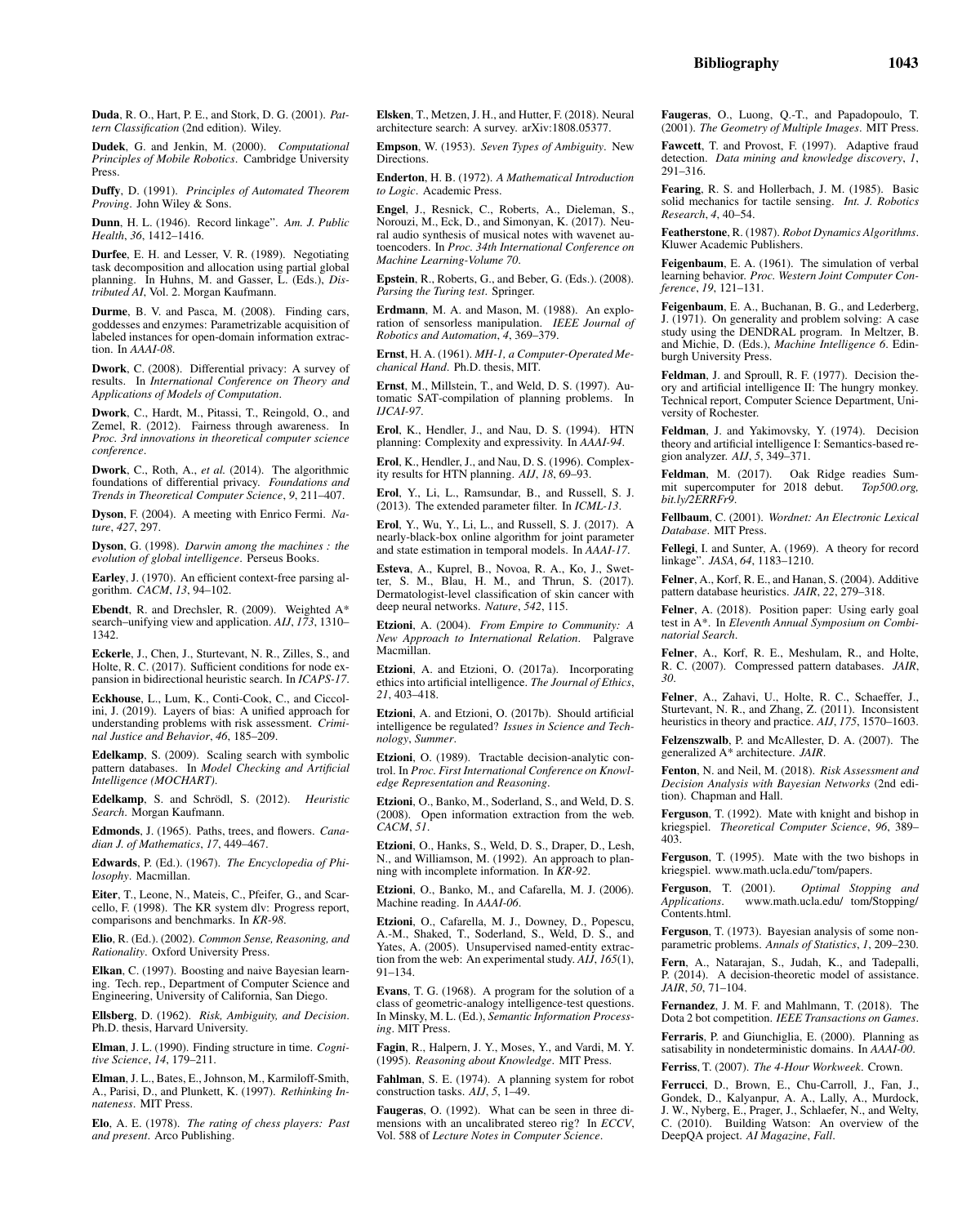Fikes, R. E., Hart, P. E., and Nilsson, N. J. (1972). Learning and executing generalized robot plans. *AIJ*, *3*, 251–288.

Fikes, R. E. and Nilsson, N. J. (1971). STRIPS: A new approach to the application of theorem proving to problem solving. *AIJ*, *2*, 189–208.

Fikes, R. E. and Nilsson, N. J. (1993). STRIPS, a retrospective. *AIJ*, *59*, 227–232.

Fine, S., Singer, Y., and Tishby, N. (1998). The hierarchical hidden Markov model: Analysis and applications. *Machine Learning*, *32*.

Finn, C., Abbeel, P., and Levine, S. (2017). Modelagnostic meta-learning for fast adaptation of deep networks. In *Proc. 34th International Conference on Machine Learning-Volume 70*.

Finney, D. J. (1947). *Probit analysis: A statistical treatment of the sigmoid response curve*. Cambridge University Press.

Firoiu, V., Whitney, W. F., and Tenenbaum, J. B. (2017). Beating the world's best at Super Smash Bros. with deep reinforcement learning. arXiv:1702.06230.

Firth, J. (1957). *Papers in Linguistics*. Oxford University Press.

Fisher, R. A. (1922). On the mathematical foundations of theoretical statistics. *Phil. Trans. Roy. Soc., A*, *222*, 309–368.

Fix, E. and Hodges, J. L. (1951). Discriminatory analysis—Nonparametric discrimination: Consistency Tech. rep., USAF School of Aviation Medicine.

Floreano, D., Zufferey, J. C., Srinivasan, M. V., and Ellington, C. (2009). *Flying Insects and Robots*. Springer.

Floyd, R. W. (1962). Algorithm 97: Shortest path. *CACM*, *5*, 345.

Fogel, D. B. (2000). *Evolutionary Computation: Toward a New Philosophy of Machine Intelligence*. IEEE Press.

Fogel, L. J., Owens, A. J., and Walsh, M. J. (1966). *Artificial Intelligence through Simulated Evolution*. Wiley.

Forbes, J., Huang, T., Kanazawa, K., and Russell, S. J. (1995). The BATmobile: Towards a Bayesian automated taxi. In *IJCAI-95*.

Forbus, K. D. (1985). Qualitative process theory. In Bobrow, D. (Ed.), *Qualitative Reasoning About Physical Systems*. MIT Press.

Forbus, K. D. and de Kleer, J. (1993). *Building Problem Solvers*. MIT Press.

Forbus, K. D., Hinrichs, T. R., De Kleer, J., and Usher, J. M. (2010). FIRE: Infrastructure for experiencebased systems with common sense. In *AAAI Fall Symposium: Commonsense Knowledge*.

Ford, K. M. and Hayes, P. J. (1995). Turing Test considered harmful. In *IJCAI-95*.

Ford, L. R. (1956). Network flow theory. Tech. rep., RAND Corporation.

Ford, M. (2015). *Rise of the Robots: Technology and the Threat of a Jobless Future*. Basic Books.

Ford, M. (2018). *Architects of Intelligence*. Packt.

Forestier, J.-P. and Varaiya, P. (1978). Multilayer control of large Markov chains. *IEEE Transactions on Automatic Control*, *23*, 298–304.

Forgy, C. (1981). OPS5 user's manual. Technical report, Computer Science Department, Carnegie-Mellon University.

Forgy, C. (1982). A fast algorithm for the many patterns/many objects match problem. *AIJ*, *19*, 17–37.

Forster, E. M. (1909). *The Machine Stops*. Sheba Blake.

Forsyth, D. and Ponce, J. (2002). *Computer Vision: A Modern Approach*. Prentice Hall.

Fouhey, D., Kuo, W.-C., Efros, A., and Malik, J. (2018). From lifestyle vlogs to everyday interactions. In *CVPR-18*.

Fourier, J. (1827). Analyse des travaux de l'Académie Royale des Sciences, pendant l'année 1824; partie mathématique. Histoire de l'Académie Royale des Sci*ences de France*, *7*, xlvii–lv.

Fox, C. and Tversky, A. (1995). Ambiguity aversion and comparative ignorance. *Quarterly Journal of Economics*, *110*, 585–603.

Fox, D., Burgard, W., Dellaert, F., and Thrun, S. (1999). Monte Carlo localization: Efficient position estimation for mobile robots. In *AAAI-99*.

Fox, M. S. (1990). Constraint-guided scheduling: A short history of research at CMU. *Computers in Industry*, *14*, 79–88.

Fox, M. S., Allen, B., and Strohm, G. (1982). Job shop scheduling: An investigation in constraint-directed reasoning. In *AAAI-82*.

Franco, J. and Paull, M. (1983). Probabilistic analysis of the Davis Putnam procedure for solving the satisfiability problem. *Discrete Applied Mathematics*, *5*, 77–87.

Francois-Lavet, V., Henderson, P., Islam, R., Bellemare, M. G., and Pineau, J. (2018). An introduction to deep reinforcement learning. *Foundations and Trends in Machine Learning*, *11*, 219–354.

Frank, I., Basin, D. A., and Matsubara, H. (1998). Finding optimal strategies for imperfect information games. In *AAAI-98*.

Frank, R. H. and Cook, P. J. (1996). *The Winner-Take-All Society*. Penguin.

Frans, K., Ho, J., Chen, X., Abbeel, P., and Schulman, J. (2018). Meta learning shared hierarchies. In *ICLR-18*.

Franz, A. and Brants, T. (2006). All our n-gram are belong to you. Google blog, n-gram are belong to you. ai.googleblog.com/2006/08/all-our-n-gram-arebelong-to-you.html.

Frege, G. (1879). *Begriffsschrift, eine der arithmetischen nachgebildete Formelsprache des reinen Denkens*. Halle, Berlin. English translation appears in van Heijenoort (1967).

Freitag, D. and McCallum, A. (2000). Information extraction with hmm structures learned by stochastic optimization. In *AAAI-00*.

Freuder, E. C. (1978). Synthesizing constraint expressions. *CACM*, *21*, 958–966.

Freuder, E. C. (1982). A sufficient condition for backtrack-free search. *JACM*, *29*, 24–32.

Freuder, E. C. (1985). A sufficient condition for backtrack-bounded search. *JACM*, *32*, 755–761.

Freund, Y. and Schapire, R. E. (1996). Experiments with a new boosting algorithm. In *ICML-96*.

Freund, Y. and Schapire, R. E. (1999). Large margin classification using the perceptron algorithm. *Machine Learning*, *37*, 277–296.

Frey, B. J. (1998). *Graphical models for machine learning and digital communication*. MIT Press.

Frey, C. B. and Osborne, M. A. (2017). The future of employment: How susceptible are jobs to computerisation? *Technological forecasting and social change*, *114*, 254–280.

Friedberg, R. M. (1958). A learning machine: Part I. *IBM Journal of Research and Development*, *2*, 2–13.

Friedberg, R. M., Dunham, B., and North, T. (1959). A learning machine: Part II. *IBM Journal of Research and Development*, *3*, 282–287.

Friedman, G. J. (1959). Digital simulation of an evolutionary process. *General Systems Yearbook*, *4*, 171– 184.

Friedman, J., Hastie, T., and Tibshirani, R. (2000). Additive logistic regression: A statistical view of boosting. *Annals of Statistics*, *28*, 337–374.

Friedman, J. (2001). Greedy function approximation: A gradient boosting machine. *Annals of statistics*, *29*, 1189–1232.

Friedman, N. (1998). The Bayesian structural EM algorithm. In *UAI-98*.

Friedman, N. and Goldszmidt, M. (1996). Learning Bayesian networks with local structure. In *UAI-96*.

Friedman, N. and Koller, D. (2003). Being Bayesian about Bayesian network structure: A Bayesian approach to structure discovery in Bayesian networks. *Machine Learning*, *50*, 95–125.

Friedman, N., Murphy, K., and Russell, S. J. (1998). Learning the structure of dynamic probabilistic networks. In *UAI-98*.

Friedman, N. (2004). Inferring cellular networks using probabilistic graphical models. *Science*, *303*.

Fruhwirth, T. and Abdennadher, S. (2003). *Essentials of constraint programming*. Cambridge University Press.

Fuchs, J. J., Gasquet, A., Olalainty, B., and Currie, K. W. (1990). PlanERS-1: An expert planning system for generating spacecraft mission plans. In *First International Conference on Expert Planning Systems*. Institute of Electrical Engineers.

Fudenberg, D. and Tirole, J. (1991). *Game theory*. MIT Press.

Fukunaga, A. S., Rabideau, G., Chien, S., and Yan, D. (1997). ASPEN: A framework for automated planning and scheduling of spacecraft control and operations. In *Proc. International Symposium on AI, Robotics and Automation in Space*.

Fukushima, K. (1980). Neocognitron: A selforganizing neural network model for a mechanism of pattern recognition unaffected by shift in position. *Biological Cybernetics*, *36*, 193–202.

Fukushima, K. and Miyake, S. (1982). Neocognitron: A self-organizing neural network model for a mechanism of visual pattern recognition. In *Competition and cooperation in neural nets*. Springer.

Fuller, S. B., Straw, A. D., Peek, M. Y., Murray, R. M., and Dickinson, M. H. (2014). Flying Drosophila stabilize their vision-based velocity controller by sensing wind with their antennae. *Proc. National Academy of Sciences of the United States of America*, *111 13*, E1182–91.

Fung, C., Yoon, C. J. M., and Beschastnikh, I. (2018). Mitigating sybils in federated learning poisoning. arXiv:1808.04866.

Fung, R. and Chang, K. C. (1989). Weighting and integrating evidence for stochastic simulation in Bayesian networks. In *UAI 5*.

Gaddum, J. H. (1933). Reports on biological standard III: Methods of biological assay depending on a quantal response. Special report series of the medical research council, Medical Research Council.

Gaifman, H. (1964a). Concerning measures in first order calculi. *Israel J. Mathematics*, *2*, 1–18.

Gaifman, H. (1964b). Concerning measures on Boolean algebras. *Pacific J. Mathematics*, *14*, 61–73.

Gallaire, H. and Minker, J. (Eds.). (1978). *Logic and Databases*. Plenum.

Gallier, J. H. (1986). *Logic for Computer Science: Foundations of Automatic Theorem Proving*. Harper and Row.

Galton, F. (1886). Regression towards mediocrity in hereditary stature. *J. Anthropological Institute of Great Britain and Ireland*, *15*, 246–263.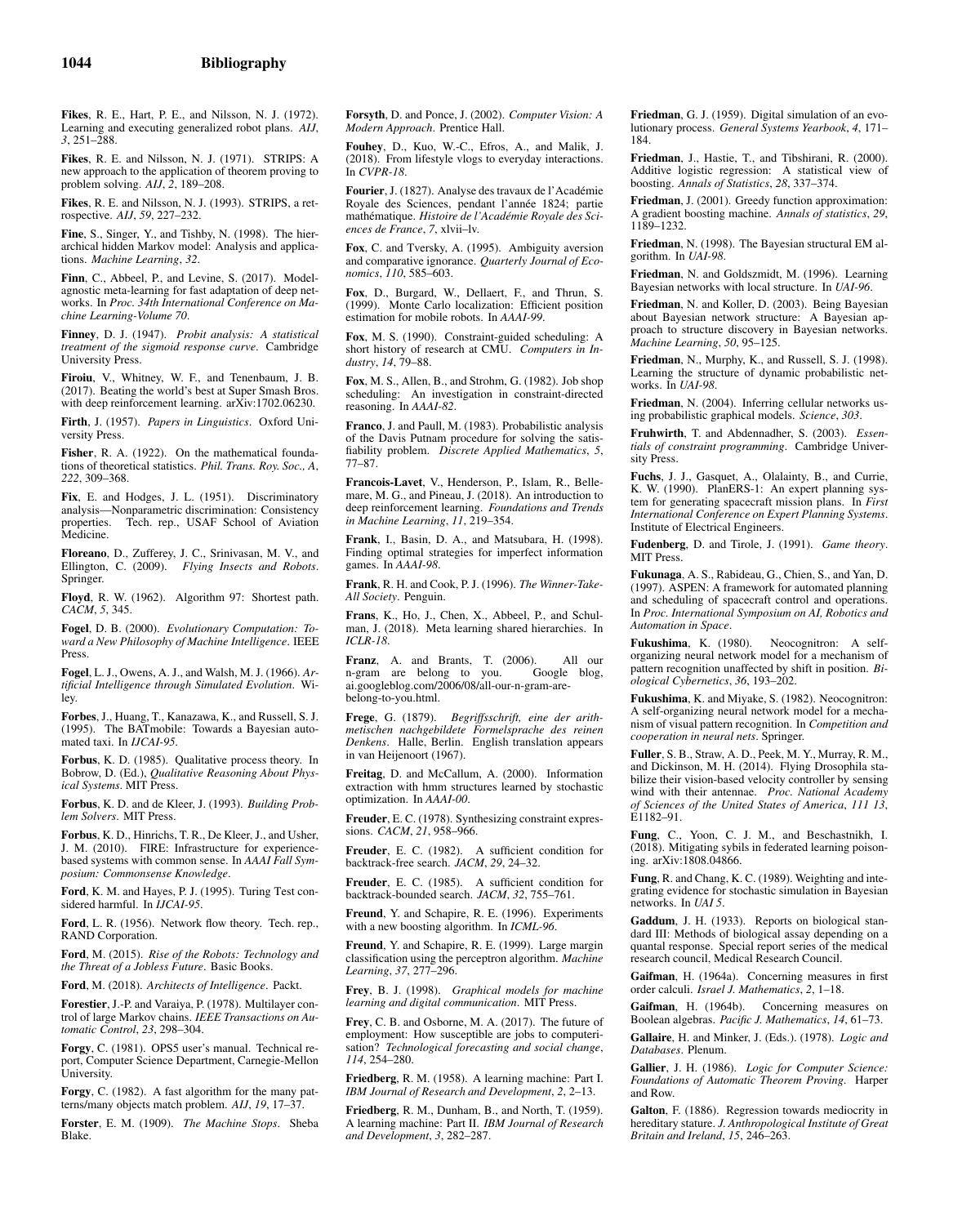Gandomi, A. and Haider, M. (2015). Beyond the hype: Big data concepts, methods, and analytics. *International journal of information management*, *35*, 137– 144.

Gao, J. (2014). Machine learning applications for data center optimization. Google Research.

García, J. and Fernández, F. (2015). A comprehensive survey on safe reinforcement learning. *JMLR*, *16*, 1437–1480.

Gardner, M. (1968). *Logic Machines, Diagrams and Boolean Algebra*. Dover.

Garey, M. R. and Johnson, D. S. (1979). *Computers and Intractability*. W. H. Freeman.

Gaschnig, J. (1977). A general backtrack algorithm that eliminates most redundant tests. In *IJCAI-77*.

Gaschnig, J. (1979). Performance measurement and analysis of certain search algorithms. Technical report, Computer Science Department, Carnegie-Mellon University.

Gasser, R. (1995). *Efficiently harnessing computational resources for exhaustive search*. Ph.D. thesis, ETH Zürich.

Gat, E. (1998). Three-layered architectures. In Kortenkamp, D., Bonasso, R. P., and Murphy, R. (Eds.), *AI-based Mobile Robots: Case Studies of Successful Robot Systems*. MIT Press.

Gatys, L. A., Ecker, A. S., and Bethge, M. (2016). Image style transfer using convolutional neural networks. In *CVPR-16*.

Gauci, J., Conti, E., Liang, Y., Virochsiri, K., He, Y., Kaden, Z., Narayanan, V., and Ye, X. (2018). Horizon: Facebook's open source applied reinforcement learning platform. arXiv:1811.00260.

Gauss, C. F. (1809). *Theoria Motus Corporum Coelestium in Sectionibus Conicis Solem Ambientium*. Sumtibus F. Perthes et I. H. Besser, Hamburg.

Gauss, C. F. (1829). Beiträge zur theorie der algebraischen gleichungen. *Werke*, *3*, 71–102.

Gazzaniga, M. (2018). *The Consciousness Instinct*. Farrar, Straus and Girou.

Gebru, T., Morgenstern, J., Vecchione, B., Vaughan, J. W., Wallach, H. M., III, H. D., and Crawford, K. (2018). Datasheets for datasets. arXiv:1803.09010.

Geiger, D., Verma, T., and Pearl, J. (1990a). dseparation: From theorems to algorithms. In Henrion, M., Shachter, R. D., Kanal, L. N., and Lemmer, J. F. (Eds.), *UAI-90*. Elsevier.

Geiger, D., Verma, T., and Pearl, J. (1990b). Identifying independence in Bayesian networks. *Networks*, *20*, 507–534.

Gelb, A. (1974). *Applied Optimal Estimation*. MIT Press.

Gelernter, H. (1959). Realization of a geometrytheorem proving machine. In *Proc. an International Conference on Information Processing*. UN-ESCO House.

Gelfond, M. and Lifschitz, V. (1988). Compiling circumscriptive theories into logic programs. In *Non-Monotonic Reasoning: 2nd International Workshop Proceedings*.

Gelfond, M. (2008). Answer sets. In van Harmelan, F., Lifschitz, V., and Porter, B. (Eds.), *Handbook of Knowledge Representation*. Elsevier.

Gelman, A. (2004). Exploratory data analysis for complex models. *Journal of Computational and Graphical Statistics*, *13*, 755–779.

Gelman, A., Carlin, J. B., Stern, H. S., and Rubin, D. (1995). *Bayesian Data Analysis*. Chapman & Hall.

Geman, S. and Geman, D. (1984). Stochastic relaxation, Gibbs distributions, and Bayesian restoration of images. *PAMI*, *6*, 721–741.

Gene Ontology Consortium, The. (2008). The gene ontology project in 2008. *Nucleic Acids Research*, *36*(D440–D444).

Genesereth, M. R. (1984). The use of design descriptions in automated diagnosis. *AIJ*, *24*, 411–436.

Genesereth, M. R. and Nilsson, N. J. (1987). *Logical Foundations of Artificial Intelligence*. Morgan Kaufmann.

Genesereth, M. R. and Nourbakhsh, I. (1993). Timesaving tips for problem solving with incomplete information. In *AAAI-93*.

Genesereth, M. R. and Smith, D. E. (1981). Metalevel architecture. Memo, Computer Science Department, Stanford University.

Gent, I., Petrie, K., and Puget, J.-F. (2006). Symmetry in constraint programming. In Rossi, F., van Beek, P., and Walsh, T. (Eds.), *Handbook of Constraint Programming*. Elsevier.

Géron, A. (2019). *Hands-On Machine Learning with Scikit-Learn, Kerasm and TensorFlow: Concepts, Tools, and Techniques to Build Intelligent Systems*. O'Reilly.

Gers, F. A., Schmidhuber, J., and Cummins, F. (2000). Learning to forget: Continual prediction with LSTM. *Neural Computation*, *12*, 2451–2471.

Getoor, L. and Taskar, B. (Eds.). (2007). *Introduction to Statistical Relational Learning*. MIT Press.

Ghaheri, A., Shoar, S., Naderan, M., and Hoseini, S. S. (2015). The applications of genetic algorithms in medicine. *Oman medical journal*, *30*, 406–416.

Ghahramani, Z. (1998). Learning dynamic Bayesian networks. In *Adaptive Processing of Sequences and Data Structures*.

Ghahramani, Z. (2005). Tutorial on nonparametric Bayesian methods. Given at the UAI-05 Conference.

Ghallab, M., Howe, A., Knoblock, C. A., and McDermott, D. (1998). PDDL—The planning domain definition language. Tech. rep., Yale Center for Computational Vision and Control.

Ghallab, M. and Laruelle, H. (1994). Representation and control in IxTeT, a temporal planner. In *AIPS-94*.

Ghallab, M., Nau, D. S., and Traverso, P. (2004). *Automated Planning: Theory and practice*. Morgan Kaufmann.

Ghallab, M., Nau, D. S., and Traverso, P. (2016). *Automated Planning and aAting*. Cambridge University Press.

Gibbs, R. W. (2006). Metaphor interpretation as embodied simulation. *Mind*, *21*, 434–458.

Gibson, J. J. (1950). *The Perception of the Visual World*. Houghton Mifflin.

Gibson, J. J. (1979). *The Ecological Approach to Visual Perception*. Houghton Mifflin.

Gibson, J. J., Olum, P., and Rosenblatt, F. (1955). Parallax and perspective during aircraft landings. *American Journal of Psychology*, *68*, 372–385.

Gilks, W. R., Richardson, S., and Spiegelhalter, D. J. (Eds.). (1996). *Markov chain Monte Carlo in practice*. Chapman and Hall.

Gilks, W. R., Thomas, A., and Spiegelhalter, D. J. (1994). A language and program for complex Bayesian modelling. *The Statistician*, *43*, 169–178.

Gilks, W. R. and Berzuini, C. (2001). Following a moving target—Monte Carlo inference for dynamic Bayesian models. *J. Royal Statistical Society*, *63*, 127– 146.

Gilks, W. R. and Wild, P. P. (1992). Adaptive rejection sampling for Gibbs sampling. *Applied Statistics*, *41*, 337–348.

Gillies, D. B. (1959). Solutions to general non-zerosum games. In Tucker, A. W. and Luce, L. D. (Eds.), *Contributions to the Theory of Games, volume IV*. Princeton University Press.

Gilmore, P. C. (1960). A proof method for quantification theory: Its justification and realization. *IBM Journal of Research and Development*, *4*, 28–35.

Gilpin, A., Sandholm, T., and Sorensen, T. (2008). A heads-up no-limit Texas Hold'em poker player: Discretized betting models and automatically generated equilibrium-finding programs. In *AAMAS-08*.

Ginsberg, M. L. (1993). *Essentials of Artificial Intelligence*. Morgan Kaufmann.

Ginsberg, M. L. (2001). GIB: Imperfect infoormation in a computationally challenging game. *JAIR*, *14*, 303–358.

Gionis, A., Indyk, P., and Motwani, R. (1999). Similarity search in high dimensions vis hashing. In *Proc. 25th Very Large Database (VLDB) Conference*.

Girshick, R., Donahue, J., Darrell, T., and Malik, J. (2016). Region-based convolutional networks for accurate object detection and segmentation. *PAMI*, *38*, 142–58.

Gittins, J. C. (1989). *Multi-Armed Bandit Allocation Indices*. Wiley.

Gittins, J. C. and Jones, D. M. (1974). A dynamic allocation index for the sequential design of experiments. In Gani, J. (Ed.), *Progress in Statistics*. North-Holland.

Glanc, A. (1978). On the etymology of the word "robot". *SIGART Newsletter*, *67*, 12.

Glickman, M. E. (1999). Parameter estimation in large dynamic paired comparison experiments. *Applied Statistics*, *48*, 377–394.

Glorot, X., Bordes, A., and Bengio, Y. (2011). Deep sparse rectifier neural networks. In *AISTATS'2011*.

Glover, F. and Laguna, M. (Eds.). (1997). *Tabu search*. Kluwer.

Gluss, B. (1959). An optimum policy for detecting a fault in a complex system. *Operations Research*, *7*, 468–477.

Godefroid, P. (1990). Using partial orders to improve automatic verification methods. In *Proc. 2nd Int'l Workshop on Computer Aided Verification*.

Gödel, K. (1930). *Über die Vollständigkeit des* Logikkalküls. Ph.D. thesis, University of Vienna.

Gödel, K. (1931). Über formal unentscheidbare Sätze der Principia mathematica und verwandter Systeme I. *Monatshefte für Mathematik und Physik*, 38, 173-198.

Goebel, J., Volk, K., Walker, H., and Gerbault, F. (1989). Automatic classification of spectra from the infrared astronomical satellite (IRAS). *Astronomy and Astrophysics*, *222*, L5–L8.

Goertzel, B. and Pennachin, C. (2007). *Artificial General Intelligence*. Springer.

Gogate, V. and Domingos, P. (2011). Approximation by quantization. In *UAI-11*.

Gold, E. M. (1967). Language identification in the limit. *Information and Control*, *10*, 447–474.

Goldberg, A. V., Kaplan, H., and Werneck, R. F. (2006). Reach for A\*: Efficient point-to-point shortest path algorithms. In *Workshop on algorithm engineering and experiments*.

Goldberg, Y. (2017). Neural network methods for natural language processing. *Synthesis Lectures on Human Language Technologies*, *10*.

Goldberg, Y., Zhao, K., and Huang, L. (2013). Efficient implementation of beam-search incremental parsers. In *ACL-13*.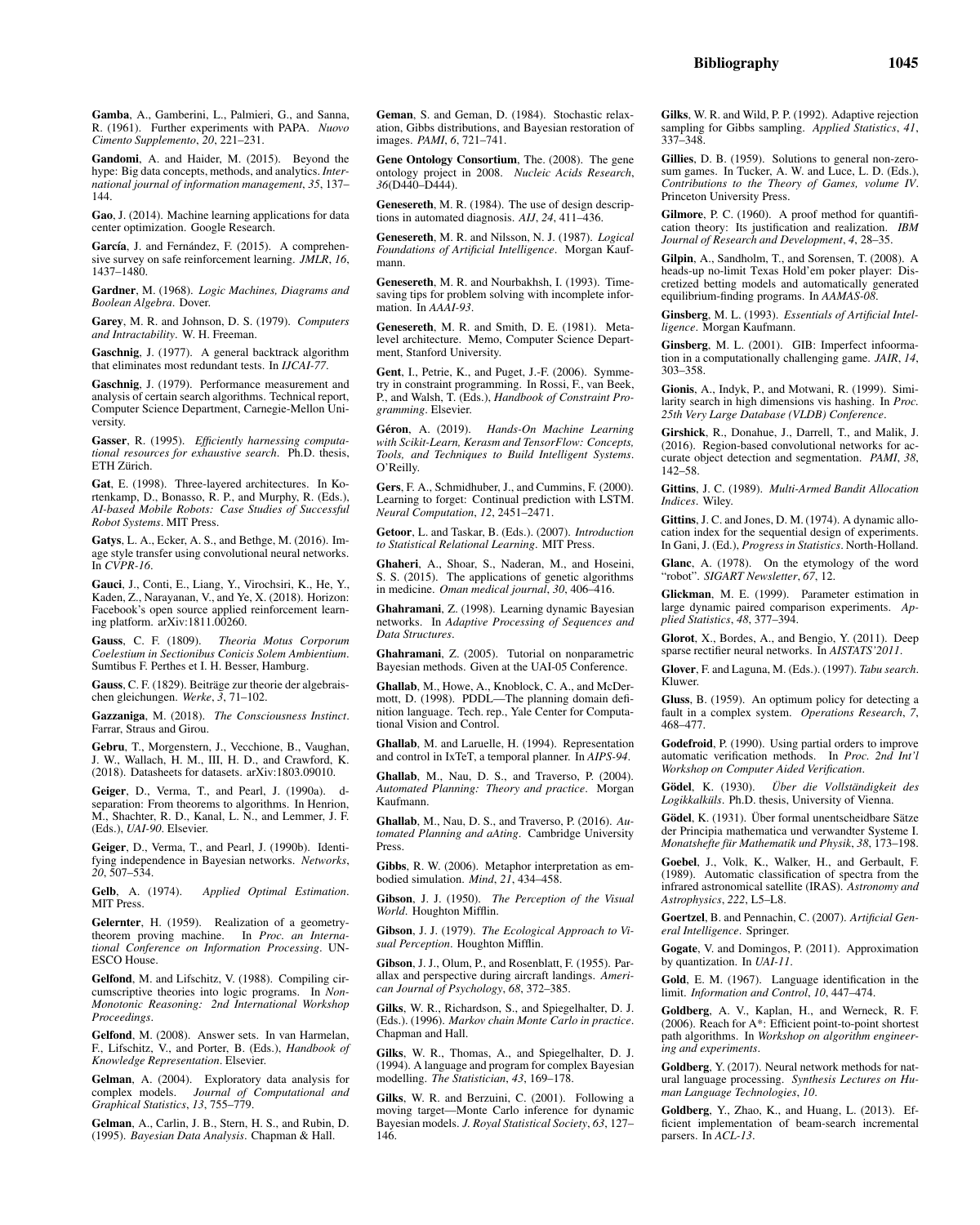Goldman, R. and Boddy, M. (1996). Expressive planning and explicit knowledge. In *AIPS-96*.

Goldszmidt, M. and Pearl, J. (1996). Qualitative probabilities for default reasoning, belief revision, and causal modeling. *AIJ*, *84*, 57–112.

Golomb, S. and Baumert, L. (1965). Backtrack proramming. *JACM*, *14*, 516–524.

Golub, G., Heath, M., and Wahba, G. (1979). Generalized cross-validation as a method for choosing a good ridge parameter. *Technometrics*, *21*.

Gomes, C., Selman, B., Crato, N., and Kautz, H. (2000). Heavy-tailed phenomena in satisfiability and constrain processing. *JAR*, *24*, 67–100.

Gomes, C., Kautz, H., Sabharwal, A., and Selman, B. (2008). Satisfiability solvers. In van Harmelen, F., Lifschitz, V., and Porter, B. (Eds.), *Handbook of Knowledge Representation*. Elsevier.

Gomes, C. and Selman, B. (2001). Algorithm portfolios. *AIJ*, *126*, 43–62.

Gomes, C., Selman, B., and Kautz, H. (1998). Boosting combinatorial search through randomization. In *AAAI-98*.

Gonthier, G. (2008). Formal proof–The four-color theorem. *Notices of the AMS*, *55*, 1382–1393.

Good, I. J. (1961). A causal calculus. *British Journal of the Philosophy of Science*, *11*, 305–318.

Good, I. J. (1965a). The mystery of Go. *New Scientist*, *427*, 172–174.

Good, I. J. (1965b). Speculations concerning the first ultraintelligent machine. In Alt, F. L. and Rubinoff, M. (Eds.), *Advances in Computers*, Vol. 6. Academic Press.

Good, I. J. (1983). *Good Thinking: The Foundations of Probability and Its Applications*. University of Minnesota Press.

Goodfellow, I., Bengio, Y., and Courville, A. (2016). *Deep Learning*. MIT Press.

Goodfellow, I., Bulatov, Y., Ibarz, J., Arnoud, S., and Shet, V. (2014). Multi-digit number recognition from Street View imagery using deep convolutional neural networks. In *International Conference on Learning Representations*.

Goodfellow, I., Pouget-Abadie, J., Mirza, M., Xu, B., Warde-Farley, D., Ozair, S., Courville, A., and Bengio, Y. (2015a). Generative adversarial nets. In *NeurIPS 27*.

Goodfellow, I., Vinyals, O., and Saxe, A. M. (2015b). Qualitatively characterizing neural network optimization problems. In *International Conference on Learning Representations*.

Goodman, J. (2001). A bit of progress in language modeling. Tech. rep., Microsoft Research.

Goodman, N. D., Mansinghka, V. K., Roy, D., Bonawitz, K., and Tenenbaum, J. B. (2008). Church: A language for generative models. In *UAI-08*.

Goodman, N. (1977). *The Structure of Appearance* (3rd edition). D. Reidel.

Gopnik, A. and Glymour, C. (2002). Causal maps and Bayes nets: A cognitive and computational account of theory-formation. In Caruthers, P., Stich, S., and Siegal, M. (Eds.), *The Cognitive Basis of Science*. Cambridge University Press.

Gordon, A. D., Graepel, T., Rolland, N., Russo, C., Borgström, J., and Guiver, J. (2014). Tabular: A schema-driven probabilistic programming language. In *POPL-14*.

Gordon, A. S. and Hobbs, J. R. (2017). *A Formal Theory of Commonsense Psychology: How People Think People Think*. Cambridge University Press.

Gordon, M. J., Milner, A. J., and Wadsworth, C. P. (1979). *Edinburgh LCF*. Springer-Verlag.

Gordon, N. (1994). *Bayesian methods for tracking*. Ph.D. thesis, Imperial College.

Gordon, N., Salmond, D. J., and Smith, A. F. M. (1993). Novel approach to nonlinear/non-Gaussian Bayesian state estimation. *IEE Proceedings F (Radar and Signal Processing)*, *140*, 107–113.

Gordon, S. A. (1994). A faster Scrabble move generation algorithm. *Software Practice and Experience*, *24*, 219–232.

Gorry, G. A. (1968). Strategies for computer-aided diagnosis. *Math. Biosciences*, *2*, 293–318.

Gorry, G. A., Kassirer, J. P., Essig, A., and Schwartz, W. B. (1973). Decision analysis as the basis for computer-aided management of acute renal failure. *American Journal of Medicine*, *55*, 473–484.

Gottlob, G., Leone, N., and Scarcello, F. (1999a). A comparison of structural CSP decomposition methods. In *IJCAI-99*.

Gottlob, G., Leone, N., and Scarcello, F. (1999b). Hypertree decompositions and tractable queries. In *PODS-99*.

Goyal, Y., Khot, T., Summers-Stay, D., Batra, D., and Parikh, D. (2017). Making the V in VQA matter: Elevating the role of image understanding in visual question answering. In *CVPR-17*.

Grace, K., Salvatier, J., Dafoe, A., Zhang, B., and Evans, O. (2017). When will AI exceed human performance? Evidence from AI experts. arXiv:1705.08807.

Graham, S. L., Harrison, M. A., and Ruzzo, W. L. (1980). An improved context-free recognizer. *ACM Transactions on Programming Languages and Systems*, *2*, 415–462.

Grassmann, H. (1861). *Lehrbuch der Arithmetik*. Th. Chr. Fr. Enslin, Berlin.

Grayson, C. J. (1960). Decisions under uncertainty: Drilling decisions by oil and gas operators. Tech. rep., Harvard Business School.

Green, B., Wolf, A., Chomsky, C., and Laugherty, K. (1961). BASEBALL: An automatic question answerer. In *Proc. Western Joint Computer Conference*.

Green, C. (1969a). Application of theorem proving to problem solving. In *IJCAI-69*.

Green, C. (1969b). Theorem-proving by resolution as a basis for question-answering systems. In Meltzer, B., Michie, D., and Swann, M. (Eds.), *Machine Intelligence 4*. Edinburgh University Press.

Green, C. and Raphael, B. (1968). The use of theoremproving techniques in question-answering systems. In *Proc. 23rd ACM National Conference*.

Gribkoff, E., Van den Broeck, G., and Suciu, D. (2014). Understanding the complexity of lifted inference and asymmetric weighted model counting. In *UAI-14*.

Griffiths, T. L., Kemp, C., and Tenenbaum, J. B. (2008). Bayesian models of cognition. In Sun, R. (Ed.), *The Cambridge handbook of computational cognitive modeling*. Cambridge University Press.

Grinstead, C. and Snell, J. (1997). *Introduction to Probability*. American Mathematical Society.

Grosz, B. J. and Stone, P. (2018). A century long commitment to assessing artificial intelligence and its impact on society. *Communications of the ACM*, *61*.

Grove, W. and Meehl, P. (1996). Comparative efficiency of informal (subjective, impressionistic) and formal (mechanical, algorithmic) prediction procedures: The clinical statistical controversy. *Psychology, Public Policy, and Law*, *2*, 293–323.

Gruber, T. (2004). Interview of Tom Gruber. *AIS SIGSEMIS Bulletin*, *1*.

Gu, J. (1989). *Parallel Algorithms and Architectures for Very Fast AI Search*. Ph.D. thesis, Univ. of Utah.

Guard, J., Oglesby, F., Bennett, J., and Settle, L. (1969). Semi-automated mathematics. *JACM*, *16*, 49– 62.

Guestrin, C., Koller, D., Gearhart, C., and Kanodia, N. (2003a). Generalizing plans to new environments in relational MDPs. In *IJCAI-03*.

Guestrin, C., Koller, D., Parr, R., and Venkataraman, S. (2003b). Efficient solution algorithms for factored MDPs. *JAIR*, *19*, 399–468.

Guestrin, C., Lagoudakis, M. G., and Parr, R. (2002). Coordinated reinforcement learning. In *ICML-02*.

Guibas, L. J., Knuth, D. E., and Sharir, M. (1992). Randomized incremental construction of Delaunay and Voronoi diagrams. *Algorithmica*, *7*, 381–413.

Gulshan, V., Peng, L., Coram, M., Stumpe, M. C., Wu, D., Narayanaswamy, A., Venugopalan, S., Widner, K., Madams, T., Cuadros, J., *et al.* (2016). Development and validation of a deep learning algorithm for detection of diabetic retinopathy in retinal fundus photographs. *Jama*, *316*, 2402–2410.

Gunkel, D. J. (2018). *Robot Rights*. MIT Press.

Gunning, D. (2016). Explainable artificial intelligence (xai). Tech. rep., DARPA.

Guo, C., Goldstein, T., Hannun, A., and van der Maaten, L. (2019). Certified data removal from machine learning models. arXiv:1911.03030.

Gururangan, S., Swayamdipta, S., Levy, O., Schwartz, R., Bowman, S., and Smith, N. A. (2018). Annotation artifacts in natural language inference data. arXiv:1803.02324.

Guyon, I., Bennett, K., Cawley, G. C., Escalante, H. J., Escalera, S., Ho, T. K., Macià, N., Ray, B., Saeed, M., Statnikov, A. R., and Viegas, E. (2015). Design of the 2015 ChaLearn AutoML challenge. In *IJCNN-15*.

Guyon, I. and Elisseeff, A. (2003). An introduction to variable and feature selection. *JMLR*, *3*, 1157–1182.

Hacking, I. (1975). *The Emergence of Probability*. Cambridge University Press.

Hadfield-Menell, D., Dragan, A. D., Abbeel, P., and Russell, S. J. (2017a). Cooperative inverse reinforcement learning. In *NeurIPS 29*.

Hadfield-Menell, D., Dragan, A. D., Abbeel, P., and Russell, S. J. (2017b). The off-switch game. In *IJCAI-17*.

Hadfield-Menell, D. and Russell, S. J. (2015). Multitasking: Efficient optimal planning for bandit superprocesses. In *UAI-15*.

Hailperin, T. (1984). Probability logic. *Notre Dame J. Formal Logic*, *25*, 198–212.

Hald, A. (1990). *A History of Probability and Statistics and Their Applications before 1750*. Wiley.

Hales, T. (2005). A proof of the Kepler conjecture. *Annals of mathematics*, *162*, 1065–1185.

Hales, T., Adams, M., Bauer, G., Dang, T. D., Har-rison, J., Le Truong, H., Kaliszyk, C., Magron, V., McLaughlin, S., Nguyen, T. T., *et al.* (2017). A formal proof of the Kepler conjecture. In *Forum of Mathematics, Pi*.

Halevy, A. (2007). Dataspaces: A new paradigm for data integration. In *Brazilian Symposium on Databases*.

Halevy, A., Norvig, P., and Pereira, F. (2009). The unreasonable effectiveness of data. *IEEE Intelligent Systems*, *March/April*, 8–12.

Halpern, J. Y. (1990). An analysis of first-order logics of probability. *AIJ*, *46*, 311–350.

Halpern, J. Y. (1999). Technical addendum, Cox's theorem revisited. *JAIR*, *11*, 429–435.

Halpern, J. Y. and Weissman, V. (2008). Using firstorder logic to reason about policies. *ACM Transactions on Information and System Security*, *11*, 1–41.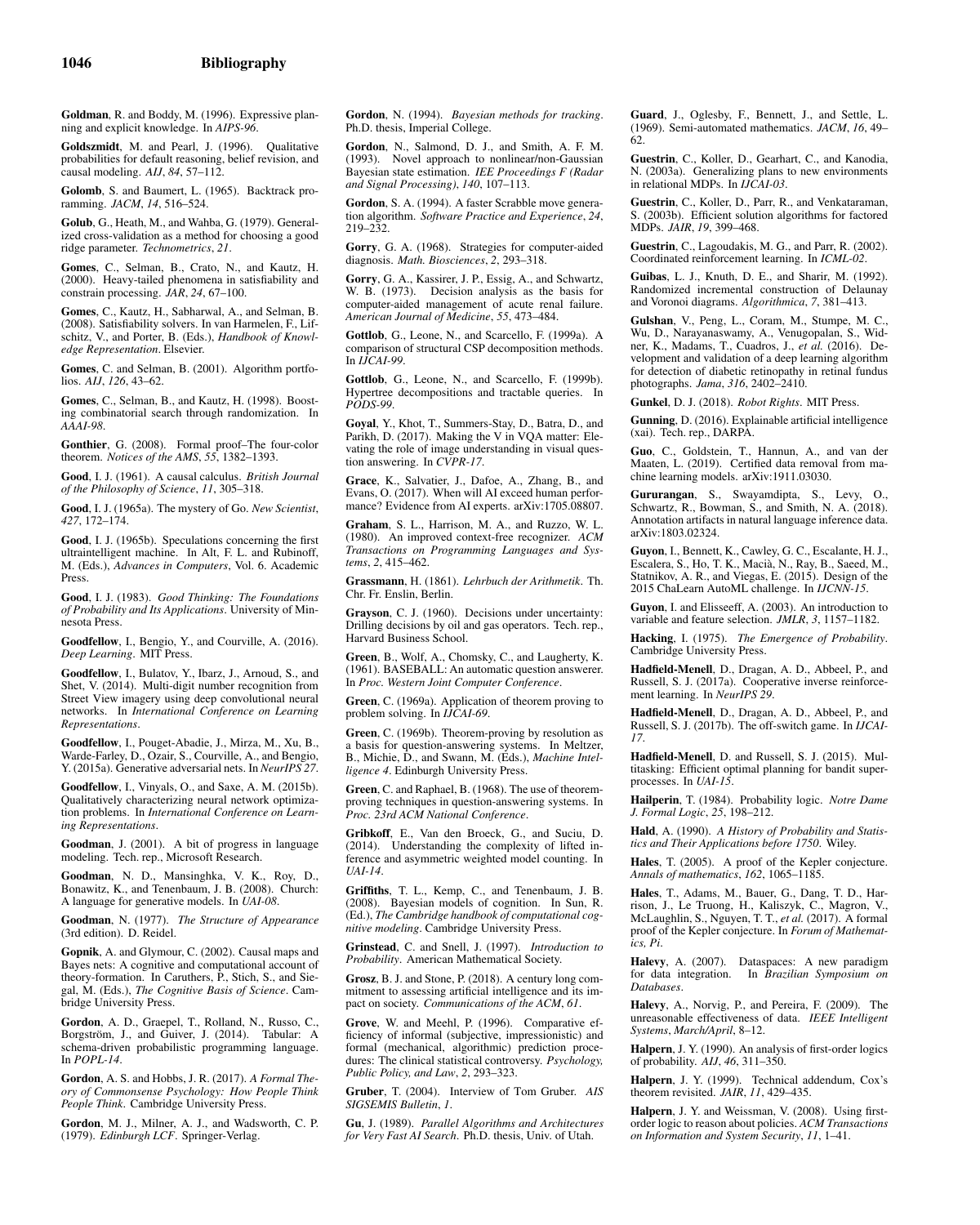Hammersley, J. M. and Handscomb, D. C. (1964). *Monte Carlo Methods*. Methuen.

Han, J., Pei, J., and Kamber, M. (2011). *Data Mining: Concepts and Techniques*. Elsevier.

Han, X. and Boyden, E. (2007). Multiple-color optical activation, silencing, and desynchronization of neural activity, with single-spike temporal resolution. *PLoS One*, *e299*.

Handschin, J. E. and Mayne, D. Q. (1969). Monte Carlo techniques to estimate the conditional expectation in multi-stage nonlinear filtering. *Int. J. Control*, *9*, 547–559.

Hans, A., Schneegaß, D., Schäfer, A. M., and Udluft, S. (2008). Safe exploration for reinforcement learning. In *ESANN*.

Hansen, E. (1998). Solving POMDPs by searching in policy space. In *UAI-98*.

Hansen, E. and Zilberstein, S. (2001). LAO\*: a heuristic search algorithm that finds solutions with loops. *AIJ*, *129*, 35–62.

Hansen, P. and Jaumard, B. (1990). Algorithms for the maximum satisfiability problem. *Computing*, *44*, 279–303.

Hanski, I. and Cambefort, Y. (Eds.). (1991). *Dung Beetle Ecology*. Princeton University Press.

Hansson, O. and Mayer, A. (1989). Heuristic search as evidential reasoning. In *UAI 5*.

Haralick, R. M. and Elliott, G. L. (1980). Increasing tree search efficiency for constraint satisfaction problems. *AIJ*, *14*, 263–313.

Hardin, G. (1968). The tragedy of the commons. *Science*, *162*, 1243–1248.

Hardt, M., Price, E., Srebro, N., *et al.* (2017). Equality of opportunity in supervised learning. In *NeurIPS 29*.

Harris, T. (2016). How technology is hijacking your mind—From a magician and Google design ethicist. medium.com/thrive-global/how-technologyhijacks-peoples-minds-from-a-magician-and-googles-design-ethicist-56d62ef5edf3.

Harris, Z. (1954). Distributional structure. *Word*, *10*.

Harrison, J. and March, J. G. (1984). Decision making and postdecision surprises. *Administrative Science Quarterly*, *29*, 26–42.

Harrow, A. W., Hassidim, A., and Lloyd, S. (2009). Quantum algorithm for linear systems of equations. *Physical Review Letters*, *103 15*, 150502.

Harsanyi, J. (1967). Games with incomplete information played by Bayesian players. *Management Science*, *14*, 159–182.

Hart, P. E., Nilsson, N. J., and Raphael, B. (1968). A formal basis for the heuristic determination of minimum cost paths. *IEEE Transactions on Systems Science and Cybernetics*, *SSC-4(2)*, 100–107.

Hart, T. P. and Edwards, D. J. (1961). The tree prune (TP) algorithm. Artificial intelligence project memo, MIT.

Hartley, H. (1958). Maximum likelihood estimation from incomplete data. *Biometrics*, *14*, 174–194.

Hartley, R. and Zisserman, A. (2000). *Multiple view geometry in computer vision*. Cambridge University Press.

Hashimoto, K., Xiong, C., Tsuruoka, Y., and Socher, R. (2016). A joint many-task model: Growing a neural network for multiple NLP tasks. arXiv:1611.01587.

Haslum, P., Botea, A., Helmert, M., Bonet, B., and Koenig, S. (2007). Domain-independent construction of pattern database heuristics for cost-optimal planning. In *AAAI-07*.

Haslum, P. and Geffner, H. (2001). Heuristic planning with time and resources. In *Proc. IJCAI-01 Workshop on Planning with Resources*.

Haslum, P. (2006). Improving heuristics through relaxed search – An analysis of TP4 and HSP\*a in the 2004 planning competition. *JAIR*, *25*, 233–267.

Hastie, T. and Tibshirani, R. (1996). Discriminant adaptive nearest neighbor classification and regression. In *NeurIPS 8*.

Hastie, T., Tibshirani, R., and Friedman, J. (2009). *The Elements of Statistical Learning: Data Mining, Inference and Prediction* (2nd edition). Springer-Verlag.

Hastings, W. K. (1970). Monte Carlo sampling methods using Markov chains and their applications. *Biometrika*, *57*, 97–109.

Hatem, M. and Ruml, W. (2014). Simpler bounded suboptimal search. In *AAAI-14*.

Haugeland, J. (1985). *Artificial Intelligence: The Very Idea*. MIT Press.

Havelund, K., Lowry, M., Park, S., Pecheur, C., Penix, J., Visser, W., and White, J. L. (2000). Formal analysis of the remote agent before and after flight. In *Proc. 5th NASA Langley Formal Methods Workshop*.

Havenstein, H. (2005). Spring comes to AI winter. *Computer World*, Fe. 14.

Hawkins, J. (1961). Self-organizing systems: A review and commentary. *Proc. IRE*, *49*, 31–48.

Hay, N., Russell, S. J., Shimony, S. E., and Tolpin, D. (2012). Selecting computations: Theory and applications. In *UAI-12*.

Hayes, P. J. (1978). The naive physics manifesto. In Michie, D. (Ed.), *Expert Systems in the Microelectronic Age*. Edinburgh University Press.

Hayes, P. J. (1979). The logic of frames. In Metzing, D. (Ed.), *Frame Conceptions and Text Understanding*. de Gruyter.

Hayes, P. J. (1985a). Naive physics I: Ontology for liquids. In Hobbs, J. R. and Moore, R. C. (Eds.), *Formal Theories of the Commonsense World*, chap. 3. Ablex.

Haves, P. J. (1985b). The second naive physics manifesto. In Hobbs, J. R. and Moore, R. C. (Eds.), *Formal Theories of the Commonsense World*, chap. 1. Ablex.

Hays, J. and Efros, A. (2007). Scene completion Using millions of photographs. *ACM Transactions on Graphics (SIGGRAPH)*, *26*.

He, H., Bai, Y., Garcia, E. A., and Li, S. (2008). ADASYN: Adaptive synthetic sampling approach for imbalanced learning. In *2008 IEEE International Joint Conference on Neural Networks (IEEE World Congress on Computational Intelligence)*.

He, K., Zhang, X., Ren, S., and Sun, J. (2016). Deep residual learning for image recognition. In *CVPR-16*.

Heawood, P. J. (1890). Map colouring theorem. *Quarterly Journal of Mathematics*, *24*, 332–338.

Hebb, D. O. (1949). *The Organization of Behavior*. Wiley.

Heckerman, D. (1986). Probabilistic interpretation for MYCIN's certainty factors. In Kanal, L. N. and Lemmer, J. F. (Eds.), *UAI 2*. Elsevier.

Heckerman, D. (1991). *Probabilistic Similarity Networks*. MIT Press.

Heckerman, D. (1998). A tutorial on learning with Bayesian networks. In Jordan, M. I. (Ed.), *Learning in graphical models*. Kluwer.

Heckerman, D., Geiger, D., and Chickering, D. M. (1994). Learning Bayesian networks: The combination of knowledge and statistical data. Technical report, Microsoft Research.

Heess, N., Wayne, G., Silver, D., Lillicrap, T., Erez, T., and Tassa, Y. (2016). Learning continuous control policies by stochastic value gradients. In *NeurIPS 28*.

Heidegger, M. (1927). *Being and Time*. SCM Press. Heinlein, R. A. (1973). *Time Enough for Love*. Putnam.

Held, M. and Karp, R. M. (1970). The traveling salesman problem and minimum spanning trees. *Operations Research*, *18*, 1138–1162.

Helmert, M. (2001). On the complexity of planning in transportation domains. In *ECP-01*.

Helmert, M. (2006). The fast downward planning system. *JAIR*, *26*, 191–246.

Helmert, M. and Röger, G. (2008). How good is almost perfect? In *AAAI-08*.

Helmert, M., Röger, G., and Karpas, E. (2011). Fast downward stone soup: A baseline for building planner portfolios. In *ICAPS*.

Hendeby, G., Karlsson, R., and Gustafsson, F. (2010). Particle filtering: The need for speed. *EURASIP J. Adv. Sig. Proc.*, *June*.

Henrion, M. (1988). Propagation of uncertainty in Bayesian networks by probabilistic logic sampling. In Lemmer, J. F. and Kanal, L. N. (Eds.), *UAI 2*. Elsevier.

Henzinger, T. A. and Sastry, S. (Eds.). (1998). *Hybrid Systems: Computation and Control*. Springer-Verlag.

Herbrand, J. (1930). *Recherches sur la Théorie de la D´emonstration*. Ph.D. thesis, University of Paris.

Herbrich, R., Minka, T., and Graepel, T. (2007). TrueSkill: A Bayesian skill rating system. In *NeurIPS 19*.

Hernández-Orallo, J. (2016). Evaluation in artificial intelligence: From task-oriented to ability-oriented measurement. *Artificial Intelligence Review*, *48*, 397– 447.

Hess, C. and Ostrom, E. (2007). *Understanding Knowledge as a Commons*. MIT Press.

Hewitt, C. (1977). Viewing control structures as patterns of passing messages. *AIJ*, *8*, 323–364.

Hewitt, C. (1969). PLANNER: a language for proving theorems in robots. In *IJCAI-69*.

Hezaveh, Y. D., Levasseur, L. P., and Marshall, P. J. (2017). Fast automated analysis of strong gravitational lenses with convolutional neural networks. *Nature*, *548*, 555–557.

Hierholzer, C. (1873). Über die Möglichkeit, einen Linienzug ohne Wiederholung und ohne Unterbrechung zu umfahren. *Mathematische Annalen*, *6*, 30–32.

Hilbert, M. and Lopez, P. (2011). The world's technological capacity to store, communicate, and compute information. *Science*, *332*, 60–65.

Hilgard, E. R. and Bower, G. H. (1975). *Theories of Learning* (4th edition). Prentice-Hall.

Hind, M., Mehta, S., Mojsilovic, A., Nair, R., Ramamurthy, K. N., Olteanu, A., and Varshney, K. R. (2018). Increasing trust in AI services through supplier's declarations of conformity. arXiv:1808.07261.

Hintikka, J. (1962). *Knowledge and Belief*. Cornell University Press.

Hinton, G. E. and Anderson, J. A. (1981). *Parallel Models of Associative Memory*. Lawrence Erlbaum.

Hinton, G. E. and Nowlan, S. J. (1987). How learning can guide evolution. *Complex Systems*, *1*, 495–502.

Hinton, G. E. and Sejnowski, T. (1983). Optimal perceptual inference. In *CVPR-83*.

Hinton, G. E. and Sejnowski, T. (1986). Learning and relearning in Boltzmann machines. In Rumelhart, D. E. and McClelland, J. L. (Eds.), *Parallel Distributed Processing*. MIT Press.

Hinton, G. E. (1987). Learning translation invariant recognition in a massively parallel network. In Goos, G. and Hartmanis, J. (Eds.), *PARLE: Parallel Architectures and Languages Europe*. Springer-Verlag.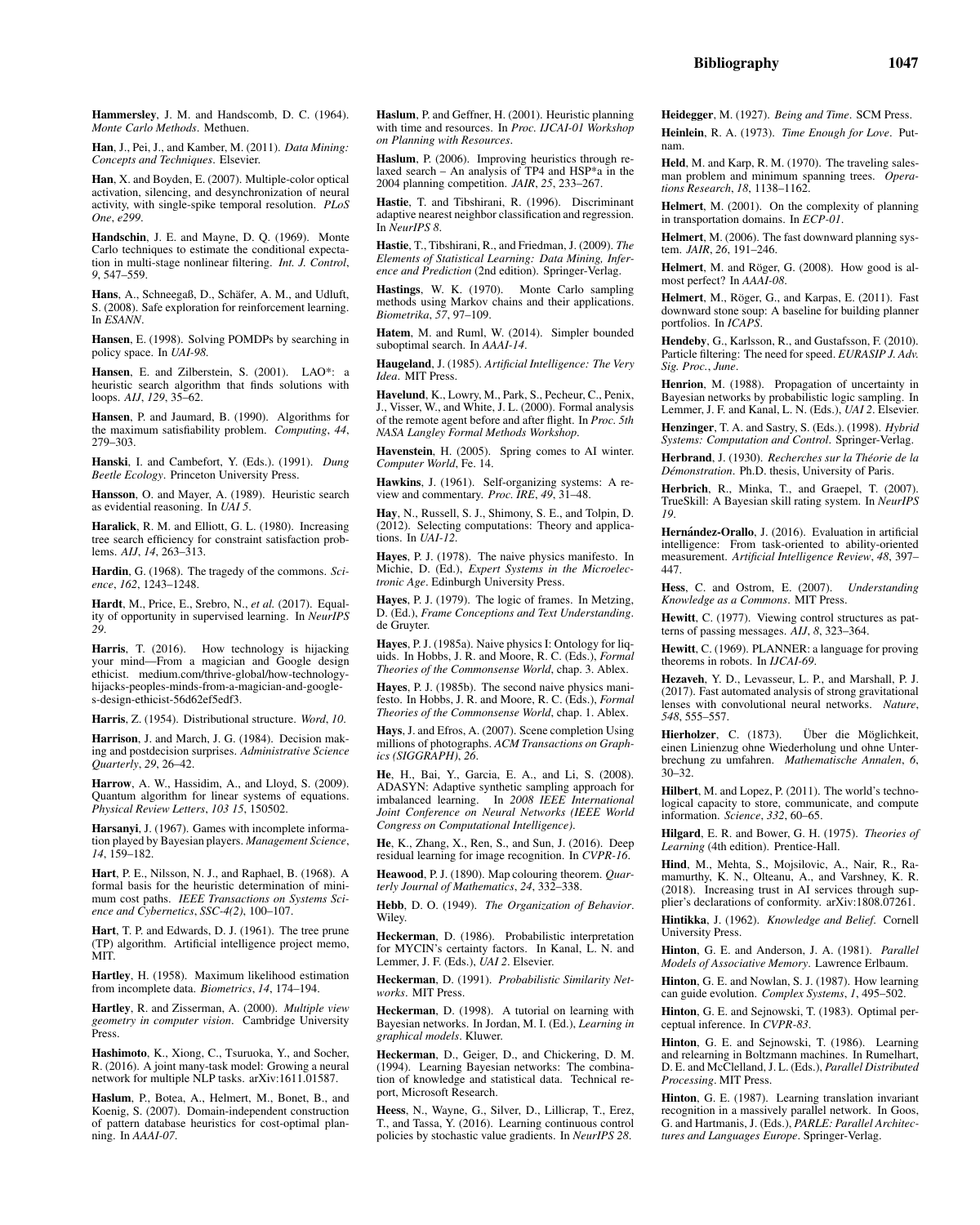Hinton, G. E., Deng, L., Yu, D., Dahl, G., Mohamed, A. R., Jaitly, N., Senior, A., Vanhoucke, V., Nguyen, P., Sainath, T., and Kingsbury, B. (2012). Deep neural networks for acoustic modeling in speech recognition. *Signal Processing Magazine*, *29*, 82 – 97.

Hinton, G. E., Osindero, S., and Teh, Y. W. (2006). A fast learning algorithm for deep belief nets. *Neural Computation*, *18*, 1527–1554.

Hirth, M., Hoßfeld, T., and Tran-Gia, P. (2013). Analyzing costs and accuracy of validation mechanisms for crowdsourcing platforms. *Mathematical and Computer Modelling*, *57*, 2918–2932.

Ho, M. K., Littman, M. L., MacGlashan, J., Cushman, F., and Austerweil, J. L. (2017). Showing versus doing: Teaching by demonstration. In *NeurIPS 29*.

Ho, T. K. (1995). Random decision forests. In *Proc. 3rd Int'l Conf. on Document Analysis and Recognition*.

Hobbs, J. R. (1990). *Literature and Cognition*. CSLI Press.

Hobbs, J. R. and Moore, R. C. (Eds.). (1985). *Formal Theories of the Commonsense World*. Ablex.

Hochreiter, S. (1991). Untersuchungen zu dynamischen neuronalen Netzen. Diploma thesis, Technische Universität München.

Hochreiter, S. and Schmidhuber, J. (1997). Long short-term memory. *Neural Computation*, *9*, 1735– 1780.

Hoffman, M., Bach, F. R., and Blei, D. M. (2011). Online learning for latent Dirichlet allocation. In *NeurIPS 23*.

Hoffmann, J. (2001). FF: The fast-forward planning system. *AIMag*, *22*, 57–62.

Hoffmann, J. and Brafman, R. I. (2006). Conformant planning via heuristic forward search: A new approach. *AIJ*, *170*, 507–541.

Hoffmann, J. and Brafman, R. I. (2005). Contingent planning via heuristic forward search with implicit belief states. In *ICAPS-05*.

Hoffmann, J. (2005). Where "ignoring delete lists" works: Local search topology in planning benchmarks. *JAIR*, *24*, 685–758.

Hoffmann, J. and Nebel, B. (2001). The FF planning system: Fast plan generation through heuristic search. *JAIR*, *14*, 253–302.

Hoffmann, J., Sabharwal, A., and Domshlak, C. (2006). Friends or foes? An AI planning perspective on abstraction and search. In *ICAPS-06*.

Hofleitner, A., Herring, R., Abbeel, P., and Bayen, A. M. (2012). Learning the dynamics of arterial traffic from probe data using a dynamic Bayesian network. *IEEE Transactions on Intelligent Transportation Systems*, *13*, 1679–1693.

Hogan, N. (1985). Impedance control: An approach to manipulation. Parts I, II, and III. *J. Dynamic Systems, Measurement, and Control*, *107*, 1–24.

Hoiem, D., Efros, A., and Hebert, M. (2007). Recovering surface layout from an image. *IJCV*, *75*, 151–172.

Holland, J. H. (1975). *Adaption in Natural and Artificial Systems*. University of Michigan Press.

Holland, J. H. (1995). *Hidden Order: How Adaptation Builds Complexity*. Addison-Wesley.

Holte, R. C., Felner, A., Sharon, G., and Sturtevant, N. R. (2016). Bidirectional search that is guaranteed to meet in the middle. In *AAAI-16*.

Holzmann, G. J. (1997). The Spin model checker. *IEEE Transactions on Software Engineering*, *23*, 279– 295.

Hood, A. (1824). Case 4th—28 July 1824 (Mr. Hood's cases of injuries of the brain). *Phrenological Journal and Miscellany*, *2*, 82–94.

Hooker, J. (1995). Testing heuristics: We have it all wrong. *J. Heuristics*, *1*, 33–42.

Hoos, H. H. and Stützle, T. (2004). *Stochastic Local Search: Foundations and Applications*. Morgan Kaufmann.

Hoos, H. H. and Tsang, E. (2006). Local search methods. In Rossi, F., van Beek, P., and Walsh, T. (Eds.), *Handbook of Constraint Processing*. Elsevier.

Hopfield, J. J. (1982). Neural networks and physical systems with emergent collective computational abilities. *PNAS*, *79*, 2554–2558.

Horn, A. (1951). On sentences which are true of direct unions of algebras. *JSL*, *16*, 14–21.

Horn, B. K. P. (1970). Shape from shading: A method for obtaining the shape of a smooth opaque object from one view. Technical report, MIT Artificial Intelligence Laboratory.

Horn, B. K. P. and Brooks, M. J. (1989). *Shape from Shading*. MIT Press.

Horn, K. V. (2003). Constructing a logic of plausible inference: A guide to Cox's theorem. *IJAR*, *34*, 3–24.

Horning, J. J. (1969). *A Study of Grammatical Inference*. Ph.D. thesis, Stanford University.

Horswill, I. (2000). Functional programming of behavior-based systems. *Autonomous Robots*, *9*, 83– 93.

Horvitz, E. J. (1987). Problem-solving design: Reasoning about computational value, trade-offs, and resources. In *Proc. Second Annual NASA Research Forum*.

Horvitz, E. J. and Barry, M. (1995). Display of information for time-critical decision making. In *UAI-95*.

Horvitz, E. J., Breese, J. S., Heckerman, D., and Hovel, D. (1998). The Lumiere project: Bayesian user modeling for inferring the goals and needs of software users. In *UAI-98*.

Horvitz, E. J., Breese, J. S., and Henrion, M. (1988). Decision theory in expert systems and artificial intelligence. *IJAR*, *2*, 247–302.

Horvitz, E. J. and Breese, J. S. (1996). Ideal partition of resources for metareasoning. In *AAAI-96*.

Hotelling, H. (1933). Analysis of a complex of statistical variables into principal components. *J. Ed. Psych.*, *24*, 417–441.

Howard, J. and Gugger, S. (2020). *Deep Learning for Coders with fastai and PyTorch*. O'Reilly.

Howard, J. and Ruder, S. (2018). Fine-tuned language models for text classification. arXiv:1801.06146.

Howard, R. A. (1960). *Dynamic Programming and Markov Processes*. MIT Press.

Howard, R. A. (1966). Information value theory. *IEEE Transactions on Systems Science and Cybernetics*, *SSC-2*, 22–26.

Howard, R. A. (1989). Microrisks for medical decision analysis. *Int. J. Technology Assessment in Health Care*, *5*, 357–370.

Howard, R. A. and Matheson, J. E. (1984). Influence diagrams. In Howard, R. A. and Matheson, J. E. (Eds.), *Readings on the Principles and Applications of Decision Analysis*. Strategic Decisions Group.

Howe, D. (1987). The computational behaviour of Girard's paradox. In *LICS-87*.

Howson, C. (2003). Probability and logic. *J. Applied Logic*, *1*, 151–165.

Hsiao, K., Kaelbling, L. P., and Lozano-Perez, T. (2007). Grasping POMDPs. In *ICRA-07*.

Hsu, F.-H. (2004). *Behind Deep Blue: Building the Computer that Defeated the World Chess Champion*. Princeton University Press.

Hsu, F.-H., Anantharaman, T. S., Campbell, M. S., and Nowatzyk, A. (1990). A grandmaster chess machine. *Scientific American*, *263*, 44–50.

Hu, J. and Wellman, M. P. (1998). Multiagent reinforcement learning: Theoretical framework and an al-gorithm. In *ICML-98*.

Hu, J. and Wellman, M. P. (2003). Nash Q-learning for general-sum stochastic games. *JMLR*, *4*, 1039–1069.

Huang, T., Koller, D., Malik, J., Ogasawara, G., Rao, B., Russell, S. J., and Weber, J. (1994). Automatic symbolic traffic scene analysis using belief networks. In *AAAI-94*.

Huang, T. and Russell, S. J. (1998). Object identification: A Bayesian analysis with application to traffic surveillance. *AIJ*, *103*, 1–17.

Hubel, D. H. and Wiesel, T. N. (1962). Receptive fields, binocular interaction and functional architecture in the cat's visual cortex. *J. Physiology*, *160*, 106–154.

Hubel, D. H. and Wiesel, T. N. (1968). Receptive fields and functional architecture of monkey striate cortex. *J. Physiology*, *195*, 215–243.

Hubel, D. H. (1988). *Eye, Brain, and Vision*. W. H. Freeman.

Hubel, D. H. and Wiesel, T. N. (1959). Receptive fields of single neurons in the cat's striate cortex. *Journal of Physiology*, *148*, 574–591.

Huddleston, R. D. and Pullum, G. K. (2002). *The Cambridge Grammar of the English Language*. Cambridge University Press.

Huffman, D. A. (1971). Impossible objects as nonsense sentences. In Meltzer, B. and Michie, D. (Eds.), *Machine Intelligence 6*. Edinburgh University Press.

Hughes, B. D. (1995). *Random Walks and Random Environments, Vol. 1: Random Walks*. Oxford University Press.

Hughes, G. E. and Cresswell, M. J. (1996). *A New Introduction to Modal Logic*. Routledge.

Huhns, M. N. and Singh, M. (Eds.). (1998). *Readings in Agents*. Morgan Kaufmann.

Hume, D. (1739). *A Treatise of Human Nature* (2nd edition). Republished by Oxford University Press, 1978, Oxford.

Humphrys, M. (2008). How my program passed the Turing test. In Epstein, R., Roberts, G., and Beber, G. (Eds.), *Parsing the Turing Test*. Springer.

Hunsberger, L. and Grosz, B. J. (2000). A combinatorial auction for collaborative planning. In *Int. Conference on Multi-Agent Systems*.

Hunt, W. and Brock, B. (1992). A formal HDL and its use in the FM9001 verification. *Phil. Trans. Roy. Soc.*, *339*.

Hunter, L. and States, D. J. (1992). Bayesian classification of protein structure. *IEEE Expert*, *7*, 67–75.

Hur, C.-K., Nori, A. V., Rajamani, S. K., and Samuel, S. (2014). Slicing probabilistic programs. In *PLDI-14*.

Hurst, M. (2000). *The Interpretation of Text in Tables*. Ph.D. thesis, Edinburgh.

Hurwicz, L. (1973). The design of mechanisms for resource allocation. *American Economic Review Papers and Proceedings*, *63*, 1–30.

Huth, M. and Ryan, M. (2004). *Logic in Computer Science: Modelling and Reasoning About Sys-tems* (2nd edition). Cambridge University Press.

Huttenlocher, D. and Ullman, S. (1990). Recognizing solid objects by alignment with an image. *IJCV*, *5*, 195–212.

Hutter, F., Kotthoff, L., and Vanschoren, J. (2019). *Automated Machine Learning*. Springer.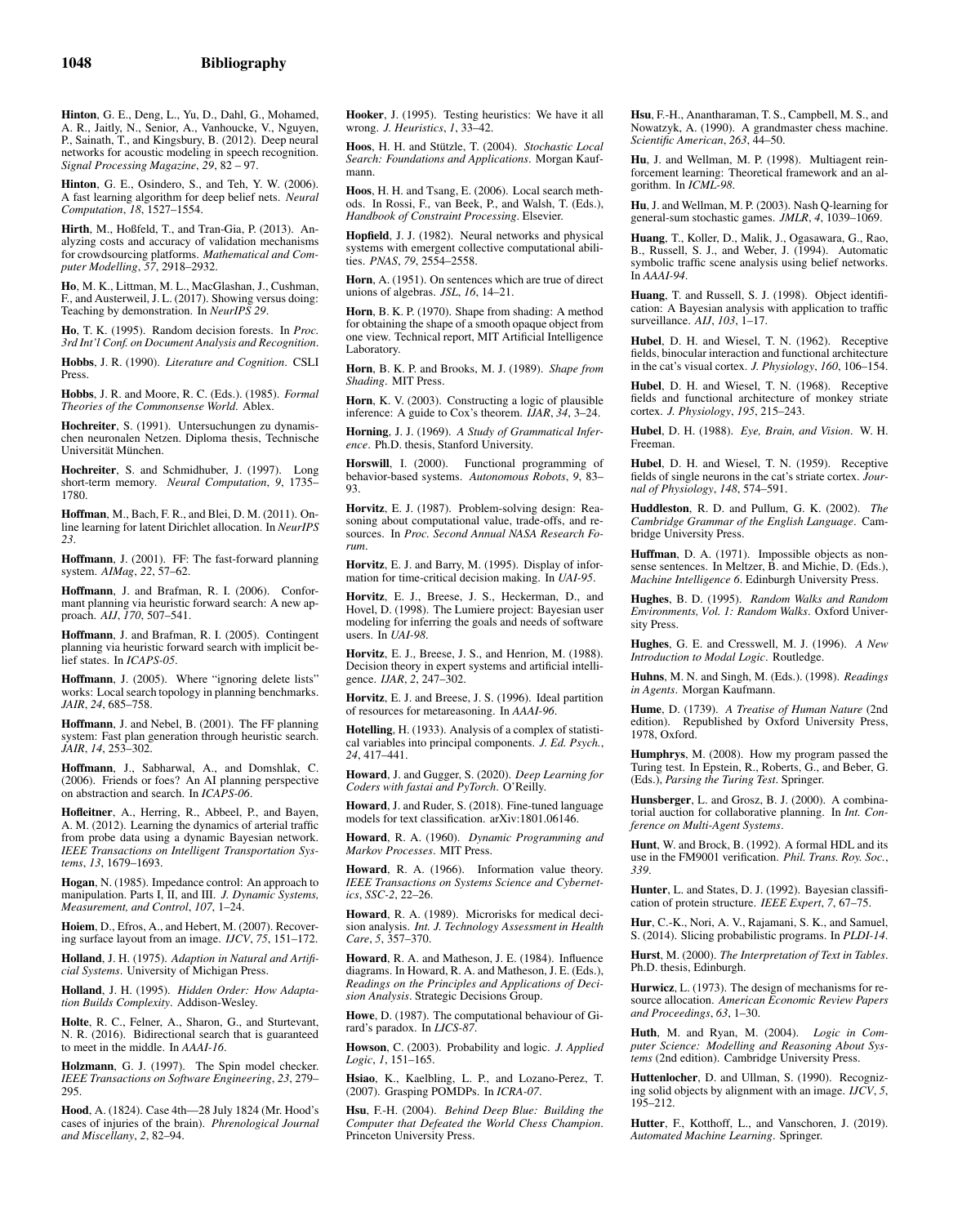Huygens, C. (1657). De ratiociniis in ludo aleae. In van Schooten, F. (Ed.), *Exercitionum Mathematicorum*. Elsevirii, Amsterdam. Translated into English by John Arbuthnot (1692).

Huyn, N., Dechter, R., and Pearl, J. (1980). Probabilistic analysis of the complexity of A\*. *AIJ*, *15*, 241–254.

Huynh, V. A. and Roy, N. (2009). icLQG: Combining local and global optimization for control in information space. In *ICRA-09*.

Hwa, R. (1998). An empirical evaluation of probabilistic lexicalized tree insertion grammars. In *ACL-98*.

Hwang, C. H. and Schubert, L. K. (1993). EL: A formal, yet natural, comprehensive knowledge representation. In *AAAI-93*.

Hyafil, L. and Rivest, R. (1976). Constructing optimal binary decision trees is NP-complete. *Information Processing Letters*, *5*, 15–17.

Ieong, S. and Shoham, Y. (2005). Marginal contribution nets: A compact representation scheme for coalitional games. In *Proc. Sixth ACM Conference on Electronic Commerce (EC'05)*.

Ingerman, P. Z. (1967). Panini–Backus form sug-gested. *CACM*, *10*, 137.

Intille, S. and Bobick, A. (1999). A framework for recognizing multi-agent action from visual evidence. In *AAAI-99*.

Ioffe, S. and Szegedy, C. (2015). Batch normalization: Accelerating deep network training by reducing internal covariate shift. arXiv:1502.03167.

Irpan, A. (2018). Deep reinforcement learning doesn't work yet. www.alexirpan.com/2018/02/14/rlhard.html.

Isard, M. and Blake, A. (1996). Contour tracking by stochastic propagation of conditional density. In *ECCV-96*.

Isola, P., Zhu, J.-Y., Zhou, T., and Efros, A. (2017). Image-to-image translation with conditional adversarial networks. In *CVPR-17*.

Jaakkola, T. and Jordan, M. I. (1996). Computing upper and lower bounds on likelihoods in intractable networks. In *UAI-96*.

Jacobson, D. H. and Mayne, D. Q. (1970). *Differential Dynamic Programming*. North-Holland.

Jaderberg, M., Czarnecki, W. M., Dunning, I., Marris, L., Lever, G., Castaneda, A. G., Beattie, C., Rabinowitz, N. C., Morcos, A. S., Ruderman, A., *et al.* (2019). Human-level performance in 3D multiplayer games with population-based reinforcement learning. *Science*, *364*, 859–865.

Jaderberg, M., Dalibard, V., Osindero, S., Czarnecki, W. M., Donahue, J., Razavi, A., Vinyals, O., Green, T., Dunning, I., Simonyan, K., Fernando, C., and Kavukcuoglu, K. (2017). Population based training of neural networks. arXiv:1711.09846.

Jaffar, J. and Lassez, J.-L. (1987). Constraint logic programming. In *Proc. Fourteenth ACM POPL Conference*. Association for Computing Machinery.

Jaffar, J., Michaylov, S., Stuckey, P. J., and Yap, R. H. C. (1992). The CLP(R) language and system. *ACM Transactions on Programming Languages and Systems*, *14*, 339–395.

Jain, D., Barthels, A., and Beetz, M. (2010). Adaptive Markov logic networks: Learning statistical relational models with dynamic parameters. In *ECAI-10*.

Jain, D., Kirchlechner, B., and Beetz, M. (2007). Extending Markov logic to model probability distributions in relational domains. In *30th Annual German Conference on AI (KI)*.

James, G., Witten, D., Hastie, T., and Tibshirani, R. (2013). *An Introduction to Statistical Learning with Applications in R*. Springer-Verlag.

Jarrett, K., Kavukcuoglu, K., Ranzato, M., and Le-Cun, Y. (2009). What is the best multi-stage architecture for object recognition? In *ICCV-09*.

Jaynes, E. T. (2003). *Probability Theory: The Logic of Science*. Cambridge Univ. Press.

Jeffrey, R. C. (1983). *The Logic of Decision* (2nd edition). University of Chicago Press.

Jeffreys, H. (1948). *Theory of Probability*. Oxford.

Jelinek, F. (1976). Continuous speech recognition by statistical methods. *Proc. IEEE*, *64*, 532–556.

Jelinek, F. and Mercer, R. L. (1980). Interpolated estimation of Markov source parameters from sparse data. In *Proc. Workshop on Pattern Recognition in Practice*.

Jennings, H. S. (1906). *Behavior of the Lower Organisms*. Columbia University Press.

Jenniskens, P., Betlem, H., Betlem, J., and Barifaijo, E. (1994). The Mbale meteorite shower. *Meteoritics*, *29*, 246–254.

Jensen, F. V. (2007). *Bayesian Networks and Decision Graphs*. Springer-Verlag.

Ji, Z., Lipton, Z. C., and Elkan, C. (2014). Differential privacy and machine learning: A survey and review. arXiv:1412.7584.

Jiang, H. and Nachum, O. (2019). Identifying and correcting label bias in machine learning. arXiv:1901.04966.

Jimenez, P. and Torras, C. (2000). An efficient algorithm for searching implicit AND/OR graphs with cycles. *AIJ*, *124*, 1–30.

Joachims, T. (2001). A statistical learning model of text classification with support vector machines. In *SIGIR-01*.

Johnson, M. (1998). PCFG models of linguistic tree representations. *Comput. Linguist.*, *24*, 613–632.

Johnson, W. W. and Story, W. E. (1879). Notes on the "15" puzzle. *American Journal of Mathematics*, *2*, 397–404.

Johnston, M. D. and Adorf, H.-M. (1992). Scheduling with neural networks: The case of the Hubble space telescope. *Computers and Operations Research*, *19*, 209–240.

Jonathan, P. J. Y., Fung, C. C., and Wong, K. W. (2009). Devious chatbots-interactive malware with a plot. In *FIRA RoboWorld Congress*.

Jones, M. and Love, B. C. (2011). Bayesian fundamentalism or enlightenment? On the explanatory status and theoretical contributions of Bayesian models of cognition. *BBS*, *34*, 169–231.

Jones, R. M., Laird, J., and Nielsen, P. E. (1998). Automated intelligent pilots for combat flight simulation. In *AAAI-98*.

Jones, R., McCallum, A., Nigam, K., and Riloff, E. (1999). Bootstrapping for text learning tasks. In *Proc. IJCAI-99 Workshop on Text Mining: Foundations, Techniques, and Applications*.

Jones, T. (2007). *Artificial Intelligence: A Systems Approach*. Infinity Science Press.

Jonsson, A., Morris, P., Muscettola, N., Rajan, K., and Smith, B. (2000). Planning in interplanetary space: Theory and practice. In *AIPS-00*.

Jordan, M. I. (2005). Dirichlet processes, Chinese restaurant processes and all that. Tutorial presentation at the NeurIPS Conference.

Jordan, M. I. (1986). Serial order: A parallel distributed processing approach. Tech. rep., UCSD Institute for Cognitive Science.

Jordan, M. I., Ghahramani, Z., Jaakkola, T., and Saul, L. K. (1999). An introduction to variational methods for graphical models. *Machine Learning*, *37*, 183–233.

Jouannaud, J.-P. and Kirchner, C. (1991). Solving equations in abstract algebras: A rule-based survey of unification. In Lassez, J.-L. and Plotkin, G. (Eds.), *Computational Logic*. MIT Press.

Joulin, A., Grave, E., Bojanowski, P., and Mikolov, T. (2016). Bag of tricks for efficient text classification. arXiv:1607.01759.

Jouppi, N. P., Young, C., Patil, N., Patterson, D. A., *et al.* (2017). In-datacenter performance analysis of a tensor processing unit. In *ACM/IEEE 44th International Symposium on Computer Architecture*.

Joy, B. (2000). Why the future doesn't need us. *Wired*, *8*.

Jozefowicz, R., Vinyals, O., Schuster, M., Shazeer, N., and Wu, Y. (2016). Exploring the limits of language modeling. arXiv:1602.02410.

Jozefowicz, R., Zaremba, W., and Sutskever, I. (2015). An empirical exploration of recurrent network architectures. In *ICML-15*.

Juels, A. and Wattenberg, M. (1996). Stochastic hillclimbing as a baseline method for evaluating genetic algorithms. In *NeurIPS 8*.

Julesz, B. (1971). *Foundations of Cyclopean Perception*. University of Chicago Press.

Julian, K. D., Kochenderfer, M. J., and Owen, M. P. (2018). Deep neural network compression for aircraft collision avoidance systems. arXiv:1810.04240.

Juliani, A., Berges, V., Vckay, E., Gao, Y., Henry, H., Mattar, M., and Lange, D. (2018). Unity: A general platform for intelligent agents. arXiv:1809.02627.

Junker, U. (2003). The logic of ilog (j)configurator: Combining constraint programming with a description logic. In *Proc. IJCAI-03 Configuration Workshop*.

Jurafsky, D. and Martin, J. H. (2020). *Speech and Language Processing: An Introduction to Natural Language Processing, Computational Linguistics, and Speech Recognition* (3rd edition). Prentice-Hall.

Kadane, J. B. and Simon, H. A. (1977). Optimal strategies for a class of constrained sequential problems. *Annals of Statistics*, *5*, 237–255.

Kadane, J. B. and Larkey, P. D. (1982). Subjective probability and the theory of games. *Management Science*, *28*, 113–120.

Kaelbling, L. P., Littman, M. L., and Cassandra, A. R. (1998). Planning and acting in partially observable stochastic domains. *AIJ*, *101*, 99–134.

Kaelbling, L. P. and Rosenschein, S. J. (1990). Action and planning in embedded agents. *Robotics and Autonomous Systems*, *6*, 35–48.

Kager, R. (1999). *Optimality Theory*. Cambridge University Press.

Kahn, H. and Marshall, A. W. (1953). Methods of reducing sample size in Monte Carlo computations. *Operations Research*, *1*, 263–278.

Kahn, H. (1950a). Random sampling (Monte Carlo) techniques in neutron attenuation problems–I. *Nucleonics*, *6*, 27–passim.

Kahn, H. (1950b). Random sampling (Monte Carlo) techniques in neutron attenuation problems–II. *Nucleonics*, *6*, 60–65.

Kahneman, D. (2011). *Thinking, Fast and Slow*. Farrar, Straus and Giroux.

Kahneman, D., Slovic, P., and Tversky, A. (Eds.). (1982). *Judgment under Uncertainty: Heuristics and Biases*. Cambridge University Press.

Kahneman, D. and Tversky, A. (1979). Prospect theory: An analysis of decision under risk. *Econometrica*, *47*, 263–291.

Kaindl, H. and Khorsand, A. (1994). Memorybounded bidirectional search. In *AAAI-94*.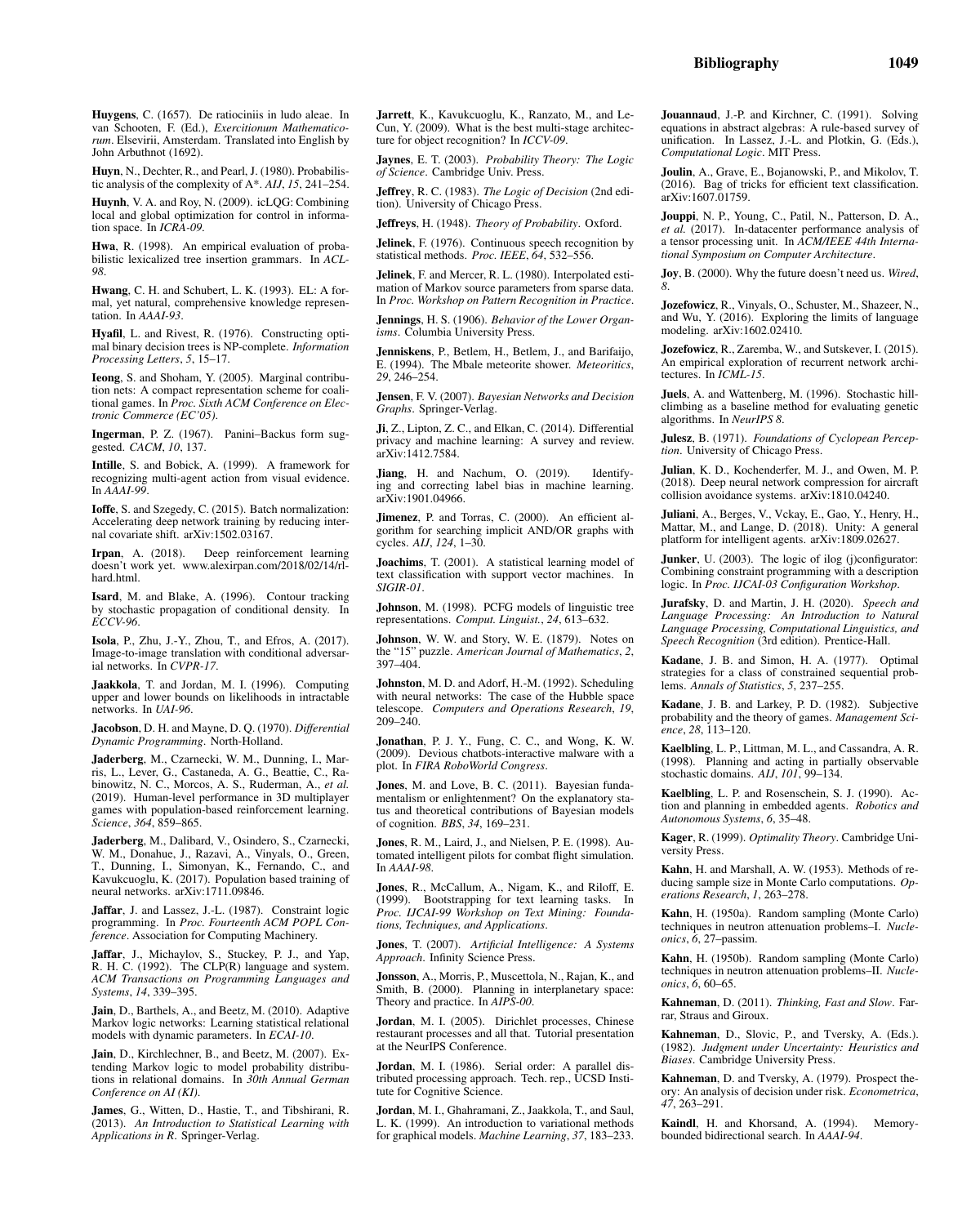Kalman, R. (1960). A new approach to linear filtering and prediction problems. *J. Basic Engineering*, *82*, 35–46.

Kambhampati, S. (1994). Exploiting causal structure to control retrieval and refitting during plan reuse. *Computational Intelligence*, *10*, 213–244.

Kanade, T., Thorpe, C., and Whittaker, W. (1986). Autonomous land vehicle project at CMU. In *ACM Fourteenth Annual Conference on Computer Science*.

Kanal, E. (2017). Machine learning in cy-CMU SEI Blog, insights.sei. cmu.edu/sei blog/2017/06/machine-learning-incybersecurity.html.

Kanazawa, A., Black, M., Jacobs, D., and Malik, J. (2018a). End-to-end recovery of human shape and pose. In *CVPR-18*.

Kanazawa, A., Tulsiani, M., Efros, A., and Malik, J. (2018b). Learning category-specific mesh reconstruction from image collections. In *ECCV-18*.

Kanazawa, K., Koller, D., and Russell, S. J. (1995). Stochastic simulation algorithms for dynamic probabilistic networks. In *UAI-95*.

Kang, S. M. and Wildes, R. P. (2016). Review of action recognition and detection methods. arXiv:1610.06906.

Kanter, J. M. and Veeramachaneni, K. (2015). Deep feature synthesis: Towards automating data science endeavors. In *Proc. IEEE Int'l Conf. on Data Science and Advanced Analytics*.

Kantorovich, L. V. (1939). Mathematical methods of organizing and planning production. Published in translation in *Management Science*, *6*(4), 366–422, 1960.

Kaplan, D. and Montague, R. (1960). A paradox regained. *Notre Dame Formal Logic*, *1*, 79–90.

Karaboga, D. and Basturk, B. (2007). A powerful and efficient algorithm for numerical function optimization: Artificial bee colony (ABC) algorithm. *Journal of global optimization*, *39*, 459–471.

Karamchandani, A., Bjerager, P., and Cornell, C. A. (1989). Adaptive importance sampling. In *Proc. Fifth International Conference on Structural Safety and Reliability*.

Karmarkar, N. (1984). A new polynomial-time algorithm for linear programming. *Combinatorica*, *4*, 373–395.

Karp, R. M. (1972). Reducibility among combinatorial problems. In Miller, R. E. and Thatcher, J. W. (Eds.), *Complexity of Computer Computations*. Plenum.

Karpathy, A. (2015). The unreasonable effectiveness of recurrent neural networks. Andrej Karpathy blog, karpathy.github.io/2015/05/21/rnn-effectiveness/.

Karpathy, A. and Fei-Fei, L. (2015). Deep visualsemantic alignments for generating image descriptions. In *CVPR-15*.

Karras, T., Aila, T., Laine, S., and Lehtinen, J. (2017). Progressive growing of GANs for improved quality, stability, and variation. arXiv:1710.10196.

Karsch, K., Hedau, V., Forsyth, D., and Hoiem, D. (2011). Rendering synthetic objects into legacy photographs. In *SIGGRAPH Asia*.

Kartam, N. A. and Levitt, R. E. (1990). A constraintbased approach to construction planning of multi-story buildings. In *Expert Planning Systems*. Institute of Electrical Engineers.

Kasami, T. (1965). An efficient recognition and syntax analysis algorithm for context-free languages. Tech. rep., Air Force Cambridge Research Laboratory.

Katehakis, M. N. and Veinott, A. F. (1987). The multiarmed bandit problem: Decomposition and computation. *Mathematics of Operations Research*, *12*, 185– 376.

Katz, B. (1997). Annotating the world wide web using natural language. In *RIAO '97*.

Kaufmann, M., Manolios, P., and Moore, J. S. (2000). *Computer-Aided Reasoning: An Approach*. Kluwer.

Kautz, H. (2006). Deconstructing planning as satisfiability. In *AAAI-06*.

Kautz, H., McAllester, D. A., and Selman, B. (1996). Encoding plans in propositional logic. In *KR-96*.

Kautz, H. and Selman, B. (1992). Planning as satisfiability. In *ECAI-92*.

Kautz, H. and Selman, B. (1998). BLACKBOX: A new approach to the application of theorem proving to problem solving. Working Notes of the AIPS-98 Workshop on Planning as Combinatorial Search.

Kavraki, L., Svestka, P., Latombe, L.-C., and Overmars, M. (1996). Probabilistic roadmaps for path planning in high-dimensional configuration spaces. *IEEE Transactions on Robotics and Automation*, *12*, 566– 580.

Kazemi, S. M., Kimmig, A., Van den Broeck, G., and Poole, D. (2017). New liftable classes for first-order probabilistic inference. In *NeurIPS 29*.

Kearns, M. (1990). *The Computational Complexity of Machine Learning*. MIT Press.

Kearns, M., Mansour, Y., and Ng, A. Y. (2000). Approximate planning in large POMDPs via reusable trajectories. In *NeurIPS 12*.

Kearns, M. and Singh, S. (1998). Near-optimal reinforcement learning in polynomial time. In *ICML-98*.

Kearns, M. and Vazirani, U. (1994). *An Introduction to Computational Learning Theory*. MIT Press.

Kearns, M. (1988). Thoughts on hypothesis boosting.

Kearns, M., Mansour, Y., and Ng, A. Y. (2002). A sparse sampling algorithm for near-optimal planning in large Markov decision processes. *Machine Learning*, *49*, 193–208.

Kebeasy, R. M., Hussein, A. I., and Dahy, S. A. (1998). Discrimination between natural earthquakes and nuclear explosions using the Aswan Seismic Network. *Annali di Geofisica*, *41*, 127–140.

Keeney, R. L. (1974). Multiplicative utility functions. *Operations Research*, *22*, 22–34.

Keeney, R. L. and Raiffa, H. (1976). *Decisions with Multiple Objectives: Preferences and Value Tradeoffs*. Wiley.

Kelley, H. J. (1960). Gradient theory of optimal flight paths. *ARS Journal*, *30*, 947–954.

Kemp, M. (Ed.). (1989). *Leonardo on Painting: An Anthology of Writings*. Yale University Press.

Kempe, A. B. (1879). On the geographical problem of the four-colors. *American Journal of Mathematics*, *2*, 193–200.

Kephart, J. O. and Chess, D. M. (2003). The vision of autonomic computing. *IEEE Computer*, *36*, 41–50.

Kersting, K., Raedt, L. D., and Kramer, S. (2000). Interpreting Bayesian logic programs. In *Proc. AAAI-00 Workshop on Learning Statistical Models from Relational Data*.

Keskar, N. S., McCann, B., Varshney, L., Xiong, C., and Socher, R. (2019). CTRL: A conditional transformer language model for controllable generation. arXiv:1909.

Keynes, J. M. (1921). *A Treatise on Probability*. Macmillan.

Khare, R. (2006). Microformats: The next (small) thing on the semantic web. *IEEE Internet Computing*, *10*, 68–75.

Khatib, O. (1986). Real-time obstacle avoidance for robot manipulator and mobile robots. *Int. J. Robotics Research*, *5*, 90–98.

Kim, B., Khanna, R., and Koyejo, O. O. (2017). Examples are not enough, learn to criticize! Criticism for interpretability. In *NeurIPS 29*.

Kim, J. H. (1983). *CONVINCE: A Conversational Inference Consolidation Engine*. Ph.D. thesis, Department of Computer Science, UCLA.

Kim, J. H. and Pearl, J. (1983). A computational model for combined causal and diagnostic reasoning in inference systems. In *IJCAI-83*.

Kim, J.-H., Lee, C.-H., Lee, K.-H., and Kuppuswamy, N. (2007). Evolving personality of a genetic robot in ubiquitous environment. In *Proc. 16th IEEE International Symposium on Robot and Human Interactive Communication*.

Kim, T. W. (2018). Explainable artificial intelligence (XAI), the goodness criteria and the grasp-ability test. arXiv:1810.09598.

Kingma, D. P. and Welling, M. (2013). Auto-encoding variational Bayes. arXiv:1312.6114.

Kirk, D. E. (2004). *Optimal Control Theory: An Introduction*. Dover.

Kirkpatrick, S., Gelatt, C. D., and Vecchi, M. P. (1983). Optimization by simulated annealing. *Science*, *220*, 671–680.

Kisynski, J. and Poole, D. (2009). Lifted aggregation in directed first-order probabilistic models. In *IJCAI-09*.

Kitaev, N., Kaiser, L., and Levskaya, A. (2020). Reformer: The efficient transformer. arXiv:2001.04451.

Kitaev, N. and Klein, D. (2018). Constituency parsing with a self-attentive encoder. arXiv:1805.01052.

Kitani, K. M., abd James Andrew Bagnell, B. D. Z., and Hebert, M. (2012). Activity forecasting. In *ECCV-12*.

Kitano, H., Asada, M., Kuniyoshi, Y., Noda, I., and Osawa, E. (1997). RoboCup: The robot world cup initiative. In *Proc. First International Conference on Autonomous Agents*.

Kjaerulff, U. (1992). A computational scheme for reasoning in dynamic probabilistic networks. In *UAI-92*.

Klarman, H. E., Francis, J., and Rosenthal, G. D. (1968). Cost effectiveness analysis applied to the treatment of chronic renal disease. *Medical Care*, *6*, 48–54.

Klein, D. and Manning, C. (2001). Parsing with treebank grammars: Empirical bounds, theoretical models, and the structure of the Penn treebank. In *ACL-01*.

Klein, D. and Manning, C. (2003). A\* parsing: Fast exact Viterbi parse selection. In *HLT-NAACL-03*.

Kleinberg, J. M., Mullainathan, S., and Raghavan, M. (2016). Inherent trade-offs in the fair determination of risk scores. arXiv:1609.05807.

Klemperer, P. (2002). What really matters in auction design. *J. Economic Perspectives*, *16*.

Kneser, R. and Ney, H. (1995). Improved backing-off for M-gram language modeling. In *ICASSP-95*.

Knoblock, C. A. (1991). Search reduction in hierarchical problem solving. In *AAAI-91*.

Knuth, D. E. (1964). Representing numbers using only one 4. *Mathematics Magazine*, *37*, 308–310.

Knuth, D. E. (1975). An analysis of alpha–beta pruning. *AIJ*, *6*, 293–326.

Knuth, D. E. (2015). *The Art of Computer Programming*, Vol. 4, Fascicle 6: Satisfiability. Addison-Wesley.

Knuth, D. E. and Bendix, P. B. (1970). Simple word problems in universal algebras. In Leech, J. (Ed.), *Computational Problems in Abstract Algebra*. Pergamon.

Kober, J., Bagnell, J. A., and Peters, J. (2013). Reinforcement learning in robotics: A survey. *International Journal of Robotics Research*, *32*, 1238–1274.

Koch, C. (2019). *The Feeling of Life Itself*. MIT Press.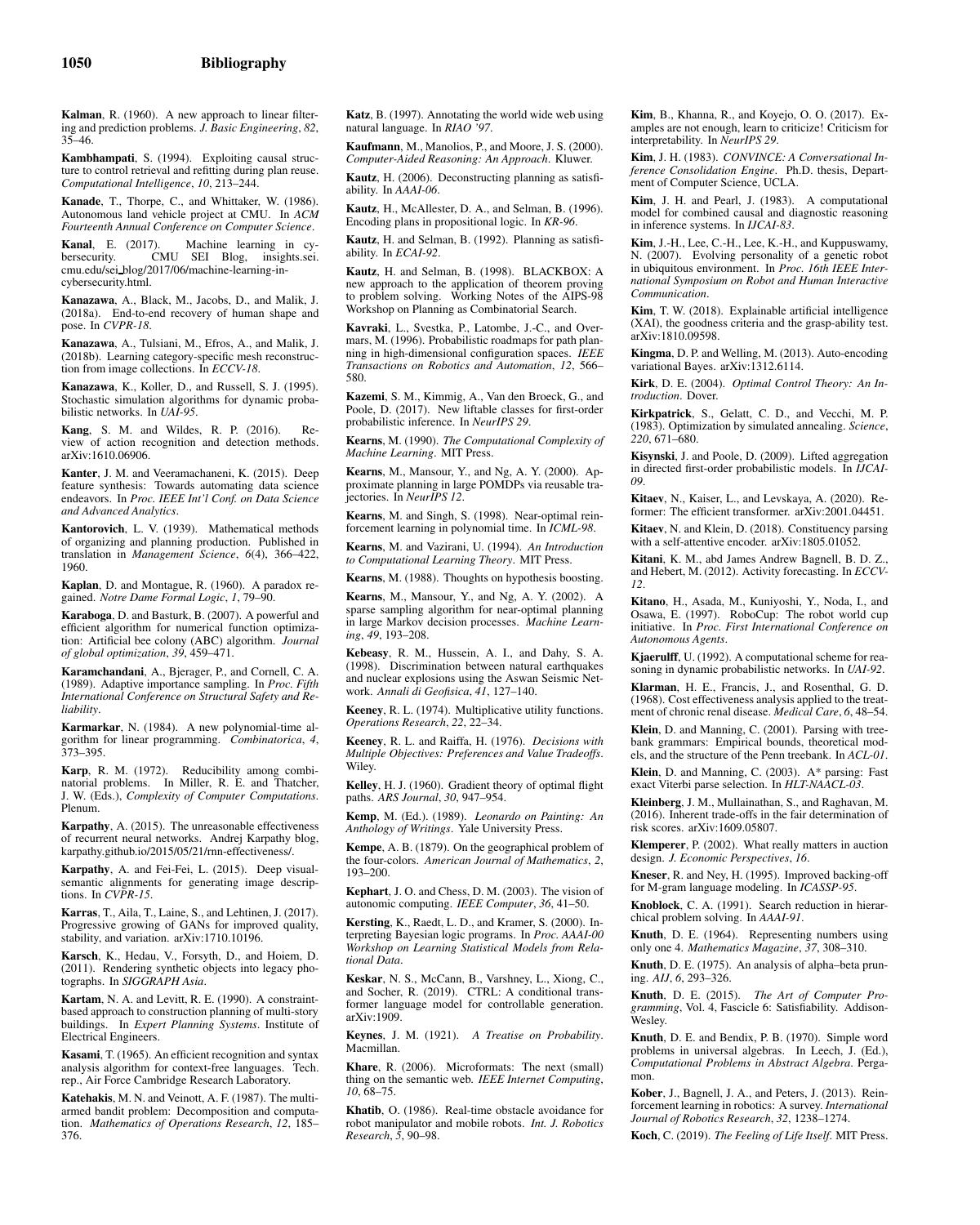Kochenderfer, M. J. (2015). *Decision Making Under Uncertainty: Theory and Application*. MIT Press.

Kocsis, L. and Szepesvari, C. (2006). Bandit-based Monte-Carlo planning. In *ECML-06*.

Koditschek, D. (1987). Exact robot navigation by means of potential functions: Some topological considerations. In *ICRA-87*.

Koehn, P. (2009). *Statistical Machine Translation*. Cambridge University Press.

Koelsch, S. and Siebel, W. A. (2005). Towards a neural basis of music perception. *Trends in Cognitive Sciences*, *9*, 578–584.

Koenderink, J. J. (1990). *Solid Shape*. MIT Press.

Koenderink, J. J. and van Doorn, A. J. (1991). Affine structure from motion. *J. Optical Society of America A*, *8*, 377–385.

Koenig, S. (1991). Optimal probabilistic and decisiontheoretic planning using Markovian decision theory. Master's report, Computer Science Division, University of California, Berkeley.

Koenig, S. (2000). Exploring unknown environments with real-time search or reinforcement learning. In *NeurIPS 12*.

Koenig, S. (2001). Agent-centered search. *AIMag*, *22*,  $109 - 131$ 

Koenig, S. and Likhachev, M. (2002). D\* Lite. *AAAI-15*, *15*.

Koenig, S., Likhachev, M., and Furcy, D. (2004). Lifelong planning A\*. *AIJ*, *155*, 93–146.

Kolesky, D. B., Truby, R. L., Gladman, A. S., Busbee, T. A., Homan, K. A., and Lewis, J. A. (2014). 3D bioprinting of vascularized, heterogeneous cell-laden tissue constructs. *Advanced Materials*, *26*, 3124–3130.

Koller, D., Meggido, N., and von Stengel, B. (1996). Efficient computation of equilibria for extensive twoperson games. *Games and Economic Behaviour*, *14*, 247–259.

Koller, D. and Pfeffer, A. (1997). Representations and solutions for game-theoretic problems. *AIJ*, *94*, 167– 215.

Koller, D. and Pfeffer, A. (1998). Probabilistic framebased systems. In *AAAI-98*.

Koller, D. and Friedman, N. (2009). *Probabilistic Graphical Models: Principles and Techniques*. MIT Press.

Koller, D., McAllester, D. A., and Pfeffer, A. (1997). Effective Bayesian inference for stochastic programs. In *AAAI-97*.

Koller, D. and Parr, R. (2000). Policy iteration for factored MDPs. In *UAI-00*.

Koller, D. and Sahami, M. (1997). Hierarchically classifying documents using very few words. In *ICML-97*.

Kolmogorov, A. N. (1941). Interpolation und extrapolation von stationaren zufalligen folgen. *Bulletin of the Academy of Sciences of the USSR*, *Ser. Math. 5*, 3–14.

Kolmogorov, A. N. (1950). *Foundations of the Theory of Probability*. Chelsea.

Kolmogorov, A. N. (1963). On tables of random numbers. *Sankhya, the Indian Journal of Statistics: Series A*, *25*(4), 369–376.

Kolmogorov, A. N. (1965). Three approaches to the quantitative definition of information. *Problems in Information Transmission*, *1*, 1–7.

Kolter, J. Z., Abbeel, P., and Ng, A. Y. (2008). Hierarchical apprenticeship learning, with application to quadruped locomotion. In *NeurIPS 20*.

Kondrak, G. and van Beek, P. (1997). A theoretical evaluation of selected backtracking algorithms. *AIJ*, *89*, 365–387.

Konečný, J., McMahan, H. B., Yu, F. X., Richtárik, P., Suresh, A. T., and Bacon, D. (2016). Federated learning: Strategies for improving communication efficiency. arXiv:1610.05492.

Konolige, K. (1997). COLBERT: A language for reactive control in Saphira. In *Künstliche Intelligenz*: *Advances in Artificial Intelligence*, LNAI.

Konolige, K. (2004). Large-scale map-making. In *AAAI-04*.

Konolige, K. (1982). A first order formalization of knowledge and action for a multi-agent planning system. In Hayes, J. E., Michie, D., and Pao, Y.-H. (Eds.), *Machine Intelligence 10*. Ellis Horwood.

Konolige, K. (1994). Easy to be hard: Difficult problems for greedy algorithms. In *KR-94*.

Koopmans, T. C. (1972). Representation of preference orderings over time. In McGuire, C. B. and Radner, R. (Eds.), *Decision and Organization*. Elsevier.

Korb, K. B. and Nicholson, A. (2010). *Bayesian Artificial Intelligence*. CRC Press.

Korf, R. E. (1985a). Depth-first iterative-deepening: an optimal admissible tree search. *AIJ*, *27*, 97–109.

Korf, R. E. (1985b). Iterative-deepening A\*: An optimal admissible tree search. In *IJCAI-85*.

Korf, R. E. (1987). Planning as search: A quantitative approach. *AIJ*, *33*, 65–88.

Korf, R. E. (1990). Real-time heuristic search. *AIJ*, *42*, 189–212.

Korf, R. E. (1993). Linear-space best-first search. *AIJ*, *62*, 41–78.

Korf, R. E. and Chickering, D. M. (1996). Best-first minimax search. *AIJ*, *84*, 299–337.

Korf, R. E. and Felner, A. (2002). Disjoint pattern database heuristics. *AIJ*, *134*, 9–22.

Korf, R. E. and Zhang, W. (2000). Divide-andconquer frontier search applied to optimal sequence alignment. In *AAAI-00*.

Korf, R. E. (1997). Finding optimal solutions to Rubik's Cube using pattern databases. In *AAAI-97*.

Korf, R. E. and Reid, M. (1998). Complexity analysis of admissible heuristic search. In *AAAI-98*.

Koutsoupias, E. and Papadimitriou, C. H. (1992). On the greedy algorithm for satisfiability. *Information Processing Letters*, *43*, 53–55.

Kovacs, D. L. (2011). BNF definition of PDDL3.1. Unpublished manuscript from the IPC-2011 website.

Kowalski, R. (1974). Predicate logic as a programming language. In *Proc. IFIP Congress*.

Kowalski, R. (1979). *Logic for Problem Solving*. Elsevier.

Kowalski, R. (1988). The early years of logic programming. *CACM*, *31*, 38–43.

Kowalski, R. and Sergot, M. (1986). A logic-based calculus of events. *New Generation Computing*, *4*, 67– 95.

Koza, J. R. (1992). *Genetic Programming: On the Programming of Computers by Means of Natural Selection*. MIT Press.

Koza, J. R. (1994). *Genetic Programming II: Automatic Discovery of Reusable Programs*. MIT Press.

Koza, J. R., Bennett, F. H., Andre, D., and Keane, M. A. (1999). *Genetic Programming III: Darwinian Invention and Problem Solving*. Morgan Kaufmann.

Krakovna, V. (2018). Specification gaming examples in AI.

Kraska, T., Beutel, A., Chi, E. H., Dean, J., and Polyzotis, N. (2017). The case for learned index structures. arXiv:1712.01208.

Kraus, S. (2001). *Strategic Negotiation in Multiagent Environments*. MIT Press.

Kraus, S., Ephrati, E., and Lehmann, D. (1991). Negotiation in a non-cooperative environment. *AIJ*, *3*, 255–281.

Krause, A. and Guestrin, C. (2005). Optimal nonmyopic value of information in graphical models: Efficient algorithms and theoretical limits. In *IJCAI-05*.

Krause, A. and Guestrin, C. (2009). Optimal value of information in graphical models. *JAIR*, *35*, 557–591.

Krause, A., McMahan, B., Guestrin, C., and Gupta, A. (2008). Robust submodular observation selection. *JMLR*, *9*, 2761–2801.

Kripke, S. A. (1963). Semantical considerations on modal logic. *Acta Philosophica Fennica*, *16*, 83–94.

Krishna, V. (2002). *Auction Theory*. Academic Press.

Krishnamurthy, V. (2016). *Partially Observed Markov Decision Processes: From Filtering to Controlled Sensing.* Cambridge University Press.

Krishnanand, K. and Ghose, D. (2009). Glowworm swarm optimisation: A new method for optimising multi-modal functions. *International Journal of Computational Intelligence Studies*, *1*, 93–119.

Krizhevsky, A., Sutskever, I., and Hinton, G. E. (2013). ImageNet classification with deep convolutional neural networks. In *NeurIPS 25*.

Krogh, A., Brown, M., Mian, I. S., Sjolander, K., and Haussler, D. (1994). Hidden Markov models in computational biology: Applications to protein modeling. *J. Molecular Biology*, *235*, 1501–1531.

Krogh, A. and Hertz, J. A. (1992). A simple weight decay can improve generalization. In *NeurIPS 4*.

Kruppa, E. (1913). Zur Ermittlung eines Objecktes aus zwei Perspektiven mit innerer Orientierung. *Sitz.- Ber. Akad. Wiss., Wien, Math. Naturw., Kl. Abt. IIa*, *122*, 1939–1948.

Kübler, S., McDonald, R., and Nivre, J. (2009). *Dependency Parsing*. Morgan & Claypool.

Kuffner, J. J. and LaValle, S. (2000). RRT-connect: An efficient approach to single-query path planning. In *ICRA-00*.

Kuhn, H. W. (1953). Extensive games and the problem of information. In Kuhn, H. W. and Tucker, A. W. (Eds.), *Contributions to the Theory of Games II*. Princeton University Press.

Kuhn, H. W. (1955). The Hungarian method for the assignment problem. *Naval Research Logistics Quarterly*, *2*, 83–97.

Kuipers, B. J. (1985). Qualitative simulation. In Bobrow, D. (Ed.), *Qualitative Reasoning About Physical Systems*. MIT Press.

Kuipers, B. J. and Levitt, T. S. (1988). Navigation and mapping in large-scale space. *AIMag*, *9*, 25–43.

Kuipers, B. J. (2001). Qualitative simulation. In Meyers, R. A. (Ed.), *Encyclopedia of Physical Science and Technology*. Academic Press.

Kulkarni, T., Kohli, P., Tenenbaum, J. B., and Mansinghka, V. K. (2015). Picture: A probabilistic programming language for scene perception. In *CVPR-15*.

Kumar, P. R. and Varaiya, P. (1986). *Stochastic Systems: Estimation, Identification, and Adaptive Control*. Prentice-Hall.

Kumar, S. (2017). A survey of deep learning methods for relation extraction. arXiv:1705.03645.

Kumar, V. and Kanal, L. N. (1988). The CDP: A unifying formulation for heuristic search, dynamic programming, and branch-and-bound. In Kanal, L. N. and Kumar, V. (Eds.), *Search in Artificial Intelligence*. Springer-Verlag.

Kurien, J., Nayak, P., and Smith, D. E. (2002). Fragment-based conformant planning. In *AIPS-02*.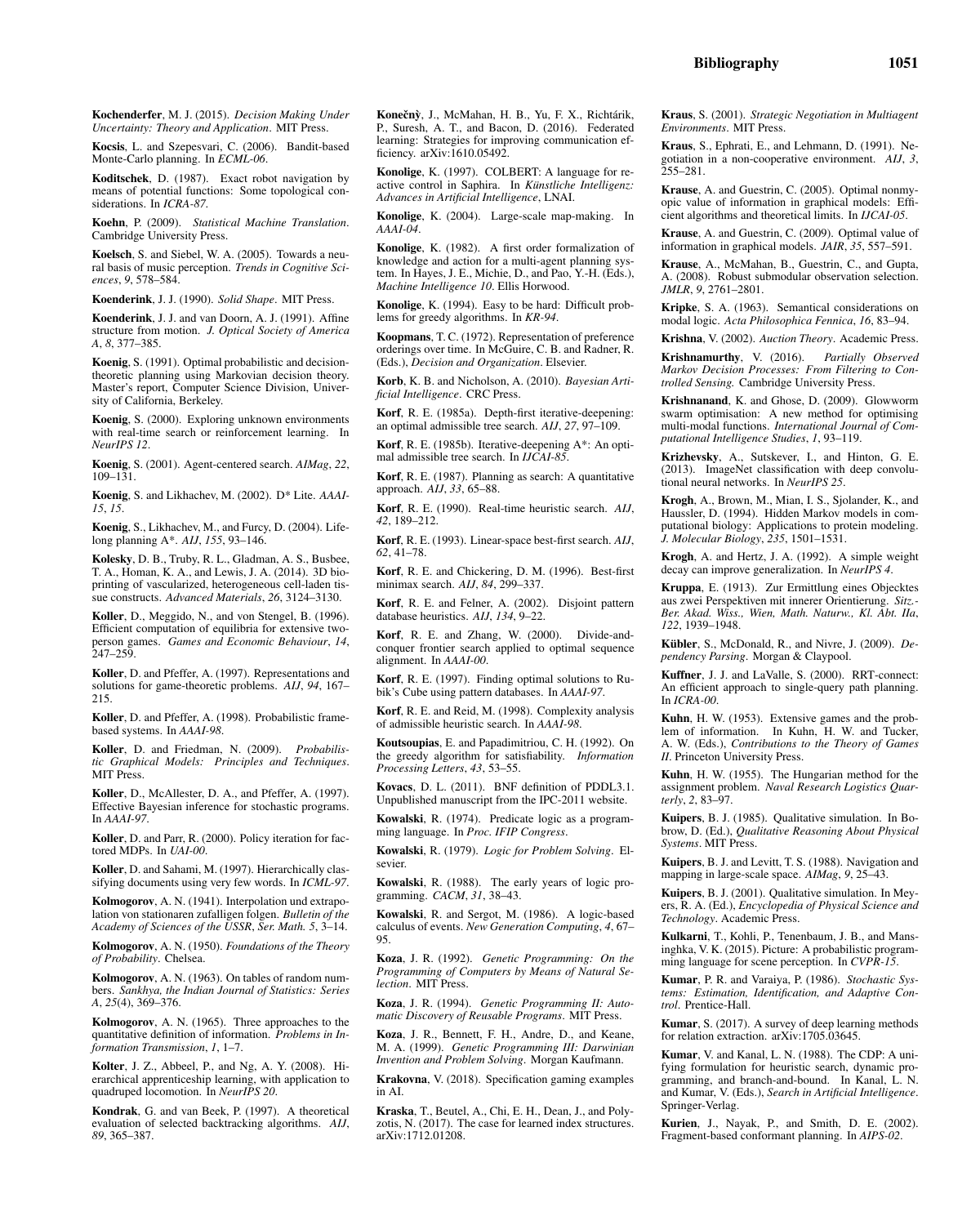Kurth, T., Treichler, S., Romero, J., Mudigonda, M., Luehr, N., Phillips, E. H., Mahesh, A., Matheson, M., Deslippe, J., Fatica, M., Prabhat, and Houston, M. (2018). Exascale deep learning for climate analytics. arXiv:1810.01993.

Kurzweil, R. (2005). *The Singularity is Near*. Viking.

Kwok, C., Etzioni, O., and Weld, D. S. (2001). Scaling question answering to the web. In *Proc. 10th International Conference on the World Wide Web*.

La Mettrie, J. O. (1748). *L'homme machine*. E. Luzac, Leyde, France.

La Mura, P. and Shoham, Y. (1999). Expected utility networks. In *UAI-99*.

Laborie, P. (2003). Algorithms for propagating resource constraints in AI planning and scheduling. *AIJ*, *143*, 151–188.

Ladkin, P. (1986a). Primitives and units for time specification. In *AAAI-86*.

Ladkin, P. (1986b). Time representation: a taxonomy of interval relations. In *AAAI-86*.

Lafferty, J., McCallum, A., and Pereira, F. (2001). Conditional random fields: Probabilistic models for segmenting and labeling sequence data. In *ICML-01*.

Lai, T. L. and Robbins, H. (1985). Asymptotically efficient adaptive allocation rules. *Advances in Applied Mathematics*, *6*, 4–22.

Laird, J., Newell, A., and Rosenbloom, P. S. (1987). SOAR: An architecture for general intelligence. *AIJ*, *33*, 1–64.

Laird, J., Rosenbloom, P. S., and Newell, A. (1986). Chunking in Soar: The anatomy of a general learning mechanism. *Machine Learning*, *1*, 11–46.

Laird, J. (2008). Extending the Soar cognitive architecture. In *Artificial General Intelligence Conference*.

Lake, B., Salakhutdinov, R., and Tenenbaum, J. B. (2015). Human-level concept learning through probabilistic program induction. *Science*, *350*, 1332–1338.

Lakoff, G. (1987). *Women, Fire, and Dangerous Things: What Categories Reveal About the Mind*. University of Chicago Press.

Lakoff, G. and Johnson, M. (1980). *Metaphors We Live By*. University of Chicago Press.

Lakoff, G. and Johnson, M. (1999). *Philosophy in the Flesh : The Embodied Mind and Its Challenge to Western Thought*. Basic Books.

Lam, J. and Greenspan, M. (2008). Eye-in-hand visual servoing for accurate shooting in pool robotics. In *5th Canadian Conference on Computer and Robot Vision*.

Lamarck, J. B. (1809). *Philosophie zoologique*. Chez Dentu et L'Auteur, Paris.

Lample, G. and Conneau, A. (2019). Cross-lingual language model pretraining. arXiv:1901.07291.

Landhuis, E. (2004). Lifelong debunker takes on arbiter of neutral choices: Magician-turned-mathematician uncovers bias in a flip of a coin. *Stanford Report*, June 7.

Langdon, W. and Poli, R. (2002). *Foundations of Genetic Programming*. Springer.

Langton, C. (Ed.). (1995). *Artificial Life*. MIT Press.

LaPaugh, A. S. (2010). Algorithms and theory of computation handbook. In Atallah, M. J. and Blanton, M. (Eds.), *VLSI Layout Algorithms*. Chapman & Hall/CRC.

Laplace, P. (1816). *Essai philosophique sur les probabilit´es* (3rd edition). Courcier Imprimeur, Paris.

Larochelle, H. and Murray, I. (2011). The neural autoregressive distribution estimator. In *AISTATS-11*.

Larson, S. C. (1931). The shrinkage of the coefficient of multiple correlation. *J. Educational Psychology*, *22*, 45–55.

Laskey, K. B. (1995). Sensitivity analysis for probability assessments in Bayesian networks. *IEEE Transactions on Systems, Man and Cybernetics*, *25*, 901– 909.

Laskey, K. B. (2008). MEBN: A language for firstorder Bayesian knowledge bases. *AIJ*, *172*, 140–178.

Latombe, J.-C. (1991). *Robot Motion Planning*. Kluwer.

Lauritzen, S. (1995). The EM algorithm for graphical association models with missing data. *Computational Statistics and Data Analysis*, *19*, 191–201.

Lauritzen, S., Dawid, A. P., Larsen, B., and Leimer, H. (1990). Independence properties of directed Markov fields. *Networks*, *20*, 491–505.

Lauritzen, S. and Spiegelhalter, D. J. (1988). Local computations with probabilities on graphical structures and their application to expert systems. *J. Royal Statistical Society*, *B 50*, 157–224.

Lauritzen, S. and Wermuth, N. (1989). Graphical models for associations between variables, some of which are qualitative and some quantitative. *Annals of Statistics*, *17*, 31–57.

LaValle, S. (2006). *Planning Algorithms*. Cambridge University Press.

Lawler, E. L., Lenstra, J. K., Kan, A., and Shmoys, D. B. (1992). *The Travelling Salesman Problem*. Wiley Interscience.

Lawler, E. L., Lenstra, J. K., Kan, A., and Shmoys, D. B. (1993). Sequencing and scheduling: Algorithms and complexity. In Graves, S. C., Zipkin, P. H., and Kan, A. H. G. R. (Eds.), *Logistics of Production and Inventory: Handbooks in Operations Research and Management Science, Volume 4*. North-Holland.

Lawler, E. L. and Wood, D. E. (1966). Branch-andbound methods: A survey. *Operations Research*, *14*, 699–719.

Lazanas, A. and Latombe, J.-C. (1992). Landmarkbased robot navigation. In *AAAI-92*.

Le, T. A., Baydin, A. G., and Wood, F. (2017). Inference compilation and universal probabilistic programming. In *AISTATS-17*.

Lebedev, M. A. and Nicolelis, M. A. (2006). Brainmachine interfaces: Past, present and future. *Trends in Neurosciences*, *29*, 536–546.

Lecoutre, C. (2009). *Constraint Networks: Techniques and Algorithms*. Wiley-IEEE Press.

LeCun, Y., Denker, J., and Solla, S. (1990). Optimal brain damage. In *NeurIPS 2*.

LeCun, Y., Jackel, L., Boser, B., and Denker, J. (1989). Handwritten digit recognition: Applications of neural network chips and automatic learning. *IEEE Communications Magazine*, *27*, 41–46.

LeCun, Y., Jackel, L., Bottou, L., Brunot, A., Cortes, C., Denker, J., Drucker, H., Guyon, I., Muller, U., Sackinger, E., Simard, P., and Vapnik, V. N. (1995). Comparison of learning algorithms for handwritten digit recognition. In *Int. Conference on Artificial Neural Networks*.

LeCun, Y., Bengio, Y., and Hinton, G. E. (2015). Deep learning. *Nature*, *521*, 436–444.

Lee, D., Seo, H., and Jung, M. W. (2012). Neural basis of reinforcement learning and decision making. *Annual Review of Neuroscience*, *35*, 287–308.

Lee, K.-F. (2018). *AI Superpowers: China, Silicon Valley, and the New World Order*. Houghton Mifflin.

Leech, G., Rayson, P., and Wilson, A. (2001). *Word Frequencies in Written and Spoken English: Based on the British National Corpus*. Longman.

Legendre, A. M. (1805). *Nouvelles méthodes pour la d´etermination des orbites des com`etes*. Chez Firmin Didot, Paris.

Lehmann, J., Isele, R., Jakob, M., Jentzsch, A., Kontokostas, D., Mendes, P. N., Hellmann, S., Morsey, M., van Kleef, P., Auer, S., and Bizer, C. (2015). DBpedia – A large-scale, multilingual knowledge base extracted from Wikipedia. *Semantic Web*, *6*, 167–195.

Lehrer, J. (2009). *How We Decide*. Houghton Mifflin.

Leike, J., Martic, M., Krakovna, V., Ortega, P. A., Everitt, T., Lefrancq, A., Orseau, L., and Legg, S. (2017). AI safety gridworlds. arXiv:1711.09883.

Lelis, L., Arfaee, S. J., Zilles, S., and Holte, R. C. (2012). Learning heuristic functions faster by using predicted solution costs. In *Proc. Fifth Annual Symposium on Combinatorial Search*.

Lenat, D. B. (1975). BEINGS: Knowledge as interacting experts. In *IJCAI-75*.

Lenat, D. B. and Guha, R. V. (1990). *Building Large Knowledge-Based Systems: Representation and Inference in the CYC Project*. Addison-Wesley.

Leonard, H. S. and Goodman, N. (1940). The calculus of individuals and its uses. *JSL*, *5*, 45–55.

Leonard, J. and Durrant-Whyte, H. (1992). *Directed Sonar Sensing for Mobile Robot Navigation*. Kluwer.

Lepage, G. P. (1978). A new algorithm for adaptive multidimensional integration. *Journal of Computational Physics*, *27*, 192–203.

Lerner, U. (2002). *Hybrid Bayesian Networks for Reasoning About Complex Systems*. Ph.D. thesis, Stanford University.

Leśniewski, S. (1916). Podstawy ogólnej teorii mnogości. Popławski.

Lesser, V. R. and Corkill, D. D. (1988). The distributed vehicle monitoring testbed: A tool for investigating distributed problem solving networks. In Engelmore, R. and Morgan, T. (Eds.), *Blackboard Systems*. Addison-Wesley.

Letz, R., Schumann, J., Bayerl, S., and Bibel, W. (1992). SETHEO: A high-performance theorem prover. *JAR*, *8*, 183–212.

Levesque, H. J. and Brachman, R. J. (1987). Expressiveness and tractability in knowledge representation and reasoning. *Computational Intelligence*, *3*, 78–93.

Levin, D. A., Peres, Y., and Wilmer, E. L. (2008). *Markov Chains and Mixing Times*. American Mathematical Society.

Levine, S., Finn, C., Darrell, T., and Abbeel, P. (2016). End-to-end training of deep visuomotor policies. *JMLR*, *17*, 1334–1373.

Levine, S., Pastor, P., Krizhevsky, A., Ibarz, J., and Quillen, D. (2018). Learning hand-eye coordination for robotic grasping with deep learning and large-scale data collection. *International Journal of Robotics Research*, *37*, 421–436.

Levy, D. (1989). The million pound bridge program. In Levy, D. and Beal, D. (Eds.), *Heuristic Programming in Artificial Intelligence*. Ellis Horwood.

Levy, D. (2008). *Love and Sex with Robots: The Evolution of Human—Robot Relationships*. Harper.

Levy, O. and Goldberg, Y. (2014). Linguistic regularities in sparse and explicit word representations. In *Proc. Eighteenth Conference on Computational Natural Language Learning*.

Leyton-Brown, K. and Shoham, Y. (2008). *Essentials of Game Theory: A Concise, Multidisciplinary Introduction*. Morgan & Claypool.

Li, C. M. and Anbulagan (1997). Heuristics based on unit propagation for satisfiability problems. In *IJCAI-97*.

Li, K. and Malik, J. (2018a). Implicit maximum likelihood estimation. arXiv:1809.09087.

Li, K. and Malik, J. (2018b). On the implicit assumptions of GANs. arXiv:1811.12402.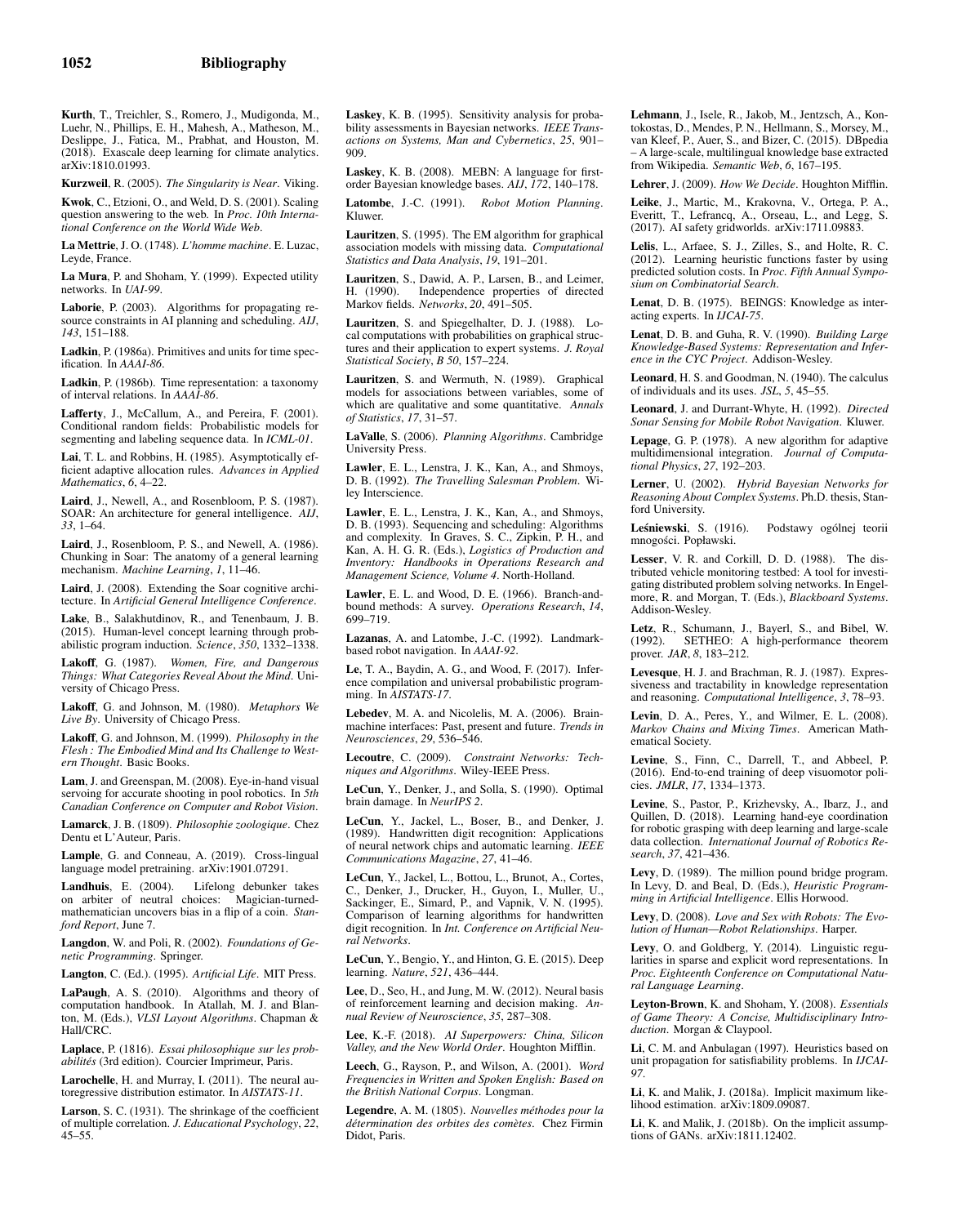Li, T.-M., Gharbi, M., Adams, A., Durand, F., and Ragan-Kelley, J. (2018). Differentiable programming for image processing and deep learning in Halide. *ACM Transactions on Graphics*, *37*, 139.

Li, W. and Todorov, E. (2004). Iterative linear quadratic regulator design for nonlinear biological movement systems. In *Proc. 1st International Conference on Informatics in Control, Automation and Robotics*.

Li, X. and Yao, X. (2012). Cooperatively coevolving particle swarms for large scale optimization. *IEEE Trans. Evolutionary Computation*, *16*, 210–224.

Li, Z., Li, P., Krishnan, A., and Liu, J. (2011). Largescale dynamic gene regulatory network inference combining differential equation models with local dynamic Bayesian network analysis. *Bioinformatics*, *27 19*, 2686–91.

Liang, P., Jordan, M. I., and Klein, D. (2011). Learning dependency-based compositional semantics. arXiv:1109.6841.

Liang, P. and Potts, C. (2015). Bringing machine learning and compositional semantics together. *Annual Review of Linguistics*, *1*, 355–376.

Liberatore, P. (1997). The complexity of the language A. *Electronic Transactions on Artificial Intelligence*, *1*, 13–38.

Lifschitz, V. (2001). Answer set programming and plan generation. *AIJ*, *138*, 39–54.

Lighthill, J. (1973). Artificial intelligence: A general survey. In Lighthill, J., Sutherland, N. S., Needham, R. M., Longuet-Higgins, H. C., and Michie, D. (Eds.), *Artificial Intelligence: A Paper Symposium*. Science Research Council of Great Britain.

Lillicrap, T., Hunt, J. J., Pritzel, A., Heess, N., Erez, T., Tassa, Y., Silver, D., and Wierstra, D. (2015). Continuous control with deep reinforcement learning. arXiv:1509.02971.

Lin, S. (1965). Computer solutions of the travelling salesman problem. *Bell Systems Technical Journal*, *44(10)*, 2245–2269.

Lin, S. and Kernighan, B. W. (1973). An effective heuristic algorithm for the travelling-salesman problem. *Operations Research*, *21*, 498–516.

Lindley, D. V. (1956). On a measure of the information provided by an experiment. *Annals of Mathematical Statistics*, *27*, 986–1005.

Lindsay, R. K., Buchanan, B. G., Feigenbaum, E. A., and Lederberg, J. (1980). *Applications of Artificial Intelligence for Organic Chemistry: The DENDRAL Project*. McGraw-Hill.

Lindsten, F., Jordan, M. I., and Schön, T. B. (2014). Particle Gibbs with ancestor sampling. *JMLR*, *15*, 2145–2184.

Littman, M. L. (1994). Markov games as a framework for multi-agent reinforcement learning. In *ICML-94*.

Littman, M. L., Cassandra, A. R., and Kaelbling, L. P. (1995). Learning policies for partially observable environments: Scaling up. In *ICML-95*.

Littman, M. L. (2015). Reinforcement learning improves behaviour from evaluative feedback. *Nature*, *521*, 445–451.

Littman, M. L., Topcu, U., Fu, J., Isbell, C., Wen, M., and MacGlashan, J. (2017). Environment-independent task specifications via GLTL. arXiv:1704.04341.

Liu, B., Gemp, I., Ghavamzadeh, M., Liu, J., Mahadevan, S., and Petrik, M. (2018). Proximal gradient temporal difference learning: Stable reinforcement learning with polynomial sample complexity. *JAIR*, *63*, 461–494.

Liu, H., Simonyan, K., Vinyals, O., Fernando, C., and Kavukcuoglu, K. (2017). Hierarchical representations for efficient architecture search. arXiv:1711.00436.

Liu, H., Simonyan, K., and Yang, Y. (2019). DARTS: Differentiable architecture search. In *ICLR-19*.

Liu, J. and Chen, R. (1998). Sequential Monte Carlo methods for dynamic systems. *JASA*, *93*, 1022–1031.

Liu, J. and West, M. (2001). Combined parameter and state estimation in simulation-based filtering. In Doucet, A., de Freitas, J. F. G., and Gordon, N. (Eds.), *Sequential Monte Carlo Methods in Practice*. Springer.

Liu, L. T., Dean, S., Rolf, E., Simchowitz, M., and Hardt, M. (2018a). Delayed impact of fair machine learning. arXiv:1803.04383.

Liu, M.-Y., Breuel, T., and Kautz, J. (2018b). Unsupervised image-to-image translation networks. In *NeurIPS 30*.

Liu, X., Faes, L., Kale, A. U., Wagner, S. K., Fu, D. J., Bruynseels, A., Mahendiran, T., Moraes, G., Shamdas, M., Kern, C., Ledsam, J. R., Schmid, M., Balaskas, K., Topol, E., Bachmann, L. M., Keane, P. A., and Denniston, A. K. (2019a). A comparison of deep learning performance against health-care professionals in detecting diseases from medical imaging: A systematic review and meta-analysis. *The Lancet Digital Health*.

Liu, Y., Ott, M., Goyal, N., Du, J., Joshi, M., Chen, D., Levy, O., Lewis, M., Zettlemoyer, L., and Stoyanov, V. (2019b). RoBERTa: A robustly optimized BERT pretraining approach. arXiv:1907.11692.

Liu, Y., Jain, A., Eng, C., Way, D. H., Lee, K., Bui, P., Kanada, K., de Oliveira Marinho, G., Gallegos, J., Gabriele, S., Gupta, V., Singh, N., Natarajan, V., Hofmann-Wellenhof, R., Corrado, G., Peng, L., Webster, D. R., Ai, D., Huang, S., Liu, Y., Dunn, R. C., and Coz, D. (2019c). A deep learning system for differential diagnosis of skin diseases. arXiv:1909.

Liu, Y., Gadepalli, K. K., Norouzi, M., Dahl, G., Kohlberger, T., Venugopalan, S., Boyko, A. S., Timofeev, A., Nelson, P. Q., Corrado, G., Hipp, J. D., Peng, L., and Stumpe, M. C. (2017). Detecting cancer metastases on gigapixel pathology images. arXiv:1703.02442.

Liu, Y., Kohlberger, T., Norouzi, M., Dahl, G., Smith, J. L., Mohtashamian, A., Olson, N., Peng, L., Hipp, J. D., and Stumpe, M. C. (2018). Artificial intelligence-based breast cancer nodal metastasis detection: Insights into the black box for pathologists. *Archives of Pathology & Laboratory Medicine*, *143*, 859–868.

Livescu, K., Glass, J., and Bilmes, J. (2003). Hidden feature modeling for speech recognition using dynamic Bayesian networks. In *EUROSPEECH-2003*.

Lloyd, S. (2000). Ultimate physical limits to computation. *Nature*, *406*, 1047–1054.

Lloyd, W. F. (1833). *Two Lectures on the Checks to Population*. Oxford University.

Llull, R. (1305). *Ars Magna*. Published as Salzinger, I. *et al.* (Eds.), *Raymundi Lulli Opera omnia*, Mainz, 1721–1742.

Loftus, E. and Palmer, J. (1974). Reconstruction of automobile destruction: An example of the interaction between language and memory. *J. Verbal Learning and Verbal Behavior*, *13*, 585–589.

Lohn, J. D., Kraus, W. F., and Colombano, S. P. (2001). Evolutionary optimization of yagi-uda antennas. In *Proc. Fourth International Conference on Evolvable Systems*.

Longuet-Higgins, H. C. (1981). A computer algorithm for reconstructing a scene from two projections. *Nature*, *293*, 133–135.

Loos, S., Irving, G., Szegedy, C., and Kaliszyk, C. (2017). Deep network guided proof search. In *Proc. 21st Int'l Conf. on Logic for Programming, Artificial Intelligence and Reasoning*.

Lopez de Segura, R. (1561). *Libro de la invencion liberal y arte del juego del axedrez*. Andres de Angulo.

Lorentz, R. (2015). Early playout termination in MCTS. In Plaat, A., van den Herik, J., and Kosters, W. (Eds.), *Advances in Computer Games*. Springer-Verlag.

Love, N., Hinrichs, T., and Genesereth, M. R. (2006). General game playing: Game description language specification. Tech. rep., Stanford University Computer Science Dept.

Lovejoy, W. S. (1991). A survey of algorithmic methods for partially observed Markov decision processes. *Annals of Operations Research*, *28*, 47–66.

Lovelace, A. (1843). Sketch of the analytical engine invented by Charles Babbage. Notes appended to Lovelace's translation of an article of the above title written by L. F. Menabrea based on lectures by Charles babbage in 1840. The translation appeared in R. Taylor (Ed.), *Scientific Memoirs, vol. III*. R. and J. E. Taylor, London.

Loveland, D. (1970). A linear format for resolution. In *Proc. IRIA Symposium on Automatic Demonstration*.

Lowe, D. (1987). Three-dimensional object recognition from single two-dimensional images. *AIJ*, *31*, 355–395.

Lowe, D. (2004). Distinctive image features from scale-invariant keypoints. *IJCV*, *60*, 91–110.

Löwenheim, L. (1915). Über möglichkeiten im Relativkalkül. *Mathematische Annalen*, 76, 447-470.

Lowerre, B. T. (1976). *The* HARPY *Speech Recognition System*. Ph.D. thesis, Computer Science Department, Carnegie-Mellon University.

Lowry, M. (2008). Intelligent software engineering tools for NASA's crew exploration vehicle. In *ISMIS-08*.

Loyd, S. (1959). *Mathematical Puzzles of Sam Loyd: Selected and Edited by Martin Gardner*. Dover.

Lozano-Perez, T. (1983). Spatial planning: A configuration space approach. *IEEE Transactions on Computers*, *C-32*, 108–120.

Lozano-Perez, T., Mason, M., and Taylor, R. (1984). Automatic synthesis of fine-motion strategies for robots. *Int. J. Robotics Research*, *3*, 3–24.

Lu, F. and Milios, E. (1997). Globally consistent range scan alignment for environment mapping. *Autonomous Robots*, *4*, 333–349.

Lubberts, A. and Miikkulainen, R. (2001). Coevolving a Go-playing neural network. In *GECCO-01*.

Luby, M., Sinclair, A., and Zuckerman, D. (1993). Optimal speedup of Las Vegas algorithms. *Information Processing Letters*, *47*, 173–180.

Lucas, J. R. (1961). Minds, machines, and Gödel. Phi*losophy*, *36*.

Lucas, J. R. (1976). This Gödel is killing me: A rejoinder. *Philosophia*, *6*, 145–148.

Lucas, P., van der Gaag, L., and Abu-Hanna, A. (2004). Bayesian networks in biomedicine and healthcare. *Artificial Intelligence in Medicine*.

Luce, D. R. and Raiffa, H. (1957). *Games and Decisions*. Wiley.

Lukasiewicz, T. (1998). Probabilistic logic programming. In *ECAI-98*.

Lundberg, S. M. and Lee, S.-I. (2018). A unified approach to interpreting model predictions. In *NeurIPS 30*.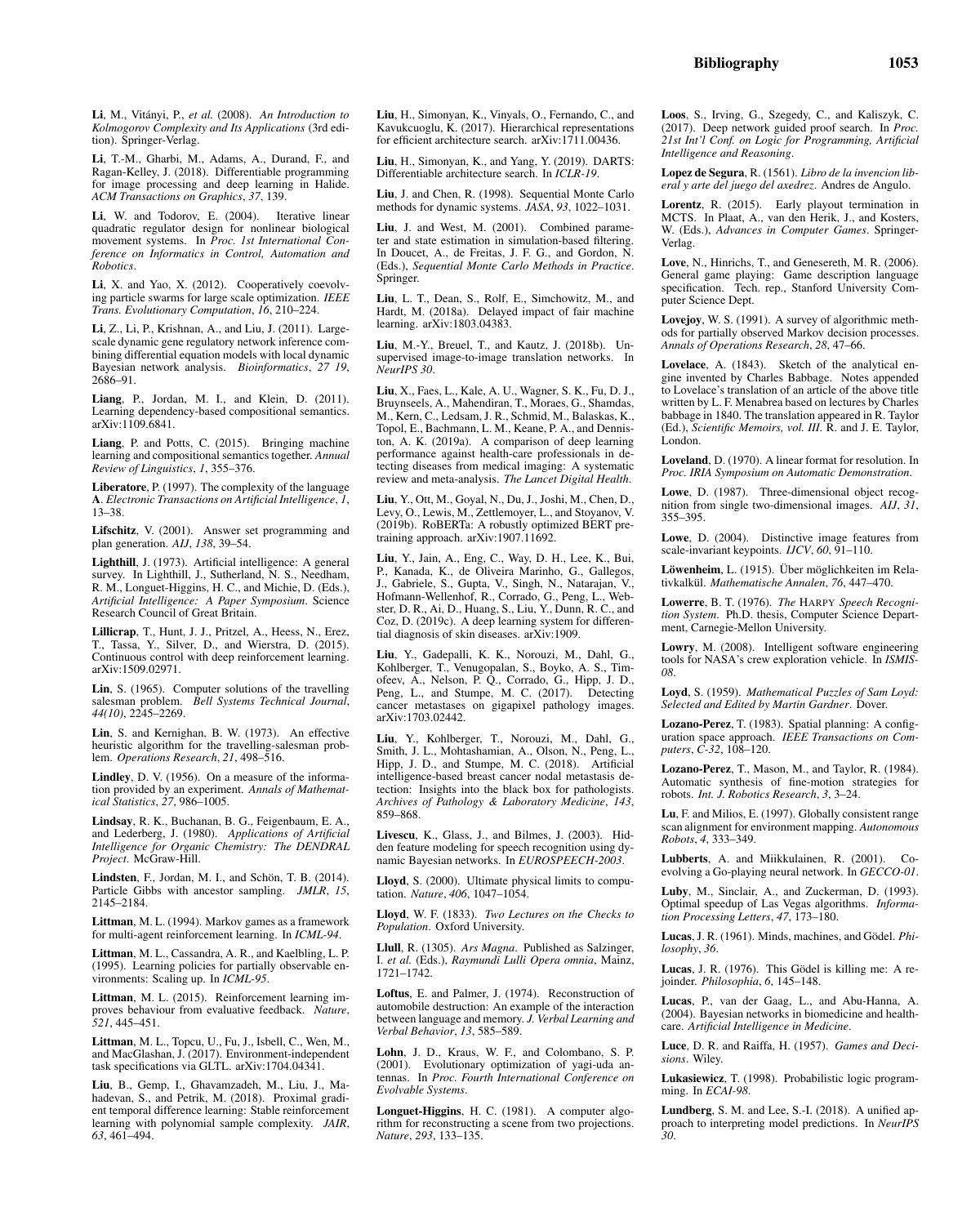Lunn, D., Jackson, C., Best, N., Thomas, A., and Spiegelhalter, D. J. (2013). *The BUGS Book: A Practical Introduction to Bayesian Analysis*. Chapman and Hall.

Lunn, D., Thomas, A., Best, N., and Spiegelhalter, D. J. (2000). WinBUGS—a Bayesian modelling framework: Concepts, structure, and extensibility. *Statistics and Computing*, *10*, 325–337.

Luo, S., Bimbo, J., Dahiya, R., and Liu, H. (2017). Robotic tactile perception of object properties: A review. *Mechatronics*, *48*, 54–67.

Lyman, P. and Varian, H. R. (2003). How much information? www.sims.berkeley.edu/how-much-info-2003.

Lynch, K. and Park, F. C. (2017). *Modern Robotics*. Cambridge University Press.

Machina, M. (2005). Choice under uncertainty. In *Encyclopedia of Cognitive Science*. Wiley.

MacKay, D. J. C. (2002). *Information Theory, Inference and Learning Algorithms*. Cambridge University Press.

MacKenzie, D. (2004). *Mechanizing Proof*. MIT Press.

Mackworth, A. K. (1977). Consistency in networks of relations. *AIJ*, *8*, 99–118.

Mackworth, A. K. and Freuder, E. C. (1985). The complexity of some polynomial network consistency algorithms for constraint satisfaction problems. *AIJ*, *25*, 65–74.

Madhavan, R. and Schlenoff, C. I. (2003). Moving object prediction for off-road autonomous navigation. In *Unmanned Ground Vehicle Technology V*.

Mailath, G. and Samuelson, L. (2006). *Repeated Games and Reputations: Long-Run Relationships*. Oxford University Press.

Majercik, S. M. and Littman, M. L. (2003). Contingent planning under uncertainty via stochastic satisfiability. *AIJ*, *147*, 119–162.

Malhotra, P., Vig, L., Shroff, G., and Agarwal, P. (2015). Long short term memory networks for anomaly detection in time series. In *ISANN-15*.

Malik, D., Palaniappan, M., Fisac, J. F., Hadfield-Menell, D., Russell, S. J., and Dragan, A. D. (2018). An efficient, generalized bellman update for cooperative inverse reinforcement learning. In *ICML-18*.

Malone, T. W. (2004). *The Future of Work*. Harvard Business Review Press.

Maneva, E., Mossel, E., and Wainwright, M. (2007). A new look at survey propagation and its generalizations. arXiv:cs/0409012.

Manna, Z. and Waldinger, R. (1971). Toward automatic program synthesis. *CACM*, *14*, 151–165.

Manna, Z. and Waldinger, R. (1985). *The Logical Basis for Computer Programming: Volume 1: Deductive Reasoning*. Addison-Wesley.

Manne, A. S. (1960). Linear programming and sequential decisions. *Management Science*, *6*, 259–267.

Manning, C. and Schütze, H. (1999). *Foundations of Statistical Natural Language Processing*. MIT Press.

Manning, C., Raghavan, P., and Schütze, H. (2008). *Introduction to Information Retrieval*. Cambridge University Press.

Mannion, M. (2002). Using first-order logic for product line model validation. In *Software Product Lines: Second International Conference*.

Mansinghka, V. K., Selsam, D., and Perov, Y. (2013). Venture: A higher-order probabilistic programming platform with programmable inference. arXiv:1404.0099. Marbach, P. and Tsitsiklis, J. N. (1998). Simulationbased optimization of Markov reward processes. Technical report, Laboratory for Information and Decision Systems, MIT.

Marcus, G. (2009). *Kluge: The Haphazard Evolution of the Human Mind*. Mariner Books.

Marcus, M. P., Santorini, B., and Marcinkiewicz, M. A. (1993). Building a large annotated corpus of English: The Penn treebank. *Computational Linguistics*, *19*, 313–330.

Marinescu, R. and Dechter, R. (2009). AND/OR branch-and-bound search for combinatorial optimization in graphical models. *AIJ*, *173*, 1457–1491.

Markov, A. (1913). An example of statistical investigation in the text of "Eugene Onegin" illustrating coupling of "tests" in chains. *Proc. Academy of Sciences of St. Petersburg*, *7*, 153–162.

Marler, R. T. and Arora, J. S. (2004). Survey of multiobjective optimization methods for engineering. *Structural and Multidisciplinary Optimization*, *26*, 369– 395.

Maron, M. E. (1961). Automatic indexing: An experimental inquiry. *JACM*, *8*, 404–417.

Màrquez, L. and Rodríguez, H. (1998). Part-ofspeech tagging using decision trees. In *ECML-98*.

Marr, D. and Poggio, T. (1976). Cooperative computation of stereo disparity. *Science*, *194*, 283–287.

Marr, D. (1982). *Vision: A Computational Investigation into the Human Representation and Processing of Visual Information*. W. H. Freeman.

Marriott, K. and Stuckey, P. J. (1998). *Programming with Constraints: An Introduction*. MIT Press.

Marsland, S. (2014). *Machine Learning: An Algorithmic Perspective* (2nd edition). CRC Press.

Martelli, A. and Montanari, U. (1973). Additive AND/OR graphs. In *IJCAI-73*.

Martelli, A. (1977). On the complexity of admissible search algorithms. *AIJ*, *8*, 1–13.

Marthi, B., Pasula, H., Russell, S. J., and Peres, Y. (2002). Decayed MCMC filtering. In *UAI-02*.

Marthi, B., Russell, S. J., Latham, D., and Guestrin, C. (2005). Concurrent hierarchical reinforcement learning. In *IJCAI-05*.

Marthi, B., Russell, S. J., and Wolfe, J. (2007). Angelic semantics for high-level actions. In *ICAPS-07*.

Marthi, B., Russell, S. J., and Wolfe, J. (2008). Angelic hierarchical planning: Optimal and online algorithms. In *ICAPS-08*.

Martin, D., Fowlkes, C., and Malik, J. (2004). Learning to detect natural image boundaries using local brightness, color, and texture cues. *PAMI*, *26*, 530– 549.

Martin, F. G. (2012). Will massive open online courses change how we teach? *CACM*, *55*, 26–28.

Martin, J. H. (1990). *A Computational Model of Metaphor Interpretation*. Academic Press.

Mason, M. (1993). Kicking the sensing habit. *AIMag*, *14*, 58–59.

Mason, M. (2001). *Mechanics of Robotic Manipulation*. MIT Press.

Mason, M. and Salisbury, J. (1985). *Robot Hands and the Mechanics of Manipulation*. MIT Press.

Mataric, M. J. (1997). Reinforcement learning in the multi-robot domain. *Autonomous Robots*, *4*, 73–83.

Mates, B. (1953). *Stoic Logic*. University of California Press.

Matuszek, C., Cabral, J., Witbrock, M., and DeOliveira, J. (2006). An introduction to the syntax and semantics of Cyc. In *Proc. AAAI Spring Symposium on Formalizing and Compiling Background Knowledge and Its Applications to Knowledge Representation and Question Answering*.

Mausam and Kolobov, A. (2012). *Planning with Markov Decision Processes: An AI Perspective*. Morgan & Claypool.

Maxwell, J. (1868). On governors. *Proc. Roy. Soc.*, *16*, 270–283.

Mayer, J., Khairy, K., and Howard, J. (2010). Drawing an elephant with four complex parameters. *American Journal of Physics*, *78*, 648–649.

Mayor, A. (2018). *Gods and Robots: Myths, Machines, and Ancient Dreams of Technology*. Princeton University Press.

McAllester, D. A. (1980). An outlook on truth maintenance. AI memo, MIT AI Laboratory.

McAllester, D. A. (1988). Conspiracy numbers for min-max search. *AIJ*, *35*, 287–310.

McAllester, D. A. (1998). What is the most pressing issue facing AI and the AAAI today? Candidate statement, election for Councilor of the American Association for Artificial Intelligence.

McAllester, D. A. and Rosenblitt, D. (1991). Systematic nonlinear planning. In *AAAI-91*.

McAllester, D. A. (1990). Truth maintenance. In *AAAI-90*.

McAllester, D. A., Milch, B., and Goodman, N. D. (2008). Random-world semantics and syntactic independence for expressive languages. Technical report, MIT.

McCallum, A. (2003). Efficiently inducing features of conditional random fields. In *UAI-03*.

McCallum, A., Schultz, K., and Singh, S. (2009). FACTORIE: Probabilistic programming via imperatively defined factor graphs. In *NeurIPS 22*.

McCarthy, J. (1958). Programs with common sense. In *Proc. Symposium on Mechanisation of Thought Processes*.

McCarthy, J. (1963). Situations, actions, and causal laws. Memo, Stanford University Artificial Intelligence Project.

McCarthy, J. (1968). Programs with common sense. In Minsky, M. L. (Ed.), *Semantic Information Processing*. MIT Press.

McCarthy, J. (1980). Circumscription: A form of non-monotonic reasoning. *AIJ*, *13*, 27–39.

McCarthy, J. (2007). From here to human-level AI. *AIJ*, *171*.

McCarthy, J. and Hayes, P. J. (1969). Some philosophical problems from the standpoint of artificial intelligence. In Meltzer, B., Michie, D., and Swann, M. (Eds.), *Machine Intelligence 4*. Edinburgh University Press.

McCawley, J. D. (1988). *The Syntactic Phenomena of English*. University of Chicago Press.

McCorduck, P. (2004). *Machines Who Think: A Personal Inquiry Into the History and Prospects of Artificial Intelligence* (Revised edition). A K Peters.

McCulloch, W. S. and Pitts, W. (1943). A logical calculus of the ideas immanent in nervous activity. *Bulletin of Mathematical Biophysics*, *5*, 115–137.

McCune, W. (1997). Solution of the Robbins problem. *JAR*, *19*, 263–276.

McCune, W. (1990). Otter 2.0. In *International Conference on Automated Deduction*.

McDermott, D. (1976). Artificial intelligence meets natural stupidity. *SIGART Newsletter*, *57*, 4–9.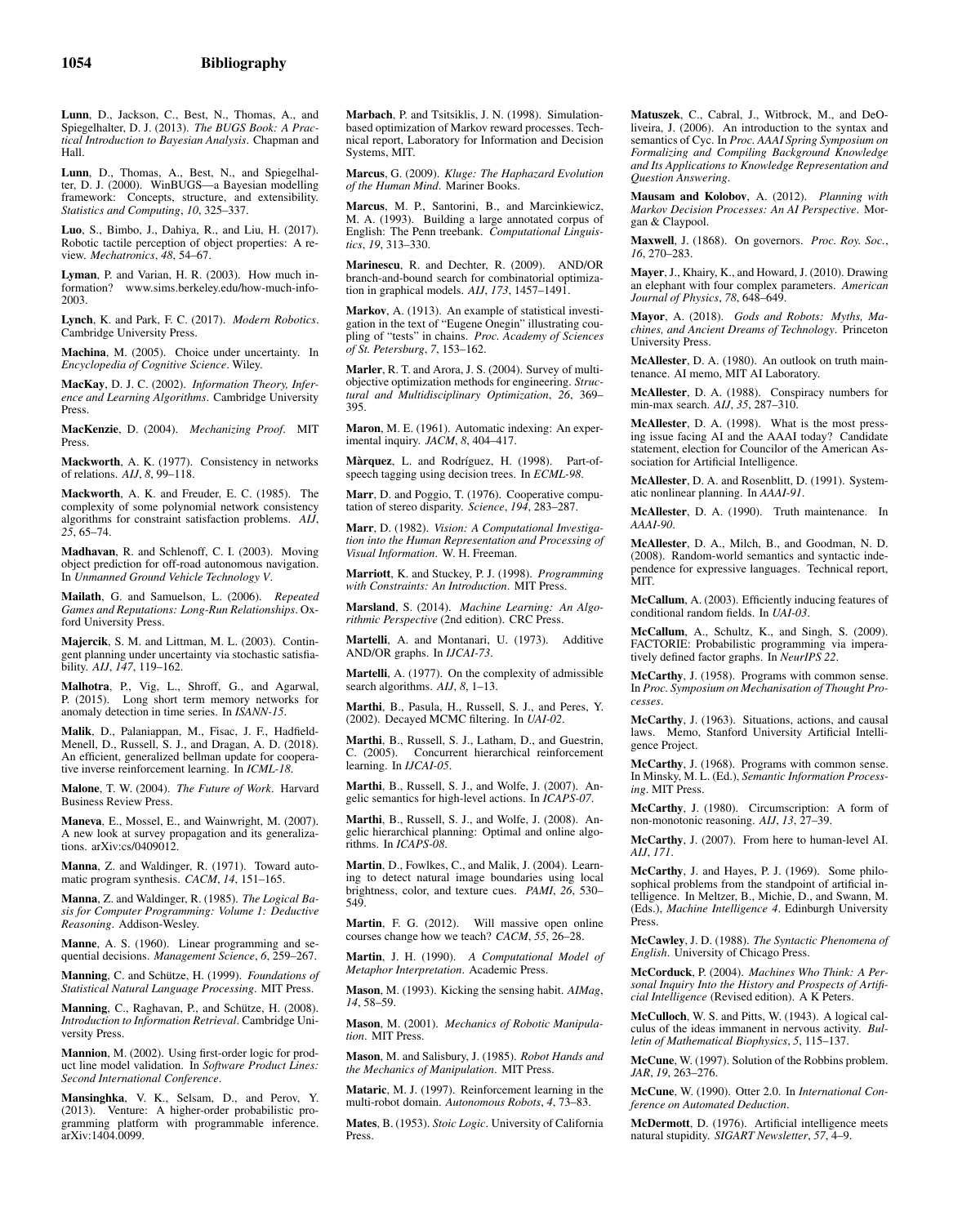McDermott, D. (1978a). Planning and acting. *Cognitive Science*, *2*, 71–109.

McDermott, D. (1978b). Tarskian semantics, or no notation without denotation! *Cognitive Science*, *2*, 277 – 282.

McDermott, D. (1985). Reasoning about plans. In Hobbs, J. and Moore, R. (Eds.), *Formal theories of the commonsense world*. Ablex.

McDermott, D. (1987). A critique of pure reason. *Computational Intelligence*, *3*, 151–237.

McDermott, D. (1996). A heuristic estimator for means-ends analysis in planning. In *ICAPS-96*.

McDermott, D. and Doyle, J. (1980). Non-monotonic logic: i. *AIJ*, *13*, 41–72.

McDermott, J. (1982). R1: A rule-based configurer of computer systems. *AIJ*, *19*, 39–88.

McEliece, R. J., MacKay, D. J. C., and Cheng, J.-F. (1998). Turbo decoding as an instance of Pearl's "belief propagation" algorithm. *IEEE Journal on Selected Areas in Communications*, *16*, 140–152.

McGregor, J. J. (1979). Relational consistency algorithms and their application in finding subgraph and graph isomorphisms. *Information Sciences*, *19*, 229– 250.

McIlraith, S. and Zeng, H. (2001). Semantic web services. *IEEE Intelligent Systems*, *16*, 46–53.

McKinney, W. (2012). *Python for Data Analysis: Data Wrangling with Pandas*. O'Reilly.

McLachlan, G. J. and Krishnan, T. (1997). *The EM Algorithm and Extensions*. Wiley.

McMahan, H. B. and Andrew, G. (2018). A general approach to adding differential privacy to iterative training procedures. arXiv:1812.06210.

McMillan, K. L. (1993). *Symbolic Model Checking*. Kluwer.

McWhorter, J. H. (2014). *The Language Hoax: Why the World Looks the Same in Any Language*. Oxford University Press.

Meehl, P. (1955). *Clinical vs. Statistical Prediction*. University of Minnesota Press.

Mehrabi, N., Morstatter, F., Saxena, N., Lerman, K., and Galstyan, A. (2019). A survey on bias and fairness in machine learning. arXiv:1908.09635.

Mendel, G. (1866). Versuche über pflanzen-hybriden. *Verhandlungen des Naturforschenden Vereins, Abhandlungen, Brünn, 4, 3–47.* Translated into English by C. T. Druery, published by Bateson (1902).

Mercer, J. (1909). Functions of positive and negative type and their connection with the theory of integral equations. *Phil. Trans. Roy. Soc., A*, *209*, 415–446.

Merleau-Ponty, M. (1945). *Phenomenology of Perception*. Routledge.

Metropolis, N., Rosenbluth, A., Rosenbluth, M., Teller, A., and Teller, E. (1953). Equations of state calculations by fast computing machines. *J. Chemical Physics*, *21*, 1087–1091.

Metropolis, N. and Ulam, S. (1949). The beginning of the Monte Carlo method. *Journal of the American Statistical Association*, *44*, 335–341.

Mézard, M., Parisi, G., and Virasoro, M. (1987). *Spin Glass Theory and Beyond: An Introduction to the Replica Method and Its Applications*. World Scientific.

Michie, D. (1966). Game-playing and game-learning automata. In Fox, L. (Ed.), *Advances in Programming and Non-Numerical Computation*. Pergamon.

Michie, D. (1972). Machine intelligence at Edinburgh. *Management Informatics*, *2*, 7–12.

Michie, D. and Chambers, R. A. (1968). BOXES: An experiment in adaptive control. In Dale, E. and Michie, D. (Eds.), *Machine Intelligence 2*. Elsevier.

Michie, D. (1963). Experiments on the mechanization of game-learning Part I. Characterization of the model and its parameters. *The Computer Journal*, *6*, 232– 236.

Miikkulainen, R., Liang, J., Meyerson, E., Rawal, A., Fink, D., Francon, O., Raju, B., Shahrzad, H., Navruzyan, A., Duffy, N., *et al.* (2019). Evolving deep neural networks. In *Artificial Intelligence in the Age of Neural Networks and Brain Computing*. Elsevier.

Mikolov, T., Chen, K., Corrado, G., and Dean, J. (2013). Efficient estimation of word representations in vector space. arXiv:1301.3781.

Mikolov, T., Karafiát, M., Burget, L., Černockỳ, J., and Khudanpur, S. (2010). Recurrent neural network based language model. In *Eleventh Annual Conference of the International Speech Communication Association*.

Mikolov, T., Sutskever, I., Chen, K., Corrado, G., and Dean, J. (2014). Distributed representations of words and phrases and their compositionality. In *NeurIPS 26*.

Milch, B. (2006). *Probabilistic Models with Unknown Objects*. Ph.D. thesis, UC Berkeley.

Milch, B., Marthi, B., Sontag, D., Russell, S. J., Ong, D., and Kolobov, A. (2005). BLOG: Probabilistic models with unknown objects. In *IJCAI-05*.

Milch, B., Zettlemoyer, L., Kersting, K., Haimes, M., and Kaelbling, L. P. (2008). Lifted probabilistic inference with counting formulas. In *AAAI-08*.

Milgrom, P. (1997). Putting auction theory to work: The simultaneous ascending auction. Tech. rep., Stanford University Department of Economics.

Mill, J. S. (1863). *Utilitarianism*. Parker, Son and Bourn, London.

Miller, A. C., Merkhofer, M. M., Howard, R. A., Matheson, J. E., and Rice, T. R. (1976). Development of automated aids for decision analysis. Technical report, SRI International.

Miller, T., Howe, P., and Sonenberg, L. (2017). Explainable AI: Beware of inmates running the asylum. In *Proc. IJCAI-17 Workshop on Explainable AI*.

Minka, T. (2010). Bayesian linear regression. Unpublished manuscript.

Minka, T., Cleven, R., and Zaykov, Y. (2018). TrueSkill 2: An improved Bayesian skill rating system. Tech. rep., Microsoft Research.

Minker, J. (2001). *Logic-Based Artificial Intelligence*. Kluwer.

Minsky, M. L. (1975). A framework for representing knowledge. In Winston, P. H. (Ed.), *The Psychology of Computer Vision*. McGraw-Hill.

Minsky, M. L. (1986). *The Society of Mind*. Simon and Schuster.

Minsky, M. L. (2007). *The Emotion Machine: Commonsense Thinking, Artificial Intelligence, and the Future of the Human Mind*. Simon and Schuster.

Minsky, M. L. and Papert, S. (1969). *Perceptrons: An Introduction to Computational Geometry*. MIT Press.

Minsky, M. L. and Papert, S. (1988). *Perceptrons: An Introduction to Computational Geometry* (Expanded edition). MIT Press.

Minsky, M. L., Singh, P., and Sloman, A. (2004). The St. Thomas common sense symposium: Designing architectures for human-level intelligence. *AIMag*, *25*, 113–124.

Minton, S., Johnston, M. D., Philips, A. B., and Laird, P. (1992). Minimizing conflicts: A heuristic repair method for constraint satisfaction and scheduling problems. *AIJ*, *58*, 161–205.

Mirjalili, S. M. and Lewis, A. (2014). Grey wolf optimizer. *Advances in Engineering Software*, *69*, 46–61. Misak, C. (2004). *The Cambridge Companion to Peirce*. Cambridge University Press.

Mitchell, M., Wu, S., Zaldivar, A., Barnes, P., Vasserman, L., Hutchinson, B., Spitzer, E., Raji, I. D., and Gebru, T. (2019). Model cards for model reporting. *Proc. of the Conference on Fairness, Accountability, and Transparency*.

Mitchell, M. (1996). *An Introduction to Genetic Algorithms*. MIT Press.

Mitchell, M. (2019). *Artificial Intelligence: A Guide for Thinking Humans*. Farrar, Straus and Giroux.

Mitchell, M., Holland, J. H., and Forrest, S. (1996). When will a genetic algorithm outperform hill climbing? In *NeurIPS 6*.

Mitchell, T. M. (1997). *Machine Learning*. McGraw-Hill.

Mitchell, T. M. (2005). Reading the web: A breakthrough goal for AI. *AIMag*, *26*.

Mitchell, T. M. (2007). Learning, information extraction and the web. In *ECML-07*.

Mitchell, T. M., Cohen, W., Hruschka, E., Talukdar, P., Yang, B., Betteridge, J., Carlson, A., Dalvi, B., Gardner, M., Kisiel, B., *et al.* (2018). Never-ending learning. *CACM*, *61*, 103–115.

Mitchell, T. M., Shinkareva, S. V., Carlson, A., Chang, K.-M., Malave, V. L., Mason, R. A., and Just, M. A. (2008). Predicting human brain activity associated with the meanings of nouns. *Science*, *320*, 1191–1195.

Mittelstadt, B. (2019). Principles alone cannot guarantee ethical AI. *Nature Machine Intelligence*, *1*, 501– 507.

Mitten, L. G. (1960). An analytic solutlon to the least cost testing sequence problem. *Journal of Industrial Engineering*, *11*, 17.

Miyato, T., Kataoka, T., Koyama, M., and Yoshida, Y. (2018). Spectral normalization for generative adversarial networks. arXiv:1802.05957.

Mnih, V., Kavukcuoglu, K., Silver, D., Graves, A., Antonoglou, I., Wierstra, D., and Riedmiller, M. A. (2013). Playing Atari with deep reinforcement learning. arXiv:1312.5602.

Mnih, V., Kavukcuoglu, K., Silver, D., Rusu, A. A., Veness, J., Bellemare, M. G., Graves, A., Riedmiller, M. A., Fidjeland, A., Ostrovski, G., Petersen, S., Beattie, C., Sadik, A., Antonoglou, I., King, H., Kumaran, D., Wierstra, D., Legg, S., and Hassabis, D. (2015). Human-level control through deep reinforcement learning. *Nature*, *518*, 529–533.

Mohr, R. and Henderson, T. C. (1986). Arc and path consistency revisited. *AIJ*, *28*, 225–233.

Montague, R. (1970). English as a formal language. In Visentini, B. (Ed.), *Linguaggi nella Società e nella Tecnica*. Edizioni di Comunit`a.

Montague, R. (1973). The proper treatment of quantification in ordinary English. In Hintikka, K. J. J., Moravcsik, J. M. E., and Suppes, P. (Eds.), *Approaches to Natural Language*. D. Reidel.

Montanari, U. (1974). Networks of constraints: Fundamental properties and applications to picture processing. *Information Sciences*, *7*, 95–132.

Montemerlo, M. and Thrun, S. (2004). Large-scale robotic 3-D mapping of urban structures. In *Proc. International Symposium on Experimental Robotics*.

Montemerlo, M., Thrun, S., Koller, D., and Wegbreit, B. (2002). FastSLAM: A factored solution to the simultaneous localization and mapping problem. In *AAAI-02*.

Mooney, R. (1999). Learning for semantic interpretation: Scaling up without dumbing down. In *Proc. 1st Workshop on Learning Language in Logic*.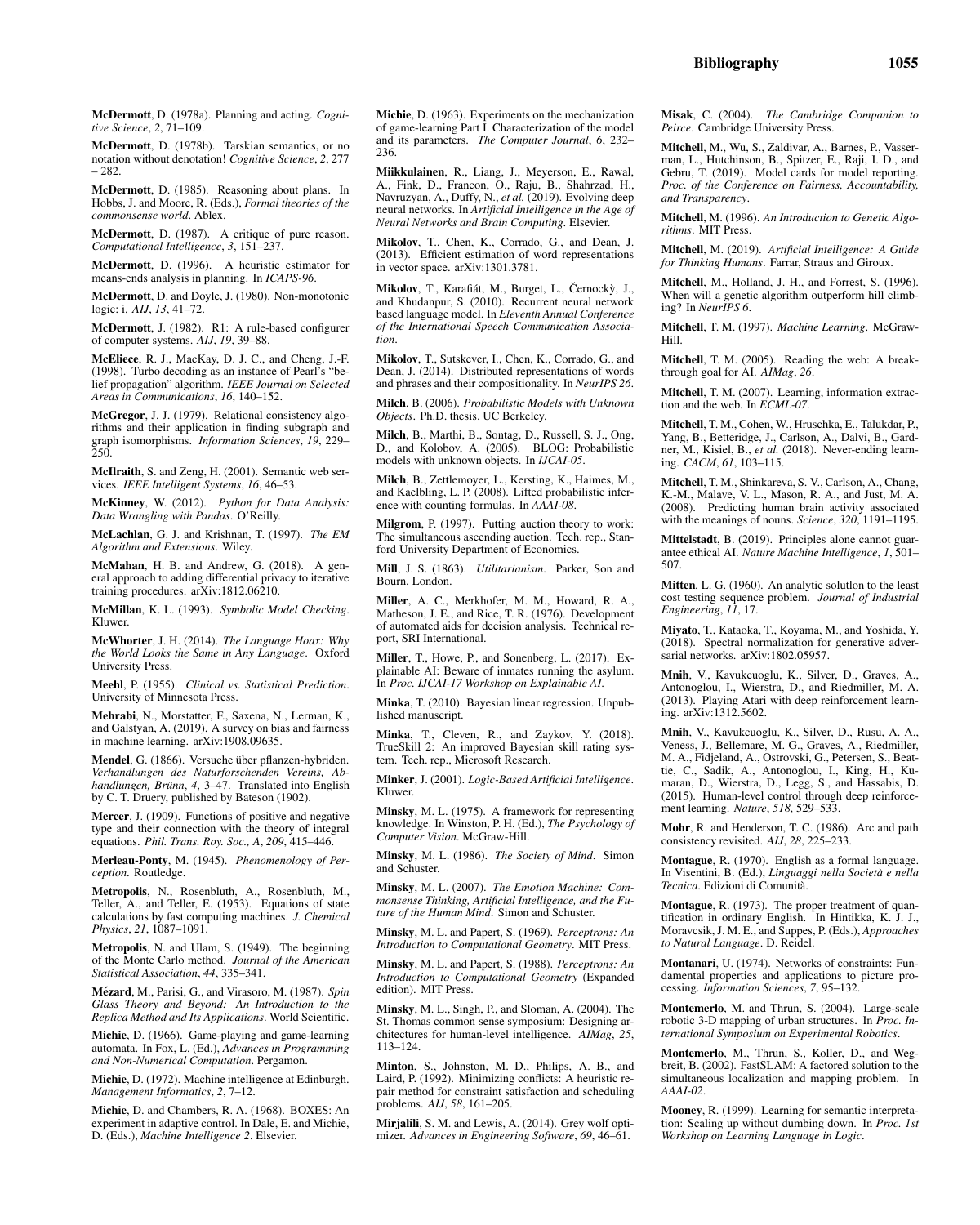Moore, A. M. and Wong, W.-K. (2003). Optimal reinsertion: A new search operator for accelerated and more accurate Bayesian network structure learning. In *ICML-03*.

Moore, A. W. and Atkeson, C. G. (1993). Prioritized sweeping—Reinforcement learning with less data and less time. *Machine Learning*, *13*, 103–130.

Moore, A. W. and Lee, M. S. (1997). Cached sufficient statistics for efficient machine learning with large datasets. *JAIR*, *8*, 67–91.

Moore, E. F. (1959). The shortest path through a maze. In *Proc. International Symposium on the Theory of Switching, Part II*. Harvard University Press.

Moore, R. C. (1980). Reasoning about knowledge and action. Artificial intelligence center technical note, SRI International.

Moore, R. C. (1985). A formal theory of knowledge and action. In Hobbs, J. R. and Moore, R. C. (Eds.), *Formal Theories of the Commonsense World*. Ablex.

Moore, R. C. and DeNero, J. (2011). L1 and L2 regularization for multiclass hinge loss models. In *Symposium on Machine Learning in Speech and Natural Language Processing*.

Moravčík, M., Schmid, M., Burch, N., Lisý, V., Morrill, D., Bard, N., Davis, T., Waugh, K., Johanson, M., and Bowling, M. (2017). Deepstack: Expert-level artificial intelligence in no-limit poker. arXiv:1701.01724.

Moravec, H. P. (1983). The Stanford cart and the CMU rover. *Proc. IEEE*, *71*, 872–884.

Moravec, H. P. and Elfes, A. (1985). High resolution maps from wide angle sonar. In *ICRA-85*.

Moravec, H. P. (2000). *Robot: Mere Machine to Transcendent Mind*. Oxford University Press.

Morgan, C. L. (1896). *Habit and Instinct*. Edward Arnold.

Morgan, T. J. H. and Griffiths, T. L. (2015). What the Baldwin Effect affects. In *COGSCI-15*.

Morjaria, M. A., Rink, F. J., Smith, W. D., Klempner, G., Burns, C., and Stein, J. (1995). Elicitation of probabilities for belief networks: Combining qualitative and quantitative information. In *UAI-95*.

Morrison, P. and Morrison, E. (Eds.). (1961). *Charles Babbage and His Calculating Engines: Selected Writings by Charles Babbage and Others*. Dover.

Moskewicz, M. W., Madigan, C. F., Zhao, Y., Zhang, L., and Malik, S. (2001). Chaff: Engineering an efficient SAT solver. In *Proc. 38th Design Automation Conference*.

Mott, A., Job, J., Vlimant, J.-R., Lidar, D., and Spiropulu, M. (2017). Solving a Higgs optimization problem with quantum annealing for machine learning. *Nature*, *550*, 375.

Motzkin, T. S. and Schoenberg, I. J. (1954). The relaxation method for linear inequalities. *Canadian Journal of Mathematics*, *6*, 393–404.

Moutarlier, P. and Chatila, R. (1989). Stochastic multisensory data fusion for mobile robot location and environment modeling. In *ISRR-89*.

Mueller, E. T. (2006). *Commonsense Reasoning*. Morgan Kaufmann.

Muggleton, S. H. and De Raedt, L. (1994). Inductive logic programming: Theory and methods. *J. Logic Programming*, *19/20*, 629–679.

Müller, M. (2002). Computer Go. AIJ, 134, 145-179.

Mumford, D. and Shah, J. (1989). Optimal approximations by piece-wise smooth functions and associated variational problems. *Commun. Pure Appl. Math.*, *42*, 577–685.

Mundy, J. and Zisserman, A. (Eds.). (1992). *Geometric Invariance in Computer Vision*. MIT Press.

Munos, R., Stepleton, T., Harutyunyan, A., and Bellemare, M. G. (2017). Safe and efficient off-policy reinforcement learning. In *NeurIPS 29*.

Murphy, K. (2002). *Dynamic Bayesian Networks: Representation, Inference and Learning*. Ph.D. thesis, UC Berkeley.

Murphy, K. (2012). *Machine Learning: A Probabilistic Perspective*. MIT Press.

Murphy, K. and Mian, I. S. (1999). Modelling gene expression data using Bayesian networks. Tech. rep., Computer Science Division, UC Berkeley.

Murphy, K. and Russell, S. J. (2001). Rao-Blackwellised particle filtering for dynamic Bayesian networks. In Doucet, A., de Freitas, J. F. G., and Gordon, N. J. (Eds.), *Sequential Monte Carlo Methods in Practice*. Springer-Verlag.

Murphy, K. and Weiss, Y. (2001). The factored frontier algorithm for approximate inference in DBNs. In *UAI-01*.

Murphy, R. (2000). *Introduction to AI Robotics*. MIT Press.

Murray, L. M. (2013). Bayesian state-space modelling on high-performance hardware using LibBi. arXiv:1306.3277.

Murray, R. M. (2017). *A Mathematical Introduction to Robotic Manipulation*. CRC Press.

Murray-Rust, P., Rzepa, H. S., Williamson, J., and Willighagen, E. L. (2003). Chemical markup, XML and the world–wide web. 4. CML schema. *J. Chem. Inf. Comput. Sci.*, *43*, 752–772.

Murthy, C. and Russell, J. R. (1990). A constructive proof of Higman's lemma. In *LICS-90*.

Muscettola, N. (2002). Computing the envelope for stepwise-constant resource allocations. In *CP-02*.

Muscettola, N., Nayak, P., Pell, B., and Williams, B. (1998). Remote agent: To boldly go where no AI system has gone before. *AIJ*, *103*, 5–48.

Muslea, I. (1999). Extraction patterns for information extraction tasks: A survey. In *Proc. AAAI-99 Workshop on Machine Learning for Information Extraction*.

Muth, J. T., Vogt, D. M., Truby, R. L., Mengüc, Y., Kolesky, D. B., Wood, R. J., and Lewis, J. A. (2014). Embedded 3D printing of strain sensors within highly stretchable elastomers. *Advanced Materials*, *26*, 6307– 6312.

Myerson, R. (1981). Optimal auction design. *Mathematics of Operations Research*, *6*, 58–73.

Myerson, R. (1986). Multistage games with communication. *Econometrica*, *54*, 323–358.

Myerson, R. (1991). *Game Theory: Analysis of Conflict*. Harvard University Press.

Nair, V. and Hinton, G. E. (2010). Rectified linear units improve restricted Boltzmann machines. In *ICML-10*.

Nalwa, V. S. (1993). *A Guided Tour of Computer Vision*. Addison-Wesley.

Narayanan, A., Shi, E., and Rubinstein, B. I. (2011). Link prediction by de-anonymization: How we won the Kaggle social network challenge. In *IJCNN-11*.

Narayanan, A. and Shmatikov, V. (2006). How to break anonymity of the Netflix prize dataset. arXiv:cs/0610105.

Nash, J. (1950). Equilibrium points in N-person games. *PNAS*, *36*, 48–49.

Nash, P. (1973). *Optimal Allocation of Resources Between Research Projects*. Ph.D. thesis, University of Cambridge.

Nayak, P. and Williams, B. (1997). Fast context switching in real-time propositional reasoning. In *AAAI-97*.

Neches, R., Swartout, W. R., and Moore, J. D. (1985). Enhanced maintenance and explanation of expert systems through explicit models of their development. *IEEE Transactions on Software Engineering*, *SE-11*, 1337–1351.

Nemhauser, G. L., Wolsey, L. A., and Fisher, M. L. (1978). An analysis of approximations for maximizing submodular set functions I. *Mathematical Programming*, *14*, 265–294.

Nesterov, Y. and Nemirovski, A. (1994). *Interior-Point Polynomial Methods in Convex Programming*. SIAM (Society for Industrial and Applied Mathematics).

Newell, A. (1982). The knowledge level. *AIJ*, *18*, 82– 127.

Newell, A. (1990). *Unified Theories of Cognition*. Harvard University Press.

Newell, A. and Ernst, G. (1965). The search for generality. In *Proc. IFIP Congress*.

Newell, A., Shaw, J. C., and Simon, H. A. (1957). Empirical explorations with the logic theory machine. *Proc. Western Joint Computer Conference*, *15*, 218– 239. Reprinted in Feigenbaum and Feldman (1963).

Newell, A. and Simon, H. A. (1961). GPS, a program that simulates human thought. In Billing, H. (Ed.), *Lernende Automaten*. R. Oldenbourg.

Newell, A. and Simon, H. A. (1972). *Human Problem Solving*. Prentice-Hall.

Newell, A. and Simon, H. A. (1976). Computer science as empirical inquiry: Symbols and search. *CACM*, *19*, 113–126.

Newton, I. (1664–1671). Methodus fluxionum et serierum infinitarum. Unpublished notes.

Ng, A. Y. (2004). Feature selection,  $L_1$  vs.  $L_2$  regularization, and rotational invariance. In *ICML-04*.

Ng, A. Y. (2019). *Machine Learning Yearning*. www.mlyearning.org.

Ng, A. Y., Harada, D., and Russell, S. J. (1999). Policy invariance under reward transformations: Theory and application to reward shaping. In *ICML-99*.

Ng, A. Y. and Jordan, M. I. (2000). PEGASUS: A policy search method for large MDPs and POMDPs. In *UAI-00*.

Ng, A. Y. and Jordan, M. I. (2002). On discriminative vs. generative classifiers: A comparison of logistic regression and naive Bayes. In *NeurIPS 14*.

Ng, A. Y., Kim, H. J., Jordan, M. I., and Sastry, S. (2003). Autonomous helicopter flight via reinforcement learning. In *NeurIPS 16*.

Ng, A. Y. and Russell, S. J. (2000). Algorithms for inverse reinforcement learning. In *ICML-00*.

Nicholson, A. and Brady, J. M. (1992). The data association problem when monitoring robot vehicles using dynamic belief networks. In *ECAI-92*.

Nielsen, M. A. (2015). *Neural Networks and Deep Learning*. Determination Press.

Nielsen, T. and Jensen, F. (2003). Sensitivity analysis in influence diagrams. *IEEE Transactions on Systems, Man and Cybernetics*, *33*, 223–234.

Niemelä, I., Simons, P., and Syrjänen, T. (2000). Smodels: A system for answer set programming. In *Proc. 8th International Workshop on Non-Monotonic Reasoning*.

Nikolaidis, S. and Shah, J. (2013). Human-robot cross-training: computational formulation, modeling and evaluation of a human team training strategy. In *HRI-13*.

Niles, I. and Pease, A. (2001). Towards a standard upper ontology. In *Proc. International Conference on Formal Ontology in Information Systems*.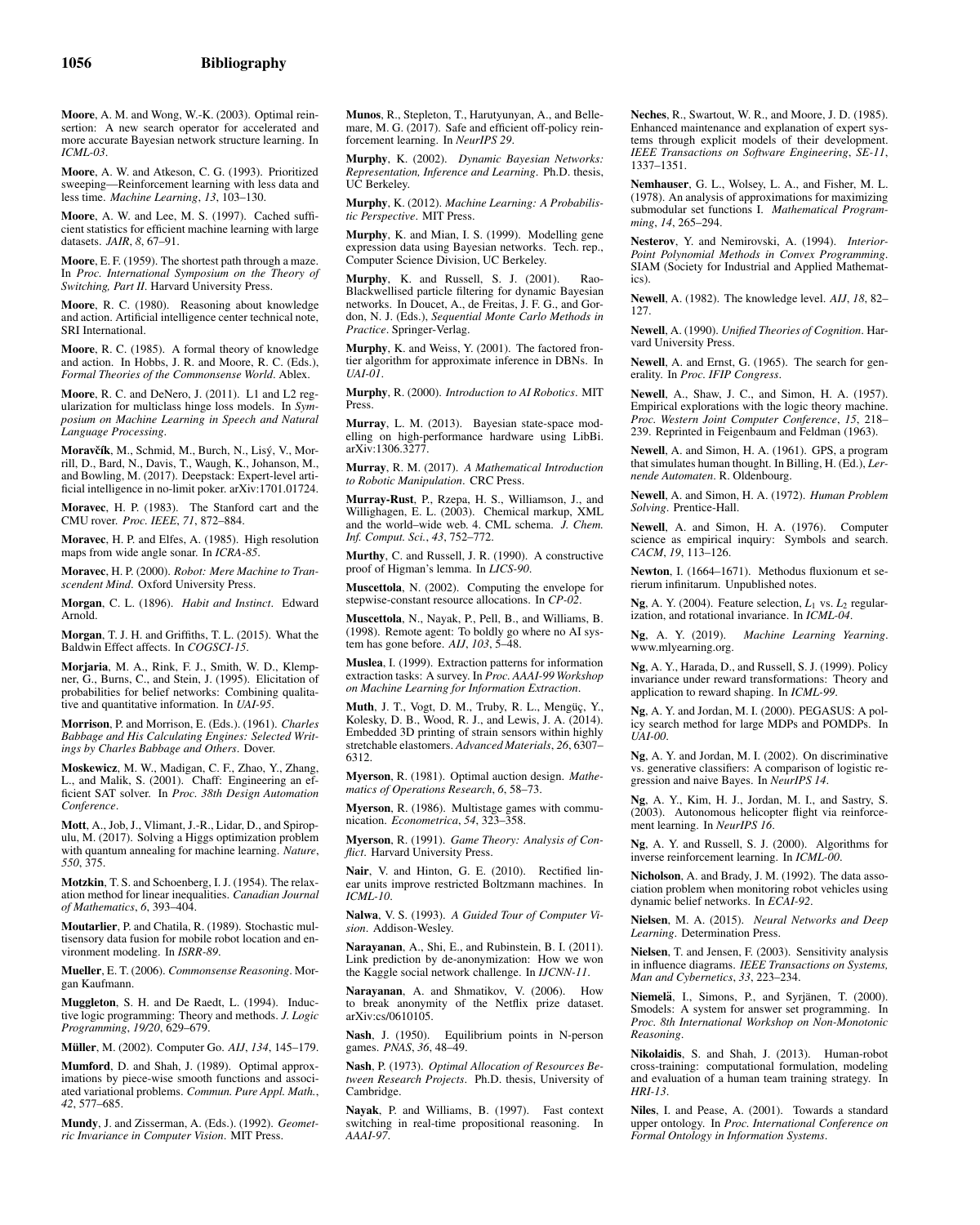Nilsson, D. and Lauritzen, S. (2000). Evaluating influence diagrams using LIMIDs. In *UAI-00*.

Nilsson, N. J. (1965). *Learning Machines: Foun-dations of Trainable Pattern-Classifying Systems*. McGraw-Hill.

Nilsson, N. J. (1971). *Problem-Solving Methods in Artificial Intelligence*. McGraw-Hill.

Nilsson, N. J. (1984). Shakey the robot. Technical note, SRI International.

Nilsson, N. J. (1986). Probabilistic logic. *AIJ*, *28*, 71– 87.

Nilsson, N. J. (1995). Eye on the prize. *AIMag*, *16*, 9–17.

Nilsson, N. J. (2009). *The Quest for Artificial Intelligence: A History of Ideas and Achievements*. Cambridge University Press.

Nisan, N. (2007). Introduction to mechanism design (for computer scientists). In Nisan, N., Roughgarden, T., Tardos, E., and Vazirani, V. V. (Eds.), *Algorithmic Game Theory*. Cambridge University Press.

Nisan, N., Roughgarden, T., Tardos, E., and Vazirani, V. (Eds.). (2007). *Algorithmic Game Theory*. Cambridge University Press.

Niv, Y. (2009). Reinforcement learning in the brain. *Journal of Mathematical Psychology*, *53*, 139–154.

Nivre, J., De Marneffe, M.-C., Ginter, F., Goldberg, Y., Hajic, J., Manning, C., McDonald, R., Petrov, S., et al. (2016). Universal dependencies v1: A multilingual treebank collection. In *Proc. International Conference on Language Resources and Evaluation*.

Nodelman, U., Shelton, C., and Koller, D. (2002). Continuous time Bayesian networks. In *UAI-02*.

Noe, A. (2009). *Out of Our Heads: Why You Are Not Your Brain, and Other Lessons from the Biology of Consciousness*. Hill and Wang.

Nordfors, D., Cerf, V., and Senges, M. (2018). *Disrupting Unemployment*. Amazon Digital Services.

Norvig, P. (1988). Multiple simultaneous interpretations of ambiguous sentences. In *COGSCI-88*.

Norvig, P. (1992). *Paradigms of Artificial Intelligence Programming: Case Studies in Common Lisp*. Morgan Kaufmann.

Norvig, P. (2009). Natural language corpus data. In Segaran, T. and Hammerbacher, J. (Eds.), *Beautiful Data*. O'Reilly.

Nowick, S. M., Dean, M. E., Dill, D. L., and Horowitz, M. (1993). The design of a high-performance cache controller: A case study in asynchronous synthesis. *Integration: The VLSI Journal*, *15*, 241–262.

Och, F. J. and Ney, H. (2003). A systematic comparison of various statistical alignment models. *Computational Linguistics*, *29*, 19–51.

Och, F. J. and Ney, H. (2004). The alignment template approach to statistical machine translation. *Computational Linguistics*, *30*, 417–449.

Och, F. J. and Ney, H. (2002). Discriminative training and maximum entropy models for statistical machine translation. In *COLING-02*.

Ogawa, S., Lee, T.-M., Kay, A. R., and Tank, D. W. (1990). Brain magnetic resonance imaging with contrast dependent on blood oxygenation. *PNAS*, *87*, 9868–9872.

Oh, M.-S. and Berger, J. O. (1992). Adaptive importance sampling in Monte Carlo integration. *Journal of Statistical Computation and Simulation*, *41*, 143–168.

Oh, S., Russell, S. J., and Sastry, S. (2009). Markov chain Monte Carlo data association for multi-target tracking. *IEEE Transactions on Automatic Control*, *54*, 481–497.

Oizumi, M., Albantakis, L., and Tononi, G. (2014). From the phenomenology to the mechanisms of consciousness: Integrated information theory 3.0. *PLoS Computational Biology*, *10*, e1003588.

Olesen, K. G. (1993). Causal probabilistic networks with both discrete and continuous variables. *PAMI*, *15*, 275–279.

Oliver, N., Garg, A., and Horvitz, E. J. (2004). Layered representations for learning and inferring office activity from multiple sensory channels. *Computer Vision and Image Understanding*, *96*, 163–180.

Oliver, R. M. and Smith, J. Q. (Eds.). (1990). *Influence Diagrams, Belief Nets and Decision Analysis*. Wiley.

Omohundro, S. (2008). The basic AI drives. In *AGI-08 Workshop on the Sociocultural, Ethical and Futurological Implications of Artificial Intelligence*.

O'Neil, C. (2017). *Weapons of Math Destruction: How Big Data Increases Inequality and Threatens Democracy*. Broadway Books.

O'Neil, C. and Schutt, R. (2013). *Doing Data Science: Straight Talk from the Frontline*. O'Reilly.

O'Reilly, U.-M. and Oppacher, F. (1994). Program search with a hierarchical variable length representation: Genetic programming, simulated annealing and hill climbing. In *Proc. Third Conference on Parallel Problem Solving from Nature*.

Osborne, M. J. (2004). *An Introduction to Game Theory*. Oxford University Pres.

Osborne, M. J. and Rubinstein, A. (1994). *A Course in Game Theory*. MIT Press.

Osherson, D. N., Stob, M., and Weinstein, S. (1986). *Systems That Learn: An Introduction to Learning Theory for Cognitive and Computer Scientists*. MIT Press.

Ostrom, E. (1990). *Governing the Commons*. Cambridge University Press.

Padgham, L. and Winikoff, M. (2004). *Developing Intelligent Agent Systems: A Practical Guide*. Wiley.

Paige, B. and Wood, F. (2014). A compilation target for probabilistic programming languages. In *ICML-14*.

Paige, B., Wood, F., Doucet, A., and Teh, Y. W. (2015). Asynchronous anytime sequential Monte Carlo. In *NeurIPS 27*.

Palacios, H. and Geffner, H. (2007). From conformant into classical planning: Efficient translations that may be complete too. In *ICAPS-07*.

Palmer, S. (1999). *Vision Science: Photons to Phenomenology*. MIT Press.

Papadimitriou, C. H. (1994). *Computational Complexity*. Addison-Wesley.

Papadimitriou, C. H. and Tsitsiklis, J. N. (1987). The complexity of Markov decision processes. *Mathematics of Operations Research*, *12*, 441–450.

Papadimitriou, C. H. and Yannakakis, M. (1991). Shortest paths without a map. *Theoretical Computer Science*, *84*, 127–150.

Papavassiliou, V. and Russell, S. J. (1999). Convergence of reinforcement learning with general function approximators. In *IJCAI-99*.

Parisi, G. (1988). *Statistical Field Theory*. Addison-Wesley.

Parisi, M. M. G. and Zecchina, R. (2002). Analytic and algorithmic solution of random satisfiability problems. *Science*, *297*, 812–815.

Park, J. D. and Darwiche, A. (2004). Complexity results and approximation strategies for MAP explanations. *JAIR*, *21*, 101–133.

Parker, A., Nau, D. S., and Subrahmanian, V. S. (2005). Game-tree search with combinatorially large belief states. In *IJCAI-05*.

Parker, D. B. (1985). Learning logic. Technical report, Center for Computational Research in Economics and Management Science, MIT.

Parker, L. E. (1996). On the design of behavior-based multi-robot teams. *J. Advanced Robotics*, *10*, 547–578.

Parr, R. and Russell, S. J. (1998). Reinforcement learning with hierarchies of machines. In *NeurIPS 10*.

Parzen, E. (1962). On estimation of a probability density function and mode. *Annals of Mathematical Statistics*, *33*, 1065–1076.

Pasca, M. and Harabagiu, S. M. (2001). High performance question/answering. In *SIGIR-01*.

Pasca, M., Lin, D., Bigham, J., Lifchits, A., and Jain, A. (2006). Organizing and searching the world wide web of facts—Step one: The one-million fact extraction challenge. In *AAAI-06*.

Paskin, M. (2002). Maximum entropy probabilistic logic. Tech. report, UC Berkeley.

Pasula, H., Marthi, B., Milch, B., Russell, S. J., and Shpitser, I. (2003). Identity uncertainty and citation matching. In *NeurIPS 15*.

Pasula, H., Russell, S. J., Ostland, M., and Ritov, Y. (1999). Tracking many objects with many sensors. In *IJCAI-99*.

Patel-Schneider, P. (2014). Analyzing schema.org. In *Proc. International Semantic Web Conference*.

Patrick, B. G., Almulla, M., and Newborn, M. (1992). An upper bound on the time complexity of iterativedeepening-A\*. *AIJ*, *5*, 265–278.

Paul, R. P. (1981). *Robot Manipulators: Mathematics, Programming, and Control*. MIT Press.

Pauls, A. and Klein, D. (2009). K-best A\* parsing. In *ACL-09*.

Peano, G. (1889). *Arithmetices principia, nova methodo exposita*. Fratres Bocca, Turin.

Pearce, J., Tambe, M., and Maheswaran, R. (2008). Solving multiagent networks using distributed constraint optimization. *AIMag*, *29*, 47–62.

Pearl, J. (1982a). Reverend Bayes on inference engines: A distributed hierarchical approach. In *AAAI-82*.

Pearl, J. (1982b). The solution for the branching factor of the alpha–beta pruning algorithm and its optimality. *CACM*, *25*, 559–564.

Pearl, J. (1984). *Heuristics: Intelligent Search Strategies for Computer Problem Solving*. Addison-Wesley.

Pearl, J. (1985). Bayesian networks: A model of self-activated memory for evidential reasoning. In *COGSCI-85*.

Pearl, J. (1986). Fusion, propagation, and structuring in belief networks. *AIJ*, *29*, 241–288.

Pearl, J. (1987). Evidential reasoning using stochastic simulation of causal models. *AIJ*, *32*, 247–257.

Pearl, J. (1988). *Probabilistic Reasoning in Intelligent Systems: Networks of Plausible Inference*. Morgan Kaufmann.

Pearl, J. (2000). *Causality: Models, Reasoning, and Inference*. Cambridge University Press.

Pearl, J. and McKenzie, D. (2018). *The Book of Why*. Basic Books.

Pearl, J. and Verma, T. (1991). A theory of inferred causation. In *KR-91*.

Pearson, K. (1895). Contributions to the mathematical theory of evolution, II: Skew variation in homogeneous material. *Phil. Trans. Roy. Soc.*, *186*, 343–414.

Pearson, K. (1901). On lines and planes of closest fit to systems of points in space. *Philosophical Magazine*, *2*, 559–572.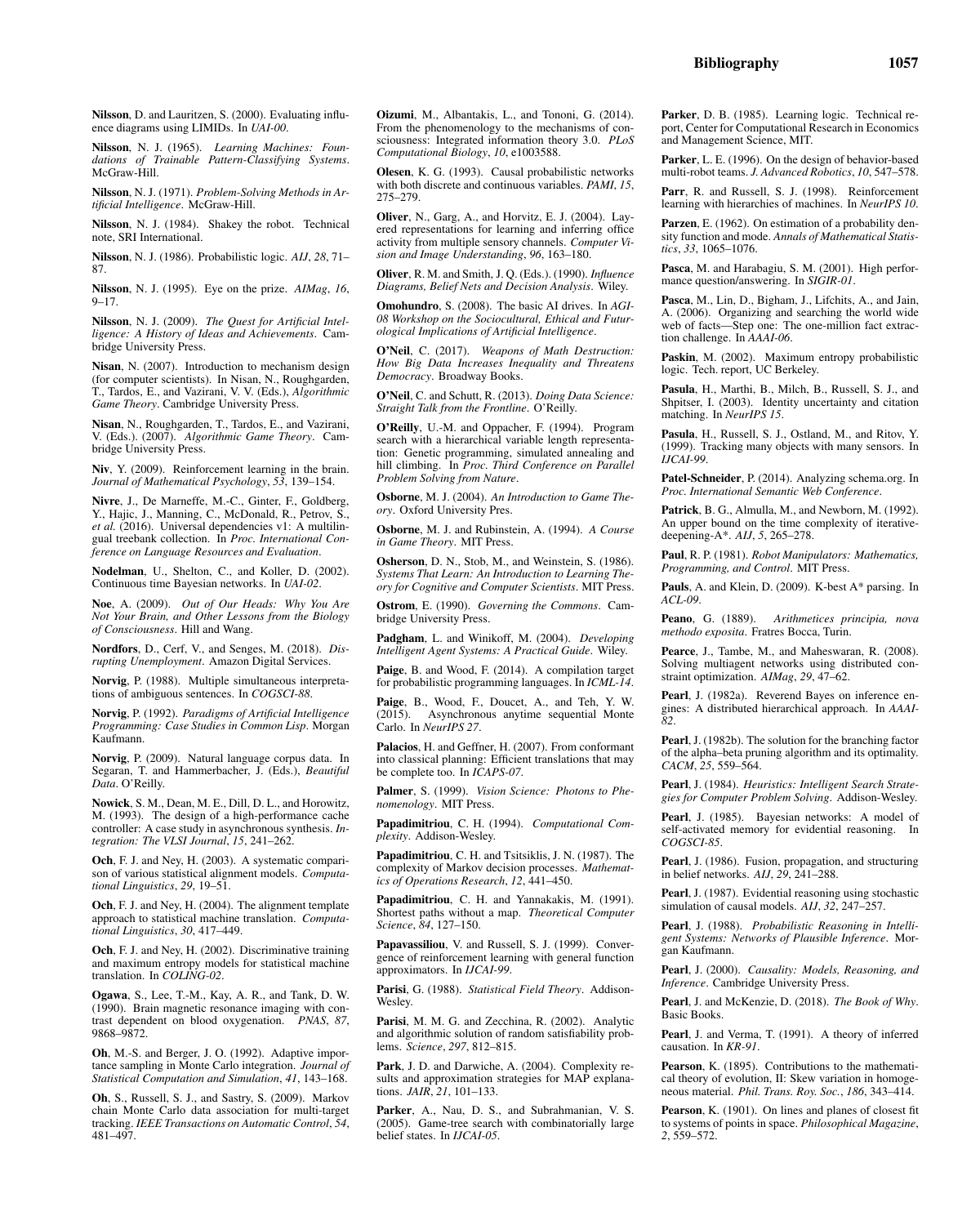Pease, A. and Niles, I. (2002). IEEE standard upper ontology: A progress report. *Knowledge Engineering Review*, *17*, 65–70.

Pednault, E. P. D. (1986). Formulating multiagent, dynamic-world problems in the classical planning framework. In *Reasoning About Actions and Plans: Proc. 1986 Workshop*.

Pedregosa, F., Varoquaux, G., Gramfort, A., Michel, V., Thirion, B., Grisel, O., Blondel, M., Prettenhofer, P., Weiss, R., Dubourg, V., *et al.* (2011). Scikit-learn: Machine learning in Python. *JMLR*, *12*, 2825–2830.

Peirce, C. S. (1870). Description of a notation for the logic of relatives, resulting from an amplification of the conceptions of Boole's calculus of logic. *Memoirs of the American Academy of Arts and Sciences*, *9*, 317– 378.

Peirce, C. S. (1883). A theory of probable inference. Note B. The logic of relatives. In Peirce, C. S. (Ed.), *Studies in Logic*, Little, Brown.

Peirce, C. S. (1909). Existential graphs. Unpublished manuscript; reprinted in (Buchler 1955).

Peleg, B. and Sudholter, P. (2002). *Introduction to the Theory of Cooperative Games* (2nd edition). Springer-Verlag.

Pelikan, M., Goldberg, D. E., and Cantu-Paz, E. (1999). BOA: The Bayesian optimization algorithm. In *GECCO-99*.

Pemberton, J. C. and Korf, R. E. (1992). Incremental planning on graphs with cycles. In *AIPS-92*.

Penberthy, J. S. and Weld, D. S. (1992). UCPOP: A sound, complete, partial order planner for ADL. In *KR-92*.

Peng, J. and Williams, R. J. (1993). Efficient learning and planning within the Dyna framework. *Adaptive Behavior*, *2*, 437–454.

Pennington, J., Socher, R., and Manning, C. (2014). Glove: Global vectors for word representation. In *EMNLP-14*.

Penrose, R. (1989). *The Emperor's New Mind*. Oxford University Press.

Penrose, R. (1994). *Shadows of the Mind*. Oxford University Press.

Peot, M. and Smith, D. E. (1992). Conditional nonlinear planning. In *ICAPS-92*.

Pereira, F. and Schabes, Y. (1992). Inside-outside reestimation from partially bracketed corpora. In *ACL-92*.

Pereira, F. and Warren, D. H. D. (1980). Definite clause grammars for language analysis: A survey of the formalism and a comparison with augmented transition networks. *AIJ*, *13*, 231–278.

Peters, J. and Schaal, S. (2008). Reinforcement learning of motor skills with policy gradients. *Neural Networks*, *21*, 682–697.

Peters, J., Janzing, D., and Schölkopf, B. (2017). *Elements of Causal Inference: Foundations and Learning Algorithms*. MIT press.

Peters, M. E., Neumann, M., Iyyer, M., Gardner, M., Clark, C., Lee, K., and Zettlemoyer, L. (2018). Deep contextualized word representations. arXiv:1802.05365.

Peterson, C. and Anderson, J. R. (1987). A mean field theory learning algorithm for neural networks. *Complex Systems*, *1*, 995–1019.

Petosa, N. and Balch, T. (2019). Multiplayer AlphaZero. arXiv:1910.13012.

Pfeffer, A. (2001). IBAL: A probabilistic rational programming language. In *IJCAI-01*.

Pfeffer, A., Koller, D., Milch, B., and Takusagawa, K. T. (1999). SPOOK: A system for probabilistic object-oriented knowledge representation. In *UAI-99*.

Pfeffer, A. (2016). *Practical Probabilistic Programming*. Manning.

Pfeffer, A. (2000). *Probabilistic Reasoning for Complex Systems*. Ph.D. thesis, Stanford University.

Pfeffer, A. (2007). The design and implementation of IBAL: A general-purpose probabilistic language. In Getoor, L. and Taskar, B. (Eds.), *Introduction to Statistical Relational Learning*. MIT Press.

Pfeifer, R., Bongard, J., Brooks, R. A., and Iwasawa, S. (2006). *How the Body Shapes the Way We Think: A New View of Intelligence*. Bradford.

Pham, H., Guan, M. Y., Zoph, B., Le, Q. V., and Dean, J. (2018). Efficient neural architecture search via parameter sharing. arXiv:1802.03268.

Pineau, J., Gordon, G., and Thrun, S. (2003). Pointbased value iteration: An anytime algorithm for POMDPs. In *IJCAI-03*.

Pinedo, M. (2008). *Scheduling: Theory, Algorithms, and Systems*. Springer Verlag.

Pinkas, G. and Dechter, R. (1995). Improving connectionist energy minimization. *JAIR*, *3*, 223–248.

Pinker, S. (1995). Language acquisition. In Gleitman, L. R., Liberman, M., and Osherson, D. N. (Eds.), *An Invitation to Cognitive Science* (2nd edition). MIT Press.

Pinker, S. (2003). *The Blank Slate: The Modern Denial of Human Nature*. Penguin.

Pinto, D., McCallum, A., Wei, X., and Croft, W. B. (2003). Table extraction using conditional random fields. In *SIGIR-03*.

Pinto, L. and Gupta, A. (2016). Supersizing selfsupervision: Learning to grasp from 50k tries and 700 robot hours. In *ICRA-16*.

Platt, J. (1999). Fast training of support vector machines using sequential minimal optimization. In *Advances in Kernel Methods: Support Vector Learning*. MIT Press.

Plotkin, G. (1972). Building-in equational theories. In Meltzer, B. and Michie, D. (Eds.), *Machine Intelligence 7*. Edinburgh University Press.

Plummer, M. (2003). JAGS: A program for analysis of Bayesian graphical models using Gibbs sampling. In *Proc. Third Int'l Workshop on Distributed Statistical Computing*.

Pnueli, A. (1977). The temporal logic of programs. In *FOCS-77*.

Pohl, I. (1971). Bi-directional search. In Meltzer, B. and Michie, D. (Eds.), *Machine Intelligence 6*. Edinburgh University Press.

Pohl, I. (1973). The avoidance of (relative) catastrophe, heuristic competence, genuine dynamic weighting and computational issues in heuristic problem solving. In *IJCAI-73*.

Pohl, I. (1977). Practical and theoretical considerations in heuristic search algorithms. In Elcock, E. W. and Michie, D. (Eds.), *Machine Intelligence 8*. Ellis Horwood.

Pohl, I. (1970). Heuristic search viewed as path finding in a graph. *AIJ*, *1*, 193–204.

Poli, R., Langdon, W., and McPhee, N. (2008). *A Field Guide to Genetic Programming*. Lulu.com.

Pomerleau, D. A. (1993). *Neural Network Perception for Mobile Robot Guidance*. Kluwer.

Poole, B., Lahiri, S., Raghu, M., Sohl-Dickstein, J., and Ganguli, S. (2017). Exponential expressivity in deep neural networks through transient chaos. In *NeurIPS 29*.

Poole, D. (1993). Probabilistic Horn abduction and Bayesian networks. *AIJ*, *64*, 81–129.

Poole, D. (2003). First-order probabilistic inference. In *IJCAI-03*.

Poole, D. and Mackworth, A. K. (2017). *Artificial Intelligence: Foundations of Computational Agents* (2 edition). Cambridge University Press.

Poppe, R. (2010). A survey on vision-based human action recognition. *Image Vision Comput.*, *28*, 976– 990.

Popper, K. R. (1959). *The Logic of Scientific Discovery*. Basic Books.

Popper, K. R. (1962). *Conjectures and Refutations: The Growth of Scientific Knowledge*. Basic Books.

Portner, P. and Partee, B. H. (2002). *Formal Semantics: The Essential Readings*. Wiley-Blackwell.

Post, E. L. (1921). Introduction to a general theory of elementary propositions. *American Journal of Mathematics*, *43*, 163–185.

Poulton, C. and Watts, M. (2016). MIT and DARPA pack Lidar sensor onto single chip. *IEEE Spectrum*, August 4.

Poundstone, W. (1993). *Prisoner's Dilemma*. Anchor.

Pourret, O., Naïm, P., and Marcot, B. (2008). *Bayesian Networks: A Practical Guide to Applications*. Wiley.

Pradhan, M., Provan, G. M., Middleton, B., and Henrion, M. (1994). Knowledge engineering for large belief networks. In *UAI-94*.

Prawitz, D. (1960). An improved proof procedure. *Theoria*, *26*, 102–139.

Press, W. H., Teukolsky, S. A., Vetterling, W. T., and Flannery, B. P. (2007). *Numerical Recipes: The Art of Scientific Computing* (3rd edition). Cambridge University Press.

Preston, J. and Bishop, M. (2002). *Views into the Chinese Room: New Essays on Searle and Artificial Intelligence*. Oxford University Press.

Prieditis, A. E. (1993). Machine discovery of effective admissible heuristics. *Machine Learning*, *12*, 117– 141.

Prosser, P. (1993). Hybrid algorithms for constraint satisfaction problems. *Computational Intelligence*, *9*, 268–299.

Pullum, G. K. (1991). *The Great Eskimo Vocabulary Hoax (and Other Irreverent Essays on the Study of Language)*. University of Chicago Press.

Pullum, G. K. (1996). Learnability, hyperlearning, and the poverty of the stimulus. In *22nd Annual Meeting of the Berkeley Linguistics Society*.

Puterman, M. L. (1994). *Markov Decision Processes: Discrete Stochastic Dynamic Programming*. Wiley.

Puterman, M. L. and Shin, M. C. (1978). Modified policy iteration algorithms for discounted Markov decision problems. *Management Science*, *24*, 1127– 1137.

Putnam, H. (1963). 'Degree of confirmation' and inductive logic. In Schilpp, P. A. (Ed.), *The Philosophy of Rudolf Carnap*. Open Court.

Quillian, M. R. (1961). A design for an understanding machine. Paper presented at a colloquium: Semantic Problems in Natural Language, King's College, Cambridge, England.

Quine, W. V. (1953). Two dogmas of empiricism. In *From a Logical Point of View*. Harper and Row.

Quine, W. V. (1960). *Word and Object*. MIT Press.

Quine, W. V. (1982). *Methods of Logic* (4th edition). Harvard University Press.

Quinlan, J. R. (1979). Discovering rules from large collections of examples: A case study. In Michie, D. (Ed.), *Expert Systems in the Microelectronic Age*. Edinburgh University Press.

Quinlan, J. R. (1986). Induction of decision trees. *Machine Learning*, *1*, 81–106.

Quinlan, J. R. (1993). *C4.5: Programs for Machine Learning*. Morgan Kaufmann.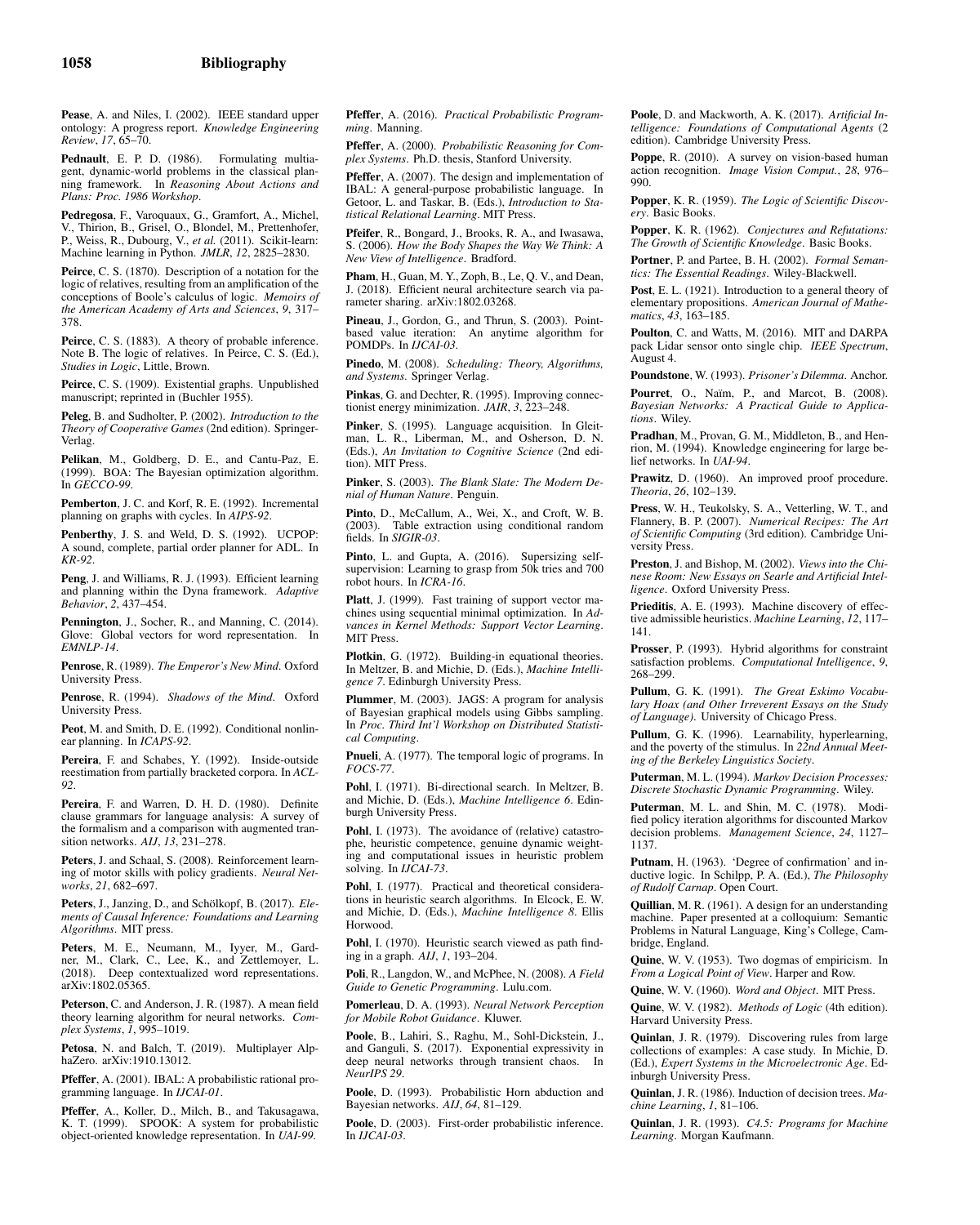Quirk, R., Greenbaum, S., Leech, G., and Svartvik, J. (1985). *A Comprehensive Grammar of the English Language*. Longman.

Rabani, Y., Rabinovich, Y., and Sinclair, A. (1998). A computational view of population genetics. *Random Structures and Algorithms*, *12*, 313–334.

Rabiner, L. R. and Juang, B.-H. (1993). *Fundamentals of Speech Recognition*. Prentice-Hall.

Radford, A., Metz, L., and Chintala, S. (2015). Unsupervised representation learning with deep convolutional generative adversarial networks. arXiv:1511.06434.

Radford, A., Wu, J., Child, R., Luan, D., Amodei, D., and Sutskever, I. (2019). Language models are unsupervised multitask learners. *OpenAI Blog*, *1*.

Raffel, C., Shazeer, N., Roberts, A., Lee, K., Narang, S., Matena, M., Zhou, Y., Li, W., and Liu, P. J. (2019). Exploring the limits of transfer learning with a unified text-to-text transformer. arXiv:1910.10683.

Rafferty, A. N., Brunskill, E., Griffiths, T. L., and Shafto, P. (2016). Faster teaching via POMDP planning. *Cognitive Science*, *40*, 1290–1332.

Rahwan, T., Michalak, T. P., Wooldridge, M., and Jennings, N. R. (2015). Coalition structure generation: A survey. *AIJ*, *229*, 139–174.

Raibert, M., Blankespoor, K., Nelson, G., and Playter, R. (2008). Bigdog, the rough-terrain quadruped robot. *IFAC Proceedings Volumes*, *41*, 10822–10825.

Rajpurkar, P., Zhang, J., Lopyrev, K., and Liang, P. (2016). Squad: 100,000+ questions for machine comprehension of text. In *EMNLP-16*.

Ramsey, F. P. (1931). Truth and probability. In Braithwaite, R. B. (Ed.), *The Foundations of Mathematics and Other Logical Essays*. Harcourt Brace Jovanovich.

Ramsundar, B. and Zadeh, R. B. (2018). *TensorFlow for Deep Learning: From Linear Regression to Reinforcement Learning*. O'Reilly.

Rao, D. A. S. and Verweij, G. (2017). Sizing the prize: What's the real value of AI for your business and how can you capitalise? PwC.

Raphael, B. (1976). *The Thinking Computer: Mind Inside Matter*. W. H. Freeman.

Raphson, J. (1690). *Analysis aequationum universalis*. Apud Abelem Swalle, London.

Raschka, S. (2015). *Python Machine Learning*. Packt.

Rashevsky, N. (1936). Physico-mathematical aspects of excitation and conduction in nerves. In *Cold Springs Harbor Symposia on Quantitative Biology. IV: Excitation Phenomena*.

Rashevsky, N. (1938). *Mathematical Biophysics: Physico-Mathematical Foundations of Biology*. University of Chicago Press.

Rasmussen, C. E. and Williams, C. K. I. (2006). *Gaussian Processes for Machine Learning*. MIT Press.

Rassenti, S., Smith, V., and Bulfin, R. (1982). A combinatorial auction mechanism for airport time slot allocation. *Bell Journal of Economics*, *13*, 402–417.

Ratliff, N., Bagnell, J. A., and Zinkevich, M. (2006). Maximum margin planning. In *ICML-06*.

Ratliff, N., Zucker, M., Bagnell, J. A., and Srinivasa, S. (2009). CHOMP: Gradient optimization techniques for efficient motion planning. In *ICRA-09*.

Ratnaparkhi, A. (1996). A maximum entropy model for part-of-speech tagging. In *EMNLP-96*.

Ratner, D. and Warmuth, M. (1986). Finding a shortest solution for the  $n \times n$  extension of the 15-puzzle is intractable. In *AAAI-86*.

Rauch, H. E., Tung, F., and Striebel, C. T. (1965). Maximum likelihood estimates of linear dynamic systems. *AIAA Journal*, *3*, 1445–1450.

Rayward-Smith, V., Osman, I., Reeves, C., and Smith, G. (Eds.). (1996). *Modern Heuristic Search Methods*. Wiley.

Real, E., Aggarwal, A., Huang, Y., and Le, Q. V. (2018). Regularized evolution for image classifier architecture search. arXiv:1802.01548.

Rechenberg, I. (1965). Cybernetic solution path of an experimental problem. Library translation, Royal Aircraft Establishment.

Regin, J. (1994). A filtering algorithm for constraints of difference in CSPs. In *AAAI-94*.

Reid, D. B. (1979). An algorithm for tracking multiple targets. *IEEE Trans. Automatic Control*, *24*, 843–854.

Reif, J. (1979). Complexity of the mover's problem and generalizations. In *FOCS-79*.

Reiter, R. (1980). A logic for default reasoning. *AIJ*, *13*, 81–132.

Reiter, R. (1991). The frame problem in the situation calculus: A simple solution (sometimes) and a completeness result for goal regression. In Lifschitz, V. (Ed.), *Artificial Intelligence and Mathematical Theory of Computation: Papers in Honor of John McCarthy*. Academic Press.

Reiter, R. (2001). *Knowledge in Action: Logical Foundations for Specifying and Implementing Dynamical Systems*. MIT Press.

Renner, G. and Ekart, A. (2003). Genetic algorithms in computer aided design. *Computer Aided Design*, *35*, 709–726.

Rényi, A. (1970). *Probability Theory*. Elsevier.

Resnick, P. and Varian, H. R. (1997). Recommender systems. *CACM*, *40*, 56–58.

Rezende, D. J., Mohamed, S., and Wierstra, D. (2014). Stochastic backpropagation and approximate inference in deep generative models. In *ICML-14*.

Riazanov, A. and Voronkov, A. (2002). The design and implementation of VAMPIRE. *AI Communications*, *15*, 91–110.

Ribeiro, M. T., Singh, S., and Guestrin, C. (2016). Why should I trust you?: Explaining the predictions of any classifier. In *KDD-16*.

Richardson, M. and Domingos, P. (2006). Markov logic networks. *Machine Learning*, *62*, 107–136.

Richter, S. and Helmert, M. (2009). Preferred operators and deferred evaluation in satisficing planning. In *ICAPS-09*.

Ridley, M. (2004). *Evolution*. Oxford Reader.

Riley, J. and Samuelson, W. (1981). Optimal auctions. *American Economic Review*, *71*, 381–392.

Riley, P. (2019). Three pitfalls to avoid in machine learning. *Nature*, *572*, 27–29.

Riloff, E. (1993). Automatically constructing a dictionary for information extraction tasks. In *AAAI-93*.

Ringgaard, M., Gupta, R., and Pereira, F. (2017). SLING: A framework for frame semantic parsing. arXiv:1710.07032.

Rintanen, J. (1999). Improvements to the evaluation of quantified Boolean formulae. In *IJCAI-99*.

Rintanen, J. (2007). Asymptotically optimal encodings of conformant planning in QBF. In *AAAI-07*.

Rintanen, J. (2012). Planning as satisfiability: Heuristics. *AIJ*, *193*, 45–86.

Rintanen, J. (2016). Computational complexity in automated planning and scheduling. In *ICAPS-16*.

Ripley, B. D. (1996). *Pattern Recognition and Neural Networks*. Cambridge University Press.

Rissanen, J. (1984). Universal coding, information, prediction, and estimation. *IEEE Transactions on Information Theory*, *IT-30*, 629–636.

Rissanen, J. (2007). *Information and Complexity in Statistical Modeling*. Springer.

Rivest, R. (1987). Learning decision lists. *Machine Learning*, *2*, 229–246.

Robbins, H. (1952). Some aspects of the sequential design of experiments. *Bulletin of the American Mathematical Society*, *58*, 527–535.

Robbins, H. and Monro, S. (1951). A stochastic approximation method. *Annals of Mathematical Statistics*, *22*, 400–407.

Roberts, L. G. (1963). Machine perception of threedimensional solids. Technical report, MIT Lincoln Laboratory.

Robertson, N. and Seymour, P. D. (1986). Graph minors. II. Algorithmic aspects of tree-width. *J. Algorithms*, *7*, 309–322.

Robertson, S. E. and Sparck Jones, K. (1976). Relevance weighting of search terms. *J. American Society for Information Science*, *27*, 129–146.

Robins, J. (1986). A new approach to causal inference in mortality studies with a sustained exposure period: Application to control of the healthy worker survivor effect. *Mathematical Modelling*, *7*, 1393–1512.

Robinson, A. and Voronkov, A. (Eds.). (2001). *Handbook of Automated Reasoning*. Elsevier.

Robinson, J. A. (1965). A machine-oriented logic based on the resolution principle. *JACM*, *12*, 23–41.

Robinson, S. (2002). Computer scientists find unexpected depths in airfare search problem. *SIAM News*, *35*(6).

Roche, E. and Schabes, Y. (Eds.). (1997). *Finite-State Language Processing*. Bradford Books.

Rock, I. (1984). *Perception*. W. H. Freeman.

Rokicki, T., Kociemba, H., Davidson, M., and Dethridge, J. (2014). The diameter of the Rubik's Cube group is twenty. *SIAM Review*, *56*, 645–670.

Rolf, D. (2006). Improved bound for the PPSZ/Schöning-algorithm for 3-SAT. *Journal on Satisfiability, Boolean Modeling and Computation*, *1*, 111–122.

Rolnick, D., Donti, P. L., Kaack, L. H., *et al.* (2019). Tackling climate change with machine learning. arXiv:1906.05433.

Rolnick, D. and Tegmark, M. (2018). The power of deeper networks for expressing natural functions. In *ICLR-18*.

Romanovskii, I. (1962). Reduction of a game with complete memory to a matrix game. *Soviet Mathematics*, *3*, 678–681.

Ros, G., Sellart, L., Materzynska, J., Vazquez, D., and Lopez, A. M. (2016). The SYNTHIA dataset: A large collection of synthetic images for semantic segmentation of urban scenes. In *CVPR-16*.

Rosenblatt, F. (1957). The perceptron: A perceiving and recognizing automaton. Report, Project PARA, Cornell Aeronautical Laboratory.

Rosenblatt, F. (1960). On the convergence of reinforcement procedures in simple perceptrons. Report, Cornell Aeronautical Laboratory.

Rosenblatt, F. (1962). *Principles of Neurodynamics: Perceptrons and the Theory of Brain Mechanisms*. Spartan.

Rosenblatt, M. (1956). Remarks on some nonparametric estimates of a density function. *Annals of Mathematical Statistics*, *27*, 832–837.

Rosenblueth, A., Wiener, N., and Bigelow, J. (1943). Behavior, purpose, and teleology. *Philosophy of Sci-ence*, *10*, 18–24.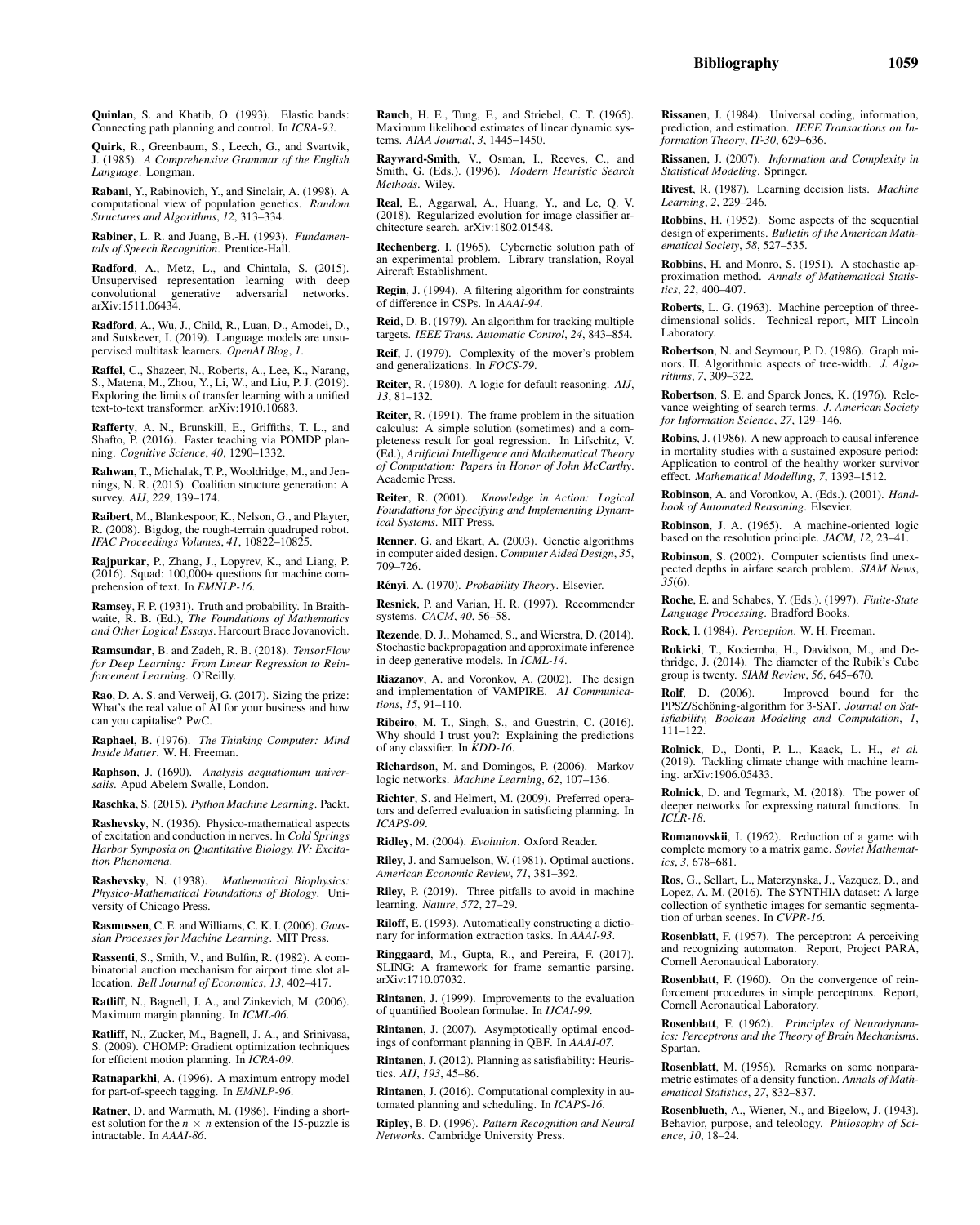Rosenschein, J. S. and Zlotkin, G. (1994). *Rules of Encounter*. MIT Press.

Rosenschein, S. J. (1985). Formal theories of knowledge in AI and robotics. *New Generation Computing*, *3*, 345–357.

Ross, G. (2012). Fisher and the millionaire: The statistician and the calculator. *Significance*, *9*, 46–48.

Ross, S. (2015). *A First Course in Probability* (9th edition). Pearson.

Ross, S., Gordon, G., and Bagnell, D. (2011). A reduction of imitation learning and structured prediction to no-regret online learning. In *AISTATS-11*.

Rossi, F., van Beek, P., and Walsh, T. (2006). *Handbook of Constraint Processing*. Elsevier.

Roth, D. (1996). On the hardness of approximate reasoning. *AIJ*, *82*, 273–302.

Roussel, P. (1975). Prolog: Manual de référence et d'utilization. Tech. rep., Groupe d'Intelligence Artificielle, Université d'Aix-Marseille.

Rowat, P. F. (1979). *Representing the Spatial Experience and Solving Spatial Problems in a Simulated Robot Environment*. Ph.D. thesis, University of British Columbia.

Roweis, S. T. and Ghahramani, Z. (1999). A unifying review of linear Gaussian models. *Neural Computation*, *11*, 305–345.

Rowley, H., Baluja, S., and Kanade, T. (1998). Neural network-based face detection. *PAMI*, *20*, 23–38.

Roy, N., Gordon, G., and Thrun, S. (2005). Finding approximate POMDP solutions through belief compression. *JAIR*, *23*, 1–40.

Rubin, D. (1974). Estimating causal effects of treatments in randomized and nonrandomized studies. *Journal of Educational Psychology*, *66*, 688–701.

Rubin, D. (1988). Using the SIR algorithm to simulate posterior distributions. In Bernardo, J. M., de Groot, M. H., Lindley, D. V., and Smith, A. F. M. (Eds.), *Bayesian Statistics 3*. Oxford University Press.

Rubinstein, A. (1982). Perfect equilibrium in a bargaining model. *Econometrica*, *50*, 97–109.

Rubinstein, A. (2003). Economics and psychology? The case of hyperbolic discounting. *International Economic Review*, *44*, 1207–1216.

Ruder, S. (2018). NLP's ImageNet moment has arrived. *The Gradient*, July 8.

Ruder, S., Peters, M. E., Swayamdipta, S., and Wolf, T. (2019). Transfer learning in natural language processing. In *COLING-19*.

Rumelhart, D. E., Hinton, G. E., and Williams, R. J. (1986). Learning representations by back-propagating errors. *Nature*, *323*, 533–536.

Rumelhart, D. E. and McClelland, J. L. (Eds.). (1986). *Parallel Distributed Processing*. MIT Press.

Rummery, G. A. and Niranjan, M. (1994). On-line *Q*learning using connectionist systems. Tech. rep., Cambridge University Engineering Department.

Ruspini, E. H., Lowrance, J. D., and Strat, T. M. (1992). Understanding evidential reasoning. *IJAR*, *6*, 401–424.

Russakovsky, O., Deng, J., Su, H., Krause, J., Satheesh, S., Ma, S., Huang, Z., Karpathy, A., Khosla, A., Bernstein, M., Berg, A. C., and Fei-Fei, L. (2015). ImageNet large scale visual recognition challenge. *IJCV*, *115*, 211–252.

Russell, J. G. B. (1990). Is screening for abdominal aortic aneurysm worthwhile? *Clinical Radiology*, *41*, 182–184.

Russell, S. J. (1985). The compleat guide to MRS. Report, Computer Science Department, Stanford University.

Russell, S. J. (1992). Efficient memory-bounded search methods. In *ECAI-92*.

Russell, S. J. (1998). Learning agents for uncertain environments. In *COLT-98*.

Russell, S. J. (1999). Expressive probability models in science. In *Proc. Second International Conference on Discovery Science*.

Russell, S. J. (2019). *Human Compatible*. Penguin.

Russell, S. J., Binder, J., Koller, D., and Kanazawa, K. (1995). Local learning in probabilistic networks with hidden variables. In *IJCAI-95*.

Russell, S. J. and Norvig, P. (2003). *Artificial Intelligence: A Modern Approach* (2nd edition). Prentice-Hall.

Russell, S. J. and Subramanian, D. (1995). Provably bounded-optimal agents. *JAIR*, *3*, 575–609.

Russell, S. J. and Wefald, E. H. (1989). On optimal game-tree search using rational meta-reasoning. In *IJCAI-89*.

Russell, S. J. and Wefald, E. H. (1991). *Do the Right Thing: Studies in Limited Rationality*. MIT Press.

Russell, S. J. and Wolfe, J. (2005). Efficient beliefstate AND-OR search, with applications to Kriegspiel. In *IJCAI-05*.

Russell, S. J. and Zimdars, A. (2003). decomposition of reinforcement learning agents. In *ICML-03*.

Rustagi, J. S. (1976). *Variational Methods in Statistics*. Academic Press.

Saad, F. and Mansinghka, V. K. (2017). A probabilistic programming approach to probabilistic data analysis. In *NeurIPS 29*.

Sabin, D. and Freuder, E. C. (1994). Contradicting conventional wisdom in constraint satisfaction. In *ECAI-94*.

Sabri, K. E. (2015). Automated verification of role-based access control policies constraints using Prover9. arXiv:1503.07645.

Sacerdoti, E. D. (1974). Planning in a hierarchy of abstraction spaces. *AIJ*, *5*, 115–135.

Sacerdoti, E.D. (1975). The nonlinear nature of plans. In *IJCAI-75*.

Sacerdoti, E. D. (1977). *A Structure for Plans and Behavior*. Elsevier.

Sadeghi, F. and Levine, S. (2016). CAD2RL: Real single-image flight without a single real image. arXiv:1611.04201.

Sadigh, D., Sastry, S., Seshia, S. A., and Dragan, A. D. (2016). Planning for autonomous cars that leverage effects on human actions. In *Proc. Robotics: Science and Systems*.

Sadler, M. and Regan, N. (2019). *Game Changer*. New in Chess.

Sadri, F. and Kowalski, R. (1995). Variants of the event calculus. In *ICLP-95*.

Sagae, K. and Lavie, A. (2006). A best-first probabilistic shift-reduce parser. In *COLING-06*.

Sahami, M., Hearst, M. A., and Saund, E. (1996). Applying the multiple cause mixture model to text categorization. In *ICML-96*.

Sahin, N. T., Pinker, S., Cash, S. S., Schomer, D., and Halgren, E. (2009). Sequential processing of lexical, grammatical, and phonological information within Broca's area. *Science*, *326*, 445–449.

Sakuta, M. and Iida, H. (2002). AND/OR-tree search for solving problems with uncertainty: A case study using screen-shogi problems. *Trans. Inf. Proc. Society of Japan*, *43*, 1–10.

Salomaa, A. (1969). Probabilistic and weighted grammars. *Information and Control*, *15*, 529–544.

Samadi, M., Felner, A., and Schaeffer, J. (2008). Learning from multiple heuristics. In *AAAI-08*.

Samet, H. (2006). *Foundations of Multidimensional and Metric Data Structures*. Morgan Kaufmann.

Sammut, C., Hurst, S., Kedzier, D., and Michie, D. (1992). Learning to fly. In *ICML-92*.

Samuel, A. (1959). Some studies in machine learning using the game of checkers. *IBM Journal of Research and Development*, *3*, 210–229.

Samuel, A. (1967). Some studies in machine learning using the game of checkers II—Recent progress. *IBM Journal of Research and Development*, *11*, 601–617.

Sanchez-Lengeling, B., Wei, J. N., Lee, B. K., Gerkin, R. C., Aspuru-Guzik, A., and Wiltschko, A. B. (2019). Machine learning for scent: Learning generalizable perceptual representations of small molecules. arXiv:1910.10685.

Sandholm, T. (1999). Distributed rational decision making. In Weiß, G. (Ed.), *Multiagent Systems*. MIT Press.

Sandholm, T., Larson, K., Andersson, M., Shehory, O., and Tohmé, F. (1999). Coalition structure generation with worst case guarantees. *AIJ*, *111*, 209–238.

Sandholm, T. (1993). An implementation of the contract net protocol based on marginal cost calculations. In *AAAI-93*.

Sang, T., Beame, P., and Kautz, H. (2005). Performing Bayesian inference by weighted model counting. In *AAAI-05*.

Sapir, E. (1921). *Language: An Introduction to the Study of Speech*. Harcourt Brace Jovanovich.

Sarawagi, S. (2007). Information extraction. *Foundations and Trends in Databases*, *1*, 261–377.

Sargent, T. J. (1978). Estimation of dynamic labor demand schedules under rational expectations. *J. Political Economy*, *86*, 1009–1044.

Sartre, J.-P. (1960). *Critique de la Raison dialectique*. Editions Gallimard.

Satia, J. K. and Lave, R. E. (1973). Markovian decision processes with probabilistic observation of states. *Management Science*, *20*, 1–13.

Sato, T. and Kameya, Y. (1997). PRISM: A symbolicstatistical modeling language. In *IJCAI-97*.

Saul, L. K., Jaakkola, T., and Jordan, M. I. (1996). Mean field theory for sigmoid belief networks. *JAIR*, *4*, 61–76.

Saunders, W., Sastry, G., Stuhlmüller, A., and Evans, O. (2018). Trial without error: Towards safe reinforcement learning via human intervention. In *AAMAS-18*.

Savage, L. J. (1954). *The Foundations of Statistics*. Wiley.

Savva, M., Kadian, A., Maksymets, O., Zhao, Y., Wijmans, E., Jain, B., Straub, J., Liu, J., Koltun, V., Malik, J., Parikh, D., and Batra, D. (2019). Habitat: A platform for embodied AI research. arXiv:1904.01201.

Sayre, K. (1993). Three more flaws in the computational model. Paper presented at the APA (Central Division) Annual Conference, Chicago, Illinois.

Schaeffer, J. (2008). *One Jump Ahead: Computer Perfection at Checkers*. Springer-Verlag.

Schaeffer, J., Burch, N., Bjornsson, Y., Kishimoto, A., Müller, M., Lake, R., Lu, P., and Sutphen, S.  $(2007)$ . Checkers is solved. *Science*, *317*, 1518–1522.

Schank, R. C. and Abelson, R. P. (1977). *Scripts, Plans, Goals, and Understanding*. Lawrence Erlbaum.

Schank, R. C. and Riesbeck, C. (1981). *Inside Computer Understanding: Five Programs Plus Miniatures*. Lawrence Erlbaum.

Schapire, R. E. and Singer, Y. (2000). Boostexter: A boosting-based system for text categorization. *Machine Learning*, *39*, 135–168.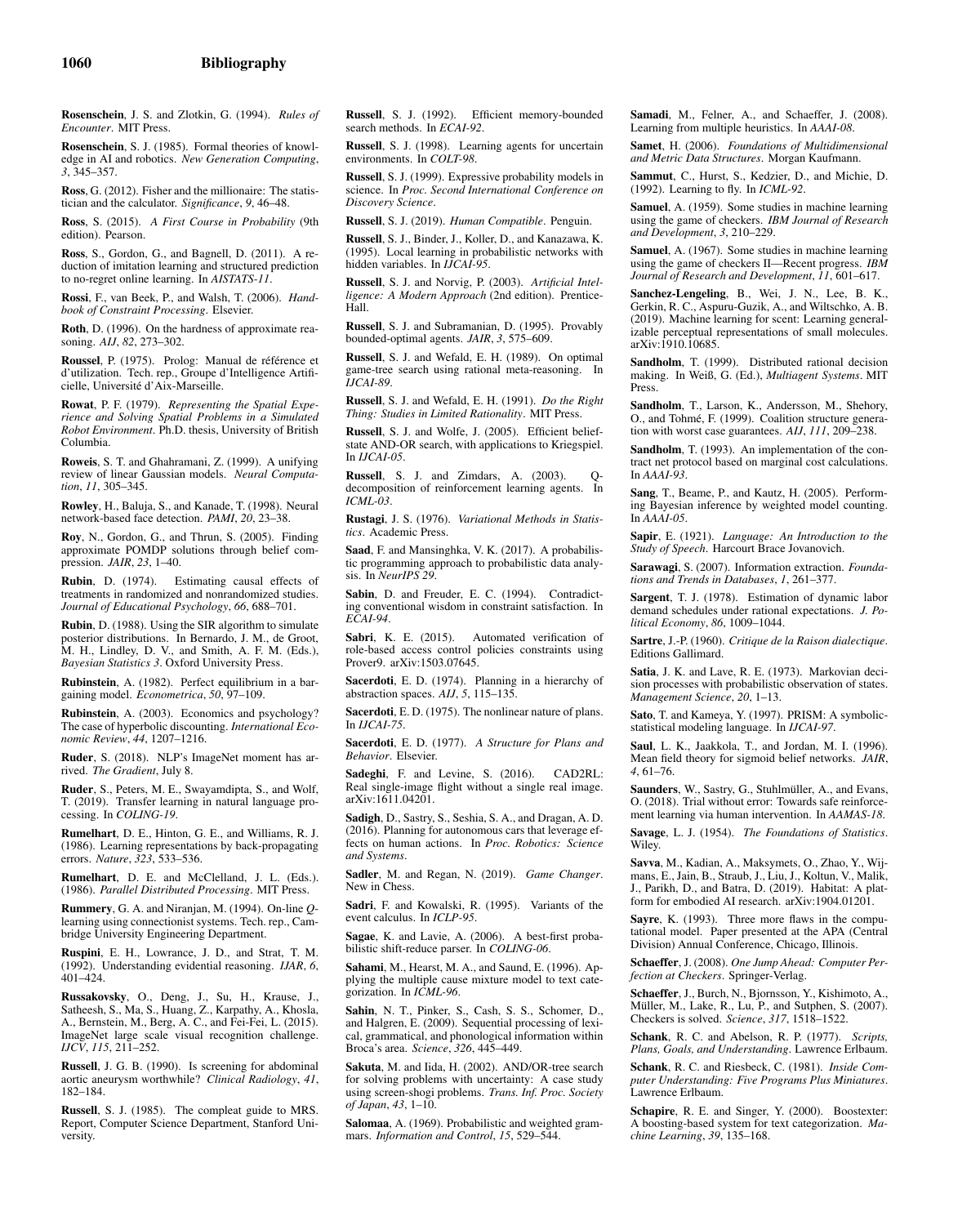Schapire, R. E. (2003). The boosting approach to machine learning: An overview. In Denison, D. D., Hansen, M. H., Holmes, C., Mallick, B., and Yu, B. (Eds.), *Nonlinear Estimation and Classification*. Springer.

Scharre, P. (2018). *Army of None*. W. W. Norton.

Schmid, C. and Mohr, R. (1996). Combining greyvalue invariants with local constraints for object recognition. In *CVPR-96*.

Schmidhuber, J. (2015). Deep learning in neural networks: An overview. *Neural Networks*, *61*, 85–117.

Schofield, M. and Thielscher, M. (2015). Lifting model sampling for general game playing to incomplete-information models. In *AAAI-15*.

Schölkopf, B. and Smola, A. J. (2002). *Learning with Kernels*. MIT Press.

Schöning, T. (1999). A probabilistic algorithm for k-SAT and constraint satisfaction problems. In *FOCS-99*.

Schoppers, M. J. (1989). In defense of reaction plans as caches. *AIMag*, *10*, 51–60.

Schraudolph, N. N., Dayan, P., and Sejnowski, T. (1994). Temporal difference learning of position evaluation in the game of Go. In *NeurIPS 6*.

Schrittwieser, J., Antonoglou, I., Hubert, T., Simonyan, K., Sifre, L., Schmitt, S., Guez, A., Lockhart, E., Hassabis, D., Graepel, T., Lillicrap, T., and Silver, D. (2019). Mastering Atari, Go, chess and shogi by planning with a learned model. arXiv:1911.08265.

Schröder, E. (1877). *Der Operationskreis des Logikkalk ¨uls*. B. G. Teubner, Leipzig.

Schulman, J., Ho, J., Lee, A. X., Awwal, I., Bradlow, H., and Abbeel, P. (2013). Finding locally optimal, collision-free trajectories with sequential convex optimization. In *Proc. Robotics: Science and Systems*.

Schulman, J., Levine, S., Abbeel, P., Jordan, M. I., and Moritz, P. (2015a). Trust region policy optimization. In *ICML-15*.

Schulman, J., Levine, S., Moritz, P., Jordan, M., and Abbeel, P. (2015b). Trust region policy optimization. In *ICML-15*.

Schultz, W., Dayan, P., and Montague, P. R. (1997). A neural substrate of prediction and reward. *Science*, *275*, 1593.

Schulz, D., Burgard, W., Fox, D., and Cremers, A. B. (2003). People tracking with mobile robots using sample-based joint probabilistic data association filters. *Int. J. Robotics Research*, *22*, 99–116.

Schulz, S. (2004). System Description: E 0.81. In *Proc. International Joint Conference on Automated Reasoning*, Vol. 3097 of *LNAI*.

Schulz, S. (2013). System description: E 1.8. In *Proc. Int. Conf. on Logic for Programming Artificial Intelligence and Reasoning*.

Schütze, H. (1995). Ambiguity in Language Learning: *Computational and Cognitive Models*. Ph.D. thesis, Stanford University. Also published by CSLI Press, 1997.

Schwartz, J. T., Scharir, M., and Hopcroft, J. (1987). *Planning, Geometry and Complexity of Robot Motion*. Ablex.

Schwartz, S. P. (Ed.). (1977). *Naming, Necessity, and Natural Kinds*. Cornell University Press.

Scott, D. and Krauss, P. (1966). Assigning probabilities to logical formulas. In Hintikka, J. and Suppes, P. (Eds.), *Aspects of Inductive Logic*. North-Holland.

Searle, J. R. (1980). Minds, brains, and programs. *BBS*, *3*, 417–457.

Searle, J. R. (1990). Is the brain's mind a computer program? *Scientific American*, *262*, 26–31.

Searle, J. R. (1992). *The Rediscovery of the Mind*. MIT Press.

Sedgewick, R. and Wayne, K. (2011). *Algorithms*. Addison-Wesley.

Sefidgar, Y. S., Agarwal, P., and Cakmak, M. (2017). Situated tangible robot programming. In *HRI-17*.

Segaran, T. (2007). *Programming Collective Intelligence: Building Smart Web 2.0 Applications*. O'Reilly.

Seipp, J. and Röger, G. (2018). Fast downward stone soup 2018. IPC 2018 Classical Track.

Seipp, J., Sievers, S., Helmert, M., and Hutter, F. (2015). Automatic configuration of sequential planning portfolios. In *AAAI-15*.

Selman, B., Kautz, H., and Cohen, B. (1996). Local search strategies for satisfiability testing. In Johnson, D. S. and Trick, M. A. (Eds.), *Cliques, Coloring, and Satisfiability*. American Mathematical Society.

Selman, B. and Levesque, H. J. (1993). The complexity of path-based defeasible inheritance. *AIJ*, *62*, 303– 339.

Selman, B., Levesque, H. J., and Mitchell, D. (1992). A new method for solving hard satisfiability problems. In *AAAI-92*.

Seni, G. and Elder, J. F. (2010). Ensemble methods in data mining: Improving accuracy through combining predictions. *Synthesis Lectures on Data Mining and Knowledge Discovery*, *2*, 1–126.

Seo, M., Kembhavi, A., Farhadi, A., and Hajishirzi, H. (2017). Bidirectional attention flow for machine comprehension. In *ICLR-17*.

Shachter, R. D. (1986). Evaluating influence diagrams. *Operations Research*, *34*, 871–882.

Shachter, R. D. (1998). Bayes-ball: The rational pastime (for determining irrelevance and requisite information in belief networks and influence diagrams). In *UAI-98*.

Shachter, R. D., D'Ambrosio, B., and Del Favero, B. A. (1990). Symbolic probabilistic inference in belief networks. In *AAAI-90*.

Shachter, R. D. and Kenley, C. R. (1989). Gaussian influence diagrams. *Management Science*, *35*, 527– 550.

Shachter, R. D. and Peot, M. (1989). Simulation approaches to general probabilistic inference on belief networks. In *UAI-98*.

Shafer, G. (1976). *A Mathematical Theory of Evidence*. Princeton University Press.

Shanahan, M. (1997). *Solving the Frame Problem*. MIT Press.

Shanahan, M. (1999). The event calculus explained. In Wooldridge, M. J. and Veloso, M. (Eds.), *Artificial Intelligence Today*. Springer-Verlag.

Shanahan, M. (2015). *The Technological Singularity*. MIT Press.

Shani, G., Pineau, J., and Kaplow, R. (2013). A survey of point-based POMDP solvers. *Autonomous Agents and Multi-Agent Systems*, *27*, 1–51.

Shankar, N. (1986). *Proof-Checking Metamathematics*. Ph.D. thesis, Computer Science Department, University of Texas at Austin.

Shannon, C. E. and Weaver, W. (1949). *The Mathematical Theory of Communication*. University of Illinois Press.

Shannon, C. E. (1950). Programming a computer for playing chess. *Philosophical Magazine*, *41*, 256–275.

Shapley, L. S. (1953a). A value for *n*-person games. In Kuhn, H. W. and Tucker, A. W. (Eds.), *Contributions to the Theory of Games*. Princeton University Press.

Shapley, S. (1953b). Stochastic games. *PNAS*, *39*, 1095–1100.

Sharan, R. V. and Moir, T. J. (2016). An overview of applications and advancements in automatic sound recognition. *Neurocomputing*, *200*, 22–34.

Shatkay, H. and Kaelbling, L. P. (1997). Learning topological maps with weak local odometric information. In *IJCAI-97*.

Shazeer, N., Mirhoseini, A., Maziarz, K., Davis, A., Le, Q. V., Hinton, G. E., and Dean, J. (2017). Outrageously large neural networks: The sparsely-gated mixture-of-experts layer. arXiv:1701.06538.

Shelley, M. (1818). *Frankenstein: Or, the Modern Prometheus*. Pickering and Chatto.

Sheppard, B. (2002). World-championship-caliber scrabble. *AIJ*, *134*, 241–275.

Shi, J. and Malik, J. (2000). Normalized cuts and image segmentation. *PAMI*, *22*, 888–905.

Shieber, S. (1994). Lessons from a restricted Turing test. *CACM*, *37*, 70–78.

Shieber, S. (Ed.). (2004). *The Turing Test*. MIT Press.

Shimony, S. E. (1994). Finding MAPs for belief networks is NP-hard. *AIJ*, *68*, 399–410.

Shoham, Y. (1993). Agent-oriented programming. *AIJ*, *60*, 51–92.

Shoham, Y. (1994). *Artificial Intelligence Techniques in Prolog*. Morgan Kaufmann.

Shoham, Y. and Leyton-Brown, K. (2009). *Multiagent Systems: Algorithmic, Game-Theoretic, and Logical Foundations*. Cambridge Univ. Press.

Shoham, Y., Powers, R., and Grenager, T. (2004). If multi-agent learning is the answer, what is the question? In *Proc. AAAI Fall Symposium on Artificial Multi-Agent Learning*.

Shortliffe, E. H. (1976). *Computer-Based Medical Consultations: MYCIN*. Elsevier.

Siciliano, B. and Khatib, O. (Eds.). (2016). *Springer Handbook of Robotics* (2nd edition). Springer-Verlag.

Sigaud, O. and Buffet, O. (2010). *Markov Decision Processes in Artificial Intelligence*. Wiley.

Sigmund, K. (2017). *Exact Thinking in Demented Times*. Basic Books.

Silberstein, M., Weissbrod, O., Otten, L., Tzemach, A., Anisenia, A., Shtark, O., Tuberg, D., Galfrin, E., Gannon, I., Shalata, A., Borochowitz, Z. U., Dechter, R., Thompson, E., and Geiger, D. (2013). A system for exact and approximate genetic linkage analysis of SNP data in large pedigrees. *Bioinformatics*, *29*, 197–205.

Silva, R., Melo, F. S., and Veloso, M. (2015). Towards table tennis with a quadrotor autonomous learning robot and onboard vision. In *IROS-15*.

Silver, D. and Veness, J. (2011). Monte-Carlo planning in large POMDPs. In *NeurIPS 23*.

Silver, D., Huang, A., Maddison, C. J., Guez, A., and Hassabis, D. (2016). Mastering the game of Go with deep neural networks and tree search. *Nature*, *529*, 484–489.

Silver, D., Hubert, T., Schrittwieser, J., Antonoglou, I., Lai, M., Guez, A., Lanctot, M., Sifre, L., Kumaran, D., Graepel, T., *et al.* (2018). A general reinforcement learning algorithm that masters chess, shogi, and Go through self-play. *Science*, *362*, 1140–1144.

Silver, D., Schrittwieser, J., Simonyan, K., Antonoglou, I., Huang, A., Guez, A., Hubert, T., Baker, L., Lai, M., Bolton, A., Chen, Y., Lillicrap, T., Hui, F., Sifre, L., van den Driessche, G., Graepel, T., and Hassabis, D. (2017). Mastering the game of Go without human knowledge. *Nature*, *550*, 354–359.

Silverman, B. W. (1986). *Density Estimation for Statistics and Data Analysis*. Chapman and Hall.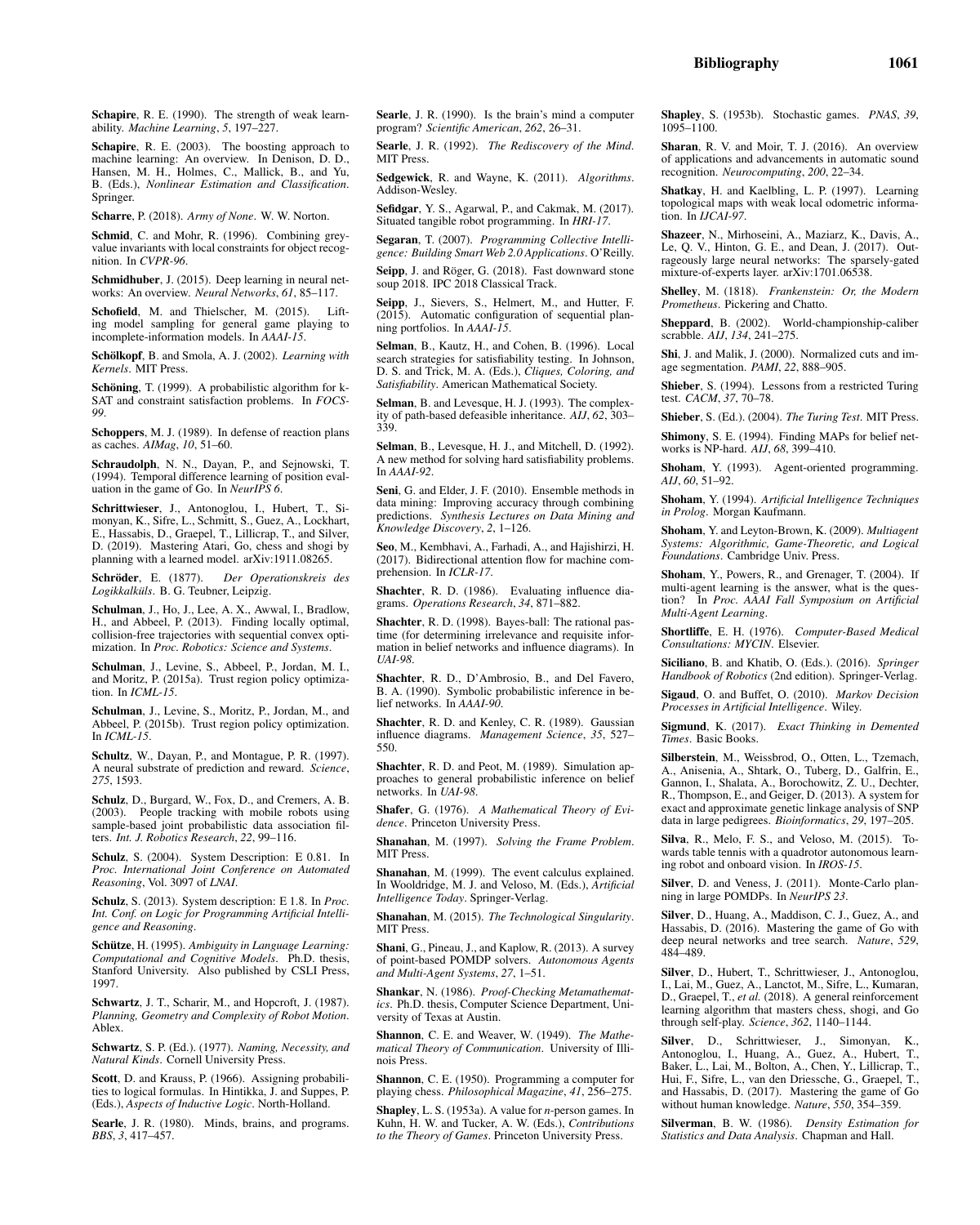Silverstein, C., Henzinger, M., Marais, H., and Moricz, M. (1998). Analysis of a very large AltaVista query log. Tech. rep., Digital Systems Research Center.

Simmons, R. and Koenig, S. (1995). Probabilistic robot navigation in partially observable environments. In *IJCAI-95*.

Simon, D. (2006). *Optimal State Estimation: Kalman, H Infinity, and Nonlinear Approaches*. Wiley.

Simon, H. A. (1947). *Administrative Behavior*. Macmillan.

Simon, H. A. (1963). Experiments with a heuristic compiler. *JACM*, *10*, 493–506.

Simon, H. A. and Newell, A. (1958). Heuristic problem solving: The next advance in operations research. *Operations Research*, *6*, 1–10.

Simon, J. C. and Dubois, O. (1989). Number of solutions to satisfiability instances—Applications to knowledge bases. *AIJ*, *3*, 53–65.

Simonis, H. (2005). Sudoku as a constraint problem. In *CP-05 Workshop on Modeling and Reformulating Constraint Satisfaction Problems*.

Singer, P. W. (2009). *Wired for War*. Penguin Press.

Singh, P., Lin, T., Mueller, E. T., Lim, G., Perkins, T., and Zhu, W. L. (2002). Open mind common sense: Knowledge acquisition from the general public. In *Proc. First International Conference on Ontologies, Databases, and Applications of Semantics for Large Scale Information Systems*.

Sisbot, E. A., Marin-Urias, L. F., Alami, R., and Simeon, T. (2007). A human aware mobile robot motion planner. *IEEE Transactions on Robotics*, *23*, 874– 883.

Siskind, J. M. and Pearlmutter, B. A. (2016). Efficient implementation of a higher-order language with builtin AD. arXiv:1611.03416.

Sistla, A. P. and Godefroid, P. (2004). Symmetry and reduced symmetry in model checking. *ACM Trans. Program. Lang. Syst.*, *26*, 702–734.

Sittler, R. W. (1964). An optimal data association problem in surveillance theory. *IEEE Transactions on Military Electronics*, *8*, 125–139.

Skolem, T. (1920). Logisch-kombinatorische Untersuchungen über die Erfüllbarkeit oder Beweisbarkeit mathematischer Sätze nebst einem Theoreme über die dichte Mengen. *Videnskapsselskapets skrifter, I. Matematisk-naturvidenskabelig klasse*, *4*, 1–36.

Skolem, T. (1928). Über die mathematische Logik. *Norsk matematisk tidsskrift*, *10*, 125–142.

Slagle, J. R. (1963). A heuristic program that solves symbolic integration problems in freshman calculus. *JACM*, *10*.

Slate, D. J. and Atkin, L. R. (1977). CHESS 4.5— Northwestern University chess program. In Frey, P. W. (Ed.), *Chess Skill in Man and Machine*. Springer-Verlag.

Slater, E. (1950). Statistics for the chess computer and the factor of mobility. In *Symposium on Information Theory*. Ministry of Supply.

Slocum, J. and Sonneveld, D. (2006). *The 15 Puzzle*. Slocum Puzzle Foundation.

Smallwood, R. D. and Sondik, E. J. (1973). The optimal control of partially observable Markov processes over a finite horizon. *Operations Research*, *21*, 1071– 1088.

Smith, B. (2004). Ontology. In Floridi, L. (Ed.), *The Blackwell Guide to the Philosophy of Computing and Information*. Wiley-Blackwell.

Smith, B., Ashburner, M., Rosse, C., *et al.* (2007). The OBO Foundry: Coordinated evolution of ontologies to support biomedical data integration. *Nature Biotechnology*, *25*, 1251–1255.

Smith, D. E., Genesereth, M. R., and Ginsberg, M. L. (1986). Controlling recursive inference. *AIJ*, *30*, 343– 389.

Smith, D. A. and Eisner, J. (2008). Dependency parsing by belief propagation. In *EMNLP-08*.

Smith, D. E. and Weld, D. S. (1998). Conformant Graphplan. In *AAAI-98*.

Smith, J. Q. (1988). *Decision Analysis*. Chapman and Hall.

Smith, J. E. and Winkler, R. L. (2006). The optimizer's curse: Skepticism and postdecision surprise in decision analysis. *Management Science*, *52*, 311–322.

Smith, J. M. (1982). *Evolution and the Theory of Games*. Cambridge University Press.

Smith, J. M. and Szathmáry, E. (1999). *The Origins of Life: From the Birth of Life to the Origin of Language*. Oxford University Press.

Smith, M. K., Welty, C., and McGuinness, D. (2004). OWL web ontology language guide. Tech. rep., W3C.

Smith, R. G. (1980). *A Framework for Distributed Problem Solving*. UMI Research Press.

Smith, R. C. and Cheeseman, P. (1986). On the representation and estimation of spatial uncertainty. *Int. J. Robotics Research*, *5*, 56–68.

Smith, S. J. J., Nau, D. S., and Throop, T. A. (1998). Success in spades: Using AI planning techniques to win the world championship of computer bridge. In *AAAI-98*.

Smith, W. E. (1956). Various optimizers for singlestage production. *Naval Research Logistics Quarterly*, *3*, 59–66.

Smolensky, P. (1988). On the proper treatment of connectionism. *BBS*, *2*, 1–74.

Smolensky, P. and Prince, A. (1993). Optimality theory: Constraint interaction in generative grammar. Tech. rep., Department of Computer Science, University of Colorado at Boulder.

Smullyan, R. M. (1995). *First-Order Logic*. Dover.

Smyth, P., Heckerman, D., and Jordan, M. I. (1997). Probabilistic independence networks for hidden Markov probability models. *Neural Computation*, *9*, 227–269.

Snoek, J., Larochelle, H., and Adams, R. P. (2013). Practical Bayesian optimization of machine learning algorithms. In *NeurIPS 25*.

Solomonoff, R. J. (1964). A formal theory of inductive inference. *Information and Control*, *7*, 1–22, 224–254.

Solomonoff, R. J. (2009). Algorithmic probability– theory and applications. In Emmert-Streib, F. and Dehmer, M. (Eds.), *Information Theory and Statitical Learning*. Springer.

Sondik, E. J. (1971). *The Optimal Control of Partially Observable Markov Decision Processes*. Ph.D. thesis, Stanford University.

Sosic, R. and Gu, J. (1994). Efficient local search with conflict minimization: A case study of the n-queens problem. *IEEE Transactions on Knowledge and Data Engineering*, *6*, 661–668.

Sowa, J. (1999). *Knowledge Representation: Logical, Philosophical, and Computational Foundations*. Blackwell.

Spaan, M. T. J. and Vlassis, N. (2005). Perseus: Randomized point-based value iteration for POMDPs. *JAIR*, *24*, 195–220.

Sparrow, R. (2004). The Turing triage test. *Ethics and Information Technology*, *6*, 203–213.

Spiegelhalter, D. J., Dawid, A. P., Lauritzen, S., and Cowell, R. (1993). Bayesian analysis in expert systems. *Statistical Science*, *8*, 219–282.

Spirtes, P., Glymour, C., and Scheines, R. (1993). *Causation, Prediction, and Search*. Springer-Verlag.

Spitkovsky, V. I., Alshawi, H., and Jurafsky, D. (2010a). From baby steps to leapfrog: How less is more in unsupervised dependency parsing. In *NAACL HLT*.

Spitkovsky, V. I., Jurafsky, D., and Alshawi, H. (2010b). Profiting from mark-up: Hyper-text annotations for guided parsing. In *ACL-10*.

Srivas, M. and Bickford, M. (1990). Formal verification of a pipelined microprocessor. *IEEE Software*, *7*, 52–64.

Srivastava, N., Hinton, G. E., Krizhevsky, A., Sutskever, I., and Salakhutdinov, R. (2014a). Dropout: A simple way to prevent neural networks from overfitting. *JMLR*, *15*, 1929–1958.

Srivastava, S., Russell, S. J., and Ruan, P. (2014b). First-order open-universe POMDPs. In *UAI-14*.

Staab, S. (2004). *Handbook on Ontologies*. Springer.

Stallman, R. M. and Sussman, G. J. (1977). Forward reasoning and dependency-directed backtracking in a system for computer-aided circuit analysis. *AIJ*, *9*, 135–196.

Stanfill, C. and Waltz, D. (1986). Toward memorybased reasoning. *CACM*, *29*, 1213–1228.

Stanislawska, K., Krawiec, K., and Vihma, T. (2015). Genetic programming for estimation of heat flux between the atmosphere and sea ice in polar regions. In *GECCO-15*.

Stefik, M. (1995). *Introduction to Knowledge Systems*. Morgan Kaufmann.

Steiner, D. F., MacDonald, R., Liu, Y., Truszkowski, P., Hipp, J. D., Gammage, C., Thng, F., Peng, L., and Stumpe, M. C. (2018). Impact of deep learning assistance on the histopathologic review of lymph nodes for metastatic breast cancer. *Am. J. Surgical Pathology*, *42*, 1636–1646.

Steinruecken, C., Smith, E., Janz, D., Lloyd, J., and Ghahramani, Z. (2019). The Automatic Statistician. In Hutter, F., Kotthoff, L., and Vanschoren, J. (Eds.), *Automated Machine Learning*. Springer.

Stergiou, K. and Walsh, T. (1999). The difference alldifference makes. In *IJCAI-99*.

Stickel, M. E. (1992). A Prolog technology theorem prover: a new exposition and implementation in Prolog. *Theoretical Computer Science*, *104*, 109–128.

Stiller, L. (1992). KQNKRR. *J. International Computer Chess Association*, *15*, 16–18.

Stiller, L. (1996). Multilinear algebra and chess endgames. In Nowakowski, R. J. (Ed.), *Games of No Chance, MSRI, 29, 1996.* Mathematical Sciences Research Institute.

Stockman, G. (1979). A minimax algorithm better than alpha–beta? *AIJ*, *12*, 179–196.

Stoffel, K., Taylor, M., and Hendler, J. (1997). Efficient management of very large ontologies. In *AAAI-97*.

Stone, M. (1974). Cross-validatory choice and assessment of statistical predictions. *J. Royal Statistical Society*, *36*, 111–133.

Stone, P. (2000). *Layered Learning in Multi-Agent Systems: A Winning Approach to Robotic Soccer*. MIT Press.

Stone, P. (2003). Multiagent competitions and research: Lessons from RoboCup and TAC. In Lima, P. U. and Rojas, P. (Eds.), *RoboCup-2002: Robot Soccer World Cup VI*. Springer Verlag.

Stone, P. (2016). What's hot at RoboCup. In *AAAI-16*.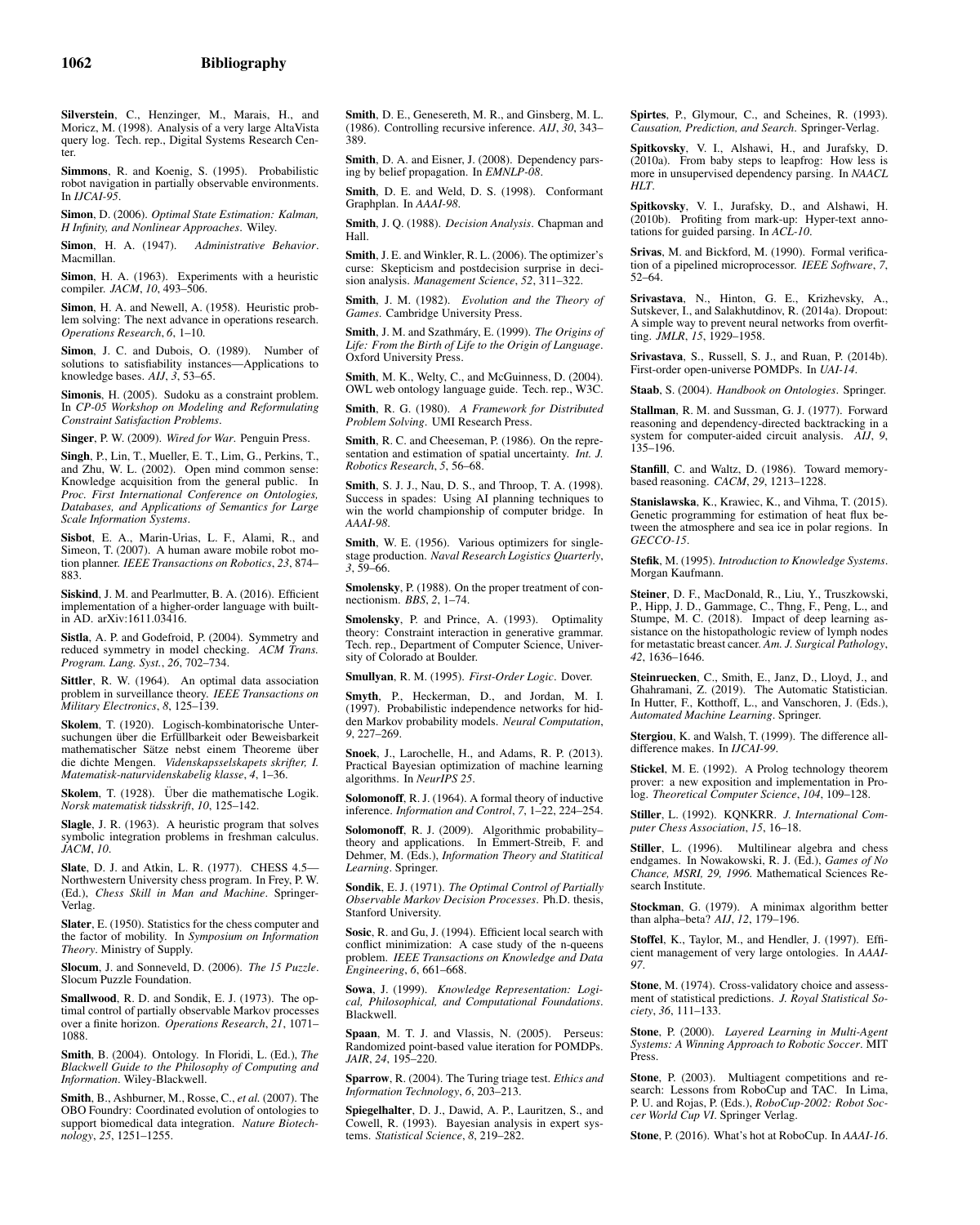Stone, P., Brooks, R. A., Brynjolfsson, E., Calo, R., Etzioni, O., Hager, G., Hirschberg, J., Kalyanakrishnan, S., Kamar, E., Kraus, S., *et al.* (2016). Artificial intelligence and life in 2030. Tech. rep., Stanford University One Hundred Year Study on Artificial Intelligence: Report of the 2015-2016 Study Panel.

Stone, P., Kaminka, G., and Rosenschein, J. S. (2009). Leading a best-response teammate in an ad hoc team. In *AAMAS Workshop in Agent Mediated Electronic Commerce*.

Stone, P., Sutton, R. S., and Kuhlmann, G. (2005). Reinforcement learning for robocup soccer keepaway. *Adaptive Behavior*, *13*, 165–188.

Storvik, G. (2002). Particle filters for state-space models with the presence of unknown static parameters. *IEEE Transactions on Signal Processing*, *50*, 281–289.

Strachey, C. (1952). Logical or non-mathematical programmes. In *Proc. 1952 ACM National Meeting*.

Stratonovich, R. L. (1959). Optimum nonlinear systems which bring about a separation of a signal with constant parameters from noise. *Radiofizika*, *2*, 892– 901.

Stratonovich, R. L. (1965). On value of information. *Izvestiya of USSR Academy of Sciences, Technical Cybernetics*, *5*, 3–12.

Sturtevant, N. R. and Bulitko, V. (2016). Scrubbing during learning in real-time heuristic search. *JAIR*, *57*, 307–343.

Subramanian, D. and Wang, E. (1994). Constraintbased kinematic synthesis. In *Proc. International Conference on Qualitative Reasoning*.

Suk, H.-I., Sin, B.-K., and Lee, S.-W. (2010). Hand gesture recognition based on dynamic Bayesian network framework. *Pattern Recognition*, *43*, 3059–3072.

Sun, Y., Wang, S., Li, Y., Feng, S., Tian, H., Wu, H., and Wang, H. (2019). ERNIE 2.0: A continual pre-training framework for language understanding. arXiv:1907.12412.

Sussman, G. J. (1975). *A Computer Model of Skill Acquisition*. Elsevier.

Sutcliffe, G. (2016). The CADE ATP system competition - CASC. *AIMag*, *37*, 99–101.

Sutcliffe, G. and Suttner, C. (1998). The TPTP Problem Library: CNF Release v1.2.1. *JAR*, *21*, 177–203.

Sutcliffe, G., Schulz, S., Claessen, K., and Gelder, A. V. (2006). Using the TPTP language for writing derivations and finite interpretations. In *Proc. International Joint Conference on Automated Reasoning*.

Sutherland, I. (1963). Sketchpad: A man-machine graphical communication system. In *Proc. Spring Joint Computer Conference*.

Sutskever, I., Vinyals, O., and Le, Q. V. (2015). Sequence to sequence learning with neural networks. In *NeurIPS 27*.

Sutton, C. and McCallum, A. (2007). An introduction to conditional random fields for relational learning. In Getoor, L. and Taskar, B. (Eds.), *Introduction to Statistical Relational Learning*. MIT Press.

Sutton, R. S. (1988). Learning to predict by the methods of temporal differences. *Machine Learning*, *3*, 9– 44.

Sutton, R. S., McAllester, D. A., Singh, S., and Mansour, Y. (2000). Policy gradient methods for reinforcement learning with function approximation. In *NeurIPS 12*.

Sutton, R. S. (1990). Integrated architectures for learning, planning, and reacting based on approximating dynamic programming. In *ICML-90*.

Sutton, R. S. and Barto, A. G. (2018). *Reinforcement Learning: An Introduction* (2nd edition). MIT Press.

Swade, D. (2000). *Difference Engine: Charles Babbage And The Quest To Build The First Computer*. Diane Publishing Co.

Sweeney, L. (2000). Simple demographics often identify people uniquely. *Health (San Francisco)*, *671*, 1– 34.

Sweeney, L. (2002a). Achieving k-anonymity privacy protection using generalization and suppression. *International Journal of Uncertainty, Fuzziness and Knowledge-Based Systems*, *10*, 571–588.

Sweeney, L. (2002b). k-anonymity: A model for protecting privacy. *International Journal of Uncertainty, Fuzziness and Knowledge-Based Systems*, *10*, 557– 570.

Swerling, P. (1959). First order error propagation in a stagewise smoothing procedure for satellite observa-tions. *J. Astronautical Sciences*, *6*, 46–52.

Swift, T. and Warren, D. S. (1994). Analysis of SLG-WAM evaluation of definite programs. In *Logic Programming: Proc. 1994 International Symposium*.

Szegedy, C., Zaremba, W., Sutskever, I., Bruna, J., Erhan, D., Goodfellow, I., and Fergus, R. (2013). Intriguing properties of neural networks. arXiv:1312.6199.

Szeliski, R. (2011). *Computer Vision: Algorithms and Applications*. Springer-Verlag.

Szepesvari, C. (2010). Algorithms for reinforcement learning. *Synthesis Lectures on Artificial Intelligence and Machine Learning*, *4*, 1–103.

Tadepalli, P., Givan, R., and Driessens, K. (2004). Relational reinforcement learning: An overview. In *ICML-04*.

Tait, P. G. (1880). Note on the theory of the "15 puzzle". *Proc. Royal Society of Edinburgh*, *10*, 664–665.

Tamaki, H. and Sato, T. (1986). OLD resolution with tabulation. In *ICLP-86*.

Tan, P., Steinbach, M., Karpatne, A., and Kumar, V. (2019). *Introduction to Data Mining* (2nd edition). Pearson.

Tang, E. (2018). A quantum-inspired clas-sical algorithm for recommendation systems. arXiv:1807.04271.

Tarski, A. (1935). Die Wahrheitsbegriff in den formalisierten Sprachen. *Studia Philosophica*, *1*, 261–405.

Tarski, A. (1941). *Introduction to Logic and to the Methodology of Deductive Sciences*. Dover.

Tarski, A. (1956). *Logic, Semantics, Metamathematics: Papers from 1923 to 1938*. Oxford University Press.

Tash, J. K. and Russell, S. J. (1994). Control strategies for a stochastic planner. In *AAAI-94*.

Tassa, Y., Doron, Y., Muldal, A., Erez, T., Li, Y., Casas, D. d. L., Budden, D., Abdolmaleki, A., Merel, J., Lefrancq, A., *et al.* (2018). Deepmind control suite. arXiv:1801.00690.

Tate, A. (1975a). Interacting goals and their use. In *IJCAI-75*.

Tate, A. (1975b). *Using Goal Structure to Direct Search in a Problem Solver*. Ph.D. thesis, University of Edinburgh.

Tate, A. (1977). Generating project networks. In *IJCAI-77*.

Tate, A. and Whiter, A. M. (1984). Planning with multiple resource constraints and an application to a naval planning problem. In *Proc. First Conference on AI Applications*.

Tatman, J. A. and Shachter, R. D. (1990). Dynamic programming and influence diagrams. *IEEE Transactions on Systems, Man and Cybernetics*, *20*, 365–379.

Tattersall, C. (1911). *A Thousand End-Games: A Collection of Chess Positions That Can be Won or Drawn by the Best Play*. British Chess Magazine.

Taylor, A. D. and Zwicker, W. S. (1999). *Simple Games: Desirability Relations, Trading, Pseudoweightings*. Princeton University Press.

Taylor, G., Stensrud, B., Eitelman, S., and Dunham, C. (2007). Towards automating airspace management. In *Proc. Computational Intelligence for Security and Defense Applications (CISDA) Conference*.

Taylor, P. (2009). *Text-to-Speech Synthesis*. Cambridge University Press.

Tedrake, R., Zhang, T. W., and Seung, H. S. (2004). Stochastic policy gradient reinforcement learning on a simple 3D biped. In *IROS-04*.

Tellex, S., Kollar, T., Dickerson, S., Walter, M. R., Banerjee, A., Teller, S., and Roy, N. (2011). Understanding natural language commands for robotic navigation and mobile manipulation. In *AAAI-11*.

Tenenbaum, J. B., Griffiths, T. L., and Niyogi, S. (2007). Intuitive theories as grammars for causal inference. In Gopnik, A. and Schulz, L. (Eds.), *Causal Learning: Psychology, Philosophy, and Computation*. Oxford University Press.

Tesauro, G. (1990). Neurogammon: A neural-network backgammon program. In *IJCNN-90*.

Tesauro, G. (1992). Practical issues in temporal difference learning. *Machine Learning*, *8*, 257–277.

Tesauro, G. (1995). Temporal difference learning and TD-Gammon. *CACM*, *38*, 58–68.

Tesauro, G. and Galperin, G. R. (1997). On-line policy improvement using Monte-Carlo search. In *NeurIPS 9*.

Tetlock, P. E. (2017). *Expert Political Judgment: How Good Is It? How Can We Know?* Princeton University Press.

Teyssier, M. and Koller, D. (2005). Ordering-based search: A simple and effective algorithm for learning Bayesian networks. In *UAI-05*.

Thaler, R. (1992). *The Winner's Curse: Paradoxes and Anomalies of Economic Life*. Princeton University Press.

Thaler, R. and Sunstein, C. (2009). *Nudge: Improving Decisions About Health, Wealth, and Happiness*. Penguin.

Thayer, J. T., Dionne, A., and Ruml, W. (2011). Learning inadmissible heuristics during search. In *ICAPS-11*.

Theocharous, G., Murphy, K., and Kaelbling, L. P. (2004). Representing hierarchical POMDPs as DBNs for multi-scale robot localization. In *ICRA-04*.

Thiele, T. (1880). Om anvendelse af mindste kvadraters methode i nogle tilfælde, hvor en komplikation af visse slags uensartede tilfældige fejlkilder giver fejlene en 'systematisk' karakter. *Vidensk. Selsk. Skr. 5. Rk., naturvid. og mat. Afd.*, *12*, 381–408.

Thielscher, M. (1999). From situation calculus to fluent calculus: State update axioms as a solution to the inferential frame problem. *AIJ*, *111*, 277–299.

Thomas, P. S., da Silva, B. C., Barto, A. G., and Brunskill, E. (2017). On ensuring that intelligent machines are well-behaved. arXiv:1708.05448.

Thomaz, A., Hoffman, G., Cakmak, M., *et al.* (2016). Computational human-robot interaction. *Foundations and Trends in Robotics*, *4*, 105–223.

Thompson, K. (1986). Retrograde analysis of certain endgames. *J. International Computer Chess Association*, *9*, 131–139.

Thompson, K. (1996). 6-piece endgames. *J. International Computer Chess Association*, *19*, 215–226.

Thompson, W. R. (1933). On the likelihood that one unknown probability exceeds another in view of the evidence of two samples. *Biometrika*, *25*, 285–294.

Thorndike, E. (1911). *Animal Intelligence*. Macmillan.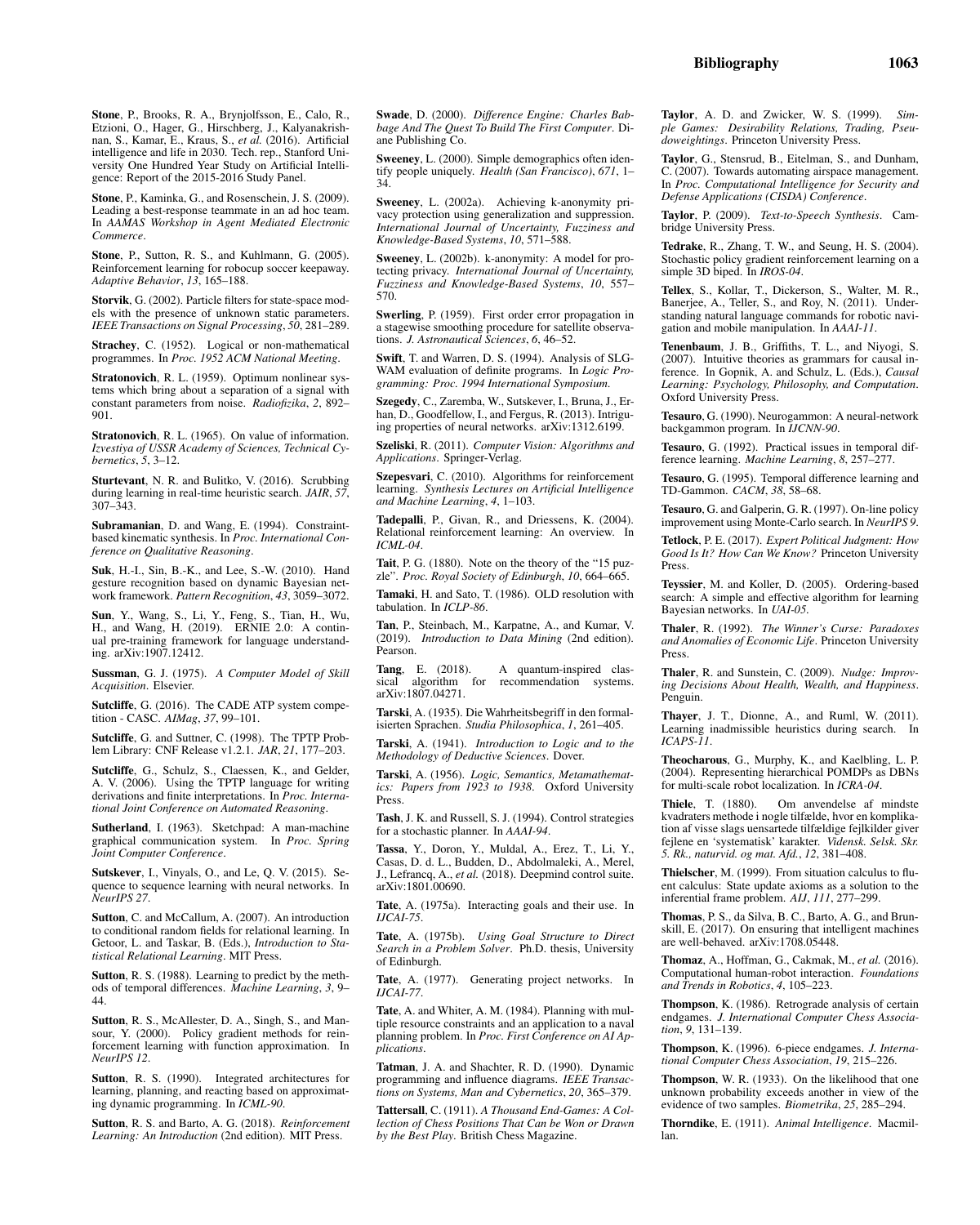Thornton, C., Hutter, F., Hoos, H. H., and Leyton-Brown, K. (2013). Auto-WEKA: Combined selection and hyperparameter optimization of classification algorithms. In *KDD-13*.

Thrun, S., Burgard, W., and Fox, D. (2005). *Probabilistic Robotics*. MIT Press.

Thrun, S., Fox, D., and Burgard, W. (1998). A probabilistic approach to concurrent mapping and localization for mobile robots. *Machine Learning*, *31*, 29–53.

Thrun, S. (2006). Stanley, the robot that won the DARPA Grand Challenge. *J. Field Robotics*, *23*, 661– 692.

Thrun, S. and Pratt, L. (2012). *Learning to Learn*. Springer.

Thurstone, L. L. (1927). A law of comparative judgment. *Psychological Review*, *34*, 273–286.

Tian, J., Paz, A., and Pearl, J. (1998). Finding a minimal *d*-separator. Tech. rep., UCLA Department of Computer Science.

Tikhonov, A. N. (1963). Solution of incorrectly formulated problems and the regularization method. *Soviet Math. Dokl.*, *5*, 1035–1038.

Tipping, M. E. and Bishop, C. M. (1999). Probabilistic principal component analysis. *J. Royal Statistical Society*, *61*, 611–622.

Titterington, D. M., Smith, A. F. M., and Makov, U. E. (1985). *Statistical Analysis of Finite Mixture Distributions*. Wiley.

Toma, P. (1977). SYSTRAN as a multilingual machine translation system. In *Proc. Third European Congress on Information Systems and Networks: Overcoming the Language Barrier*.

Tomasi, C. and Kanade, T. (1992). Shape and motion from image streams under orthography: A factorization method. *IJCV*, *9*, 137–154.

Topol, E. (2019). *Deep Medicine: How Artificial In-telligence Can Make Healthcare Human Again*. Basic Books.

Torralba, A., Fergus, R., and Weiss, Y. (2008). Small codes and large image databases for recognition. In *CVPR*.

Torralba, A., Linares López, C., and Borrajo, D. (2016). Abstraction heuristics for symbolic bidirectional search. In *IJCAI-16*.

Tramèr, F., Zhang, F., Juels, A., Reiter, M. K., and Ristenpart, T. (2016). Stealing machine learning models via prediction APIs. In *USENIX Security Symposium*.

Tran, D., Hoffman, M., Saurous, R. A., Brevdo, E., Murphy, K., and Blei, D. M. (2017). Deep probabilistic programming. In *ICLR-17*.

Trappenberg, T. (2010). *Fundamentals of Computational Neuroscience* (2nd edition). Oxford University Press.

Tsang, E. (1993). *Foundations of Constraint Satisfaction*. Academic Press.

Tshitoyan, V., Dagdelen, J., Weston, L., Dunn, A., Rong, Z., Kononova, O., Persson, K. A., Ceder, G., and Jain, A. (2019). Unsupervised word embeddings capture latent knowledge from materials science literature. *Nature*, *571*, 95.

Tsitsiklis, J. N. and Van Roy, B. (1997). An analysis of temporal-difference learning with function approximation. *IEEE Transactions on Automatic Control*, *42*, 674–690.

Tukey, J. W. (1977). *Exploratory Data Analysis*. Addison-Wesley.

Tumer, K. and Wolpert, D. (2000). Collective intelligence and Braess' paradox. In *AAAI-00*.

Turian, J., Ratinov, L., and Bengio, Y. (2010). Word representations: a simple and general method for semisupervised learning. In *ACL-10*.

Turing, A. (1936). On computable numbers, with an application to the Entscheidungsproblem. *Proc. London Mathematical Society, 2nd series*, *42*, 230–265.

Turing, A. (1948). Intelligent machinery. Tech. rep., National Physical Laboratory. reprinted in (Ince, 1992).

Turing, A. (1950). Computing machinery and intelligence. *Mind*, *59*, 433–460.

Turing, A., Strachey, C., Bates, M. A., and Bowden, B. V. (1953). Digital computers applied to games. In Bowden, B. V. (Ed.), *Faster than Thought*. Pitman.

Turing, A. (1947). Lecture to the London Mathematical Society on 20 February 1947.

Turing, A. (1996). Intelligent machinery, a heretical theory. *Philosophia Mathematica*, *4*, 256–260. Originally written c. 1951.

Tversky, A. and Kahneman, D. (1982). Causal schemata in judgements under uncertainty. In Kahneman, D., Slovic, P., and Tversky, A. (Eds.), *Judgement Under Uncertainty: Heuristics and Biases*. Cambridge University Press.

Tygar, J. D. (2011). Adversarial machine learning. *IEEE Internet Computing*, *15*, 4–6.

Ullman, J. D. (1985). Implementation of logical query languages for databases. *ACM Transactions on Database Systems*, *10*, 289–321.

Ullman, S. (1979). *The Interpretation of Visual Motion*. MIT Press.

Urmson, C. and Whittaker, W. (2008). Self-driving cars and the Urban Challenge. *IEEE Intelligent Systems*, *23*, 66–68.

Valiant, L. (1984). A theory of the learnable. *CACM*, *27*, 1134–1142.

Vallati, M., Chrpa, L., and Kitchin, D. E. (2015). Portfolio-based planning: State of the art, common practice and open challenges. *AI Commun.*, *28*(4), 717–733.

van Beek, P. (2006). Backtracking search algorithms. In Rossi, F., van Beek, P., and Walsh, T. (Eds.), *Handbook of Constraint Programming*. Elsevier.

van Beek, P. and Chen, X. (1999). CPlan: A constraint programming approach to planning. In *AAAI-99*.

van Beek, P. and Manchak, D. (1996). The design and experimental analysis of algorithms for temporal reasoning. *JAIR*, *4*, 1–18.

van Bentham, J. and ter Meulen, A. (1997). *Handbook of Logic and Language*. MIT Press.

van den Oord, A., Dieleman, S., and Schrauwen, B. (2014). Deep content-based music recommendation. In *NeurIPS 26*.

van den Oord, A., Dieleman, S., Zen, H., Simonyan, K., Vinyals, O., Graves, A., Kalchbrenner, N., Senior, A., and Kavukcuoglu, K. (2016a). WaveNet: A generative model for raw audio. arXiv:1609.03499.

van den Oord, A., Kalchbrenner, N., and Kavukcuoglu, K. (2016b). Pixel recurrent neural networks. arXiv:1601.06759.

van Harmelen, F., Lifschitz, V., and Porter, B. (2007). *The Handbook of Knowledge Representation*. Elsevier.

van Heijenoort, J. (Ed.). (1967). *From Frege to Gödel: A Source Book in Mathematical Logic, 1879–1931*. Harvard University Press.

Van Hentenryck, P., Saraswat, V., and Deville, Y. (1998). Design, implementation, and evaluation of the constraint language cc(FD). *J. Logic Programming*, *37*, 139–164.

van Hoeve, W.-J. (2001). The alldifferent constraint: a survey. In *6th Annual Workshop of the ERCIM Working Group on Constraints*.

van Hoeve, W.-J. and Katriel, I. (2006). Global constraints. In Rossi, F., van Beek, P., and Walsh, T. (Eds.), *Handbook of Constraint Processing*. Elsevier.

van Lambalgen, M. and Hamm, F. (2005). *The Proper Treatment of Events*. Wiley-Blackwell.

van Nunen, J. A. E. E. (1976). A set of successive approximation methods for discounted Markovian decision problems. *Zeitschrift fur Operations Research, Serie A*, *20*, 203–208.

Van Roy, P. L. (1990). Can logic programming execute as fast as imperative programming? Report, Computer Science Division, UC Berkeley.

Vapnik, V. N. (1998). *Statistical Learning Theory*. Wiley.

Vapnik, V. N. and Chervonenkis, A. Y. (1971). On the uniform convergence of relative frequencies of events to their probabilities. *Theory of Probability and Its Applications*, *16*, 264–280.

Vardi, M. Y. (1996). An automata-theoretic approach to linear temporal logic. In Moller, F. and Birtwistle, G. (Eds.), *Logics for Concurrency*. Springer.

Varian, H. R. (1995). Economic mechanism design for computerized agents. In *USENIX Workshop on Electronic Commerce*.

Vasilache, N., Johnson, J., Mathieu, M., Chintala, S., Piantino, S., and LeCun, Y. (2014). Fast convolutional nets with fbfft: A GPU performance evaluation. arXiv:1412.7580.

Vaswani, A., Shazeer, N., Parmar, N., Uszkoreit, J., Jones, L., Gomez, A. N., Kaiser, L., and Polosukhin, I. (2018). Attention is all you need. In *NeurIPS 30*.

Veach, E. and Guibas, L. J. (1995). Optimally combining sampling techniques for Monte Carlo rendering. In *Proc. 22rd Annual Conference on Computer Graphics and Interactive Techniques (SIGGRAPH)*.

Venkatesh, S. (2012). *The Theory of Probability: Explorations and Applications*. Cambridge University Press.

Vere, S. A. (1983). Planning in time: Windows and durations for activities and goals. *PAMI*, *5*, 246–267.

Verma, S. and Rubin, J. (2018). Fairness definitions explained. In *2018 IEEE/ACM International Workshop on Software Fairness*.

Verma, V., Gordon, G., Simmons, R., and Thrun, S. (2004). Particle filters for rover fault diagnosis. *IEEE Robotics and Automation Magazine*, *June*.

Vinge, V. (1993). The coming technological singularity: How to survive in the post-human era. In *Proc. Vision-21: Interdisciplinary Science and Engineering in the Era of Cyberspace*. NASA.

Vinyals, O., Babuschkin, I., Czarnecki, W. M., Mathieu, M., Dudzik, A., Chung, J., Choi, D. H., Powell, R., Ewalds, T., Georgiev, P., Hassabis, D., Apps, C., and Silver, D. (2019). Grandmaster level in StarCraft II using multi-agent reinforcement learning. *Nature*, *575*, 350–354.

Vinyals, O., Ewalds, T., Bartunov, S., and Georgiev, P. (2017a). StarCraft II: A new challenge for reinforcement learning. arXiv:1708.04782.

Vinyals, O., Toshev, A., Bengio, S., and Erhan, D. (2017b). Show and tell: Lessons learned from the 2015 MSCOCO image captioning challenge. *PAMI*, *39*, 652–663.

Viola, P. and Jones, M. (2004). Robust real-time face detection. *IJCV*, *57*, 137–154.

Visser, U., Ribeiro, F., Ohashi, T., and Dellaert, F. (Eds.). (2008). *RoboCup 2007: Robot Soccer World Cup XI*. Springer.

Viterbi, A. J. (1967). Error bounds for convolutional codes and an asymptotically optimum decoding algorithm. *IEEE Transactions on Information Theory*, *13*, 260–269.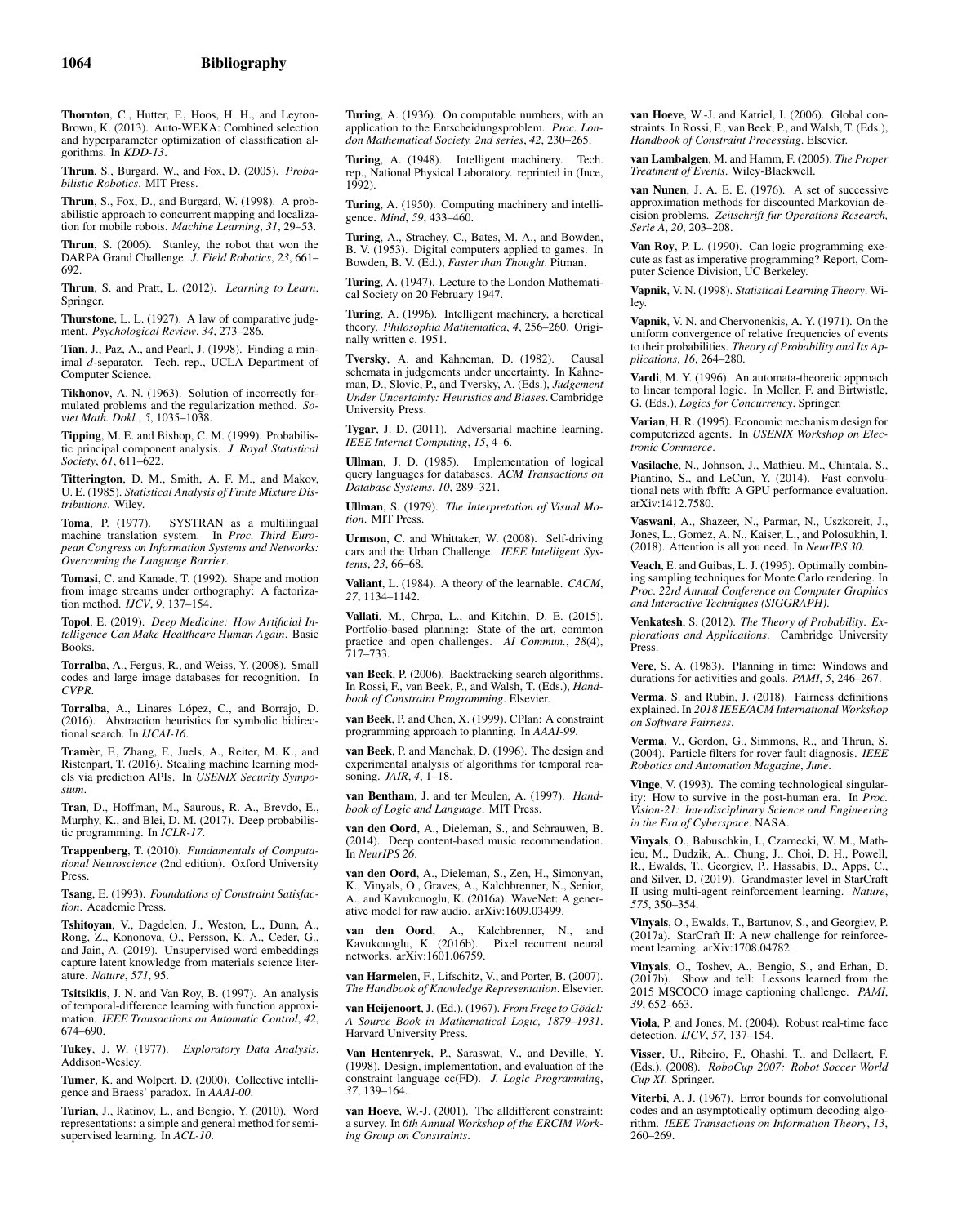Vlassis, N. (2008). *A Concise Introduction to Multiagent Systems and Distributed Artificial Intelligence*. Morgan & Claypool.

von Mises, R. (1928). *Wahrscheinlichkeit, Statistik und Wahrheit*. J. Springer.

von Neumann, J. (1928). Zur Theorie der Gesellschaftsspiele. *Mathematische Annalen*, *100*, 295–320.

von Neumann, J. and Morgenstern, O. (1944). *Theory of Games and Economic Behavior* (first edition). Princeton University Press.

von Winterfeldt, D. and Edwards, W. (1986). *Decision Analysis and Behavioral Research*. Cambridge University Press.

Vossen, T., Ball, M., Lotem, A., and Nau, D. S. (2001). Applying integer programming to AI planning. *Knowledge Engineering Review*, *16*, 85–100.

Wainwright, M. and Jordan, M. I. (2008). Graphical models, exponential families, and variational inference. *Foundations and Trends in Machine Learning*, *1*, 1–305.

Walker, G. (1931). On periodicity in series of related terms. *Proc. Roy. Soc., A*, *131*, 518–532.

Walker, R. J. (1960). An enumerative technique for a class of combinatorial problems. In *Proc. Sympos. Appl. Math.*, Vol. 10.

Wallace, A. R. (1858). On the tendency of varieties to depart indefinitely from the original type. *Proc. Linnean Society of London*, *3*, 53–62.

Walpole, R. E., Myers, R. H., Myers, S. L., and Ye, K. E. (2016). *Probability and Statistics for Engineers and Scientists* (9th edition). Pearson.

Walsh, T. (2015). Turing's red flag. arXiv:1510.09033.

Waltz, D. (1975). Understanding line drawings of scenes with shadows. In Winston, P. H. (Ed.), *The Psychology of Computer Vision*. McGraw-Hill.

Wang, A., Pruksachatkun, Y., Nangia, N., Singh, A., Michael, J., Hill, F., Levy, O., and Bowman, S. R. (2019). SuperGLUE: A stickier benchmark for general-purpose language understanding systems. arXiv:1905.00537.

Wang, A., Singh, A., Michael, J., Hill, F., Levy, O., and Bowman, S. (2018a). GLUE: A multi-task benchmark and analysis platform for natural language understanding. arXiv:1804.07461.

Wang, J., Zhu, T., Li, H., Hsueh, C.-H., and Wu, I.- C. (2018b). Belief-state Monte Carlo tree search for phantom Go. *IEEE Transactions on Games*, *10*, 139– 154.

Wanner, E. (1974). *On Remembering, Forgetting and Understanding Sentences*. Mouton.

Warren, D. H. D. (1974). WARPLAN: A System for Generating Plans. Department of Computational Logic Memo, University of Edinburgh.

Warren, D. H. D. (1983). An abstract Prolog instruction set. Technical note, SRI International.

Wasserman, L. (2004). *All of Statistics*. Springer.

Watkins, C. J. (1989). *Models of Delayed Reinforcement Learning*. Ph.D. thesis, Psychology Department, Cambridge University.

Watson, J. D. and Crick, F. (1953). A structure for deoxyribose nucleic acid. *Nature*, *171*, 737.

Wattenberg, M., Viégas, F., and Johnson, I. (2016). How to use t-SNE effectively. *Distill*, *1*.

Waugh, K., Schnizlein, D., Bowling, M., and Szafron, D. (2009). Abstraction pathologies in extensive games. In *AAMAS-09*.

Weibull, J. (1995). *Evolutionary Game Theory*. MIT Press.

Weidenbach, C. (2001). SPASS: Combining superposition, sorts and splitting. In Robinson, A. and Voronkov, A. (Eds.), *Handbook of Automated Reasoning*. MIT Press.

Weiss, G. (2000a). *Multiagent Systems*. MIT Press.

Weiss, Y. (2000b). Correctness of local probability propagation in graphical models with loops. *Neural Computation*, *12*, 1–41.

Weiss, Y. and Freeman, W. (2001). Correctness of belief propagation in Gaussian graphical models of arbitrary topology. *Neural Computation*, *13*, 2173–2200.

Weizenbaum, J. (1976). *Computer Power and Human Reason*. W. H. Freeman.

Weld, D. S. (1994). An introduction to least commitment planning. *AIMag*, *15*, 27–61.

Weld, D. S. (1999). Recent advances in AI planning. *AIMag*, *20*, 93–122.

Weld, D. S., Anderson, C. R., and Smith, D. E. (1998).<br>Extending Graphplan to handle uncertainty and sensing actions. In *AAAI-98*.

Weld, D. S. and de Kleer, J. (1990). *Readings in Qualitative Reasoning about Physical Systems*. Morgan Kaufmann.

Weld, D. S. and Etzioni, O. (1994). The first law of robotics: A call to arms. In *AAAI-94*.

Wellman, M. P. (1985). Reasoning about preference models. Technical report, Laboratory for Computer Science, MIT.

Wellman, M. P. (1988). *Formulation of Tradeoffs in Planning under Uncertainty*. Ph.D. thesis, MIT.

Wellman, M. P. (1990a). Fundamental concepts of qualitative probabilistic networks. *AIJ*, *44*, 257–303.

Wellman, M. P. (1990b). The STRIPS assumption for planning under uncertainty. In *AAAI-90*.

Wellman, M. P., Breese, J. S., and Goldman, R. (1992). From knowledge bases to decision models. *Knowledge Engineering Review*, *7*, 35–53.

Wellman, M. P. and Doyle, J. (1992). Modular utility representation for decision-theoretic planning. In *ICAPS-92*.

Wellman, M. P., Wurman, P., O'Malley, K., Bangera, R., Lin, S., Reeves, D., and Walsh, W. (2001). Designing the market game for a trading agent competition. *IEEE Internet Computing*, *5*, 43–51.

Werbos, P. (1974). *Beyond Regression: New Tools for Prediction and Analysis in the Behavioral Sciences*. Ph.D. thesis, Harvard University.

Werbos, P. (1990). Backpropagation through time: What it does and how to do it. *Proc. IEEE*, *78*, 1550– 1560.

Werbos, P. (1992). Approximate dynamic programming for real-time control and neural modeling. In White, D. A. and Sofge, D. A. (Eds.), *Handbook of Intelligent Control: Neural, Fuzzy, and Adaptive Approaches*. Van Nostrand Reinhold.

Werbos, P. (1977). Advanced forecasting methods for global crisis warning and models of intelligence. *General Systems Yearbook*, *22*, 25–38.

Wesley, M. A. and Lozano-Perez, T. (1979). An algorithm for planning collision-free paths among polyhedral objects. *CACM*, *22*, 560–570.

West, D. M. (2018). *The Future of Work: Robots, AI, and Automation*. Brookings Institution Press.

West, S. M., Whittaker, M., and Crawford, K. (2019). Discriminating systems: Gender, race and power in AI. Tech. rep., AI Now Institute.

Wexler, Y. and Meek, C. (2009). MAS: A multiplicative approximation scheme for probabilistic inference. In *NeurIPS 21*.

Wheatstone, C. (1838). On some remarkable, and hitherto unresolved, phenomena of binocular vision. *Phil. Trans. Roy. Soc.*, *2*, 371–394.

White, C., Neiswanger, W., and Savani, Y.<br>(2019) BANANAS: Bayesian optimization with BANANAS: Bayesian optimization with neural architectures for neural architecture search. arXiv:1910.11858.

Whitehead, A. N. and Russell, B. (1910). *Principia Mathematica*. Cambridge University Press.

Whittle, P. (1979). Discussion of Dr Gittins' paper. *J. Royal Statistical Society*, *41*, 165.

Whorf, B. (1956). *Language, Thought, and Reality*. MIT Press.

Widrow, B. (1962). Generalization and information storage in networks of ADALINE "neurons". In Yovits, M. C., Jacobi, G. T., and Goldstein, G. D. (Eds.), *Self-Organizing Systems*. Spartan.

Widrow, B. and Hoff, M. E. (1960). Adaptive switching circuits. In *IRE WESCON Convention Record*.

Wiedijk, F. (2003). Comparing mathematical provers. In *Proc. 2nd Int. Conf. on Mathematical Knowledge Management*.

Wiegley, J., Goldberg, K., Peshkin, M., and Brokowski, M. (1996). A complete algorithm for designing passive fences to orient parts. In *ICRA-96*.

Wiener, N. (1942). The extrapolation, interpolation, and smoothing of stationary time series. Tech. rep., Research Project DIC-6037, MIT.

Wiener, N. (1948). *Cybernetics*. Wiley.

Wiener, N. (1950). *The Human Use of Human Beings*. Houghton Mifflin.

Wiener, N. (1960). Some moral and technical consequences of automation. *Science*, *131*, 1355–1358.

Wiener, N. (1964). *God & Golem, Inc: A Comment on Certain Points Where Cybernetics Impinges on Religion*. MIT Press.

Wilensky, R. (1978). *Understanding Goal-Based Stories*. Ph.D. thesis, Yale University.

Wilkins, D. E. (1988). *Practical Planning: Extending the AI Planning Paradigm*. Morgan Kaufmann.

Wilkins, D. E. (1990). Can AI planners solve practical problems? *Computational Intelligence*, *6*, 232–246.

Wilks, Y. (2010). *Close Engagements With Artificial Companions: Key Social, Psychological, Ethical and Design Issues*. John Benjamins.

Wilks, Y. (2019). *Artificial Intelligence: Modern Magic or Dangerous Future*. Icon.

Williams, A., Nangia, N., and Bowman, S. (2018). A broad-coverage challenge corpus for sentence understanding through inference. In *NAACL HLT*.

Williams, B., Ingham, M., Chung, S., and Elliott, P. (2003). Model-based programming of intelligent embedded systems and robotic space explorers. *Proc. IEEE*, *91*(212–237).

Williams, R. J. (1992). Simple statistical gradientfollowing algorithms for connectionist reinforcement learning. *Machine Learning*, *8*, 229–256.

Williams, R. J. and Zipser, D. (1989). A learning algorithm for continually running fully recurrent neural networks. *Neural Computation*, *1*, 270–280.

Williams, R. J. and Baird, L. C. I. (1993). Tight performance bounds on greedy policies based on imperfect value functions. Tech. rep., College of Computer Science, Northeastern University.

Wilson, D. H. (2011). *Robopocalypse*. Doubleday.

Wilson, R. A. and Keil, F. C. (Eds.). (1999). *The MIT Encyclopedia of the Cognitive Sciences*. MIT Press.

Wilson, R. (2004). *Four Colors Suffice*. Princeton University Press.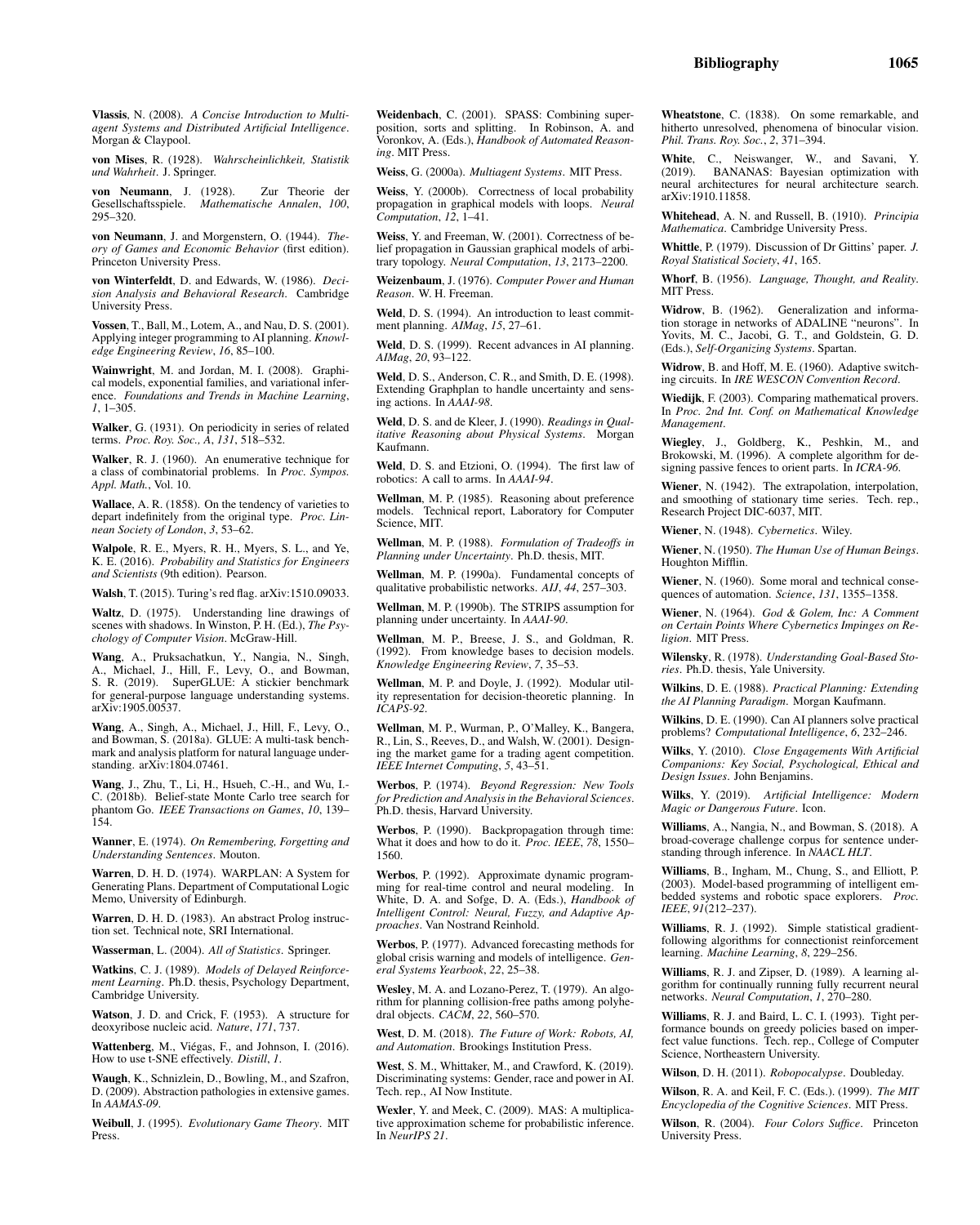Wilt, C. M. and Ruml, W. (2014). Speedy versus greedy search. In *Seventh Annual Symposium on Combinatorial Search*.

Wilt, C. M. and Ruml, W. (2016). Effective heuristics for suboptimal best-first search. *JAIR*, *57*, 273–306.

Wingate, D. and Seppi, K. D. (2005). Prioritization methods for accelerating MDP solvers. *JMLR*, *6*, 851– 881.

Wingate, D., Stuhlmüller, A., and Goodman, N. D. (2011). Lightweight implementations of probabilistic programming languages via transformational compilation. In *AISTATS-11*.

Winograd, S. and Cowan, J. D. (1963). *Reliable Computation in the Presence of Noise*. MIT Press.

Winograd, T. (1972). Understanding natural language. *Cognitive Psychology*, *3*, 1–191.

Winston, P. H. (1970). Learning structural descriptions from examples. Technical report, Department of Electrical Engineering and Computer Science, MIT.

Wintermute, S., Xu, J., and Laird, J. (2007). SORTS: A human-level approach to real-time strategy AI. In *Proc. Third Artificial Intelligence and Interactive Digital Entertainment Conference*.

Winternitz, L. (2017). Autonomous navigation above the GNSS constellations and beyond: GPS navigation for the magnetospheric multiscale mission and SEX-TANT pulsar navigation demonstration. Tech. rep., NASA Goddard Space Flight Center.

Witten, I. H. (1977). An adaptive optimal controller for discrete-time Markov environments. *Information and Control*, *34*, 286–295.

Witten, I. H. and Bell, T. C. (1991). The zerofrequency problem: Estimating the probabilities of novel events in adaptive text compression. *IEEE Transactions on Information Theory*, *37*, 1085–1094.

Witten, I. H. and Frank, E. (2016). *Data Mining: Practical Machine Learning Tools and Techniques* (4th edition). Morgan Kaufmann.

Witten, I. H., Moffat, A., and Bell, T. C. (1999). *Managing Gigabytes: Compressing and Indexing Documents and Images* (2nd edition). Morgan Kaufmann.

Wittgenstein, L. (1922). *Tractatus Logico-Philosophicus* (2nd edition). Routledge and Kegan Paul. Reprinted 1971, edited by D. F. Pears and B. F. McGuinness.

Wittgenstein, L. (1953). *Philosophical Investigations*. **Macmillan** 

Wojciechowski, W. S. and Wojcik, A. S. (1983). Automated design of multiple-valued logic circuits by automated theorem proving techniques. *IEEE Transactions on Computers*, *C-32*, 785–798.

Wolfe, J. and Russell, S. J. (2007). Exploiting belief state structure in graph search. In *ICAPS Workshop on Planning in Games*.

Wolpert, D. (2013). Ubiquity symposium: Evolutionary computation and the processes of life: what the no free lunch theorems really mean: how to improve search algorithms. *Ubiquity*, *December*, 1–15.

Wolpert, D. and Macready, W. G. (1997). No free lunch theorems for optimization. *IEEE Trans. Evolutionary Computation*, *1*(1), 67–82.

Wong, C., Houlsby, N., Lu, Y., and Gesmundo, A. (2019). Transfer learning with neural AutoML. In *NeurIPS 31*.

Woods, W. A. (1973). Progress in natural language understanding: An application to lunar geology. In *AFIPS Conference Proceedings*.

Woods, W. A. (1975). What's in a link? Foundations for semantic networks. In Bobrow, D. G. and Collins, A. M. (Eds.), *Representation and Understanding: Studies in Cognitive Science*. Academic Press.

Wooldridge, M. (2009). *An Introduction to MultiAgent Systems* (2nd edition). Wiley.

Wooldridge, M. and Rao, A. (Eds.). (1999). *Foundations of Rational Agency*. Kluwer.

Wos, L., Carson, D., and Robinson, G. (1964). The unit preference strategy in theorem proving. In *Proc. Fall Joint Computer Conference*.

Wos, L., Carson, D., and Robinson, G. (1965). Efficiency and completeness of the set-of-support strategy in theorem proving. *JACM*, *12*, 536–541.

Wos, L., Overbeek, R., Lusk, E., and Boyle, J. (1992). *Automated Reasoning: Introduction and Applications* (2nd edition). McGraw-Hill.

Wos, L. and Robinson, G. (1968). Paramodulation and set of support. In *Proc. IRIA Symposium on Automatic Demonstration*.

Wos, L., Robinson, G., Carson, D., and Shalla, L. (1967). The concept of demodulation in theorem proving. *JACM*, *14*, 698–704.

Wos, L. and Winker, S. (1983). Open questions solved with the assistance of AURA. In Bledsoe, W. W. and Loveland, D. (Eds.), *Automated Theorem Proving: After 25 Years*. American Mathematical Society.

Wos, L. and Pieper, G. (2003). *Automated Reasoning and the Discovery of Missing and Elegant Proofs*. Rinton Press.

Wray, R. E. and Jones, R. M. (2005). An introduction to Soar as an agent architecture. In Sun, R. (Ed.), *Cognition and Multi-Agent Interaction: From Cognitive Modeling to Social Simulation*. Cambridge University Press.

Wright, S. (1921). Correlation and causation. *J. Agricultural Research*, *20*, 557–585.

Wright, S. (1931). Evolution in Mendelian populations. *Genetics*, *16*, 97–159.

Wright, S. (1934). The method of path coefficients. *Annals of Mathematical Statistics*, *5*, 161–215.

Wu, F. and Weld, D. S. (2008). Automatically refining the Wikipedia infobox ontology. In *17th World Wide Web Conference (WWW2008)*.

Wu, Y., Li, L., and Russell, S. J. (2016a). SWIFT: Compiled inference for probabilistic programming languages. In *IJCAI-16*.

Wu, Y., Schuster, M., Chen, Z., Le, Q. V., Norouzi, M., Macherey, W., Krikun, M., Cao, Y., Gao, Q., Macherey, K., *et al.* (2016b). Google's neural machine translation system: Bridging the gap between human and machine translation. arXiv:1609.08144.

Wu, Y. and He, K. (2018). Group normalization. arXiv:1803.08494.

Xiong, W., Wu, L., Alleva, F., Droppo, J., Huang, X., and Stolcke, A. (2017). The Microsoft 2017 conversational speech recognition system. arXiv:1708.06073.

Yampolskiy, R. V. (2018). *Artificial Intelligence Safety and Security*. Chapman and Hall/CRC.

Yang, G., Lin, Y., and Bhattacharya, P. (2010). A driver fatigue recognition model based on information fusion and dynamic Bayesian network. *Inf. Sci.*, *180*, 1942–1954.

Yang, X.-S. (2009). Firefly algorithms for multimodal optimization. In *International Symposium on Stochastic Algorithms*.

Yang, X.-S. and Deb, S. (2014). Cuckoo search: Recent advances and applications. *Neural Computing and Applications*, *24*, 169–174.

Yang, Z., Dai, Z., Yang, Y., Carbonell, J. G., Salakhut-dinov, R., and Le, Q. V. (2019). XLNet: Generalized autoregressive pretraining for language understanding. arXiv:1906.08237.

Yarowsky, D. (1995). Unsupervised word sense disambiguation rivaling supervised methods. In *ACL-95*.

Ye, Y. (2011). The simplex and policy-iteration methods are strongly polynomial for the Markov decision problem with a fixed discount rate. *Mathematics of Operations Research*, *36*, 593–784.

Yedidia, J., Freeman, W., and Weiss, Y. (2005). Constructing free-energy approximations and generalized belief propagation algorithms. *IEEE Transactions on Information Theory*, *51*, 2282–2312.

Yeo, H.-S., Minami, R., Rodriguez, K., Shaker, G., and Quigley, A. (2018). Exploring tangible interactions with radar sensing. *Proc. ACM on Interactive, Mobile, Wearable and Ubiquitous Technologies*, *2*, 1–25.

Ying, C., Kumar, S., Chen, D., Wang, T., and Cheng, Y. (2018). Image classification at supercomputer scale. arXiv:1811.06992.

Yip, K. M.-K. (1991). *KAM: A System for Intelligently Guiding Numerical Experimentation by Computer*. MIT Press.

Yngve, V. (1955). A model and an hypothesis for language structure. In Locke, W. N. and Booth, A. D. (Eds.), *Machine Translation of Languages*. MIT Press.

Yob, G. (1975). Hunt the wumpus! *Creative Computing*, *Sep/Oct*.

Yoshikawa, T. (1990). *Foundations of Robotics: Analysis and Control*. MIT Press.

You, Y., Pan, X., Wang, Z., and Lu, C. (2017). Virtual to real reinforcement learning for autonomous driving. arXiv:1704.03952.

Young, H. P. (2004). *Strategic Learning and Its Limits*. Oxford University Press.

Young, S., Gašić, M., Thompson, B., and Williams, J. (2013). POMDP-based statistical spoken dialog systems: A review. *Proc. IEEE*, *101*, 1160–1179.

Younger, D. H. (1967). Recognition and parsing of context-free languages in time *n* 3 . *Information and Control*, *10*, 189–208.

Yu, D. and Deng, L. (2016). *Automatic Speech Recognition*. Springer-Verlag.

Yu, H.-F., Lo, H.-Y., Hsieh, H.-P., and Lou, J.-K. (2011). Feature engineering and classifier ensemble for KDD Cup 2010. In *Proc. KDD Cup 2010 Workshop*.

Yu, K., Sciuto, C., Jaggi, M., Musat, C., and Salzmann, M. (2019). Evaluating the search phase of neural architecture search. arXiv:1902.08142.

Yudkowsky, E. (2008). Artificial intelligence as a positive and negative factor in global risk. In Bostrom, N. and Cirkovic, M. (Eds.), *Global Catastrophic Risk*. Oxford University Press.

Yule, G. U. (1927). On a method of investigating periodicities in disturbed series, with special reference to Wolfer's sunspot numbers. *Phil. Trans. Roy. Soc., A*, *226*, 267–298.

Zadeh, L. A. (1965). Fuzzy sets. *Information and Control*, *8*, 338–353.

Zadeh, L. A. (1978). Fuzzy sets as a basis for a theory of possibility. *Fuzzy Sets and Systems*, *1*, 3–28.

Zaritskii, V. S., Svetnik, V. B., and Shimelevich, L. I. (1975). Monte-Carlo technique in problems of optimal information processing. *Automation and Remote Control*, *36*, 2015–22.

Zeckhauser, R. and Shepard, D. (1976). Where now for saving lives? *Law and Contemporary Problems*, *40*, 5–45.

Zeeberg, A. (2017). D.I.Y. artificial intelligence comes to a Japanese family farm. *New Yorker*, August 10.

Zelle, J. and Mooney, R. (1996). Learning to parse database queries using inductive logic programming. In *AAAI-96*.

Zemel, R., Wu, Y., Swersky, K., Pitassi, T., and Dwork, C. (2013). Learning fair representations. In *ICML-13*.